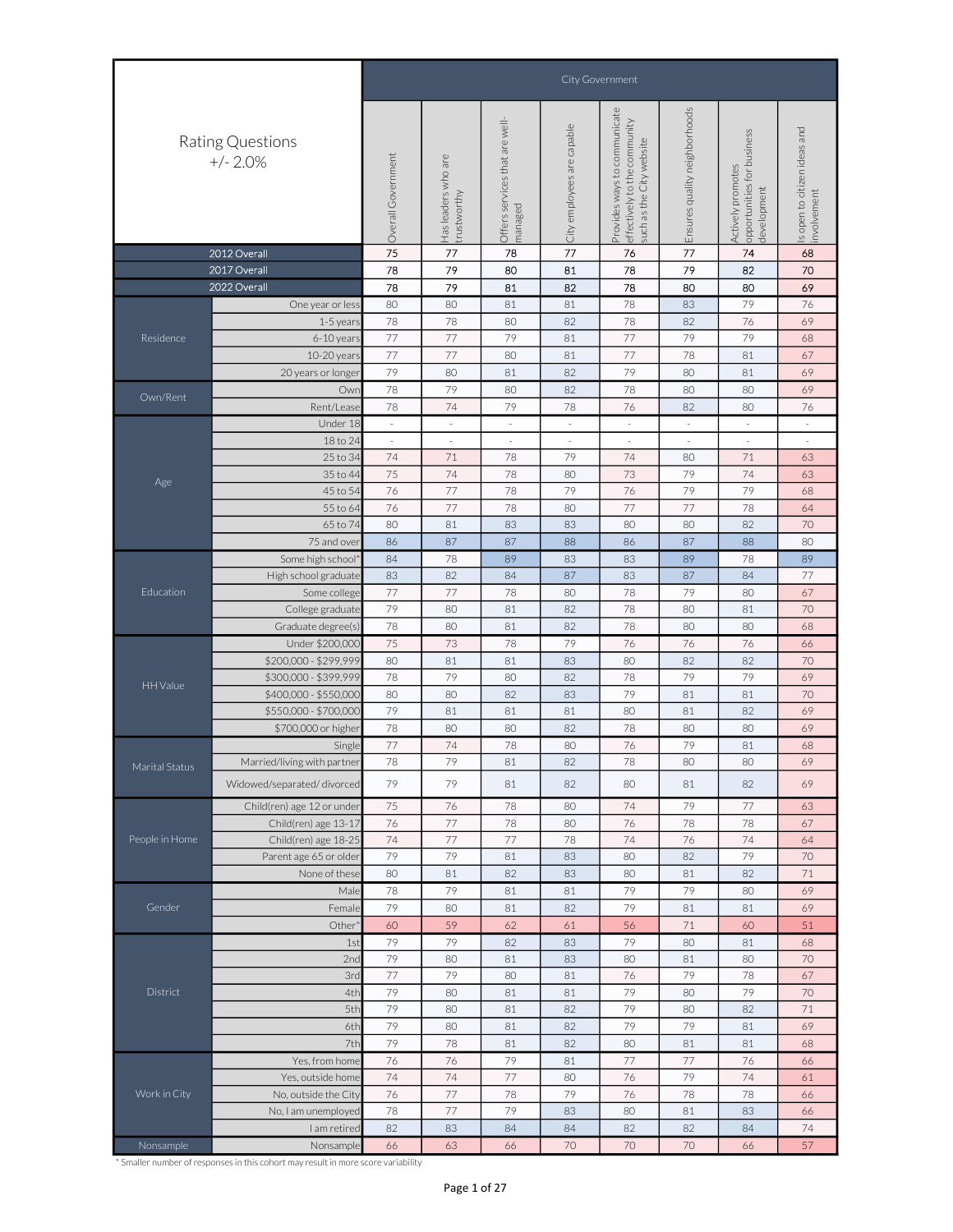|                |                                | Economic Health                                                                                                                                                                                                                                                                                                                                                                                                                                                                                                                                                                                                                                                                                                                                                                                                                                                                                                                                                                                                                                                                                                                                                                                                                                                                                                                                                                                                                                                                                                               |                                                                                                                                                                                                                                                                                                                                                                                                                                                                                                                                                                                                                                        |                            |    |    |    |  |  |  |  |
|----------------|--------------------------------|-------------------------------------------------------------------------------------------------------------------------------------------------------------------------------------------------------------------------------------------------------------------------------------------------------------------------------------------------------------------------------------------------------------------------------------------------------------------------------------------------------------------------------------------------------------------------------------------------------------------------------------------------------------------------------------------------------------------------------------------------------------------------------------------------------------------------------------------------------------------------------------------------------------------------------------------------------------------------------------------------------------------------------------------------------------------------------------------------------------------------------------------------------------------------------------------------------------------------------------------------------------------------------------------------------------------------------------------------------------------------------------------------------------------------------------------------------------------------------------------------------------------------------|----------------------------------------------------------------------------------------------------------------------------------------------------------------------------------------------------------------------------------------------------------------------------------------------------------------------------------------------------------------------------------------------------------------------------------------------------------------------------------------------------------------------------------------------------------------------------------------------------------------------------------------|----------------------------|----|----|----|--|--|--|--|
|                | Rating Questions<br>$+/- 2.0%$ |                                                                                                                                                                                                                                                                                                                                                                                                                                                                                                                                                                                                                                                                                                                                                                                                                                                                                                                                                                                                                                                                                                                                                                                                                                                                                                                                                                                                                                                                                                                               |                                                                                                                                                                                                                                                                                                                                                                                                                                                                                                                                                                                                                                        |                            |    |    |    |  |  |  |  |
| 2012 Overall   |                                |                                                                                                                                                                                                                                                                                                                                                                                                                                                                                                                                                                                                                                                                                                                                                                                                                                                                                                                                                                                                                                                                                                                                                                                                                                                                                                                                                                                                                                                                                                                               |                                                                                                                                                                                                                                                                                                                                                                                                                                                                                                                                                                                                                                        |                            |    |    |    |  |  |  |  |
|                | 2017 Overall                   |                                                                                                                                                                                                                                                                                                                                                                                                                                                                                                                                                                                                                                                                                                                                                                                                                                                                                                                                                                                                                                                                                                                                                                                                                                                                                                                                                                                                                                                                                                                               |                                                                                                                                                                                                                                                                                                                                                                                                                                                                                                                                                                                                                                        |                            |    |    |    |  |  |  |  |
|                | 2022 Overall                   |                                                                                                                                                                                                                                                                                                                                                                                                                                                                                                                                                                                                                                                                                                                                                                                                                                                                                                                                                                                                                                                                                                                                                                                                                                                                                                                                                                                                                                                                                                                               |                                                                                                                                                                                                                                                                                                                                                                                                                                                                                                                                                                                                                                        |                            | 80 | 87 | 83 |  |  |  |  |
|                | One year or less               | 82                                                                                                                                                                                                                                                                                                                                                                                                                                                                                                                                                                                                                                                                                                                                                                                                                                                                                                                                                                                                                                                                                                                                                                                                                                                                                                                                                                                                                                                                                                                            | 78                                                                                                                                                                                                                                                                                                                                                                                                                                                                                                                                                                                                                                     | 82                         | 80 | 88 | 84 |  |  |  |  |
|                | 1-5 year:                      | 82                                                                                                                                                                                                                                                                                                                                                                                                                                                                                                                                                                                                                                                                                                                                                                                                                                                                                                                                                                                                                                                                                                                                                                                                                                                                                                                                                                                                                                                                                                                            | 80                                                                                                                                                                                                                                                                                                                                                                                                                                                                                                                                                                                                                                     | 78                         | 80 | 87 | 83 |  |  |  |  |
| Residence      | 6-10 years                     | 81                                                                                                                                                                                                                                                                                                                                                                                                                                                                                                                                                                                                                                                                                                                                                                                                                                                                                                                                                                                                                                                                                                                                                                                                                                                                                                                                                                                                                                                                                                                            | 80                                                                                                                                                                                                                                                                                                                                                                                                                                                                                                                                                                                                                                     | 77                         | 79 | 86 | 82 |  |  |  |  |
|                | 10-20 years                    | 79                                                                                                                                                                                                                                                                                                                                                                                                                                                                                                                                                                                                                                                                                                                                                                                                                                                                                                                                                                                                                                                                                                                                                                                                                                                                                                                                                                                                                                                                                                                            | 77                                                                                                                                                                                                                                                                                                                                                                                                                                                                                                                                                                                                                                     | 76                         | 78 | 84 | 82 |  |  |  |  |
|                | 20 years or longer             | Strength of local economy in<br>Brookfield<br>Quality of jobs in Brookfield<br>Overall Economy<br>your needs<br>68<br>62<br>70<br>70<br>65<br>68<br>77<br>77<br>69<br>74<br>83<br>83<br>81<br>79<br>78<br>82<br>80<br>78<br>80<br>87<br>84<br>79<br>78<br>81<br>80<br>87<br>83<br>Owr<br>75<br>78<br>69<br>74<br>79<br>76<br>Under 18<br>$\overline{\phantom{a}}$<br>$\overline{\phantom{a}}$<br>$\sim$<br>$\sim$<br>$\overline{\phantom{a}}$<br>$\sim$<br>18 to 24<br>$\overline{\phantom{a}}$<br>$\sim$<br>$\sim$<br>79<br>79<br>79<br>77<br>79<br>25 to 34<br>83<br>79<br>73<br>77<br>35 to 44<br>79<br>82<br>84<br>45 to 54<br>81<br>78<br>78<br>80<br>87<br>83<br>76<br>79<br>78<br>80<br>84<br>81<br>55 to 64<br>79<br>65 to 74<br>83<br>81<br>81<br>88<br>86<br>85<br>82<br>82<br>83<br>90<br>88<br>94<br>78<br>83<br>78<br>94<br>86<br>84<br>82<br>80<br>86<br>87<br>88<br>79<br>78<br>81<br>81<br>83<br>86<br>82<br>79<br>80<br>80<br>87<br>84<br>76<br>79<br>81<br>80<br>87<br>83<br>76<br>77<br>72<br>74<br>79<br>80<br>83<br>81<br>78<br>82<br>88<br>84<br>77<br>78<br>79<br>81<br>87<br>83<br>78<br>82<br>81<br>80<br>88<br>84<br>82<br>79<br>79<br>80<br>88<br>84<br>80<br>82<br>81<br>81<br>87<br>83<br>78<br>76<br>79<br>80<br>86<br>82<br>Single<br>82<br>80<br>78<br>80<br>87<br>84<br>77<br>76<br>79<br>87<br>82<br>80<br>80<br>79<br>74<br>78<br>82<br>84<br>78<br>76<br>74<br>76<br>84<br>81<br>78<br>76<br>76<br>78<br>80<br>83<br>79<br>84<br>84<br>83<br>88<br>87<br>79<br>82<br>80<br>81<br>88<br>84 |                                                                                                                                                                                                                                                                                                                                                                                                                                                                                                                                                                                                                                        |                            |    |    |    |  |  |  |  |
| Own/Rent       |                                |                                                                                                                                                                                                                                                                                                                                                                                                                                                                                                                                                                                                                                                                                                                                                                                                                                                                                                                                                                                                                                                                                                                                                                                                                                                                                                                                                                                                                                                                                                                               |                                                                                                                                                                                                                                                                                                                                                                                                                                                                                                                                                                                                                                        |                            |    |    |    |  |  |  |  |
|                | Rent/Lease                     |                                                                                                                                                                                                                                                                                                                                                                                                                                                                                                                                                                                                                                                                                                                                                                                                                                                                                                                                                                                                                                                                                                                                                                                                                                                                                                                                                                                                                                                                                                                               |                                                                                                                                                                                                                                                                                                                                                                                                                                                                                                                                                                                                                                        |                            |    |    |    |  |  |  |  |
|                |                                |                                                                                                                                                                                                                                                                                                                                                                                                                                                                                                                                                                                                                                                                                                                                                                                                                                                                                                                                                                                                                                                                                                                                                                                                                                                                                                                                                                                                                                                                                                                               |                                                                                                                                                                                                                                                                                                                                                                                                                                                                                                                                                                                                                                        |                            |    |    |    |  |  |  |  |
|                |                                |                                                                                                                                                                                                                                                                                                                                                                                                                                                                                                                                                                                                                                                                                                                                                                                                                                                                                                                                                                                                                                                                                                                                                                                                                                                                                                                                                                                                                                                                                                                               | Availability of jobs in Brookfield<br>options in Brookfield that meet<br>Access to a variety of housing<br>Stability of property values in<br>Brookfield<br>80<br>80<br>81<br>88<br>84<br>79<br>79<br>76<br>86<br>84<br>84<br>77<br>86<br>83<br>80<br>84<br>88<br>87<br>80<br>78<br>81<br>87<br>84<br>$77\,$<br>74<br>78<br>86<br>82<br>79<br>77<br>79<br>84<br>88<br>79<br>80<br>80<br>84<br>87<br>78<br>79<br>80<br>87<br>80<br>78<br>80<br>87<br>84<br>79<br>77<br>76<br>84<br>82<br>78<br>80<br>86<br>81<br>78<br>74<br>78<br>82<br>86<br>81<br>80<br>81<br>87<br>84<br>81<br>80<br>82<br>89<br>87<br>79<br>$71\,$<br>78<br>$71\,$ |                            |    |    |    |  |  |  |  |
|                |                                |                                                                                                                                                                                                                                                                                                                                                                                                                                                                                                                                                                                                                                                                                                                                                                                                                                                                                                                                                                                                                                                                                                                                                                                                                                                                                                                                                                                                                                                                                                                               |                                                                                                                                                                                                                                                                                                                                                                                                                                                                                                                                                                                                                                        |                            |    |    |    |  |  |  |  |
| Age            |                                |                                                                                                                                                                                                                                                                                                                                                                                                                                                                                                                                                                                                                                                                                                                                                                                                                                                                                                                                                                                                                                                                                                                                                                                                                                                                                                                                                                                                                                                                                                                               |                                                                                                                                                                                                                                                                                                                                                                                                                                                                                                                                                                                                                                        |                            |    |    |    |  |  |  |  |
|                |                                |                                                                                                                                                                                                                                                                                                                                                                                                                                                                                                                                                                                                                                                                                                                                                                                                                                                                                                                                                                                                                                                                                                                                                                                                                                                                                                                                                                                                                                                                                                                               |                                                                                                                                                                                                                                                                                                                                                                                                                                                                                                                                                                                                                                        |                            |    |    |    |  |  |  |  |
|                |                                |                                                                                                                                                                                                                                                                                                                                                                                                                                                                                                                                                                                                                                                                                                                                                                                                                                                                                                                                                                                                                                                                                                                                                                                                                                                                                                                                                                                                                                                                                                                               |                                                                                                                                                                                                                                                                                                                                                                                                                                                                                                                                                                                                                                        |                            |    |    |    |  |  |  |  |
|                |                                |                                                                                                                                                                                                                                                                                                                                                                                                                                                                                                                                                                                                                                                                                                                                                                                                                                                                                                                                                                                                                                                                                                                                                                                                                                                                                                                                                                                                                                                                                                                               |                                                                                                                                                                                                                                                                                                                                                                                                                                                                                                                                                                                                                                        | 83<br>86<br>83<br>82<br>79 |    |    |    |  |  |  |  |
|                |                                |                                                                                                                                                                                                                                                                                                                                                                                                                                                                                                                                                                                                                                                                                                                                                                                                                                                                                                                                                                                                                                                                                                                                                                                                                                                                                                                                                                                                                                                                                                                               |                                                                                                                                                                                                                                                                                                                                                                                                                                                                                                                                                                                                                                        |                            |    |    |    |  |  |  |  |
|                |                                |                                                                                                                                                                                                                                                                                                                                                                                                                                                                                                                                                                                                                                                                                                                                                                                                                                                                                                                                                                                                                                                                                                                                                                                                                                                                                                                                                                                                                                                                                                                               |                                                                                                                                                                                                                                                                                                                                                                                                                                                                                                                                                                                                                                        |                            |    |    |    |  |  |  |  |
|                |                                |                                                                                                                                                                                                                                                                                                                                                                                                                                                                                                                                                                                                                                                                                                                                                                                                                                                                                                                                                                                                                                                                                                                                                                                                                                                                                                                                                                                                                                                                                                                               |                                                                                                                                                                                                                                                                                                                                                                                                                                                                                                                                                                                                                                        |                            |    |    |    |  |  |  |  |
|                |                                |                                                                                                                                                                                                                                                                                                                                                                                                                                                                                                                                                                                                                                                                                                                                                                                                                                                                                                                                                                                                                                                                                                                                                                                                                                                                                                                                                                                                                                                                                                                               |                                                                                                                                                                                                                                                                                                                                                                                                                                                                                                                                                                                                                                        |                            |    |    |    |  |  |  |  |
| Education      |                                |                                                                                                                                                                                                                                                                                                                                                                                                                                                                                                                                                                                                                                                                                                                                                                                                                                                                                                                                                                                                                                                                                                                                                                                                                                                                                                                                                                                                                                                                                                                               |                                                                                                                                                                                                                                                                                                                                                                                                                                                                                                                                                                                                                                        |                            |    |    |    |  |  |  |  |
|                |                                |                                                                                                                                                                                                                                                                                                                                                                                                                                                                                                                                                                                                                                                                                                                                                                                                                                                                                                                                                                                                                                                                                                                                                                                                                                                                                                                                                                                                                                                                                                                               |                                                                                                                                                                                                                                                                                                                                                                                                                                                                                                                                                                                                                                        |                            |    |    |    |  |  |  |  |
|                |                                |                                                                                                                                                                                                                                                                                                                                                                                                                                                                                                                                                                                                                                                                                                                                                                                                                                                                                                                                                                                                                                                                                                                                                                                                                                                                                                                                                                                                                                                                                                                               |                                                                                                                                                                                                                                                                                                                                                                                                                                                                                                                                                                                                                                        |                            |    |    |    |  |  |  |  |
|                |                                |                                                                                                                                                                                                                                                                                                                                                                                                                                                                                                                                                                                                                                                                                                                                                                                                                                                                                                                                                                                                                                                                                                                                                                                                                                                                                                                                                                                                                                                                                                                               | 83<br>80<br>83<br>84<br>82<br>79<br>81<br>82<br>81<br>82<br>80<br>81                                                                                                                                                                                                                                                                                                                                                                                                                                                                                                                                                                   |                            |    |    |    |  |  |  |  |
| HH Value       | \$400,000 - \$550,000          |                                                                                                                                                                                                                                                                                                                                                                                                                                                                                                                                                                                                                                                                                                                                                                                                                                                                                                                                                                                                                                                                                                                                                                                                                                                                                                                                                                                                                                                                                                                               |                                                                                                                                                                                                                                                                                                                                                                                                                                                                                                                                                                                                                                        |                            |    |    |    |  |  |  |  |
|                | \$550,000 - \$700,000          |                                                                                                                                                                                                                                                                                                                                                                                                                                                                                                                                                                                                                                                                                                                                                                                                                                                                                                                                                                                                                                                                                                                                                                                                                                                                                                                                                                                                                                                                                                                               |                                                                                                                                                                                                                                                                                                                                                                                                                                                                                                                                                                                                                                        |                            |    |    |    |  |  |  |  |
|                |                                |                                                                                                                                                                                                                                                                                                                                                                                                                                                                                                                                                                                                                                                                                                                                                                                                                                                                                                                                                                                                                                                                                                                                                                                                                                                                                                                                                                                                                                                                                                                               |                                                                                                                                                                                                                                                                                                                                                                                                                                                                                                                                                                                                                                        |                            |    |    |    |  |  |  |  |
|                |                                |                                                                                                                                                                                                                                                                                                                                                                                                                                                                                                                                                                                                                                                                                                                                                                                                                                                                                                                                                                                                                                                                                                                                                                                                                                                                                                                                                                                                                                                                                                                               |                                                                                                                                                                                                                                                                                                                                                                                                                                                                                                                                                                                                                                        |                            |    |    |    |  |  |  |  |
|                | Married/living with partner    |                                                                                                                                                                                                                                                                                                                                                                                                                                                                                                                                                                                                                                                                                                                                                                                                                                                                                                                                                                                                                                                                                                                                                                                                                                                                                                                                                                                                                                                                                                                               |                                                                                                                                                                                                                                                                                                                                                                                                                                                                                                                                                                                                                                        |                            |    |    |    |  |  |  |  |
| Marital Status | Widowed/separated/divorced     | Male<br>1st<br>2nd<br>3rd<br>4th<br>5th<br>6th<br>7th<br>80<br>83<br>84<br>76                                                                                                                                                                                                                                                                                                                                                                                                                                                                                                                                                                                                                                                                                                                                                                                                                                                                                                                                                                                                                                                                                                                                                                                                                                                                                                                                                                                                                                                 |                                                                                                                                                                                                                                                                                                                                                                                                                                                                                                                                                                                                                                        |                            |    |    |    |  |  |  |  |
|                | Child(ren) age 12 or under     |                                                                                                                                                                                                                                                                                                                                                                                                                                                                                                                                                                                                                                                                                                                                                                                                                                                                                                                                                                                                                                                                                                                                                                                                                                                                                                                                                                                                                                                                                                                               |                                                                                                                                                                                                                                                                                                                                                                                                                                                                                                                                                                                                                                        |                            |    |    |    |  |  |  |  |
|                | Child(ren) age 13-17           |                                                                                                                                                                                                                                                                                                                                                                                                                                                                                                                                                                                                                                                                                                                                                                                                                                                                                                                                                                                                                                                                                                                                                                                                                                                                                                                                                                                                                                                                                                                               |                                                                                                                                                                                                                                                                                                                                                                                                                                                                                                                                                                                                                                        |                            |    |    |    |  |  |  |  |
| People in Home | Child(ren) age 18-25           |                                                                                                                                                                                                                                                                                                                                                                                                                                                                                                                                                                                                                                                                                                                                                                                                                                                                                                                                                                                                                                                                                                                                                                                                                                                                                                                                                                                                                                                                                                                               |                                                                                                                                                                                                                                                                                                                                                                                                                                                                                                                                                                                                                                        |                            |    |    |    |  |  |  |  |
|                | Parent age 65 or older         |                                                                                                                                                                                                                                                                                                                                                                                                                                                                                                                                                                                                                                                                                                                                                                                                                                                                                                                                                                                                                                                                                                                                                                                                                                                                                                                                                                                                                                                                                                                               |                                                                                                                                                                                                                                                                                                                                                                                                                                                                                                                                                                                                                                        |                            |    |    |    |  |  |  |  |
|                | None of these                  |                                                                                                                                                                                                                                                                                                                                                                                                                                                                                                                                                                                                                                                                                                                                                                                                                                                                                                                                                                                                                                                                                                                                                                                                                                                                                                                                                                                                                                                                                                                               |                                                                                                                                                                                                                                                                                                                                                                                                                                                                                                                                                                                                                                        |                            |    |    |    |  |  |  |  |
|                |                                |                                                                                                                                                                                                                                                                                                                                                                                                                                                                                                                                                                                                                                                                                                                                                                                                                                                                                                                                                                                                                                                                                                                                                                                                                                                                                                                                                                                                                                                                                                                               |                                                                                                                                                                                                                                                                                                                                                                                                                                                                                                                                                                                                                                        |                            |    |    |    |  |  |  |  |
| Gender         | Female                         |                                                                                                                                                                                                                                                                                                                                                                                                                                                                                                                                                                                                                                                                                                                                                                                                                                                                                                                                                                                                                                                                                                                                                                                                                                                                                                                                                                                                                                                                                                                               |                                                                                                                                                                                                                                                                                                                                                                                                                                                                                                                                                                                                                                        |                            |    |    |    |  |  |  |  |
|                | Other'                         |                                                                                                                                                                                                                                                                                                                                                                                                                                                                                                                                                                                                                                                                                                                                                                                                                                                                                                                                                                                                                                                                                                                                                                                                                                                                                                                                                                                                                                                                                                                               |                                                                                                                                                                                                                                                                                                                                                                                                                                                                                                                                                                                                                                        |                            |    |    |    |  |  |  |  |
|                |                                |                                                                                                                                                                                                                                                                                                                                                                                                                                                                                                                                                                                                                                                                                                                                                                                                                                                                                                                                                                                                                                                                                                                                                                                                                                                                                                                                                                                                                                                                                                                               |                                                                                                                                                                                                                                                                                                                                                                                                                                                                                                                                                                                                                                        |                            |    |    |    |  |  |  |  |
|                |                                |                                                                                                                                                                                                                                                                                                                                                                                                                                                                                                                                                                                                                                                                                                                                                                                                                                                                                                                                                                                                                                                                                                                                                                                                                                                                                                                                                                                                                                                                                                                               |                                                                                                                                                                                                                                                                                                                                                                                                                                                                                                                                                                                                                                        |                            |    |    |    |  |  |  |  |
|                |                                |                                                                                                                                                                                                                                                                                                                                                                                                                                                                                                                                                                                                                                                                                                                                                                                                                                                                                                                                                                                                                                                                                                                                                                                                                                                                                                                                                                                                                                                                                                                               |                                                                                                                                                                                                                                                                                                                                                                                                                                                                                                                                                                                                                                        |                            |    |    |    |  |  |  |  |
| District       |                                |                                                                                                                                                                                                                                                                                                                                                                                                                                                                                                                                                                                                                                                                                                                                                                                                                                                                                                                                                                                                                                                                                                                                                                                                                                                                                                                                                                                                                                                                                                                               |                                                                                                                                                                                                                                                                                                                                                                                                                                                                                                                                                                                                                                        |                            |    |    |    |  |  |  |  |
|                |                                | 75 and over<br>Some high school*<br>High school graduate<br>Some college<br>College graduate<br>Graduate degree(s)<br>Under \$200,000<br>\$200,000 - \$299,999<br>\$300,000 - \$399,999<br>\$700,000 or higher<br>Yes, from home<br>I am retired<br>Nonsample                                                                                                                                                                                                                                                                                                                                                                                                                                                                                                                                                                                                                                                                                                                                                                                                                                                                                                                                                                                                                                                                                                                                                                                                                                                                 |                                                                                                                                                                                                                                                                                                                                                                                                                                                                                                                                                                                                                                        |                            |    |    |    |  |  |  |  |
|                |                                |                                                                                                                                                                                                                                                                                                                                                                                                                                                                                                                                                                                                                                                                                                                                                                                                                                                                                                                                                                                                                                                                                                                                                                                                                                                                                                                                                                                                                                                                                                                               |                                                                                                                                                                                                                                                                                                                                                                                                                                                                                                                                                                                                                                        |                            |    |    |    |  |  |  |  |
|                |                                |                                                                                                                                                                                                                                                                                                                                                                                                                                                                                                                                                                                                                                                                                                                                                                                                                                                                                                                                                                                                                                                                                                                                                                                                                                                                                                                                                                                                                                                                                                                               |                                                                                                                                                                                                                                                                                                                                                                                                                                                                                                                                                                                                                                        |                            |    |    |    |  |  |  |  |
|                |                                |                                                                                                                                                                                                                                                                                                                                                                                                                                                                                                                                                                                                                                                                                                                                                                                                                                                                                                                                                                                                                                                                                                                                                                                                                                                                                                                                                                                                                                                                                                                               |                                                                                                                                                                                                                                                                                                                                                                                                                                                                                                                                                                                                                                        |                            |    |    |    |  |  |  |  |
|                | Yes, outside home              |                                                                                                                                                                                                                                                                                                                                                                                                                                                                                                                                                                                                                                                                                                                                                                                                                                                                                                                                                                                                                                                                                                                                                                                                                                                                                                                                                                                                                                                                                                                               |                                                                                                                                                                                                                                                                                                                                                                                                                                                                                                                                                                                                                                        |                            |    |    |    |  |  |  |  |
| Work in City   | No, outside the City           |                                                                                                                                                                                                                                                                                                                                                                                                                                                                                                                                                                                                                                                                                                                                                                                                                                                                                                                                                                                                                                                                                                                                                                                                                                                                                                                                                                                                                                                                                                                               |                                                                                                                                                                                                                                                                                                                                                                                                                                                                                                                                                                                                                                        |                            |    |    |    |  |  |  |  |
|                | No, I am unemployed            |                                                                                                                                                                                                                                                                                                                                                                                                                                                                                                                                                                                                                                                                                                                                                                                                                                                                                                                                                                                                                                                                                                                                                                                                                                                                                                                                                                                                                                                                                                                               |                                                                                                                                                                                                                                                                                                                                                                                                                                                                                                                                                                                                                                        |                            |    |    |    |  |  |  |  |
|                |                                |                                                                                                                                                                                                                                                                                                                                                                                                                                                                                                                                                                                                                                                                                                                                                                                                                                                                                                                                                                                                                                                                                                                                                                                                                                                                                                                                                                                                                                                                                                                               |                                                                                                                                                                                                                                                                                                                                                                                                                                                                                                                                                                                                                                        |                            |    |    |    |  |  |  |  |
| Nonsample      |                                |                                                                                                                                                                                                                                                                                                                                                                                                                                                                                                                                                                                                                                                                                                                                                                                                                                                                                                                                                                                                                                                                                                                                                                                                                                                                                                                                                                                                                                                                                                                               |                                                                                                                                                                                                                                                                                                                                                                                                                                                                                                                                                                                                                                        |                            |    |    |    |  |  |  |  |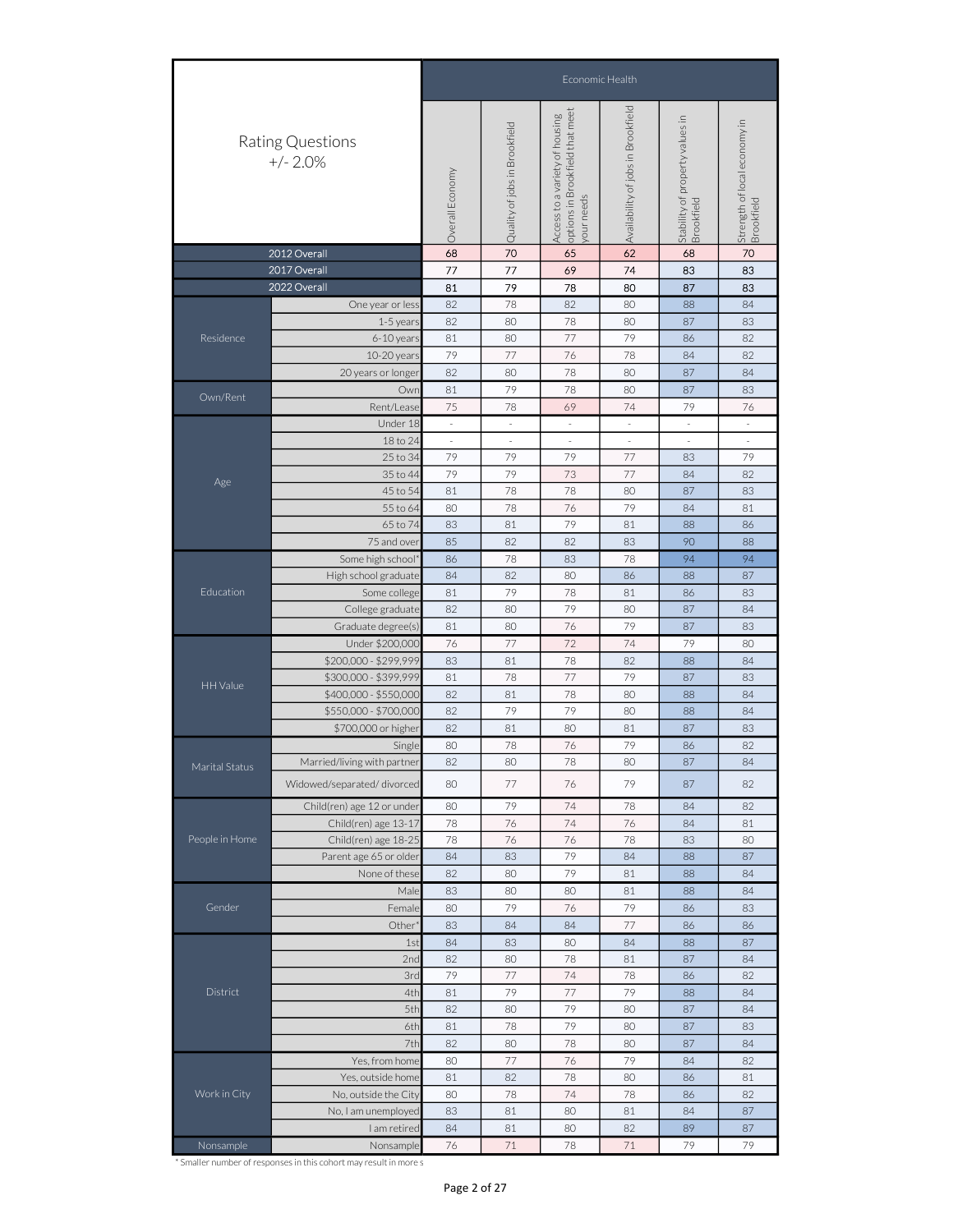|                 |                                                                                                                                                                                                                                     | Transportation Infrastructure                                                                                                                                                                                                                                                                                                                                                                                                                                                                                                                                                                                                                                                                                                                                 |                                                                                                                                                                                                                                                                                                                                                                                                                                                                                                                                                                                                                                                                                  |                                 |                               |                                               |  |  |  |  |  |
|-----------------|-------------------------------------------------------------------------------------------------------------------------------------------------------------------------------------------------------------------------------------|---------------------------------------------------------------------------------------------------------------------------------------------------------------------------------------------------------------------------------------------------------------------------------------------------------------------------------------------------------------------------------------------------------------------------------------------------------------------------------------------------------------------------------------------------------------------------------------------------------------------------------------------------------------------------------------------------------------------------------------------------------------|----------------------------------------------------------------------------------------------------------------------------------------------------------------------------------------------------------------------------------------------------------------------------------------------------------------------------------------------------------------------------------------------------------------------------------------------------------------------------------------------------------------------------------------------------------------------------------------------------------------------------------------------------------------------------------|---------------------------------|-------------------------------|-----------------------------------------------|--|--|--|--|--|
|                 | Rating Questions<br>$+/- 2.0%$                                                                                                                                                                                                      | Overall Transportation                                                                                                                                                                                                                                                                                                                                                                                                                                                                                                                                                                                                                                                                                                                                        | Street maintenance and repair                                                                                                                                                                                                                                                                                                                                                                                                                                                                                                                                                                                                                                                    | Traffic congestion on the roads | Public transportation options | Accommodation for bicycle and<br>foot traffic |  |  |  |  |  |
|                 | 2012 Overall                                                                                                                                                                                                                        | 57                                                                                                                                                                                                                                                                                                                                                                                                                                                                                                                                                                                                                                                                                                                                                            | 66                                                                                                                                                                                                                                                                                                                                                                                                                                                                                                                                                                                                                                                                               | 57                              | 41                            | 63                                            |  |  |  |  |  |
|                 | 2017 Overall                                                                                                                                                                                                                        | 57                                                                                                                                                                                                                                                                                                                                                                                                                                                                                                                                                                                                                                                                                                                                                            | 65                                                                                                                                                                                                                                                                                                                                                                                                                                                                                                                                                                                                                                                                               | 58                              | 42                            | 64                                            |  |  |  |  |  |
|                 | 2022 Overall                                                                                                                                                                                                                        | 62                                                                                                                                                                                                                                                                                                                                                                                                                                                                                                                                                                                                                                                                                                                                                            | 69                                                                                                                                                                                                                                                                                                                                                                                                                                                                                                                                                                                                                                                                               | 68                              | 46                            | 66                                            |  |  |  |  |  |
|                 | One year or less                                                                                                                                                                                                                    |                                                                                                                                                                                                                                                                                                                                                                                                                                                                                                                                                                                                                                                                                                                                                               |                                                                                                                                                                                                                                                                                                                                                                                                                                                                                                                                                                                                                                                                                  |                                 |                               | 59                                            |  |  |  |  |  |
| Residence       |                                                                                                                                                                                                                                     |                                                                                                                                                                                                                                                                                                                                                                                                                                                                                                                                                                                                                                                                                                                                                               |                                                                                                                                                                                                                                                                                                                                                                                                                                                                                                                                                                                                                                                                                  |                                 |                               | 57                                            |  |  |  |  |  |
|                 |                                                                                                                                                                                                                                     |                                                                                                                                                                                                                                                                                                                                                                                                                                                                                                                                                                                                                                                                                                                                                               |                                                                                                                                                                                                                                                                                                                                                                                                                                                                                                                                                                                                                                                                                  |                                 |                               | 62                                            |  |  |  |  |  |
|                 |                                                                                                                                                                                                                                     |                                                                                                                                                                                                                                                                                                                                                                                                                                                                                                                                                                                                                                                                                                                                                               | 69                                                                                                                                                                                                                                                                                                                                                                                                                                                                                                                                                                                                                                                                               | 69                              | 47                            | 70                                            |  |  |  |  |  |
|                 | Owr                                                                                                                                                                                                                                 | 63                                                                                                                                                                                                                                                                                                                                                                                                                                                                                                                                                                                                                                                                                                                                                            | 71<br>64<br>72<br>71<br>69<br>69<br>68<br>66<br>70<br>69<br>67<br>71<br>$\overline{\phantom{a}}$<br>$\overline{\phantom{a}}$<br>$\overline{\phantom{a}}$<br>×,<br>×,<br>67<br>62<br>69<br>67<br>68<br>69<br>67<br>67<br>70<br>67<br>74<br>74<br>89<br>72<br>74<br>71<br>70<br>68<br>70<br>68<br>70<br>69<br>63<br>63<br>69<br>67<br>71<br>68<br>71<br>69<br>70<br>70<br>71<br>68<br>69<br>68<br>69<br>68<br>70<br>68<br>69<br>68<br>68<br>66<br>68<br>68<br>72<br>70<br>$70\,$<br>69<br>70<br>69<br>69<br>68<br>71<br>60<br>73<br>68<br>70<br>70<br>69<br>64<br>68<br>69<br>$71\,$<br>71<br>68<br>68<br>69<br>68<br>67<br>68<br>64<br>67<br>69<br>67<br>71<br>70<br>$72\,$<br>70 | 47                              | 66                            |                                               |  |  |  |  |  |
| Own/Rent        | Rent/Lease                                                                                                                                                                                                                          | 59                                                                                                                                                                                                                                                                                                                                                                                                                                                                                                                                                                                                                                                                                                                                                            |                                                                                                                                                                                                                                                                                                                                                                                                                                                                                                                                                                                                                                                                                  |                                 | 31                            | 68                                            |  |  |  |  |  |
|                 | Under 18                                                                                                                                                                                                                            | 58<br>37<br>1-5 years<br>61<br>46<br>59<br>6-10 years<br>41<br>10-20 years<br>60<br>46<br>64<br>$\overline{\phantom{a}}$<br>18 to 24<br>25 to 34<br>54<br>33<br>35 to 44<br>42<br>58<br>45 to 54<br>62<br>47<br>47<br>55 to 64<br>61<br>62<br>65 to 74<br>44<br>75 and over<br>69<br>50<br>72<br>39<br>70<br>57<br>Some college<br>66<br>51<br>47<br>63<br>60<br>42<br>58<br>44<br>62<br>47<br>63<br>48<br>63<br>44<br>62<br>44<br>\$700,000 or higher<br>60<br>42<br>65<br>56<br>Single<br>43<br>61<br>63<br>44<br>58<br>41<br>59<br>46<br>61<br>43<br>68<br>59<br>63<br>46<br>63<br>47<br>Male<br>61<br>43<br>Female<br>Other<br>61<br>48<br>63<br>1st<br>48<br>63<br>2nd<br>43<br>3rd<br>60<br>42<br>4th<br>43<br>61<br>5th<br>63<br>44<br>6th<br>63<br>51 | $\overline{\phantom{a}}$                                                                                                                                                                                                                                                                                                                                                                                                                                                                                                                                                                                                                                                         |                                 |                               |                                               |  |  |  |  |  |
|                 |                                                                                                                                                                                                                                     |                                                                                                                                                                                                                                                                                                                                                                                                                                                                                                                                                                                                                                                                                                                                                               |                                                                                                                                                                                                                                                                                                                                                                                                                                                                                                                                                                                                                                                                                  |                                 |                               |                                               |  |  |  |  |  |
|                 | 20 years or longer<br>52<br>53<br>63<br>66<br>68<br>76<br>89<br>Some high school*<br>79<br>High school graduate<br>73<br>College graduate<br>67<br>Graduate degree(s)<br>60<br>Under \$200,000<br>61<br>\$200,000 - \$299,999<br>67 |                                                                                                                                                                                                                                                                                                                                                                                                                                                                                                                                                                                                                                                                                                                                                               |                                                                                                                                                                                                                                                                                                                                                                                                                                                                                                                                                                                                                                                                                  |                                 |                               |                                               |  |  |  |  |  |
| Age             |                                                                                                                                                                                                                                     |                                                                                                                                                                                                                                                                                                                                                                                                                                                                                                                                                                                                                                                                                                                                                               |                                                                                                                                                                                                                                                                                                                                                                                                                                                                                                                                                                                                                                                                                  |                                 |                               |                                               |  |  |  |  |  |
|                 |                                                                                                                                                                                                                                     |                                                                                                                                                                                                                                                                                                                                                                                                                                                                                                                                                                                                                                                                                                                                                               |                                                                                                                                                                                                                                                                                                                                                                                                                                                                                                                                                                                                                                                                                  |                                 |                               |                                               |  |  |  |  |  |
|                 |                                                                                                                                                                                                                                     |                                                                                                                                                                                                                                                                                                                                                                                                                                                                                                                                                                                                                                                                                                                                                               |                                                                                                                                                                                                                                                                                                                                                                                                                                                                                                                                                                                                                                                                                  |                                 |                               |                                               |  |  |  |  |  |
|                 |                                                                                                                                                                                                                                     |                                                                                                                                                                                                                                                                                                                                                                                                                                                                                                                                                                                                                                                                                                                                                               |                                                                                                                                                                                                                                                                                                                                                                                                                                                                                                                                                                                                                                                                                  |                                 |                               |                                               |  |  |  |  |  |
|                 |                                                                                                                                                                                                                                     |                                                                                                                                                                                                                                                                                                                                                                                                                                                                                                                                                                                                                                                                                                                                                               |                                                                                                                                                                                                                                                                                                                                                                                                                                                                                                                                                                                                                                                                                  |                                 |                               |                                               |  |  |  |  |  |
|                 |                                                                                                                                                                                                                                     |                                                                                                                                                                                                                                                                                                                                                                                                                                                                                                                                                                                                                                                                                                                                                               |                                                                                                                                                                                                                                                                                                                                                                                                                                                                                                                                                                                                                                                                                  |                                 |                               |                                               |  |  |  |  |  |
| Education       |                                                                                                                                                                                                                                     |                                                                                                                                                                                                                                                                                                                                                                                                                                                                                                                                                                                                                                                                                                                                                               |                                                                                                                                                                                                                                                                                                                                                                                                                                                                                                                                                                                                                                                                                  |                                 |                               |                                               |  |  |  |  |  |
|                 |                                                                                                                                                                                                                                     |                                                                                                                                                                                                                                                                                                                                                                                                                                                                                                                                                                                                                                                                                                                                                               |                                                                                                                                                                                                                                                                                                                                                                                                                                                                                                                                                                                                                                                                                  |                                 |                               |                                               |  |  |  |  |  |
|                 |                                                                                                                                                                                                                                     |                                                                                                                                                                                                                                                                                                                                                                                                                                                                                                                                                                                                                                                                                                                                                               |                                                                                                                                                                                                                                                                                                                                                                                                                                                                                                                                                                                                                                                                                  |                                 |                               |                                               |  |  |  |  |  |
|                 |                                                                                                                                                                                                                                     |                                                                                                                                                                                                                                                                                                                                                                                                                                                                                                                                                                                                                                                                                                                                                               |                                                                                                                                                                                                                                                                                                                                                                                                                                                                                                                                                                                                                                                                                  |                                 |                               |                                               |  |  |  |  |  |
|                 |                                                                                                                                                                                                                                     |                                                                                                                                                                                                                                                                                                                                                                                                                                                                                                                                                                                                                                                                                                                                                               |                                                                                                                                                                                                                                                                                                                                                                                                                                                                                                                                                                                                                                                                                  |                                 |                               |                                               |  |  |  |  |  |
| <b>HH Value</b> | \$300,000 - \$399,999                                                                                                                                                                                                               |                                                                                                                                                                                                                                                                                                                                                                                                                                                                                                                                                                                                                                                                                                                                                               |                                                                                                                                                                                                                                                                                                                                                                                                                                                                                                                                                                                                                                                                                  |                                 |                               | 67                                            |  |  |  |  |  |
|                 | \$400,000 - \$550,000                                                                                                                                                                                                               |                                                                                                                                                                                                                                                                                                                                                                                                                                                                                                                                                                                                                                                                                                                                                               |                                                                                                                                                                                                                                                                                                                                                                                                                                                                                                                                                                                                                                                                                  |                                 |                               | 66                                            |  |  |  |  |  |
|                 | \$550,000 - \$700,000                                                                                                                                                                                                               |                                                                                                                                                                                                                                                                                                                                                                                                                                                                                                                                                                                                                                                                                                                                                               |                                                                                                                                                                                                                                                                                                                                                                                                                                                                                                                                                                                                                                                                                  |                                 |                               |                                               |  |  |  |  |  |
|                 |                                                                                                                                                                                                                                     |                                                                                                                                                                                                                                                                                                                                                                                                                                                                                                                                                                                                                                                                                                                                                               |                                                                                                                                                                                                                                                                                                                                                                                                                                                                                                                                                                                                                                                                                  |                                 |                               | 67                                            |  |  |  |  |  |
|                 | Married/living with partner                                                                                                                                                                                                         |                                                                                                                                                                                                                                                                                                                                                                                                                                                                                                                                                                                                                                                                                                                                                               |                                                                                                                                                                                                                                                                                                                                                                                                                                                                                                                                                                                                                                                                                  |                                 |                               | 64                                            |  |  |  |  |  |
| Marital Status  | Widowed/separated/divorced                                                                                                                                                                                                          |                                                                                                                                                                                                                                                                                                                                                                                                                                                                                                                                                                                                                                                                                                                                                               |                                                                                                                                                                                                                                                                                                                                                                                                                                                                                                                                                                                                                                                                                  |                                 |                               | 70                                            |  |  |  |  |  |
|                 | Child(ren) age 12 or under                                                                                                                                                                                                          |                                                                                                                                                                                                                                                                                                                                                                                                                                                                                                                                                                                                                                                                                                                                                               |                                                                                                                                                                                                                                                                                                                                                                                                                                                                                                                                                                                                                                                                                  |                                 |                               | 54                                            |  |  |  |  |  |
|                 | Child(ren) age 13-17                                                                                                                                                                                                                |                                                                                                                                                                                                                                                                                                                                                                                                                                                                                                                                                                                                                                                                                                                                                               | 46<br>42<br>43<br>44<br>38<br>48<br>59<br>57<br>64                                                                                                                                                                                                                                                                                                                                                                                                                                                                                                                                                                                                                               |                                 | 59                            |                                               |  |  |  |  |  |
| People in Home  | Child(ren) age 18-25                                                                                                                                                                                                                | 57<br>62<br>60<br>64<br>62<br>59<br>59<br>61<br>61<br>65<br>62                                                                                                                                                                                                                                                                                                                                                                                                                                                                                                                                                                                                                                                                                                | 64                                                                                                                                                                                                                                                                                                                                                                                                                                                                                                                                                                                                                                                                               |                                 |                               |                                               |  |  |  |  |  |
|                 | Parent age 65 or older                                                                                                                                                                                                              |                                                                                                                                                                                                                                                                                                                                                                                                                                                                                                                                                                                                                                                                                                                                                               |                                                                                                                                                                                                                                                                                                                                                                                                                                                                                                                                                                                                                                                                                  |                                 |                               | $71\,$                                        |  |  |  |  |  |
|                 | None of these                                                                                                                                                                                                                       |                                                                                                                                                                                                                                                                                                                                                                                                                                                                                                                                                                                                                                                                                                                                                               |                                                                                                                                                                                                                                                                                                                                                                                                                                                                                                                                                                                                                                                                                  |                                 |                               | 69                                            |  |  |  |  |  |
|                 |                                                                                                                                                                                                                                     |                                                                                                                                                                                                                                                                                                                                                                                                                                                                                                                                                                                                                                                                                                                                                               |                                                                                                                                                                                                                                                                                                                                                                                                                                                                                                                                                                                                                                                                                  |                                 |                               | 67                                            |  |  |  |  |  |
| Gender          |                                                                                                                                                                                                                                     |                                                                                                                                                                                                                                                                                                                                                                                                                                                                                                                                                                                                                                                                                                                                                               |                                                                                                                                                                                                                                                                                                                                                                                                                                                                                                                                                                                                                                                                                  |                                 |                               | 63                                            |  |  |  |  |  |
|                 |                                                                                                                                                                                                                                     |                                                                                                                                                                                                                                                                                                                                                                                                                                                                                                                                                                                                                                                                                                                                                               |                                                                                                                                                                                                                                                                                                                                                                                                                                                                                                                                                                                                                                                                                  |                                 |                               | 66                                            |  |  |  |  |  |
|                 |                                                                                                                                                                                                                                     |                                                                                                                                                                                                                                                                                                                                                                                                                                                                                                                                                                                                                                                                                                                                                               |                                                                                                                                                                                                                                                                                                                                                                                                                                                                                                                                                                                                                                                                                  |                                 |                               | 68                                            |  |  |  |  |  |
|                 |                                                                                                                                                                                                                                     |                                                                                                                                                                                                                                                                                                                                                                                                                                                                                                                                                                                                                                                                                                                                                               |                                                                                                                                                                                                                                                                                                                                                                                                                                                                                                                                                                                                                                                                                  |                                 |                               | 63                                            |  |  |  |  |  |
| District        |                                                                                                                                                                                                                                     |                                                                                                                                                                                                                                                                                                                                                                                                                                                                                                                                                                                                                                                                                                                                                               |                                                                                                                                                                                                                                                                                                                                                                                                                                                                                                                                                                                                                                                                                  |                                 |                               | 63                                            |  |  |  |  |  |
|                 |                                                                                                                                                                                                                                     |                                                                                                                                                                                                                                                                                                                                                                                                                                                                                                                                                                                                                                                                                                                                                               |                                                                                                                                                                                                                                                                                                                                                                                                                                                                                                                                                                                                                                                                                  |                                 |                               | 67                                            |  |  |  |  |  |
|                 |                                                                                                                                                                                                                                     |                                                                                                                                                                                                                                                                                                                                                                                                                                                                                                                                                                                                                                                                                                                                                               |                                                                                                                                                                                                                                                                                                                                                                                                                                                                                                                                                                                                                                                                                  |                                 |                               | 66                                            |  |  |  |  |  |
|                 | 7th                                                                                                                                                                                                                                 |                                                                                                                                                                                                                                                                                                                                                                                                                                                                                                                                                                                                                                                                                                                                                               |                                                                                                                                                                                                                                                                                                                                                                                                                                                                                                                                                                                                                                                                                  |                                 |                               | 67                                            |  |  |  |  |  |
|                 | Yes, from home                                                                                                                                                                                                                      |                                                                                                                                                                                                                                                                                                                                                                                                                                                                                                                                                                                                                                                                                                                                                               |                                                                                                                                                                                                                                                                                                                                                                                                                                                                                                                                                                                                                                                                                  |                                 |                               | 59                                            |  |  |  |  |  |
|                 | Yes, outside home                                                                                                                                                                                                                   |                                                                                                                                                                                                                                                                                                                                                                                                                                                                                                                                                                                                                                                                                                                                                               |                                                                                                                                                                                                                                                                                                                                                                                                                                                                                                                                                                                                                                                                                  |                                 |                               | 60                                            |  |  |  |  |  |
| Work in City    | No, outside the City                                                                                                                                                                                                                |                                                                                                                                                                                                                                                                                                                                                                                                                                                                                                                                                                                                                                                                                                                                                               |                                                                                                                                                                                                                                                                                                                                                                                                                                                                                                                                                                                                                                                                                  |                                 |                               | 62                                            |  |  |  |  |  |
|                 | No, I am unemployed                                                                                                                                                                                                                 |                                                                                                                                                                                                                                                                                                                                                                                                                                                                                                                                                                                                                                                                                                                                                               |                                                                                                                                                                                                                                                                                                                                                                                                                                                                                                                                                                                                                                                                                  |                                 |                               | 63                                            |  |  |  |  |  |
|                 | I am retired                                                                                                                                                                                                                        |                                                                                                                                                                                                                                                                                                                                                                                                                                                                                                                                                                                                                                                                                                                                                               |                                                                                                                                                                                                                                                                                                                                                                                                                                                                                                                                                                                                                                                                                  |                                 |                               | $71\,$                                        |  |  |  |  |  |
| Nonsample       | Nonsample                                                                                                                                                                                                                           |                                                                                                                                                                                                                                                                                                                                                                                                                                                                                                                                                                                                                                                                                                                                                               |                                                                                                                                                                                                                                                                                                                                                                                                                                                                                                                                                                                                                                                                                  |                                 |                               | 69                                            |  |  |  |  |  |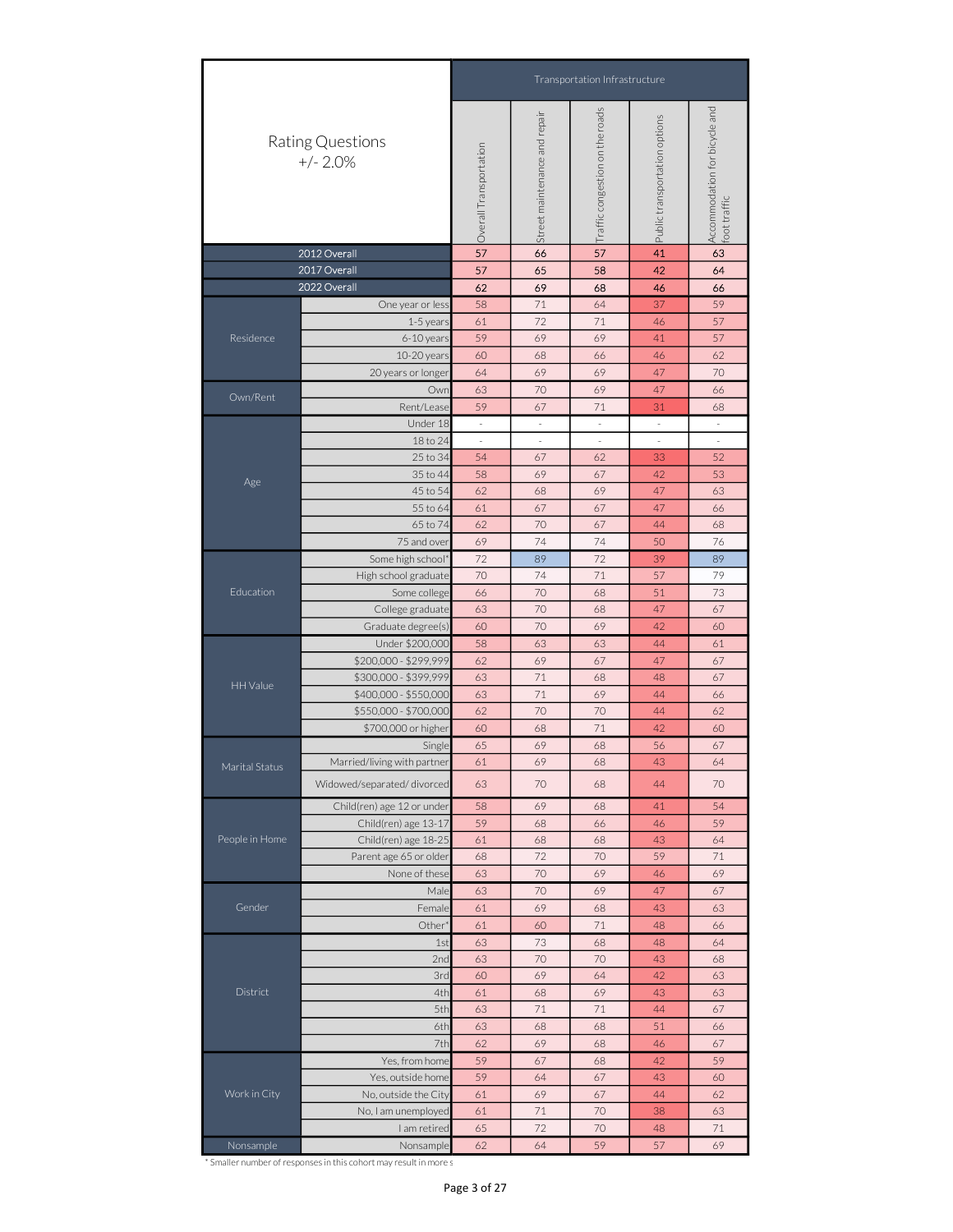|                | Rating Questions<br>$+/- 2.0%$                                                          |                                                                                                                                                                                                                                                                                                                                                                                                                                                                                                                                                                                                                                                             |                                                                                                                                                                                                                                                                                                                                                                                                                                                                                                                                                                                                               | Fire prevention education | effectiveness at fires and<br>medical emergencies<br>Professionalism and |
|----------------|-----------------------------------------------------------------------------------------|-------------------------------------------------------------------------------------------------------------------------------------------------------------------------------------------------------------------------------------------------------------------------------------------------------------------------------------------------------------------------------------------------------------------------------------------------------------------------------------------------------------------------------------------------------------------------------------------------------------------------------------------------------------|---------------------------------------------------------------------------------------------------------------------------------------------------------------------------------------------------------------------------------------------------------------------------------------------------------------------------------------------------------------------------------------------------------------------------------------------------------------------------------------------------------------------------------------------------------------------------------------------------------------|---------------------------|--------------------------------------------------------------------------|
|                | 2012 Overall                                                                            | 84                                                                                                                                                                                                                                                                                                                                                                                                                                                                                                                                                                                                                                                          | 80                                                                                                                                                                                                                                                                                                                                                                                                                                                                                                                                                                                                            | 85                        | 86                                                                       |
|                | 2017 Overall<br>2022 Overall                                                            |                                                                                                                                                                                                                                                                                                                                                                                                                                                                                                                                                                                                                                                             |                                                                                                                                                                                                                                                                                                                                                                                                                                                                                                                                                                                                               |                           |                                                                          |
|                |                                                                                         | 88                                                                                                                                                                                                                                                                                                                                                                                                                                                                                                                                                                                                                                                          | 91                                                                                                                                                                                                                                                                                                                                                                                                                                                                                                                                                                                                            | 84                        | 89                                                                       |
|                | 1-5 years                                                                               | 87                                                                                                                                                                                                                                                                                                                                                                                                                                                                                                                                                                                                                                                          | 90                                                                                                                                                                                                                                                                                                                                                                                                                                                                                                                                                                                                            | 82                        | 90                                                                       |
| Residence      | 6-10 years                                                                              | 89                                                                                                                                                                                                                                                                                                                                                                                                                                                                                                                                                                                                                                                          | 90                                                                                                                                                                                                                                                                                                                                                                                                                                                                                                                                                                                                            | 84                        | 91                                                                       |
|                | 10-20 years                                                                             | 88                                                                                                                                                                                                                                                                                                                                                                                                                                                                                                                                                                                                                                                          | 90                                                                                                                                                                                                                                                                                                                                                                                                                                                                                                                                                                                                            | 83                        | 90                                                                       |
|                | 20 years or longer                                                                      | 89                                                                                                                                                                                                                                                                                                                                                                                                                                                                                                                                                                                                                                                          | 91                                                                                                                                                                                                                                                                                                                                                                                                                                                                                                                                                                                                            | 86                        | 91                                                                       |
| Own/Rent       | Own                                                                                     | 91                                                                                                                                                                                                                                                                                                                                                                                                                                                                                                                                                                                                                                                          | 84                                                                                                                                                                                                                                                                                                                                                                                                                                                                                                                                                                                                            | 91                        |                                                                          |
|                | Rent/Lease                                                                              | 96                                                                                                                                                                                                                                                                                                                                                                                                                                                                                                                                                                                                                                                          | 94                                                                                                                                                                                                                                                                                                                                                                                                                                                                                                                                                                                                            | 96                        | 97                                                                       |
|                |                                                                                         |                                                                                                                                                                                                                                                                                                                                                                                                                                                                                                                                                                                                                                                             |                                                                                                                                                                                                                                                                                                                                                                                                                                                                                                                                                                                                               |                           | $\sim$                                                                   |
|                |                                                                                         |                                                                                                                                                                                                                                                                                                                                                                                                                                                                                                                                                                                                                                                             |                                                                                                                                                                                                                                                                                                                                                                                                                                                                                                                                                                                                               |                           |                                                                          |
|                |                                                                                         | 74<br>25 to 34<br>80<br>83<br>83<br>35 to 44<br>89<br>90<br>91<br>86<br>45 to 54<br>90<br>90<br>88<br>84<br>90<br>83<br>90                                                                                                                                                                                                                                                                                                                                                                                                                                                                                                                                  |                                                                                                                                                                                                                                                                                                                                                                                                                                                                                                                                                                                                               |                           |                                                                          |
| Age            |                                                                                         |                                                                                                                                                                                                                                                                                                                                                                                                                                                                                                                                                                                                                                                             |                                                                                                                                                                                                                                                                                                                                                                                                                                                                                                                                                                                                               |                           |                                                                          |
|                |                                                                                         |                                                                                                                                                                                                                                                                                                                                                                                                                                                                                                                                                                                                                                                             | esponse<br>90<br>85<br>88<br>89<br>91<br>84<br>89<br>$\omega$<br>$\omega$<br>$\omega$<br>$\overline{\phantom{a}}$<br>$\overline{\phantom{a}}$<br>$\overline{\phantom{a}}$<br>88<br>89<br>91<br>83<br>92<br>93<br>89<br>89<br>78<br>89<br>92<br>93<br>89<br>89<br>91<br>84<br>89<br>91<br>84<br>89<br>91<br>84<br>88<br>82<br>86<br>91<br>89<br>84<br>89<br>91<br>84<br>89<br>91<br>86<br>91<br>88<br>83<br>90<br>91<br>87<br>86<br>89<br>81<br>89<br>91<br>86<br>89<br>91<br>83<br>89<br>88<br>86<br>89<br>91<br>86<br>86<br>88<br>81<br>90<br>92<br>86<br>89<br>91<br>84<br>89<br>90<br>84<br>90<br>92<br>86 |                           |                                                                          |
|                | 65 to 74                                                                                |                                                                                                                                                                                                                                                                                                                                                                                                                                                                                                                                                                                                                                                             |                                                                                                                                                                                                                                                                                                                                                                                                                                                                                                                                                                                                               |                           | 91                                                                       |
|                | 75 and over                                                                             | Fire and Medical Emergency<br>Fire and medical emergencies<br>Overall Fire/EMS<br>91<br>91<br>$\overline{\phantom{a}}$<br>94<br>93<br>92<br>91<br>91<br>87<br>92<br>91<br>91<br>90<br>91<br>88<br>Single<br>91<br>92<br>91<br>88<br>92<br>92<br>91<br>Male<br>92<br>91<br>87<br>84<br>76<br>82<br>92<br>90<br>1st<br>88<br>91<br>90<br>2nd<br>89<br>87<br>89<br>91<br>91<br>3rd<br>83<br>4th<br>87<br>90<br>82<br>90<br>5th<br>91<br>92<br>89<br>90<br>6th<br>89<br>91<br>84<br>7th<br>92<br>90<br>91<br>86<br>87<br>89<br>82<br>90<br>89<br>90<br>91<br>84<br>87<br>89<br>83<br>89<br>93<br>93<br>89<br>96<br>92<br>92<br>90<br>86<br>89<br>92<br>86<br>89 |                                                                                                                                                                                                                                                                                                                                                                                                                                                                                                                                                                                                               |                           |                                                                          |
|                | Some high school*                                                                       |                                                                                                                                                                                                                                                                                                                                                                                                                                                                                                                                                                                                                                                             |                                                                                                                                                                                                                                                                                                                                                                                                                                                                                                                                                                                                               |                           | 100                                                                      |
|                | High school graduate                                                                    | One year or less<br>Under 18<br>18 to 24<br>55 to 64<br>Some college<br>College graduate<br>Graduate degree(s)<br>Under \$200,000<br>\$700,000 or higher<br>90<br>None of these<br>Female<br>Other <sup>*</sup><br>93<br>Yes, from home<br>Yes, outside home<br>No, outside the City<br>No, I am unemployed<br>I am retired<br>Nonsample                                                                                                                                                                                                                                                                                                                    |                                                                                                                                                                                                                                                                                                                                                                                                                                                                                                                                                                                                               |                           |                                                                          |
| Education      |                                                                                         |                                                                                                                                                                                                                                                                                                                                                                                                                                                                                                                                                                                                                                                             |                                                                                                                                                                                                                                                                                                                                                                                                                                                                                                                                                                                                               |                           |                                                                          |
|                |                                                                                         |                                                                                                                                                                                                                                                                                                                                                                                                                                                                                                                                                                                                                                                             |                                                                                                                                                                                                                                                                                                                                                                                                                                                                                                                                                                                                               |                           |                                                                          |
|                |                                                                                         |                                                                                                                                                                                                                                                                                                                                                                                                                                                                                                                                                                                                                                                             |                                                                                                                                                                                                                                                                                                                                                                                                                                                                                                                                                                                                               |                           |                                                                          |
|                |                                                                                         |                                                                                                                                                                                                                                                                                                                                                                                                                                                                                                                                                                                                                                                             |                                                                                                                                                                                                                                                                                                                                                                                                                                                                                                                                                                                                               |                           |                                                                          |
|                | \$200,000 - \$299,999                                                                   |                                                                                                                                                                                                                                                                                                                                                                                                                                                                                                                                                                                                                                                             |                                                                                                                                                                                                                                                                                                                                                                                                                                                                                                                                                                                                               |                           |                                                                          |
| HH Value       | \$300,000 - \$399,999                                                                   |                                                                                                                                                                                                                                                                                                                                                                                                                                                                                                                                                                                                                                                             |                                                                                                                                                                                                                                                                                                                                                                                                                                                                                                                                                                                                               |                           |                                                                          |
|                | \$400,000 - \$550,000                                                                   |                                                                                                                                                                                                                                                                                                                                                                                                                                                                                                                                                                                                                                                             |                                                                                                                                                                                                                                                                                                                                                                                                                                                                                                                                                                                                               |                           |                                                                          |
|                | \$550,000 - \$700,000                                                                   |                                                                                                                                                                                                                                                                                                                                                                                                                                                                                                                                                                                                                                                             |                                                                                                                                                                                                                                                                                                                                                                                                                                                                                                                                                                                                               |                           |                                                                          |
|                |                                                                                         |                                                                                                                                                                                                                                                                                                                                                                                                                                                                                                                                                                                                                                                             |                                                                                                                                                                                                                                                                                                                                                                                                                                                                                                                                                                                                               |                           |                                                                          |
|                |                                                                                         |                                                                                                                                                                                                                                                                                                                                                                                                                                                                                                                                                                                                                                                             |                                                                                                                                                                                                                                                                                                                                                                                                                                                                                                                                                                                                               |                           |                                                                          |
| Marital Status | Married/living with partner<br>Widowed/separated/divorced<br>Child(ren) age 12 or under |                                                                                                                                                                                                                                                                                                                                                                                                                                                                                                                                                                                                                                                             |                                                                                                                                                                                                                                                                                                                                                                                                                                                                                                                                                                                                               |                           |                                                                          |
|                |                                                                                         |                                                                                                                                                                                                                                                                                                                                                                                                                                                                                                                                                                                                                                                             |                                                                                                                                                                                                                                                                                                                                                                                                                                                                                                                                                                                                               |                           |                                                                          |
|                |                                                                                         |                                                                                                                                                                                                                                                                                                                                                                                                                                                                                                                                                                                                                                                             |                                                                                                                                                                                                                                                                                                                                                                                                                                                                                                                                                                                                               |                           |                                                                          |
|                | Child(ren) age 13-17                                                                    |                                                                                                                                                                                                                                                                                                                                                                                                                                                                                                                                                                                                                                                             |                                                                                                                                                                                                                                                                                                                                                                                                                                                                                                                                                                                                               |                           |                                                                          |
| People in Home | Child(ren) age 18-25                                                                    |                                                                                                                                                                                                                                                                                                                                                                                                                                                                                                                                                                                                                                                             |                                                                                                                                                                                                                                                                                                                                                                                                                                                                                                                                                                                                               |                           |                                                                          |
|                | Parent age 65 or older                                                                  |                                                                                                                                                                                                                                                                                                                                                                                                                                                                                                                                                                                                                                                             |                                                                                                                                                                                                                                                                                                                                                                                                                                                                                                                                                                                                               |                           |                                                                          |
|                |                                                                                         |                                                                                                                                                                                                                                                                                                                                                                                                                                                                                                                                                                                                                                                             |                                                                                                                                                                                                                                                                                                                                                                                                                                                                                                                                                                                                               |                           |                                                                          |
|                |                                                                                         |                                                                                                                                                                                                                                                                                                                                                                                                                                                                                                                                                                                                                                                             |                                                                                                                                                                                                                                                                                                                                                                                                                                                                                                                                                                                                               |                           |                                                                          |
| Gender         |                                                                                         |                                                                                                                                                                                                                                                                                                                                                                                                                                                                                                                                                                                                                                                             |                                                                                                                                                                                                                                                                                                                                                                                                                                                                                                                                                                                                               |                           |                                                                          |
|                |                                                                                         |                                                                                                                                                                                                                                                                                                                                                                                                                                                                                                                                                                                                                                                             |                                                                                                                                                                                                                                                                                                                                                                                                                                                                                                                                                                                                               |                           |                                                                          |
|                |                                                                                         |                                                                                                                                                                                                                                                                                                                                                                                                                                                                                                                                                                                                                                                             |                                                                                                                                                                                                                                                                                                                                                                                                                                                                                                                                                                                                               |                           |                                                                          |
|                |                                                                                         |                                                                                                                                                                                                                                                                                                                                                                                                                                                                                                                                                                                                                                                             |                                                                                                                                                                                                                                                                                                                                                                                                                                                                                                                                                                                                               |                           |                                                                          |
|                |                                                                                         |                                                                                                                                                                                                                                                                                                                                                                                                                                                                                                                                                                                                                                                             |                                                                                                                                                                                                                                                                                                                                                                                                                                                                                                                                                                                                               |                           |                                                                          |
| District       |                                                                                         |                                                                                                                                                                                                                                                                                                                                                                                                                                                                                                                                                                                                                                                             |                                                                                                                                                                                                                                                                                                                                                                                                                                                                                                                                                                                                               |                           |                                                                          |
|                |                                                                                         |                                                                                                                                                                                                                                                                                                                                                                                                                                                                                                                                                                                                                                                             |                                                                                                                                                                                                                                                                                                                                                                                                                                                                                                                                                                                                               |                           |                                                                          |
|                |                                                                                         |                                                                                                                                                                                                                                                                                                                                                                                                                                                                                                                                                                                                                                                             |                                                                                                                                                                                                                                                                                                                                                                                                                                                                                                                                                                                                               |                           |                                                                          |
|                |                                                                                         |                                                                                                                                                                                                                                                                                                                                                                                                                                                                                                                                                                                                                                                             |                                                                                                                                                                                                                                                                                                                                                                                                                                                                                                                                                                                                               |                           |                                                                          |
|                |                                                                                         |                                                                                                                                                                                                                                                                                                                                                                                                                                                                                                                                                                                                                                                             |                                                                                                                                                                                                                                                                                                                                                                                                                                                                                                                                                                                                               |                           |                                                                          |
|                |                                                                                         |                                                                                                                                                                                                                                                                                                                                                                                                                                                                                                                                                                                                                                                             |                                                                                                                                                                                                                                                                                                                                                                                                                                                                                                                                                                                                               |                           |                                                                          |
| Work in City   |                                                                                         |                                                                                                                                                                                                                                                                                                                                                                                                                                                                                                                                                                                                                                                             |                                                                                                                                                                                                                                                                                                                                                                                                                                                                                                                                                                                                               |                           |                                                                          |
|                |                                                                                         |                                                                                                                                                                                                                                                                                                                                                                                                                                                                                                                                                                                                                                                             |                                                                                                                                                                                                                                                                                                                                                                                                                                                                                                                                                                                                               |                           |                                                                          |
| Nonsample      |                                                                                         |                                                                                                                                                                                                                                                                                                                                                                                                                                                                                                                                                                                                                                                             |                                                                                                                                                                                                                                                                                                                                                                                                                                                                                                                                                                                                               |                           |                                                                          |
|                |                                                                                         |                                                                                                                                                                                                                                                                                                                                                                                                                                                                                                                                                                                                                                                             |                                                                                                                                                                                                                                                                                                                                                                                                                                                                                                                                                                                                               |                           |                                                                          |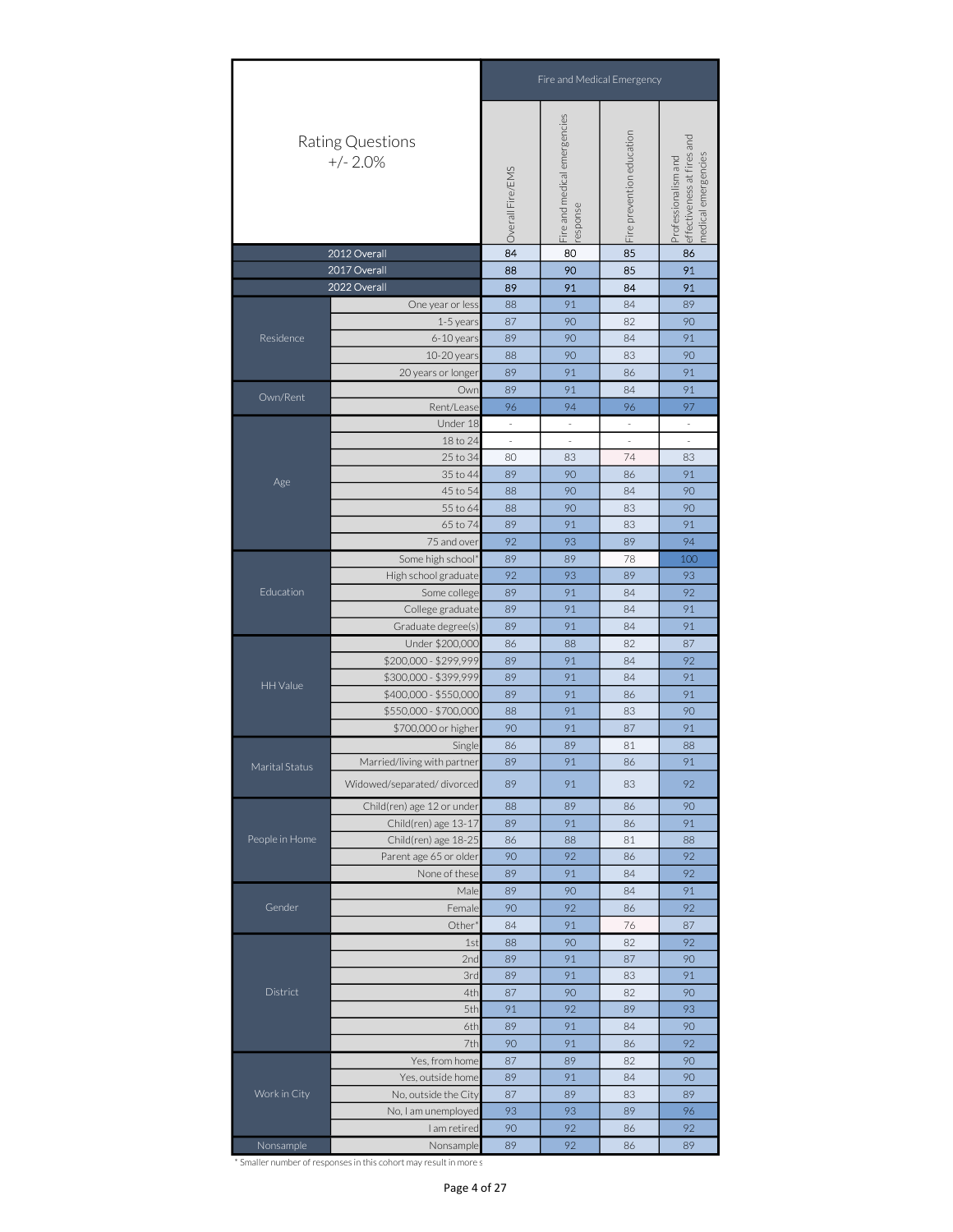|                                                                                                                                                                                              |                                | Other Public Services                                                                                                                                                                                                                                                                                                                                                                                                                                                                                                                                                                                                                                                                                                                                                                                                                                                                                                                                                                                                                                                                                                                                                |    |    |                          |  |  |  |  |  |
|----------------------------------------------------------------------------------------------------------------------------------------------------------------------------------------------|--------------------------------|----------------------------------------------------------------------------------------------------------------------------------------------------------------------------------------------------------------------------------------------------------------------------------------------------------------------------------------------------------------------------------------------------------------------------------------------------------------------------------------------------------------------------------------------------------------------------------------------------------------------------------------------------------------------------------------------------------------------------------------------------------------------------------------------------------------------------------------------------------------------------------------------------------------------------------------------------------------------------------------------------------------------------------------------------------------------------------------------------------------------------------------------------------------------|----|----|--------------------------|--|--|--|--|--|
|                                                                                                                                                                                              | Rating Questions<br>$+/- 2.0%$ |                                                                                                                                                                                                                                                                                                                                                                                                                                                                                                                                                                                                                                                                                                                                                                                                                                                                                                                                                                                                                                                                                                                                                                      |    |    |                          |  |  |  |  |  |
|                                                                                                                                                                                              |                                |                                                                                                                                                                                                                                                                                                                                                                                                                                                                                                                                                                                                                                                                                                                                                                                                                                                                                                                                                                                                                                                                                                                                                                      |    |    |                          |  |  |  |  |  |
|                                                                                                                                                                                              |                                |                                                                                                                                                                                                                                                                                                                                                                                                                                                                                                                                                                                                                                                                                                                                                                                                                                                                                                                                                                                                                                                                                                                                                                      |    |    |                          |  |  |  |  |  |
|                                                                                                                                                                                              |                                |                                                                                                                                                                                                                                                                                                                                                                                                                                                                                                                                                                                                                                                                                                                                                                                                                                                                                                                                                                                                                                                                                                                                                                      |    |    |                          |  |  |  |  |  |
|                                                                                                                                                                                              |                                |                                                                                                                                                                                                                                                                                                                                                                                                                                                                                                                                                                                                                                                                                                                                                                                                                                                                                                                                                                                                                                                                                                                                                                      |    |    |                          |  |  |  |  |  |
|                                                                                                                                                                                              |                                |                                                                                                                                                                                                                                                                                                                                                                                                                                                                                                                                                                                                                                                                                                                                                                                                                                                                                                                                                                                                                                                                                                                                                                      |    |    |                          |  |  |  |  |  |
|                                                                                                                                                                                              |                                |                                                                                                                                                                                                                                                                                                                                                                                                                                                                                                                                                                                                                                                                                                                                                                                                                                                                                                                                                                                                                                                                                                                                                                      |    |    |                          |  |  |  |  |  |
|                                                                                                                                                                                              |                                |                                                                                                                                                                                                                                                                                                                                                                                                                                                                                                                                                                                                                                                                                                                                                                                                                                                                                                                                                                                                                                                                                                                                                                      |    |    |                          |  |  |  |  |  |
|                                                                                                                                                                                              |                                | 81                                                                                                                                                                                                                                                                                                                                                                                                                                                                                                                                                                                                                                                                                                                                                                                                                                                                                                                                                                                                                                                                                                                                                                   | 76 | 84 | 84                       |  |  |  |  |  |
|                                                                                                                                                                                              | Own                            | 77<br>68<br>83<br>80<br>71<br>86<br>80<br>71<br>83<br>80<br>68<br>90<br>One year or less<br>76<br>63<br>1-5 years<br>81<br>77<br>79<br>6-10 years<br>68<br>10-20 years<br>77<br>68<br>80<br>20 years or longer<br>71<br>80<br>83<br>Rent/Lease<br>81<br>73<br>79<br>Under 18<br>$\overline{\phantom{a}}$<br>$\sim$<br>$\bar{z}$<br>18 to 24<br>$\overline{\phantom{a}}$<br>$\overline{\phantom{a}}$<br>$\overline{\phantom{a}}$<br>74<br>25 to 34<br>63<br>78<br>76<br>35 to 44<br>81<br>66<br>45 to 54<br>76<br>79<br>68<br>55 to 64<br>77<br>69<br>80<br>82<br>74<br>65 to 74<br>86<br>79<br>75 and over<br>86<br>89<br>94<br>Some high school*<br>89<br>100<br>High school graduate<br>82<br>74<br>87<br>73<br>Some college<br>81<br>84<br>College graduate<br>80<br>71<br>83<br>72<br>Graduate degree(s)<br>80<br>82<br>77<br>69<br>Under \$200,000<br>81<br>\$200,000 - \$299,999<br>79<br>70<br>83<br>\$300,000 - \$399,999<br>71<br>80<br>84<br>\$400,000 - \$550,000<br>73<br>81<br>83<br>\$550,000 - \$700,000<br>80<br>73<br>82<br>72<br>79<br>\$700,000 or higher<br>81<br>76<br>81<br>Single<br>64<br>71<br>83<br>80<br>80<br>72<br>84<br>76<br>67<br>80 |    |    | 84                       |  |  |  |  |  |
|                                                                                                                                                                                              |                                |                                                                                                                                                                                                                                                                                                                                                                                                                                                                                                                                                                                                                                                                                                                                                                                                                                                                                                                                                                                                                                                                                                                                                                      |    |    | 92                       |  |  |  |  |  |
|                                                                                                                                                                                              |                                |                                                                                                                                                                                                                                                                                                                                                                                                                                                                                                                                                                                                                                                                                                                                                                                                                                                                                                                                                                                                                                                                                                                                                                      |    |    | $\sim$                   |  |  |  |  |  |
|                                                                                                                                                                                              |                                |                                                                                                                                                                                                                                                                                                                                                                                                                                                                                                                                                                                                                                                                                                                                                                                                                                                                                                                                                                                                                                                                                                                                                                      |    |    | $\overline{\phantom{a}}$ |  |  |  |  |  |
|                                                                                                                                                                                              |                                |                                                                                                                                                                                                                                                                                                                                                                                                                                                                                                                                                                                                                                                                                                                                                                                                                                                                                                                                                                                                                                                                                                                                                                      |    |    | 82                       |  |  |  |  |  |
|                                                                                                                                                                                              |                                |                                                                                                                                                                                                                                                                                                                                                                                                                                                                                                                                                                                                                                                                                                                                                                                                                                                                                                                                                                                                                                                                                                                                                                      |    |    | 81                       |  |  |  |  |  |
|                                                                                                                                                                                              |                                |                                                                                                                                                                                                                                                                                                                                                                                                                                                                                                                                                                                                                                                                                                                                                                                                                                                                                                                                                                                                                                                                                                                                                                      |    |    | 82                       |  |  |  |  |  |
|                                                                                                                                                                                              |                                | Garbage/recycling collection<br>since January 2022<br>Drinking water quality if you<br>use City-supplied water<br>Overall Public Services<br>Recycling center<br>80<br>82<br>84<br>82<br>84<br>83<br>83<br>83<br>86<br>89<br>94<br>86<br>84<br>84<br>84<br>80<br>83<br>84<br>86<br>84<br>83<br>81<br>84<br>84<br>81<br>76<br>78<br>82<br>68<br>75<br>79<br>66<br>80<br>83<br>77<br>86<br>86<br>81<br>74<br>84<br>86<br>81<br>74<br>84<br>84<br>79<br>70<br>82<br>86<br>71<br>68<br>70<br>76<br>76<br>80<br>83<br>82<br>73<br>81<br>84<br>86<br>79<br>73<br>81<br>83<br>78<br>69<br>81<br>84<br>83<br>76<br>88<br>86<br>79<br>69<br>82<br>84<br>77<br>82<br>67<br>83<br>76<br>81<br>82<br>66<br>74<br>77<br>66<br>81<br>78<br>70<br>80<br>83<br>77<br>64<br>82<br>86<br>83<br>76<br>87<br>87<br>74<br>79<br>59<br>83                                                                                                                                                                                                                                                                                                                                                  |    |    |                          |  |  |  |  |  |
| 2012 Overall<br>2017 Overall<br>2022 Overall<br>Residence<br>Own/Rent<br>Age<br>Education<br>HH Value<br>Marital Status<br>People in Home<br>Gender<br>District<br>Work in City<br>Nonsample |                                |                                                                                                                                                                                                                                                                                                                                                                                                                                                                                                                                                                                                                                                                                                                                                                                                                                                                                                                                                                                                                                                                                                                                                                      |    |    |                          |  |  |  |  |  |
|                                                                                                                                                                                              |                                |                                                                                                                                                                                                                                                                                                                                                                                                                                                                                                                                                                                                                                                                                                                                                                                                                                                                                                                                                                                                                                                                                                                                                                      |    |    |                          |  |  |  |  |  |
|                                                                                                                                                                                              |                                |                                                                                                                                                                                                                                                                                                                                                                                                                                                                                                                                                                                                                                                                                                                                                                                                                                                                                                                                                                                                                                                                                                                                                                      |    |    |                          |  |  |  |  |  |
|                                                                                                                                                                                              |                                | Male<br>Female<br>Other <sup>®</sup><br>1st<br>2nd<br>3rd<br>4th<br>5th<br>6th<br>7th                                                                                                                                                                                                                                                                                                                                                                                                                                                                                                                                                                                                                                                                                                                                                                                                                                                                                                                                                                                                                                                                                |    |    |                          |  |  |  |  |  |
|                                                                                                                                                                                              |                                |                                                                                                                                                                                                                                                                                                                                                                                                                                                                                                                                                                                                                                                                                                                                                                                                                                                                                                                                                                                                                                                                                                                                                                      |    |    |                          |  |  |  |  |  |
| Married/living with partner<br>Widowed/separated/divorced                                                                                                                                    |                                |                                                                                                                                                                                                                                                                                                                                                                                                                                                                                                                                                                                                                                                                                                                                                                                                                                                                                                                                                                                                                                                                                                                                                                      |    |    |                          |  |  |  |  |  |
|                                                                                                                                                                                              |                                |                                                                                                                                                                                                                                                                                                                                                                                                                                                                                                                                                                                                                                                                                                                                                                                                                                                                                                                                                                                                                                                                                                                                                                      |    |    |                          |  |  |  |  |  |
|                                                                                                                                                                                              |                                |                                                                                                                                                                                                                                                                                                                                                                                                                                                                                                                                                                                                                                                                                                                                                                                                                                                                                                                                                                                                                                                                                                                                                                      |    |    |                          |  |  |  |  |  |
|                                                                                                                                                                                              |                                |                                                                                                                                                                                                                                                                                                                                                                                                                                                                                                                                                                                                                                                                                                                                                                                                                                                                                                                                                                                                                                                                                                                                                                      |    |    |                          |  |  |  |  |  |
|                                                                                                                                                                                              |                                |                                                                                                                                                                                                                                                                                                                                                                                                                                                                                                                                                                                                                                                                                                                                                                                                                                                                                                                                                                                                                                                                                                                                                                      |    |    |                          |  |  |  |  |  |
|                                                                                                                                                                                              |                                |                                                                                                                                                                                                                                                                                                                                                                                                                                                                                                                                                                                                                                                                                                                                                                                                                                                                                                                                                                                                                                                                                                                                                                      |    |    |                          |  |  |  |  |  |
|                                                                                                                                                                                              |                                |                                                                                                                                                                                                                                                                                                                                                                                                                                                                                                                                                                                                                                                                                                                                                                                                                                                                                                                                                                                                                                                                                                                                                                      |    |    |                          |  |  |  |  |  |
|                                                                                                                                                                                              |                                |                                                                                                                                                                                                                                                                                                                                                                                                                                                                                                                                                                                                                                                                                                                                                                                                                                                                                                                                                                                                                                                                                                                                                                      |    |    |                          |  |  |  |  |  |
|                                                                                                                                                                                              |                                |                                                                                                                                                                                                                                                                                                                                                                                                                                                                                                                                                                                                                                                                                                                                                                                                                                                                                                                                                                                                                                                                                                                                                                      |    |    |                          |  |  |  |  |  |
|                                                                                                                                                                                              |                                |                                                                                                                                                                                                                                                                                                                                                                                                                                                                                                                                                                                                                                                                                                                                                                                                                                                                                                                                                                                                                                                                                                                                                                      |    |    |                          |  |  |  |  |  |
|                                                                                                                                                                                              |                                |                                                                                                                                                                                                                                                                                                                                                                                                                                                                                                                                                                                                                                                                                                                                                                                                                                                                                                                                                                                                                                                                                                                                                                      |    |    |                          |  |  |  |  |  |
|                                                                                                                                                                                              | Child(ren) age 12 or under     |                                                                                                                                                                                                                                                                                                                                                                                                                                                                                                                                                                                                                                                                                                                                                                                                                                                                                                                                                                                                                                                                                                                                                                      |    |    |                          |  |  |  |  |  |
|                                                                                                                                                                                              | Child(ren) age 13-17           |                                                                                                                                                                                                                                                                                                                                                                                                                                                                                                                                                                                                                                                                                                                                                                                                                                                                                                                                                                                                                                                                                                                                                                      |    |    |                          |  |  |  |  |  |
|                                                                                                                                                                                              | Child(ren) age 18-25           |                                                                                                                                                                                                                                                                                                                                                                                                                                                                                                                                                                                                                                                                                                                                                                                                                                                                                                                                                                                                                                                                                                                                                                      |    |    |                          |  |  |  |  |  |
|                                                                                                                                                                                              | Parent age 65 or older         |                                                                                                                                                                                                                                                                                                                                                                                                                                                                                                                                                                                                                                                                                                                                                                                                                                                                                                                                                                                                                                                                                                                                                                      |    |    |                          |  |  |  |  |  |
|                                                                                                                                                                                              | None of these                  |                                                                                                                                                                                                                                                                                                                                                                                                                                                                                                                                                                                                                                                                                                                                                                                                                                                                                                                                                                                                                                                                                                                                                                      |    |    |                          |  |  |  |  |  |
|                                                                                                                                                                                              |                                |                                                                                                                                                                                                                                                                                                                                                                                                                                                                                                                                                                                                                                                                                                                                                                                                                                                                                                                                                                                                                                                                                                                                                                      |    |    |                          |  |  |  |  |  |
|                                                                                                                                                                                              |                                |                                                                                                                                                                                                                                                                                                                                                                                                                                                                                                                                                                                                                                                                                                                                                                                                                                                                                                                                                                                                                                                                                                                                                                      |    |    |                          |  |  |  |  |  |
|                                                                                                                                                                                              |                                |                                                                                                                                                                                                                                                                                                                                                                                                                                                                                                                                                                                                                                                                                                                                                                                                                                                                                                                                                                                                                                                                                                                                                                      |    |    |                          |  |  |  |  |  |
|                                                                                                                                                                                              |                                |                                                                                                                                                                                                                                                                                                                                                                                                                                                                                                                                                                                                                                                                                                                                                                                                                                                                                                                                                                                                                                                                                                                                                                      |    |    |                          |  |  |  |  |  |
|                                                                                                                                                                                              |                                |                                                                                                                                                                                                                                                                                                                                                                                                                                                                                                                                                                                                                                                                                                                                                                                                                                                                                                                                                                                                                                                                                                                                                                      |    |    |                          |  |  |  |  |  |
|                                                                                                                                                                                              |                                |                                                                                                                                                                                                                                                                                                                                                                                                                                                                                                                                                                                                                                                                                                                                                                                                                                                                                                                                                                                                                                                                                                                                                                      |    |    |                          |  |  |  |  |  |
|                                                                                                                                                                                              |                                |                                                                                                                                                                                                                                                                                                                                                                                                                                                                                                                                                                                                                                                                                                                                                                                                                                                                                                                                                                                                                                                                                                                                                                      |    |    |                          |  |  |  |  |  |
|                                                                                                                                                                                              |                                |                                                                                                                                                                                                                                                                                                                                                                                                                                                                                                                                                                                                                                                                                                                                                                                                                                                                                                                                                                                                                                                                                                                                                                      |    |    |                          |  |  |  |  |  |
|                                                                                                                                                                                              |                                |                                                                                                                                                                                                                                                                                                                                                                                                                                                                                                                                                                                                                                                                                                                                                                                                                                                                                                                                                                                                                                                                                                                                                                      |    |    |                          |  |  |  |  |  |
|                                                                                                                                                                                              |                                |                                                                                                                                                                                                                                                                                                                                                                                                                                                                                                                                                                                                                                                                                                                                                                                                                                                                                                                                                                                                                                                                                                                                                                      |    |    |                          |  |  |  |  |  |
|                                                                                                                                                                                              | Yes, from home                 |                                                                                                                                                                                                                                                                                                                                                                                                                                                                                                                                                                                                                                                                                                                                                                                                                                                                                                                                                                                                                                                                                                                                                                      |    |    |                          |  |  |  |  |  |
|                                                                                                                                                                                              |                                |                                                                                                                                                                                                                                                                                                                                                                                                                                                                                                                                                                                                                                                                                                                                                                                                                                                                                                                                                                                                                                                                                                                                                                      |    |    |                          |  |  |  |  |  |
|                                                                                                                                                                                              |                                |                                                                                                                                                                                                                                                                                                                                                                                                                                                                                                                                                                                                                                                                                                                                                                                                                                                                                                                                                                                                                                                                                                                                                                      |    |    |                          |  |  |  |  |  |
|                                                                                                                                                                                              | No, I am unemployed            |                                                                                                                                                                                                                                                                                                                                                                                                                                                                                                                                                                                                                                                                                                                                                                                                                                                                                                                                                                                                                                                                                                                                                                      |    |    |                          |  |  |  |  |  |
|                                                                                                                                                                                              |                                |                                                                                                                                                                                                                                                                                                                                                                                                                                                                                                                                                                                                                                                                                                                                                                                                                                                                                                                                                                                                                                                                                                                                                                      |    |    |                          |  |  |  |  |  |
|                                                                                                                                                                                              |                                | Yes, outside home<br>No, outside the City<br>I am retired<br>Nonsample                                                                                                                                                                                                                                                                                                                                                                                                                                                                                                                                                                                                                                                                                                                                                                                                                                                                                                                                                                                                                                                                                               |    |    |                          |  |  |  |  |  |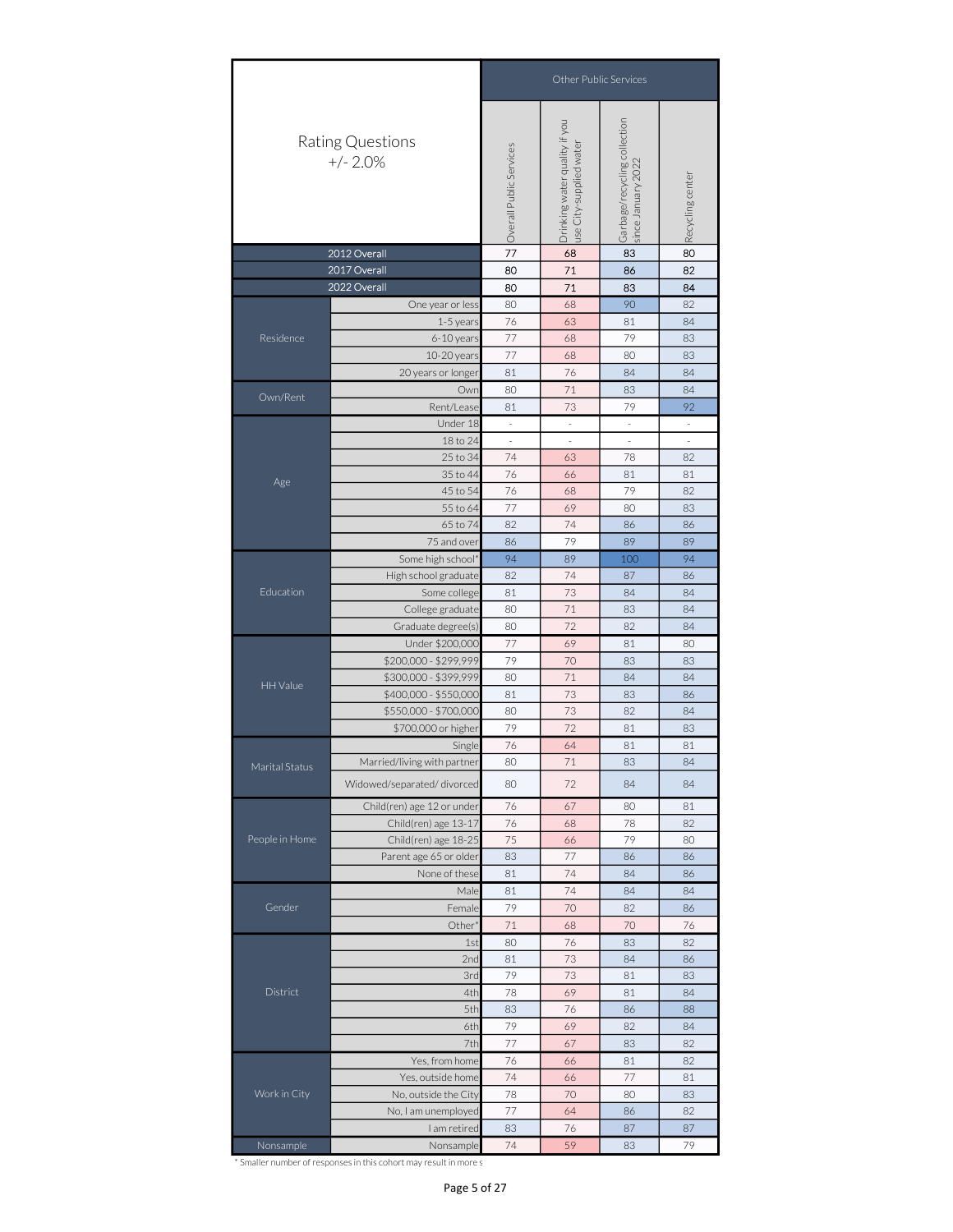|                |                                                                                                                                                                                                                                                                                                                   |                                                                                                                                                            |                                                                                | Police Services                                                                                                                                                                                                                                                                                                      |                                                                 |                                       |
|----------------|-------------------------------------------------------------------------------------------------------------------------------------------------------------------------------------------------------------------------------------------------------------------------------------------------------------------|------------------------------------------------------------------------------------------------------------------------------------------------------------|--------------------------------------------------------------------------------|----------------------------------------------------------------------------------------------------------------------------------------------------------------------------------------------------------------------------------------------------------------------------------------------------------------------|-----------------------------------------------------------------|---------------------------------------|
|                | Rating Questions<br>$+/- 2.0%$                                                                                                                                                                                                                                                                                    | Overall Police Services                                                                                                                                    | handling of emergency calls and<br>complaints<br>professional<br>Efficient and | Safety education                                                                                                                                                                                                                                                                                                     | life issues and problem solving<br>Responsiveness to quality of | Enforcement of street speed<br>limits |
|                | 2012 Overall                                                                                                                                                                                                                                                                                                      | 80                                                                                                                                                         | 82                                                                             |                                                                                                                                                                                                                                                                                                                      | 78                                                              | $\blacksquare$<br>$\mathbf{L}$        |
|                | 2017 Overall<br>2022 Overall                                                                                                                                                                                                                                                                                      | 85<br>83                                                                                                                                                   | 87<br>88                                                                       |                                                                                                                                                                                                                                                                                                                      |                                                                 | 74                                    |
|                | One year or less                                                                                                                                                                                                                                                                                                  | 87                                                                                                                                                         | 87                                                                             |                                                                                                                                                                                                                                                                                                                      | 89                                                              | 80                                    |
|                | 1-5 years                                                                                                                                                                                                                                                                                                         | 83                                                                                                                                                         | 86                                                                             | 82                                                                                                                                                                                                                                                                                                                   | 87                                                              | 78                                    |
| Residence      | 6-10 years                                                                                                                                                                                                                                                                                                        | 83                                                                                                                                                         | 87                                                                             | 83                                                                                                                                                                                                                                                                                                                   | 83                                                              | 77                                    |
|                | 10-20 years                                                                                                                                                                                                                                                                                                       | 83                                                                                                                                                         | 88                                                                             | 86                                                                                                                                                                                                                                                                                                                   | 83                                                              | 73                                    |
|                | 20 years or longer<br>83<br>89<br>84<br>84<br>83<br>84<br>84<br>Owr<br>88<br>92<br>91<br>93<br>Rent/Lease<br>91<br>Under 18<br>$\overline{\phantom{a}}$<br>$\overline{\phantom{a}}$<br>$\overline{\phantom{a}}$<br>$\overline{\phantom{a}}$<br>18 to 24<br>$\overline{\phantom{a}}$<br>$\sim$<br>$\sim$<br>$\sim$ | 73                                                                                                                                                         |                                                                                |                                                                                                                                                                                                                                                                                                                      |                                                                 |                                       |
| Own/Rent       |                                                                                                                                                                                                                                                                                                                   |                                                                                                                                                            |                                                                                |                                                                                                                                                                                                                                                                                                                      |                                                                 | 74                                    |
|                |                                                                                                                                                                                                                                                                                                                   |                                                                                                                                                            |                                                                                |                                                                                                                                                                                                                                                                                                                      |                                                                 | 87                                    |
|                |                                                                                                                                                                                                                                                                                                                   |                                                                                                                                                            |                                                                                |                                                                                                                                                                                                                                                                                                                      |                                                                 | $\overline{\phantom{a}}$              |
|                | 25 to 34                                                                                                                                                                                                                                                                                                          | 80                                                                                                                                                         | 82                                                                             |                                                                                                                                                                                                                                                                                                                      |                                                                 | $\overline{\phantom{a}}$<br>78        |
|                | 35 to 44                                                                                                                                                                                                                                                                                                          | 83                                                                                                                                                         | 86                                                                             |                                                                                                                                                                                                                                                                                                                      |                                                                 | 77                                    |
| Age            | 45 to 54                                                                                                                                                                                                                                                                                                          | 83                                                                                                                                                         | 87                                                                             | 86                                                                                                                                                                                                                                                                                                                   | 86                                                              | 74                                    |
|                | 55 to 64                                                                                                                                                                                                                                                                                                          | 81                                                                                                                                                         | 87                                                                             | 82                                                                                                                                                                                                                                                                                                                   | 82                                                              | 72                                    |
|                | 65 to 74                                                                                                                                                                                                                                                                                                          | 82                                                                                                                                                         | 89                                                                             | 84                                                                                                                                                                                                                                                                                                                   | 83                                                              | 72                                    |
|                | 75 and over                                                                                                                                                                                                                                                                                                       | 86                                                                                                                                                         | 92                                                                             | 88                                                                                                                                                                                                                                                                                                                   | 88                                                              | 77                                    |
|                | Some high school                                                                                                                                                                                                                                                                                                  | 88                                                                                                                                                         | 100                                                                            | 78                                                                                                                                                                                                                                                                                                                   | 89                                                              | 83                                    |
|                | High school graduate                                                                                                                                                                                                                                                                                              | 89                                                                                                                                                         | 92                                                                             | 92                                                                                                                                                                                                                                                                                                                   | 90                                                              | 80                                    |
| Education      | Some college                                                                                                                                                                                                                                                                                                      | 83                                                                                                                                                         | 90                                                                             | 84                                                                                                                                                                                                                                                                                                                   | 86                                                              | 73                                    |
|                |                                                                                                                                                                                                                                                                                                                   |                                                                                                                                                            |                                                                                |                                                                                                                                                                                                                                                                                                                      |                                                                 | 74                                    |
|                |                                                                                                                                                                                                                                                                                                                   |                                                                                                                                                            |                                                                                |                                                                                                                                                                                                                                                                                                                      |                                                                 | 73<br>71                              |
|                |                                                                                                                                                                                                                                                                                                                   | 83<br>College graduate<br>88<br>86<br>82<br>87<br>83<br>Graduate degree(s)<br>Under \$200,000<br>77<br>81<br>78<br>\$200,000 - \$299,999<br>85<br>89<br>86 |                                                                                |                                                                                                                                                                                                                                                                                                                      | 79                                                              |                                       |
|                | \$300,000 - \$399,999                                                                                                                                                                                                                                                                                             | 83                                                                                                                                                         | 89                                                                             | 84                                                                                                                                                                                                                                                                                                                   | 84                                                              | 74                                    |
| HH Value       | \$400,000 - \$550,000                                                                                                                                                                                                                                                                                             | 82                                                                                                                                                         | 88                                                                             | 84                                                                                                                                                                                                                                                                                                                   | 83                                                              | 71                                    |
|                | \$550,000 - \$700,000                                                                                                                                                                                                                                                                                             | 83                                                                                                                                                         | 89                                                                             | 84                                                                                                                                                                                                                                                                                                                   | 84                                                              | 76                                    |
|                | \$700,000 or higher                                                                                                                                                                                                                                                                                               | 79<br>88<br>83<br>88<br>86<br>83<br>80<br>80<br>86<br>81                                                                                                   |                                                                                | 77                                                                                                                                                                                                                                                                                                                   |                                                                 |                                       |
|                | Single                                                                                                                                                                                                                                                                                                            |                                                                                                                                                            |                                                                                |                                                                                                                                                                                                                                                                                                                      |                                                                 | 73                                    |
| Marital Status | Married/living with partner                                                                                                                                                                                                                                                                                       | 83                                                                                                                                                         | 88                                                                             | 84                                                                                                                                                                                                                                                                                                                   | 84                                                              | 73                                    |
|                | Widowed/separated/divorced                                                                                                                                                                                                                                                                                        | 83                                                                                                                                                         | 88                                                                             | 84                                                                                                                                                                                                                                                                                                                   | 84                                                              | 77                                    |
|                | Child(ren) age 12 or under                                                                                                                                                                                                                                                                                        | 83                                                                                                                                                         | 86                                                                             | 84                                                                                                                                                                                                                                                                                                                   | 86                                                              | 76                                    |
|                | Child(ren) age 13-17                                                                                                                                                                                                                                                                                              | 83                                                                                                                                                         | 87                                                                             | 80<br>84<br>84<br>84<br>84<br>91<br>79<br>80<br>84<br>84<br>84<br>83<br>84<br>84<br>82<br>81<br>88<br>84<br>84<br>84<br>83<br>83<br>86<br>86<br>92<br>73<br>87<br>83<br>84<br>83<br>84<br>83<br>82<br>83<br>87<br>87<br>84<br>83<br>87<br>84<br>83<br>83<br>82<br>86<br>83<br>82<br>90<br>90<br>86<br>86<br>73<br>80 | 74                                                              |                                       |
| People in Home | Child(ren) age 18-25                                                                                                                                                                                                                                                                                              | 81                                                                                                                                                         | 84                                                                             |                                                                                                                                                                                                                                                                                                                      |                                                                 | 74                                    |
|                | Parent age 65 or older                                                                                                                                                                                                                                                                                            | 84                                                                                                                                                         | 90                                                                             |                                                                                                                                                                                                                                                                                                                      |                                                                 | 73                                    |
|                | None of these                                                                                                                                                                                                                                                                                                     | 83                                                                                                                                                         | 89                                                                             |                                                                                                                                                                                                                                                                                                                      |                                                                 | 73                                    |
|                | Male                                                                                                                                                                                                                                                                                                              | 82                                                                                                                                                         | 88                                                                             |                                                                                                                                                                                                                                                                                                                      |                                                                 | 73                                    |
| Gender         | Female                                                                                                                                                                                                                                                                                                            | 84                                                                                                                                                         | 89                                                                             |                                                                                                                                                                                                                                                                                                                      |                                                                 | 76                                    |
|                | Other'<br>1st                                                                                                                                                                                                                                                                                                     | 82<br>83                                                                                                                                                   | 89<br>88                                                                       |                                                                                                                                                                                                                                                                                                                      |                                                                 | 72<br>73                              |
|                | 2nd                                                                                                                                                                                                                                                                                                               | 82                                                                                                                                                         | 87                                                                             |                                                                                                                                                                                                                                                                                                                      |                                                                 | 74                                    |
|                | 3rd                                                                                                                                                                                                                                                                                                               | 82                                                                                                                                                         | 88                                                                             |                                                                                                                                                                                                                                                                                                                      |                                                                 | 72                                    |
| District       | 4th                                                                                                                                                                                                                                                                                                               | 82                                                                                                                                                         | 88                                                                             |                                                                                                                                                                                                                                                                                                                      |                                                                 | 74                                    |
|                | 5th                                                                                                                                                                                                                                                                                                               | 85                                                                                                                                                         | 90                                                                             |                                                                                                                                                                                                                                                                                                                      |                                                                 | 76                                    |
|                | 6th                                                                                                                                                                                                                                                                                                               | 82                                                                                                                                                         | 87                                                                             |                                                                                                                                                                                                                                                                                                                      |                                                                 | 73                                    |
|                | 7th                                                                                                                                                                                                                                                                                                               | 84                                                                                                                                                         | 89                                                                             |                                                                                                                                                                                                                                                                                                                      |                                                                 | 74                                    |
|                | Yes, from home                                                                                                                                                                                                                                                                                                    | 82                                                                                                                                                         | 87                                                                             |                                                                                                                                                                                                                                                                                                                      |                                                                 | 76                                    |
|                | Yes, outside home                                                                                                                                                                                                                                                                                                 | 81                                                                                                                                                         | 87                                                                             |                                                                                                                                                                                                                                                                                                                      |                                                                 | 71                                    |
| Work in City   | No, outside the City                                                                                                                                                                                                                                                                                              | 81                                                                                                                                                         | 84                                                                             |                                                                                                                                                                                                                                                                                                                      |                                                                 | 74                                    |
|                | No, I am unemployed                                                                                                                                                                                                                                                                                               | 88                                                                                                                                                         | 91                                                                             |                                                                                                                                                                                                                                                                                                                      |                                                                 | 79                                    |
|                | I am retired                                                                                                                                                                                                                                                                                                      | 84                                                                                                                                                         | 90                                                                             |                                                                                                                                                                                                                                                                                                                      |                                                                 | 74                                    |
| Nonsample      | Nonsample                                                                                                                                                                                                                                                                                                         | 77                                                                                                                                                         | 84                                                                             |                                                                                                                                                                                                                                                                                                                      |                                                                 | 70                                    |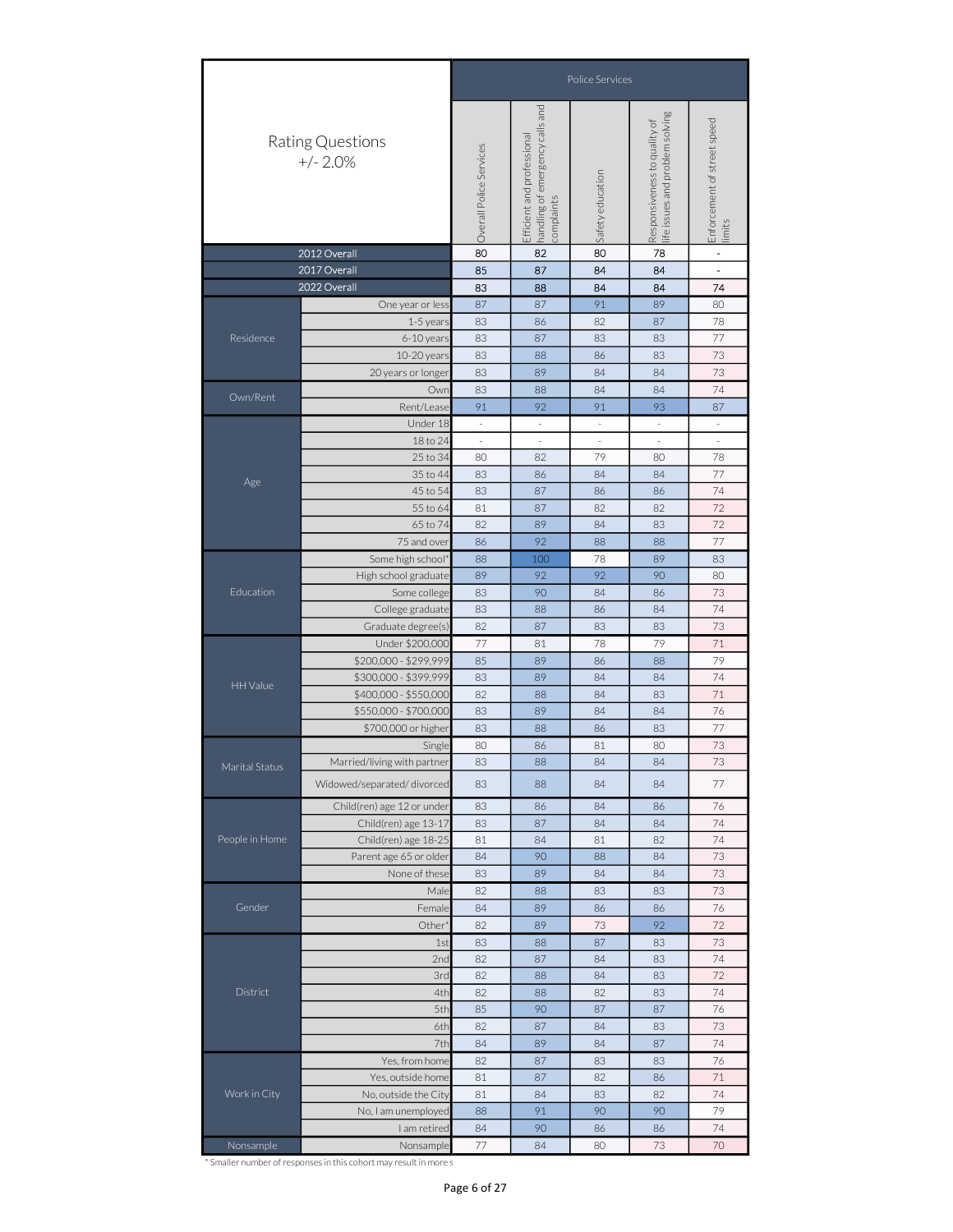|                | Taxes                                                                                                           |                                                                                                                                                                                                                                                                                                                                                                                                                                                                                                                                                                                                                                                                                                                                                                                                                                                                                                                                                                                                                                                                                  |                                                    |                   |  |
|----------------|-----------------------------------------------------------------------------------------------------------------|----------------------------------------------------------------------------------------------------------------------------------------------------------------------------------------------------------------------------------------------------------------------------------------------------------------------------------------------------------------------------------------------------------------------------------------------------------------------------------------------------------------------------------------------------------------------------------------------------------------------------------------------------------------------------------------------------------------------------------------------------------------------------------------------------------------------------------------------------------------------------------------------------------------------------------------------------------------------------------------------------------------------------------------------------------------------------------|----------------------------------------------------|-------------------|--|
|                | Rating Questions<br>$+/- 2.0%$                                                                                  |                                                                                                                                                                                                                                                                                                                                                                                                                                                                                                                                                                                                                                                                                                                                                                                                                                                                                                                                                                                                                                                                                  |                                                    | for taxes you pay |  |
|                | 2012 Overall                                                                                                    | 67                                                                                                                                                                                                                                                                                                                                                                                                                                                                                                                                                                                                                                                                                                                                                                                                                                                                                                                                                                                                                                                                               | 65                                                 | 69                |  |
|                | 2017 Overall                                                                                                    |                                                                                                                                                                                                                                                                                                                                                                                                                                                                                                                                                                                                                                                                                                                                                                                                                                                                                                                                                                                                                                                                                  |                                                    |                   |  |
|                |                                                                                                                 |                                                                                                                                                                                                                                                                                                                                                                                                                                                                                                                                                                                                                                                                                                                                                                                                                                                                                                                                                                                                                                                                                  |                                                    |                   |  |
|                |                                                                                                                 |                                                                                                                                                                                                                                                                                                                                                                                                                                                                                                                                                                                                                                                                                                                                                                                                                                                                                                                                                                                                                                                                                  |                                                    |                   |  |
| Residence      |                                                                                                                 |                                                                                                                                                                                                                                                                                                                                                                                                                                                                                                                                                                                                                                                                                                                                                                                                                                                                                                                                                                                                                                                                                  |                                                    |                   |  |
|                |                                                                                                                 |                                                                                                                                                                                                                                                                                                                                                                                                                                                                                                                                                                                                                                                                                                                                                                                                                                                                                                                                                                                                                                                                                  |                                                    |                   |  |
|                |                                                                                                                 |                                                                                                                                                                                                                                                                                                                                                                                                                                                                                                                                                                                                                                                                                                                                                                                                                                                                                                                                                                                                                                                                                  |                                                    |                   |  |
|                |                                                                                                                 | provided services you receive<br>Amount and quality of City-<br>Fairness of property<br>overall Taxes<br>assessments<br>74<br>74<br>73<br>74<br>74<br>74<br>69<br>68<br>67<br>74<br>73<br>74<br>73<br>73<br>73<br>73<br>72<br>73<br>76<br>76<br>77<br>75<br>74<br>76<br>63<br>63<br>63<br>$\overline{\phantom{a}}$<br>$\overline{\phantom{a}}$<br>$\overline{\phantom{a}}$<br>$\overline{\phantom{a}}$<br>$\overline{\phantom{a}}$<br>÷,<br>69<br>70<br>68<br>72<br>$71\,$<br>73<br>72<br>72<br>72<br>71<br>70<br>71<br>78<br>78<br>78<br>81<br>79<br>82<br>89<br>86<br>83<br>78<br>76<br>80<br>77<br>76<br>76<br>76<br>76<br>76<br>73<br>72<br>73<br>69<br>69<br>69<br>77<br>77<br>78<br>76<br>76<br>77<br>75<br>74<br>76<br>73<br>73<br>73<br>71<br>$71\,$<br>71<br>72<br>72<br>72<br>74<br>75<br>76<br>75<br>74<br>76<br>71<br>71<br>71<br>71<br>$71\,$<br>70<br>69<br>70<br>69<br>78<br>76<br>81<br>77<br>76<br>76<br>74<br>73<br>74<br>76<br>76<br>76<br>57<br>69<br>46<br>79<br>79<br>1st<br>80<br>77<br>76<br>74<br>2nd<br>73<br>74<br>3rd<br>72<br>74<br>74<br>4th<br>74 |                                                    |                   |  |
| Own/Rent       |                                                                                                                 |                                                                                                                                                                                                                                                                                                                                                                                                                                                                                                                                                                                                                                                                                                                                                                                                                                                                                                                                                                                                                                                                                  |                                                    |                   |  |
|                | Under 18                                                                                                        |                                                                                                                                                                                                                                                                                                                                                                                                                                                                                                                                                                                                                                                                                                                                                                                                                                                                                                                                                                                                                                                                                  |                                                    |                   |  |
|                | 18 to 24                                                                                                        |                                                                                                                                                                                                                                                                                                                                                                                                                                                                                                                                                                                                                                                                                                                                                                                                                                                                                                                                                                                                                                                                                  |                                                    |                   |  |
|                | 25 to 34                                                                                                        | Own<br>74<br>5th<br>75<br>76<br>73<br>73<br>73<br>6th<br>74<br>73<br>76<br>7th<br>73<br>72<br>74<br>72<br>$72\,$<br>$71\,$<br>$71\,$<br>$71\,$<br>$71\,$                                                                                                                                                                                                                                                                                                                                                                                                                                                                                                                                                                                                                                                                                                                                                                                                                                                                                                                         |                                                    |                   |  |
|                | 35 to 44                                                                                                        |                                                                                                                                                                                                                                                                                                                                                                                                                                                                                                                                                                                                                                                                                                                                                                                                                                                                                                                                                                                                                                                                                  |                                                    |                   |  |
| Age            | 45 to 54                                                                                                        |                                                                                                                                                                                                                                                                                                                                                                                                                                                                                                                                                                                                                                                                                                                                                                                                                                                                                                                                                                                                                                                                                  |                                                    |                   |  |
|                | 55 to 64                                                                                                        |                                                                                                                                                                                                                                                                                                                                                                                                                                                                                                                                                                                                                                                                                                                                                                                                                                                                                                                                                                                                                                                                                  |                                                    |                   |  |
|                | 65 to 74                                                                                                        |                                                                                                                                                                                                                                                                                                                                                                                                                                                                                                                                                                                                                                                                                                                                                                                                                                                                                                                                                                                                                                                                                  | 72<br>72<br>72<br>78<br>79<br>78<br>72<br>69<br>76 |                   |  |
|                | 75 and over                                                                                                     |                                                                                                                                                                                                                                                                                                                                                                                                                                                                                                                                                                                                                                                                                                                                                                                                                                                                                                                                                                                                                                                                                  |                                                    |                   |  |
|                | Some high school*                                                                                               |                                                                                                                                                                                                                                                                                                                                                                                                                                                                                                                                                                                                                                                                                                                                                                                                                                                                                                                                                                                                                                                                                  |                                                    |                   |  |
|                | High school graduate                                                                                            |                                                                                                                                                                                                                                                                                                                                                                                                                                                                                                                                                                                                                                                                                                                                                                                                                                                                                                                                                                                                                                                                                  |                                                    |                   |  |
| Education      | Some college                                                                                                    |                                                                                                                                                                                                                                                                                                                                                                                                                                                                                                                                                                                                                                                                                                                                                                                                                                                                                                                                                                                                                                                                                  |                                                    |                   |  |
|                | College graduate                                                                                                | Single<br>Male                                                                                                                                                                                                                                                                                                                                                                                                                                                                                                                                                                                                                                                                                                                                                                                                                                                                                                                                                                                                                                                                   |                                                    |                   |  |
|                | Graduate degree(s)                                                                                              |                                                                                                                                                                                                                                                                                                                                                                                                                                                                                                                                                                                                                                                                                                                                                                                                                                                                                                                                                                                                                                                                                  |                                                    |                   |  |
|                | Under \$200,000                                                                                                 |                                                                                                                                                                                                                                                                                                                                                                                                                                                                                                                                                                                                                                                                                                                                                                                                                                                                                                                                                                                                                                                                                  |                                                    |                   |  |
|                | \$200,000 - \$299,999                                                                                           | 2022 Overall<br>One year or less<br>1-5 years<br>6-10 years<br>10-20 years<br>20 years or longer<br>Rent/Lease<br>\$300,000 - \$399,999<br>\$400,000 - \$550,000<br>\$550,000 - \$700,000<br>\$700,000 or higher<br>Married/living with partner<br>Child(ren) age 12 or under<br>Child(ren) age 13-17<br>Child(ren) age 18-25<br>Parent age 65 or older<br>None of these<br>Female                                                                                                                                                                                                                                                                                                                                                                                                                                                                                                                                                                                                                                                                                               |                                                    |                   |  |
|                |                                                                                                                 |                                                                                                                                                                                                                                                                                                                                                                                                                                                                                                                                                                                                                                                                                                                                                                                                                                                                                                                                                                                                                                                                                  |                                                    |                   |  |
|                |                                                                                                                 |                                                                                                                                                                                                                                                                                                                                                                                                                                                                                                                                                                                                                                                                                                                                                                                                                                                                                                                                                                                                                                                                                  |                                                    |                   |  |
|                |                                                                                                                 |                                                                                                                                                                                                                                                                                                                                                                                                                                                                                                                                                                                                                                                                                                                                                                                                                                                                                                                                                                                                                                                                                  |                                                    |                   |  |
|                |                                                                                                                 |                                                                                                                                                                                                                                                                                                                                                                                                                                                                                                                                                                                                                                                                                                                                                                                                                                                                                                                                                                                                                                                                                  |                                                    |                   |  |
|                |                                                                                                                 |                                                                                                                                                                                                                                                                                                                                                                                                                                                                                                                                                                                                                                                                                                                                                                                                                                                                                                                                                                                                                                                                                  |                                                    |                   |  |
| Marital Status | HH Value                                                                                                        |                                                                                                                                                                                                                                                                                                                                                                                                                                                                                                                                                                                                                                                                                                                                                                                                                                                                                                                                                                                                                                                                                  |                                                    |                   |  |
|                | Widowed/separated/divorced                                                                                      |                                                                                                                                                                                                                                                                                                                                                                                                                                                                                                                                                                                                                                                                                                                                                                                                                                                                                                                                                                                                                                                                                  |                                                    |                   |  |
|                |                                                                                                                 | Other <sup>®</sup>                                                                                                                                                                                                                                                                                                                                                                                                                                                                                                                                                                                                                                                                                                                                                                                                                                                                                                                                                                                                                                                               |                                                    |                   |  |
|                |                                                                                                                 |                                                                                                                                                                                                                                                                                                                                                                                                                                                                                                                                                                                                                                                                                                                                                                                                                                                                                                                                                                                                                                                                                  |                                                    |                   |  |
| People in Home |                                                                                                                 |                                                                                                                                                                                                                                                                                                                                                                                                                                                                                                                                                                                                                                                                                                                                                                                                                                                                                                                                                                                                                                                                                  |                                                    |                   |  |
|                |                                                                                                                 |                                                                                                                                                                                                                                                                                                                                                                                                                                                                                                                                                                                                                                                                                                                                                                                                                                                                                                                                                                                                                                                                                  |                                                    |                   |  |
|                |                                                                                                                 |                                                                                                                                                                                                                                                                                                                                                                                                                                                                                                                                                                                                                                                                                                                                                                                                                                                                                                                                                                                                                                                                                  |                                                    |                   |  |
|                |                                                                                                                 |                                                                                                                                                                                                                                                                                                                                                                                                                                                                                                                                                                                                                                                                                                                                                                                                                                                                                                                                                                                                                                                                                  |                                                    |                   |  |
| Gender         |                                                                                                                 |                                                                                                                                                                                                                                                                                                                                                                                                                                                                                                                                                                                                                                                                                                                                                                                                                                                                                                                                                                                                                                                                                  |                                                    |                   |  |
|                |                                                                                                                 |                                                                                                                                                                                                                                                                                                                                                                                                                                                                                                                                                                                                                                                                                                                                                                                                                                                                                                                                                                                                                                                                                  |                                                    |                   |  |
|                |                                                                                                                 |                                                                                                                                                                                                                                                                                                                                                                                                                                                                                                                                                                                                                                                                                                                                                                                                                                                                                                                                                                                                                                                                                  |                                                    |                   |  |
|                |                                                                                                                 |                                                                                                                                                                                                                                                                                                                                                                                                                                                                                                                                                                                                                                                                                                                                                                                                                                                                                                                                                                                                                                                                                  |                                                    |                   |  |
|                |                                                                                                                 |                                                                                                                                                                                                                                                                                                                                                                                                                                                                                                                                                                                                                                                                                                                                                                                                                                                                                                                                                                                                                                                                                  |                                                    |                   |  |
| District       |                                                                                                                 |                                                                                                                                                                                                                                                                                                                                                                                                                                                                                                                                                                                                                                                                                                                                                                                                                                                                                                                                                                                                                                                                                  |                                                    |                   |  |
|                |                                                                                                                 |                                                                                                                                                                                                                                                                                                                                                                                                                                                                                                                                                                                                                                                                                                                                                                                                                                                                                                                                                                                                                                                                                  |                                                    |                   |  |
|                | Yes, from home<br>Yes, outside home<br>No, outside the City<br>No, I am unemployed<br>I am retired<br>Nonsample |                                                                                                                                                                                                                                                                                                                                                                                                                                                                                                                                                                                                                                                                                                                                                                                                                                                                                                                                                                                                                                                                                  |                                                    |                   |  |
|                |                                                                                                                 |                                                                                                                                                                                                                                                                                                                                                                                                                                                                                                                                                                                                                                                                                                                                                                                                                                                                                                                                                                                                                                                                                  |                                                    |                   |  |
|                |                                                                                                                 |                                                                                                                                                                                                                                                                                                                                                                                                                                                                                                                                                                                                                                                                                                                                                                                                                                                                                                                                                                                                                                                                                  |                                                    |                   |  |
|                |                                                                                                                 |                                                                                                                                                                                                                                                                                                                                                                                                                                                                                                                                                                                                                                                                                                                                                                                                                                                                                                                                                                                                                                                                                  |                                                    |                   |  |
| Work in City   |                                                                                                                 |                                                                                                                                                                                                                                                                                                                                                                                                                                                                                                                                                                                                                                                                                                                                                                                                                                                                                                                                                                                                                                                                                  |                                                    |                   |  |
|                |                                                                                                                 |                                                                                                                                                                                                                                                                                                                                                                                                                                                                                                                                                                                                                                                                                                                                                                                                                                                                                                                                                                                                                                                                                  |                                                    |                   |  |
|                |                                                                                                                 |                                                                                                                                                                                                                                                                                                                                                                                                                                                                                                                                                                                                                                                                                                                                                                                                                                                                                                                                                                                                                                                                                  |                                                    |                   |  |
| Nonsample      |                                                                                                                 |                                                                                                                                                                                                                                                                                                                                                                                                                                                                                                                                                                                                                                                                                                                                                                                                                                                                                                                                                                                                                                                                                  |                                                    |                   |  |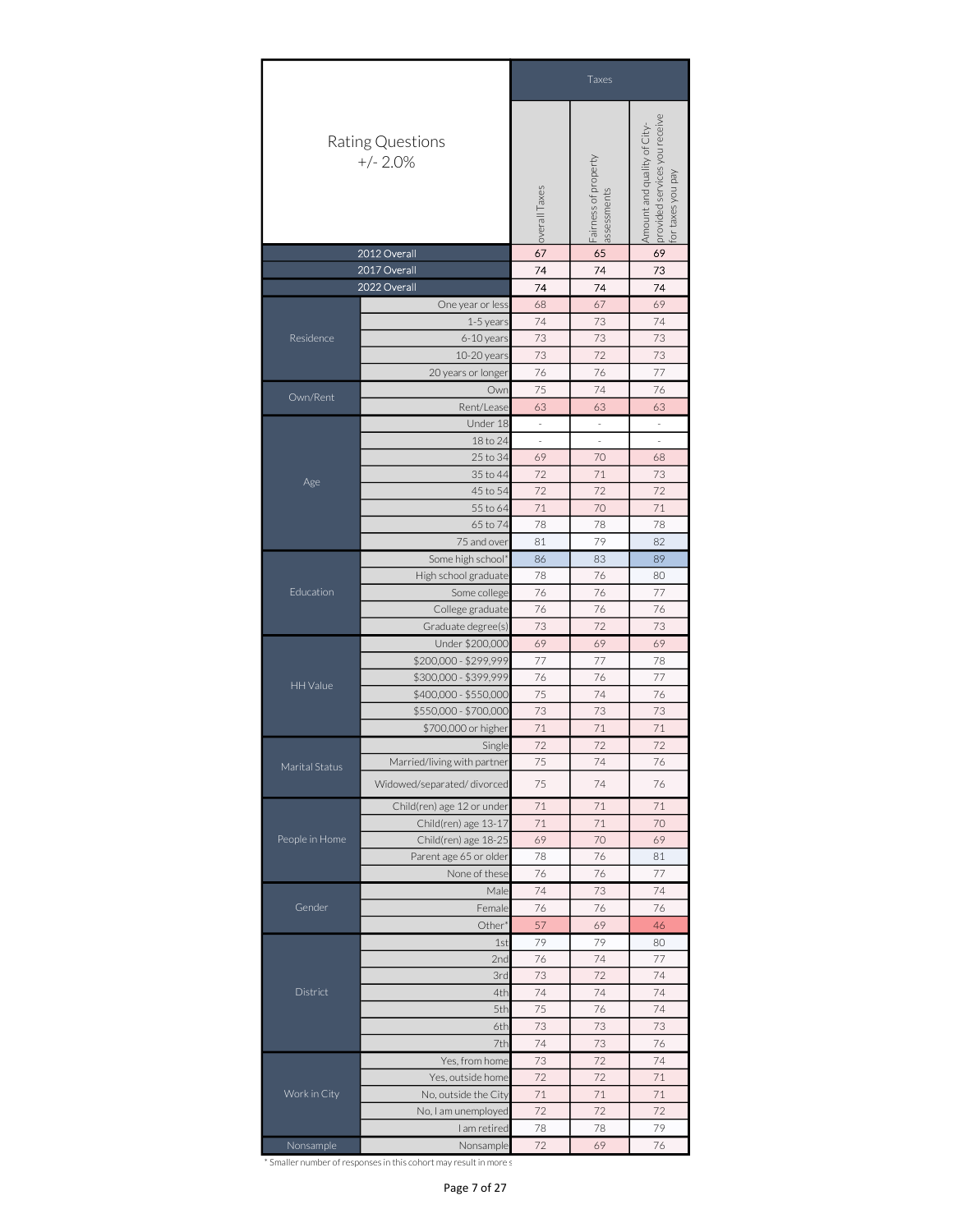|                              |                                                                                       | Parks and Recreation                                                                                                                                                                                                                                                                                                                                                                                                                                                                                                                                                                                                                                                                                                                                                                                                                                                                |                                                                                                                                                                                                                                                                                                                                                                                                                                                                                                                                                                                                                                                                                                                                                                                                                                              |                      |                                     |                                     |                                                                               |  |  |  |  |  |
|------------------------------|---------------------------------------------------------------------------------------|-------------------------------------------------------------------------------------------------------------------------------------------------------------------------------------------------------------------------------------------------------------------------------------------------------------------------------------------------------------------------------------------------------------------------------------------------------------------------------------------------------------------------------------------------------------------------------------------------------------------------------------------------------------------------------------------------------------------------------------------------------------------------------------------------------------------------------------------------------------------------------------|----------------------------------------------------------------------------------------------------------------------------------------------------------------------------------------------------------------------------------------------------------------------------------------------------------------------------------------------------------------------------------------------------------------------------------------------------------------------------------------------------------------------------------------------------------------------------------------------------------------------------------------------------------------------------------------------------------------------------------------------------------------------------------------------------------------------------------------------|----------------------|-------------------------------------|-------------------------------------|-------------------------------------------------------------------------------|--|--|--|--|--|
|                              | Rating Questions<br>$+/- 2.0%$                                                        | Overall Parks and Recreation                                                                                                                                                                                                                                                                                                                                                                                                                                                                                                                                                                                                                                                                                                                                                                                                                                                        | Facilities meet your needs                                                                                                                                                                                                                                                                                                                                                                                                                                                                                                                                                                                                                                                                                                                                                                                                                   | Facility maintenance | Quality of recreational<br>programs | Variety of recreational<br>programs | Aesthetics and maintenance of<br>public plantings (e.g. parks and<br>medians) |  |  |  |  |  |
| 2012 Overall<br>2017 Overall |                                                                                       |                                                                                                                                                                                                                                                                                                                                                                                                                                                                                                                                                                                                                                                                                                                                                                                                                                                                                     |                                                                                                                                                                                                                                                                                                                                                                                                                                                                                                                                                                                                                                                                                                                                                                                                                                              |                      |                                     |                                     | 79                                                                            |  |  |  |  |  |
|                              |                                                                                       |                                                                                                                                                                                                                                                                                                                                                                                                                                                                                                                                                                                                                                                                                                                                                                                                                                                                                     |                                                                                                                                                                                                                                                                                                                                                                                                                                                                                                                                                                                                                                                                                                                                                                                                                                              |                      |                                     |                                     | 83                                                                            |  |  |  |  |  |
|                              | 2022 Overall                                                                          |                                                                                                                                                                                                                                                                                                                                                                                                                                                                                                                                                                                                                                                                                                                                                                                                                                                                                     |                                                                                                                                                                                                                                                                                                                                                                                                                                                                                                                                                                                                                                                                                                                                                                                                                                              |                      |                                     |                                     | 79                                                                            |  |  |  |  |  |
|                              | One year or less                                                                      |                                                                                                                                                                                                                                                                                                                                                                                                                                                                                                                                                                                                                                                                                                                                                                                                                                                                                     |                                                                                                                                                                                                                                                                                                                                                                                                                                                                                                                                                                                                                                                                                                                                                                                                                                              |                      |                                     |                                     | 80                                                                            |  |  |  |  |  |
| Residence                    |                                                                                       |                                                                                                                                                                                                                                                                                                                                                                                                                                                                                                                                                                                                                                                                                                                                                                                                                                                                                     |                                                                                                                                                                                                                                                                                                                                                                                                                                                                                                                                                                                                                                                                                                                                                                                                                                              |                      |                                     |                                     | 78<br>77                                                                      |  |  |  |  |  |
|                              |                                                                                       |                                                                                                                                                                                                                                                                                                                                                                                                                                                                                                                                                                                                                                                                                                                                                                                                                                                                                     |                                                                                                                                                                                                                                                                                                                                                                                                                                                                                                                                                                                                                                                                                                                                                                                                                                              |                      |                                     |                                     | 79                                                                            |  |  |  |  |  |
|                              |                                                                                       |                                                                                                                                                                                                                                                                                                                                                                                                                                                                                                                                                                                                                                                                                                                                                                                                                                                                                     |                                                                                                                                                                                                                                                                                                                                                                                                                                                                                                                                                                                                                                                                                                                                                                                                                                              |                      |                                     |                                     | 80                                                                            |  |  |  |  |  |
|                              |                                                                                       | 79<br>79<br>79<br>78<br>78<br>1-5 years<br>78<br>79<br>79<br>78<br>78<br>6-10 years<br>77<br>79<br>10-20 years<br>78<br>80<br>78<br>20 years or longer<br>81<br>81<br>82<br>82<br>81<br>80<br>80<br>81<br>81<br>80<br>Owr<br>86<br>84<br>89<br>82<br>87<br>Rent/Lease<br>Under 18<br>$\sim$<br>$\sim$<br>$\sim$<br>$\overline{\phantom{a}}$<br>18 to 24<br>25 to 34<br>79<br>79<br>80<br>80<br>76<br>77<br>77<br>35 to 44<br>76<br>76<br>76<br>79<br>79<br>79<br>45 to 54<br>80<br>80<br>79<br>79<br>55 to 64<br>80<br>81<br>80<br>65 to 74<br>80<br>80<br>81<br>80<br>81<br>75 and over<br>87<br>87<br>87<br>86<br>88<br>94<br>Some high school'<br>88<br>89<br>78<br>$\overline{\phantom{a}}$<br>High school graduate<br>84<br>82<br>82<br>86<br>87<br>82<br>82<br>82<br>Some college<br>81<br>81<br>80<br>82<br>College graduate<br>80<br>81<br>80<br>79<br>79<br>79<br>79<br>80 | 80                                                                                                                                                                                                                                                                                                                                                                                                                                                                                                                                                                                                                                                                                                                                                                                                                                           |                      |                                     |                                     |                                                                               |  |  |  |  |  |
| Own/Rent                     |                                                                                       |                                                                                                                                                                                                                                                                                                                                                                                                                                                                                                                                                                                                                                                                                                                                                                                                                                                                                     |                                                                                                                                                                                                                                                                                                                                                                                                                                                                                                                                                                                                                                                                                                                                                                                                                                              |                      |                                     |                                     | 86                                                                            |  |  |  |  |  |
|                              |                                                                                       |                                                                                                                                                                                                                                                                                                                                                                                                                                                                                                                                                                                                                                                                                                                                                                                                                                                                                     |                                                                                                                                                                                                                                                                                                                                                                                                                                                                                                                                                                                                                                                                                                                                                                                                                                              |                      |                                     |                                     |                                                                               |  |  |  |  |  |
|                              |                                                                                       |                                                                                                                                                                                                                                                                                                                                                                                                                                                                                                                                                                                                                                                                                                                                                                                                                                                                                     |                                                                                                                                                                                                                                                                                                                                                                                                                                                                                                                                                                                                                                                                                                                                                                                                                                              |                      |                                     |                                     |                                                                               |  |  |  |  |  |
|                              |                                                                                       |                                                                                                                                                                                                                                                                                                                                                                                                                                                                                                                                                                                                                                                                                                                                                                                                                                                                                     |                                                                                                                                                                                                                                                                                                                                                                                                                                                                                                                                                                                                                                                                                                                                                                                                                                              |                      |                                     |                                     | 79                                                                            |  |  |  |  |  |
|                              |                                                                                       |                                                                                                                                                                                                                                                                                                                                                                                                                                                                                                                                                                                                                                                                                                                                                                                                                                                                                     |                                                                                                                                                                                                                                                                                                                                                                                                                                                                                                                                                                                                                                                                                                                                                                                                                                              |                      |                                     |                                     | 76                                                                            |  |  |  |  |  |
| Age                          |                                                                                       |                                                                                                                                                                                                                                                                                                                                                                                                                                                                                                                                                                                                                                                                                                                                                                                                                                                                                     |                                                                                                                                                                                                                                                                                                                                                                                                                                                                                                                                                                                                                                                                                                                                                                                                                                              |                      |                                     |                                     | 79                                                                            |  |  |  |  |  |
|                              |                                                                                       |                                                                                                                                                                                                                                                                                                                                                                                                                                                                                                                                                                                                                                                                                                                                                                                                                                                                                     |                                                                                                                                                                                                                                                                                                                                                                                                                                                                                                                                                                                                                                                                                                                                                                                                                                              |                      |                                     |                                     | 76                                                                            |  |  |  |  |  |
|                              |                                                                                       |                                                                                                                                                                                                                                                                                                                                                                                                                                                                                                                                                                                                                                                                                                                                                                                                                                                                                     | 79<br>78<br>79<br>79<br>81<br>82<br>81<br>81<br>80<br>81<br>80<br>80<br>79<br>76<br>81<br>76<br>74<br>76<br>76<br>76<br>82<br>82<br>81<br>80<br>81<br>82<br>81<br>80<br>80<br>81<br>82<br>81<br>78<br>80<br>77<br>78<br>79<br>79<br>79<br>80<br>78<br>79<br>79<br>78<br>80<br>80<br>80<br>79<br>81<br>83<br>83<br>82<br>77<br>74<br>77<br>77<br>80<br>78<br>78<br>77<br>78<br>78<br>78<br>80<br>82<br>83<br>86<br>84<br>81<br>82<br>82<br>81<br>80<br>80<br>80<br>81<br>80<br>81<br>80<br>78<br>77<br>70<br>82<br>67<br>81<br>83<br>82<br>81<br>79<br>80<br>81<br>80<br>79<br>79<br>78<br>81<br>80<br>80<br>81<br>80<br>80<br>81<br>81<br>81<br>79<br>79<br>80<br>80<br>80<br>80<br>82<br>81<br>79<br>79<br>81<br>80<br>79<br>79<br>78<br>80<br>79<br>78<br>78<br>78<br>79<br>87<br>87<br>81<br>82<br>82<br>83<br>83<br>62<br>66<br>52<br>51 |                      | 79                                  |                                     |                                                                               |  |  |  |  |  |
|                              |                                                                                       |                                                                                                                                                                                                                                                                                                                                                                                                                                                                                                                                                                                                                                                                                                                                                                                                                                                                                     |                                                                                                                                                                                                                                                                                                                                                                                                                                                                                                                                                                                                                                                                                                                                                                                                                                              |                      |                                     |                                     | 88                                                                            |  |  |  |  |  |
|                              |                                                                                       |                                                                                                                                                                                                                                                                                                                                                                                                                                                                                                                                                                                                                                                                                                                                                                                                                                                                                     |                                                                                                                                                                                                                                                                                                                                                                                                                                                                                                                                                                                                                                                                                                                                                                                                                                              |                      |                                     |                                     | 89                                                                            |  |  |  |  |  |
|                              |                                                                                       |                                                                                                                                                                                                                                                                                                                                                                                                                                                                                                                                                                                                                                                                                                                                                                                                                                                                                     |                                                                                                                                                                                                                                                                                                                                                                                                                                                                                                                                                                                                                                                                                                                                                                                                                                              |                      |                                     |                                     | 84                                                                            |  |  |  |  |  |
| Education                    |                                                                                       |                                                                                                                                                                                                                                                                                                                                                                                                                                                                                                                                                                                                                                                                                                                                                                                                                                                                                     |                                                                                                                                                                                                                                                                                                                                                                                                                                                                                                                                                                                                                                                                                                                                                                                                                                              |                      |                                     |                                     | 81                                                                            |  |  |  |  |  |
|                              |                                                                                       |                                                                                                                                                                                                                                                                                                                                                                                                                                                                                                                                                                                                                                                                                                                                                                                                                                                                                     |                                                                                                                                                                                                                                                                                                                                                                                                                                                                                                                                                                                                                                                                                                                                                                                                                                              |                      |                                     |                                     | 79                                                                            |  |  |  |  |  |
|                              | Graduate degree(s)                                                                    |                                                                                                                                                                                                                                                                                                                                                                                                                                                                                                                                                                                                                                                                                                                                                                                                                                                                                     |                                                                                                                                                                                                                                                                                                                                                                                                                                                                                                                                                                                                                                                                                                                                                                                                                                              |                      |                                     |                                     | 78                                                                            |  |  |  |  |  |
|                              | Under \$200,000                                                                       | 76                                                                                                                                                                                                                                                                                                                                                                                                                                                                                                                                                                                                                                                                                                                                                                                                                                                                                  |                                                                                                                                                                                                                                                                                                                                                                                                                                                                                                                                                                                                                                                                                                                                                                                                                                              |                      |                                     |                                     | 77                                                                            |  |  |  |  |  |
|                              | \$200,000 - \$299,999                                                                 | 82                                                                                                                                                                                                                                                                                                                                                                                                                                                                                                                                                                                                                                                                                                                                                                                                                                                                                  |                                                                                                                                                                                                                                                                                                                                                                                                                                                                                                                                                                                                                                                                                                                                                                                                                                              |                      |                                     |                                     | 82                                                                            |  |  |  |  |  |
| HH Value                     | \$300,000 - \$399,999                                                                 | 81                                                                                                                                                                                                                                                                                                                                                                                                                                                                                                                                                                                                                                                                                                                                                                                                                                                                                  |                                                                                                                                                                                                                                                                                                                                                                                                                                                                                                                                                                                                                                                                                                                                                                                                                                              |                      |                                     |                                     | 80                                                                            |  |  |  |  |  |
|                              | \$400,000 - \$550,000                                                                 | 81                                                                                                                                                                                                                                                                                                                                                                                                                                                                                                                                                                                                                                                                                                                                                                                                                                                                                  | 79<br>82<br>80<br>78<br>78<br>78<br>78<br>80<br>83<br>76<br>78<br>78<br>84<br>81<br>80<br>80<br>75<br>81<br>80<br>79<br>80<br>81<br>79<br>80<br>79<br>78<br>78<br>83<br>83<br>60                                                                                                                                                                                                                                                                                                                                                                                                                                                                                                                                                                                                                                                             | 80                   |                                     |                                     |                                                                               |  |  |  |  |  |
|                              | \$550,000 - \$700,000<br>\$700,000 or higher<br>Single<br>Married/living with partner |                                                                                                                                                                                                                                                                                                                                                                                                                                                                                                                                                                                                                                                                                                                                                                                                                                                                                     |                                                                                                                                                                                                                                                                                                                                                                                                                                                                                                                                                                                                                                                                                                                                                                                                                                              | 76                   |                                     |                                     |                                                                               |  |  |  |  |  |
|                              |                                                                                       |                                                                                                                                                                                                                                                                                                                                                                                                                                                                                                                                                                                                                                                                                                                                                                                                                                                                                     |                                                                                                                                                                                                                                                                                                                                                                                                                                                                                                                                                                                                                                                                                                                                                                                                                                              |                      |                                     |                                     | 76                                                                            |  |  |  |  |  |
|                              |                                                                                       |                                                                                                                                                                                                                                                                                                                                                                                                                                                                                                                                                                                                                                                                                                                                                                                                                                                                                     |                                                                                                                                                                                                                                                                                                                                                                                                                                                                                                                                                                                                                                                                                                                                                                                                                                              |                      |                                     |                                     | 79                                                                            |  |  |  |  |  |
| Marital Status               |                                                                                       |                                                                                                                                                                                                                                                                                                                                                                                                                                                                                                                                                                                                                                                                                                                                                                                                                                                                                     |                                                                                                                                                                                                                                                                                                                                                                                                                                                                                                                                                                                                                                                                                                                                                                                                                                              |                      |                                     |                                     | 79                                                                            |  |  |  |  |  |
|                              | Widowed/separated/divorced                                                            |                                                                                                                                                                                                                                                                                                                                                                                                                                                                                                                                                                                                                                                                                                                                                                                                                                                                                     |                                                                                                                                                                                                                                                                                                                                                                                                                                                                                                                                                                                                                                                                                                                                                                                                                                              |                      |                                     |                                     | 83                                                                            |  |  |  |  |  |
|                              | Child(ren) age 12 or under                                                            |                                                                                                                                                                                                                                                                                                                                                                                                                                                                                                                                                                                                                                                                                                                                                                                                                                                                                     |                                                                                                                                                                                                                                                                                                                                                                                                                                                                                                                                                                                                                                                                                                                                                                                                                                              |                      |                                     |                                     | 77                                                                            |  |  |  |  |  |
|                              | Child(ren) age 13-17                                                                  |                                                                                                                                                                                                                                                                                                                                                                                                                                                                                                                                                                                                                                                                                                                                                                                                                                                                                     |                                                                                                                                                                                                                                                                                                                                                                                                                                                                                                                                                                                                                                                                                                                                                                                                                                              |                      |                                     |                                     | 76                                                                            |  |  |  |  |  |
| People in Home               | Child(ren) age 18-25                                                                  |                                                                                                                                                                                                                                                                                                                                                                                                                                                                                                                                                                                                                                                                                                                                                                                                                                                                                     |                                                                                                                                                                                                                                                                                                                                                                                                                                                                                                                                                                                                                                                                                                                                                                                                                                              |                      |                                     |                                     | 77                                                                            |  |  |  |  |  |
|                              | Parent age 65 or older                                                                |                                                                                                                                                                                                                                                                                                                                                                                                                                                                                                                                                                                                                                                                                                                                                                                                                                                                                     |                                                                                                                                                                                                                                                                                                                                                                                                                                                                                                                                                                                                                                                                                                                                                                                                                                              |                      |                                     |                                     | 83                                                                            |  |  |  |  |  |
|                              | None of these                                                                         |                                                                                                                                                                                                                                                                                                                                                                                                                                                                                                                                                                                                                                                                                                                                                                                                                                                                                     |                                                                                                                                                                                                                                                                                                                                                                                                                                                                                                                                                                                                                                                                                                                                                                                                                                              |                      |                                     |                                     | 80                                                                            |  |  |  |  |  |
|                              | Male                                                                                  |                                                                                                                                                                                                                                                                                                                                                                                                                                                                                                                                                                                                                                                                                                                                                                                                                                                                                     |                                                                                                                                                                                                                                                                                                                                                                                                                                                                                                                                                                                                                                                                                                                                                                                                                                              |                      |                                     |                                     | 79                                                                            |  |  |  |  |  |
| Gender                       | Female                                                                                |                                                                                                                                                                                                                                                                                                                                                                                                                                                                                                                                                                                                                                                                                                                                                                                                                                                                                     |                                                                                                                                                                                                                                                                                                                                                                                                                                                                                                                                                                                                                                                                                                                                                                                                                                              |                      |                                     |                                     | 80                                                                            |  |  |  |  |  |
|                              | Other'                                                                                |                                                                                                                                                                                                                                                                                                                                                                                                                                                                                                                                                                                                                                                                                                                                                                                                                                                                                     |                                                                                                                                                                                                                                                                                                                                                                                                                                                                                                                                                                                                                                                                                                                                                                                                                                              |                      |                                     |                                     | 81                                                                            |  |  |  |  |  |
|                              | 1st                                                                                   |                                                                                                                                                                                                                                                                                                                                                                                                                                                                                                                                                                                                                                                                                                                                                                                                                                                                                     |                                                                                                                                                                                                                                                                                                                                                                                                                                                                                                                                                                                                                                                                                                                                                                                                                                              |                      |                                     |                                     | 79                                                                            |  |  |  |  |  |
|                              | 2nd                                                                                   |                                                                                                                                                                                                                                                                                                                                                                                                                                                                                                                                                                                                                                                                                                                                                                                                                                                                                     |                                                                                                                                                                                                                                                                                                                                                                                                                                                                                                                                                                                                                                                                                                                                                                                                                                              |                      |                                     |                                     | 82                                                                            |  |  |  |  |  |
|                              | 3rd                                                                                   |                                                                                                                                                                                                                                                                                                                                                                                                                                                                                                                                                                                                                                                                                                                                                                                                                                                                                     |                                                                                                                                                                                                                                                                                                                                                                                                                                                                                                                                                                                                                                                                                                                                                                                                                                              |                      |                                     |                                     | 79                                                                            |  |  |  |  |  |
| District                     | 4th                                                                                   |                                                                                                                                                                                                                                                                                                                                                                                                                                                                                                                                                                                                                                                                                                                                                                                                                                                                                     |                                                                                                                                                                                                                                                                                                                                                                                                                                                                                                                                                                                                                                                                                                                                                                                                                                              |                      |                                     |                                     | 78                                                                            |  |  |  |  |  |
|                              | 5th                                                                                   |                                                                                                                                                                                                                                                                                                                                                                                                                                                                                                                                                                                                                                                                                                                                                                                                                                                                                     |                                                                                                                                                                                                                                                                                                                                                                                                                                                                                                                                                                                                                                                                                                                                                                                                                                              |                      |                                     |                                     | 80                                                                            |  |  |  |  |  |
|                              | 6th                                                                                   |                                                                                                                                                                                                                                                                                                                                                                                                                                                                                                                                                                                                                                                                                                                                                                                                                                                                                     |                                                                                                                                                                                                                                                                                                                                                                                                                                                                                                                                                                                                                                                                                                                                                                                                                                              |                      |                                     |                                     | 79                                                                            |  |  |  |  |  |
|                              | 7th                                                                                   |                                                                                                                                                                                                                                                                                                                                                                                                                                                                                                                                                                                                                                                                                                                                                                                                                                                                                     |                                                                                                                                                                                                                                                                                                                                                                                                                                                                                                                                                                                                                                                                                                                                                                                                                                              |                      |                                     |                                     | 79                                                                            |  |  |  |  |  |
|                              | Yes, from home                                                                        |                                                                                                                                                                                                                                                                                                                                                                                                                                                                                                                                                                                                                                                                                                                                                                                                                                                                                     |                                                                                                                                                                                                                                                                                                                                                                                                                                                                                                                                                                                                                                                                                                                                                                                                                                              |                      |                                     |                                     | 78                                                                            |  |  |  |  |  |
|                              | Yes, outside home                                                                     |                                                                                                                                                                                                                                                                                                                                                                                                                                                                                                                                                                                                                                                                                                                                                                                                                                                                                     |                                                                                                                                                                                                                                                                                                                                                                                                                                                                                                                                                                                                                                                                                                                                                                                                                                              |                      |                                     |                                     | 77                                                                            |  |  |  |  |  |
| Work in City                 | No, outside the City                                                                  |                                                                                                                                                                                                                                                                                                                                                                                                                                                                                                                                                                                                                                                                                                                                                                                                                                                                                     |                                                                                                                                                                                                                                                                                                                                                                                                                                                                                                                                                                                                                                                                                                                                                                                                                                              |                      |                                     |                                     | 77                                                                            |  |  |  |  |  |
|                              | No, I am unemployed                                                                   |                                                                                                                                                                                                                                                                                                                                                                                                                                                                                                                                                                                                                                                                                                                                                                                                                                                                                     |                                                                                                                                                                                                                                                                                                                                                                                                                                                                                                                                                                                                                                                                                                                                                                                                                                              |                      |                                     |                                     | 83                                                                            |  |  |  |  |  |
|                              | I am retired                                                                          |                                                                                                                                                                                                                                                                                                                                                                                                                                                                                                                                                                                                                                                                                                                                                                                                                                                                                     |                                                                                                                                                                                                                                                                                                                                                                                                                                                                                                                                                                                                                                                                                                                                                                                                                                              |                      |                                     |                                     | 82                                                                            |  |  |  |  |  |
| Nonsample                    | Nonsample                                                                             |                                                                                                                                                                                                                                                                                                                                                                                                                                                                                                                                                                                                                                                                                                                                                                                                                                                                                     |                                                                                                                                                                                                                                                                                                                                                                                                                                                                                                                                                                                                                                                                                                                                                                                                                                              |                      |                                     |                                     | 68                                                                            |  |  |  |  |  |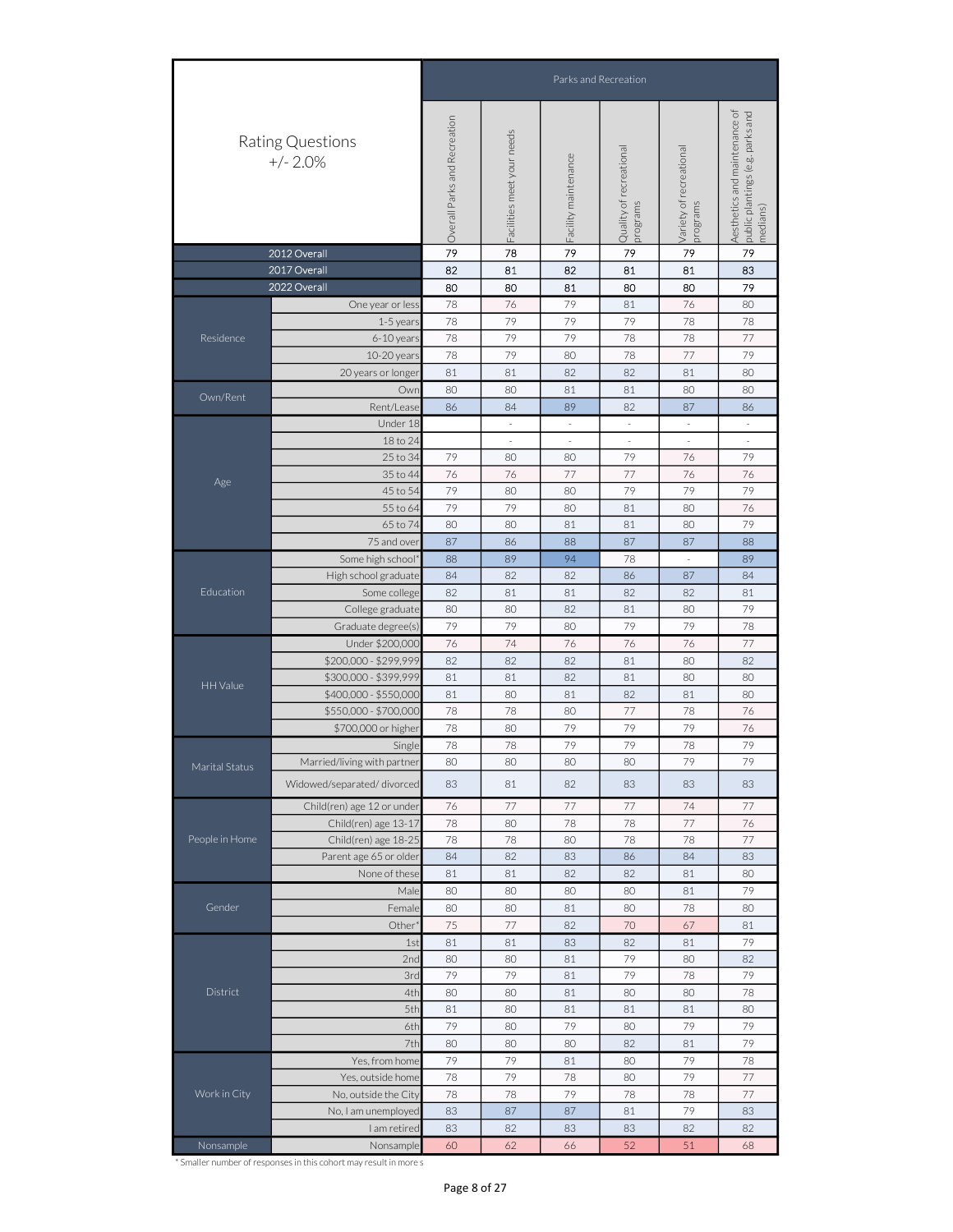|                |                                | Library Services<br>and<br>Hours of operation (M-Th 9-9,<br>F-SA 9-5, Sun 1-4)<br>Variety of programs for adults<br>and children<br>Selection of print, electronic,<br>and audio-visual materials<br>Adequacy of meeting room<br>study area spaces to meet<br>Overall Library Services<br>community needs<br>83<br>2012 Overall<br>83<br>82<br>83<br>$\blacksquare$<br>86<br>86<br>86<br>91<br>85<br>87<br>89<br>88<br>87<br>86<br>87<br>80<br>81<br>76<br>One year or less<br>81<br>89<br>84<br>86<br>88<br>83<br>1-5 years<br>88<br>89<br>6-10 years<br>88<br>88<br>86<br>10-20 years<br>86<br>87<br>88<br>86<br>86<br>90<br>87<br>20 years or longer<br>88<br>88<br>88<br>87<br>89<br>87<br>Owr<br>88<br>86<br>Rent/Lease<br>85<br>82<br>84<br>86<br>88<br>Under 18<br>$\overline{\phantom{a}}$<br>$\overline{\phantom{a}}$<br>$\overline{\phantom{a}}$<br>$\overline{\phantom{a}}$<br>$\overline{\phantom{a}}$<br>18 to 24<br>$\overline{\phantom{a}}$<br>$\overline{\phantom{a}}$<br>÷,<br>$\overline{\phantom{a}}$<br>$\overline{\phantom{a}}$<br>25 to 34<br>87<br>86<br>88<br>88<br>88<br>35 to 44<br>85<br>87<br>87<br>86<br>82<br>45 to 54<br>85<br>87<br>87<br>83<br>83<br>55 to 64<br>86<br>87<br>87<br>84<br>86<br>90<br>87<br>65 to 74<br>88<br>88<br>88<br>91<br>92<br>91<br>91<br>75 and over<br>90<br>Some high school<br>100<br>100<br>100<br>÷,<br>93<br>92<br>92<br>91<br>92<br>High school graduate<br>Some college<br>88<br>89<br>88<br>87<br>87<br>College graduate<br>87<br>89<br>88<br>87<br>86<br>Graduate degree(s)<br>87<br>89<br>88<br>87<br>86<br>Under \$200,000<br>85<br>87<br>86<br>84<br>84<br>\$200,000 - \$299,999<br>89<br>90<br>89<br>88<br>88<br>\$300,000 - \$399,999<br>88<br>90<br>88<br>87<br>87<br>87<br>\$400,000 - \$550,000<br>88<br>88<br>87<br>87<br>\$550,000 - \$700,000<br>86<br>88<br>88<br>84<br>84<br>\$700,000 or higher<br>85<br>86<br>86<br>82<br>88<br>88<br>91<br>89<br>87<br>86<br>Single<br>89<br>87<br>88<br>87<br>86<br>89<br>89<br>89<br>90<br>87<br>Child(ren) age 12 or under<br>84<br>84<br>87<br>84<br>81<br>Child(ren) age 13-17<br>85<br>88<br>82<br>83<br>86<br>Child(ren) age 18-25<br>87<br>87<br>87<br>84<br>86 |  |  |  |  |  |  |  |  |
|----------------|--------------------------------|--------------------------------------------------------------------------------------------------------------------------------------------------------------------------------------------------------------------------------------------------------------------------------------------------------------------------------------------------------------------------------------------------------------------------------------------------------------------------------------------------------------------------------------------------------------------------------------------------------------------------------------------------------------------------------------------------------------------------------------------------------------------------------------------------------------------------------------------------------------------------------------------------------------------------------------------------------------------------------------------------------------------------------------------------------------------------------------------------------------------------------------------------------------------------------------------------------------------------------------------------------------------------------------------------------------------------------------------------------------------------------------------------------------------------------------------------------------------------------------------------------------------------------------------------------------------------------------------------------------------------------------------------------------------------------------------------------------------------------------------------------------------------------------------------------------------------------------------------------------------------------------------------------------------------------------------------------------------------------------------------------------------------------------------------------------------------------------------------------------------------------------------------------------------------------------------|--|--|--|--|--|--|--|--|
|                | Rating Questions<br>$+/- 2.0%$ |                                                                                                                                                                                                                                                                                                                                                                                                                                                                                                                                                                                                                                                                                                                                                                                                                                                                                                                                                                                                                                                                                                                                                                                                                                                                                                                                                                                                                                                                                                                                                                                                                                                                                                                                                                                                                                                                                                                                                                                                                                                                                                                                                                                            |  |  |  |  |  |  |  |  |
|                |                                |                                                                                                                                                                                                                                                                                                                                                                                                                                                                                                                                                                                                                                                                                                                                                                                                                                                                                                                                                                                                                                                                                                                                                                                                                                                                                                                                                                                                                                                                                                                                                                                                                                                                                                                                                                                                                                                                                                                                                                                                                                                                                                                                                                                            |  |  |  |  |  |  |  |  |
| 2017 Overall   |                                |                                                                                                                                                                                                                                                                                                                                                                                                                                                                                                                                                                                                                                                                                                                                                                                                                                                                                                                                                                                                                                                                                                                                                                                                                                                                                                                                                                                                                                                                                                                                                                                                                                                                                                                                                                                                                                                                                                                                                                                                                                                                                                                                                                                            |  |  |  |  |  |  |  |  |
|                | 2022 Overall                   |                                                                                                                                                                                                                                                                                                                                                                                                                                                                                                                                                                                                                                                                                                                                                                                                                                                                                                                                                                                                                                                                                                                                                                                                                                                                                                                                                                                                                                                                                                                                                                                                                                                                                                                                                                                                                                                                                                                                                                                                                                                                                                                                                                                            |  |  |  |  |  |  |  |  |
|                |                                |                                                                                                                                                                                                                                                                                                                                                                                                                                                                                                                                                                                                                                                                                                                                                                                                                                                                                                                                                                                                                                                                                                                                                                                                                                                                                                                                                                                                                                                                                                                                                                                                                                                                                                                                                                                                                                                                                                                                                                                                                                                                                                                                                                                            |  |  |  |  |  |  |  |  |
|                |                                |                                                                                                                                                                                                                                                                                                                                                                                                                                                                                                                                                                                                                                                                                                                                                                                                                                                                                                                                                                                                                                                                                                                                                                                                                                                                                                                                                                                                                                                                                                                                                                                                                                                                                                                                                                                                                                                                                                                                                                                                                                                                                                                                                                                            |  |  |  |  |  |  |  |  |
| Residence      |                                |                                                                                                                                                                                                                                                                                                                                                                                                                                                                                                                                                                                                                                                                                                                                                                                                                                                                                                                                                                                                                                                                                                                                                                                                                                                                                                                                                                                                                                                                                                                                                                                                                                                                                                                                                                                                                                                                                                                                                                                                                                                                                                                                                                                            |  |  |  |  |  |  |  |  |
|                |                                |                                                                                                                                                                                                                                                                                                                                                                                                                                                                                                                                                                                                                                                                                                                                                                                                                                                                                                                                                                                                                                                                                                                                                                                                                                                                                                                                                                                                                                                                                                                                                                                                                                                                                                                                                                                                                                                                                                                                                                                                                                                                                                                                                                                            |  |  |  |  |  |  |  |  |
|                |                                | 91<br>89<br>89<br>90<br>87<br>89<br>90<br>89<br>88<br>88<br>87<br>88<br>88<br>87<br>86<br>88<br>90<br>89<br>87<br>87<br>84<br>89<br>84<br>84<br>80<br>86<br>88<br>84<br>88<br>86<br>89<br>91<br>89<br>89<br>88<br>87<br>88<br>88<br>86<br>86<br>87<br>87<br>89<br>87<br>86<br>90<br>89<br>90<br>87<br>88<br>87<br>86<br>86<br>88<br>86<br>90<br>89<br>89<br>89<br>89<br>85<br>86<br>87<br>84<br>84<br>86<br>86<br>88<br>86<br>83<br>85<br>87<br>86<br>84<br>83<br>92<br>91<br>87<br>89<br>88<br>90<br>89<br>90<br>92<br>89<br>87<br>80<br>77<br>87<br>70                                                                                                                                                                                                                                                                                                                                                                                                                                                                                                                                                                                                                                                                                                                                                                                                                                                                                                                                                                                                                                                                                                                                                                                                                                                                                                                                                                                                                                                                                                                                                                                                                                   |  |  |  |  |  |  |  |  |
| Own/Rent       |                                |                                                                                                                                                                                                                                                                                                                                                                                                                                                                                                                                                                                                                                                                                                                                                                                                                                                                                                                                                                                                                                                                                                                                                                                                                                                                                                                                                                                                                                                                                                                                                                                                                                                                                                                                                                                                                                                                                                                                                                                                                                                                                                                                                                                            |  |  |  |  |  |  |  |  |
|                |                                |                                                                                                                                                                                                                                                                                                                                                                                                                                                                                                                                                                                                                                                                                                                                                                                                                                                                                                                                                                                                                                                                                                                                                                                                                                                                                                                                                                                                                                                                                                                                                                                                                                                                                                                                                                                                                                                                                                                                                                                                                                                                                                                                                                                            |  |  |  |  |  |  |  |  |
|                |                                |                                                                                                                                                                                                                                                                                                                                                                                                                                                                                                                                                                                                                                                                                                                                                                                                                                                                                                                                                                                                                                                                                                                                                                                                                                                                                                                                                                                                                                                                                                                                                                                                                                                                                                                                                                                                                                                                                                                                                                                                                                                                                                                                                                                            |  |  |  |  |  |  |  |  |
|                |                                |                                                                                                                                                                                                                                                                                                                                                                                                                                                                                                                                                                                                                                                                                                                                                                                                                                                                                                                                                                                                                                                                                                                                                                                                                                                                                                                                                                                                                                                                                                                                                                                                                                                                                                                                                                                                                                                                                                                                                                                                                                                                                                                                                                                            |  |  |  |  |  |  |  |  |
|                |                                |                                                                                                                                                                                                                                                                                                                                                                                                                                                                                                                                                                                                                                                                                                                                                                                                                                                                                                                                                                                                                                                                                                                                                                                                                                                                                                                                                                                                                                                                                                                                                                                                                                                                                                                                                                                                                                                                                                                                                                                                                                                                                                                                                                                            |  |  |  |  |  |  |  |  |
| Age            |                                |                                                                                                                                                                                                                                                                                                                                                                                                                                                                                                                                                                                                                                                                                                                                                                                                                                                                                                                                                                                                                                                                                                                                                                                                                                                                                                                                                                                                                                                                                                                                                                                                                                                                                                                                                                                                                                                                                                                                                                                                                                                                                                                                                                                            |  |  |  |  |  |  |  |  |
|                |                                |                                                                                                                                                                                                                                                                                                                                                                                                                                                                                                                                                                                                                                                                                                                                                                                                                                                                                                                                                                                                                                                                                                                                                                                                                                                                                                                                                                                                                                                                                                                                                                                                                                                                                                                                                                                                                                                                                                                                                                                                                                                                                                                                                                                            |  |  |  |  |  |  |  |  |
|                |                                |                                                                                                                                                                                                                                                                                                                                                                                                                                                                                                                                                                                                                                                                                                                                                                                                                                                                                                                                                                                                                                                                                                                                                                                                                                                                                                                                                                                                                                                                                                                                                                                                                                                                                                                                                                                                                                                                                                                                                                                                                                                                                                                                                                                            |  |  |  |  |  |  |  |  |
|                |                                |                                                                                                                                                                                                                                                                                                                                                                                                                                                                                                                                                                                                                                                                                                                                                                                                                                                                                                                                                                                                                                                                                                                                                                                                                                                                                                                                                                                                                                                                                                                                                                                                                                                                                                                                                                                                                                                                                                                                                                                                                                                                                                                                                                                            |  |  |  |  |  |  |  |  |
|                |                                |                                                                                                                                                                                                                                                                                                                                                                                                                                                                                                                                                                                                                                                                                                                                                                                                                                                                                                                                                                                                                                                                                                                                                                                                                                                                                                                                                                                                                                                                                                                                                                                                                                                                                                                                                                                                                                                                                                                                                                                                                                                                                                                                                                                            |  |  |  |  |  |  |  |  |
|                |                                |                                                                                                                                                                                                                                                                                                                                                                                                                                                                                                                                                                                                                                                                                                                                                                                                                                                                                                                                                                                                                                                                                                                                                                                                                                                                                                                                                                                                                                                                                                                                                                                                                                                                                                                                                                                                                                                                                                                                                                                                                                                                                                                                                                                            |  |  |  |  |  |  |  |  |
| Education      |                                | Male<br>Female<br>Other<br>1st<br>2nc<br>3rd<br>4th<br>5th<br>6th<br>7th                                                                                                                                                                                                                                                                                                                                                                                                                                                                                                                                                                                                                                                                                                                                                                                                                                                                                                                                                                                                                                                                                                                                                                                                                                                                                                                                                                                                                                                                                                                                                                                                                                                                                                                                                                                                                                                                                                                                                                                                                                                                                                                   |  |  |  |  |  |  |  |  |
|                |                                |                                                                                                                                                                                                                                                                                                                                                                                                                                                                                                                                                                                                                                                                                                                                                                                                                                                                                                                                                                                                                                                                                                                                                                                                                                                                                                                                                                                                                                                                                                                                                                                                                                                                                                                                                                                                                                                                                                                                                                                                                                                                                                                                                                                            |  |  |  |  |  |  |  |  |
|                |                                |                                                                                                                                                                                                                                                                                                                                                                                                                                                                                                                                                                                                                                                                                                                                                                                                                                                                                                                                                                                                                                                                                                                                                                                                                                                                                                                                                                                                                                                                                                                                                                                                                                                                                                                                                                                                                                                                                                                                                                                                                                                                                                                                                                                            |  |  |  |  |  |  |  |  |
|                |                                |                                                                                                                                                                                                                                                                                                                                                                                                                                                                                                                                                                                                                                                                                                                                                                                                                                                                                                                                                                                                                                                                                                                                                                                                                                                                                                                                                                                                                                                                                                                                                                                                                                                                                                                                                                                                                                                                                                                                                                                                                                                                                                                                                                                            |  |  |  |  |  |  |  |  |
|                |                                |                                                                                                                                                                                                                                                                                                                                                                                                                                                                                                                                                                                                                                                                                                                                                                                                                                                                                                                                                                                                                                                                                                                                                                                                                                                                                                                                                                                                                                                                                                                                                                                                                                                                                                                                                                                                                                                                                                                                                                                                                                                                                                                                                                                            |  |  |  |  |  |  |  |  |
|                |                                |                                                                                                                                                                                                                                                                                                                                                                                                                                                                                                                                                                                                                                                                                                                                                                                                                                                                                                                                                                                                                                                                                                                                                                                                                                                                                                                                                                                                                                                                                                                                                                                                                                                                                                                                                                                                                                                                                                                                                                                                                                                                                                                                                                                            |  |  |  |  |  |  |  |  |
| HH Value       |                                |                                                                                                                                                                                                                                                                                                                                                                                                                                                                                                                                                                                                                                                                                                                                                                                                                                                                                                                                                                                                                                                                                                                                                                                                                                                                                                                                                                                                                                                                                                                                                                                                                                                                                                                                                                                                                                                                                                                                                                                                                                                                                                                                                                                            |  |  |  |  |  |  |  |  |
|                |                                |                                                                                                                                                                                                                                                                                                                                                                                                                                                                                                                                                                                                                                                                                                                                                                                                                                                                                                                                                                                                                                                                                                                                                                                                                                                                                                                                                                                                                                                                                                                                                                                                                                                                                                                                                                                                                                                                                                                                                                                                                                                                                                                                                                                            |  |  |  |  |  |  |  |  |
|                |                                |                                                                                                                                                                                                                                                                                                                                                                                                                                                                                                                                                                                                                                                                                                                                                                                                                                                                                                                                                                                                                                                                                                                                                                                                                                                                                                                                                                                                                                                                                                                                                                                                                                                                                                                                                                                                                                                                                                                                                                                                                                                                                                                                                                                            |  |  |  |  |  |  |  |  |
|                |                                |                                                                                                                                                                                                                                                                                                                                                                                                                                                                                                                                                                                                                                                                                                                                                                                                                                                                                                                                                                                                                                                                                                                                                                                                                                                                                                                                                                                                                                                                                                                                                                                                                                                                                                                                                                                                                                                                                                                                                                                                                                                                                                                                                                                            |  |  |  |  |  |  |  |  |
| Marital Status | Married/living with partner    |                                                                                                                                                                                                                                                                                                                                                                                                                                                                                                                                                                                                                                                                                                                                                                                                                                                                                                                                                                                                                                                                                                                                                                                                                                                                                                                                                                                                                                                                                                                                                                                                                                                                                                                                                                                                                                                                                                                                                                                                                                                                                                                                                                                            |  |  |  |  |  |  |  |  |
|                | Widowed/separated/divorced     |                                                                                                                                                                                                                                                                                                                                                                                                                                                                                                                                                                                                                                                                                                                                                                                                                                                                                                                                                                                                                                                                                                                                                                                                                                                                                                                                                                                                                                                                                                                                                                                                                                                                                                                                                                                                                                                                                                                                                                                                                                                                                                                                                                                            |  |  |  |  |  |  |  |  |
|                |                                |                                                                                                                                                                                                                                                                                                                                                                                                                                                                                                                                                                                                                                                                                                                                                                                                                                                                                                                                                                                                                                                                                                                                                                                                                                                                                                                                                                                                                                                                                                                                                                                                                                                                                                                                                                                                                                                                                                                                                                                                                                                                                                                                                                                            |  |  |  |  |  |  |  |  |
|                |                                |                                                                                                                                                                                                                                                                                                                                                                                                                                                                                                                                                                                                                                                                                                                                                                                                                                                                                                                                                                                                                                                                                                                                                                                                                                                                                                                                                                                                                                                                                                                                                                                                                                                                                                                                                                                                                                                                                                                                                                                                                                                                                                                                                                                            |  |  |  |  |  |  |  |  |
| People in Home |                                |                                                                                                                                                                                                                                                                                                                                                                                                                                                                                                                                                                                                                                                                                                                                                                                                                                                                                                                                                                                                                                                                                                                                                                                                                                                                                                                                                                                                                                                                                                                                                                                                                                                                                                                                                                                                                                                                                                                                                                                                                                                                                                                                                                                            |  |  |  |  |  |  |  |  |
|                | Parent age 65 or older         |                                                                                                                                                                                                                                                                                                                                                                                                                                                                                                                                                                                                                                                                                                                                                                                                                                                                                                                                                                                                                                                                                                                                                                                                                                                                                                                                                                                                                                                                                                                                                                                                                                                                                                                                                                                                                                                                                                                                                                                                                                                                                                                                                                                            |  |  |  |  |  |  |  |  |
|                | None of these                  |                                                                                                                                                                                                                                                                                                                                                                                                                                                                                                                                                                                                                                                                                                                                                                                                                                                                                                                                                                                                                                                                                                                                                                                                                                                                                                                                                                                                                                                                                                                                                                                                                                                                                                                                                                                                                                                                                                                                                                                                                                                                                                                                                                                            |  |  |  |  |  |  |  |  |
|                |                                |                                                                                                                                                                                                                                                                                                                                                                                                                                                                                                                                                                                                                                                                                                                                                                                                                                                                                                                                                                                                                                                                                                                                                                                                                                                                                                                                                                                                                                                                                                                                                                                                                                                                                                                                                                                                                                                                                                                                                                                                                                                                                                                                                                                            |  |  |  |  |  |  |  |  |
| Gender         |                                |                                                                                                                                                                                                                                                                                                                                                                                                                                                                                                                                                                                                                                                                                                                                                                                                                                                                                                                                                                                                                                                                                                                                                                                                                                                                                                                                                                                                                                                                                                                                                                                                                                                                                                                                                                                                                                                                                                                                                                                                                                                                                                                                                                                            |  |  |  |  |  |  |  |  |
|                |                                |                                                                                                                                                                                                                                                                                                                                                                                                                                                                                                                                                                                                                                                                                                                                                                                                                                                                                                                                                                                                                                                                                                                                                                                                                                                                                                                                                                                                                                                                                                                                                                                                                                                                                                                                                                                                                                                                                                                                                                                                                                                                                                                                                                                            |  |  |  |  |  |  |  |  |
|                |                                |                                                                                                                                                                                                                                                                                                                                                                                                                                                                                                                                                                                                                                                                                                                                                                                                                                                                                                                                                                                                                                                                                                                                                                                                                                                                                                                                                                                                                                                                                                                                                                                                                                                                                                                                                                                                                                                                                                                                                                                                                                                                                                                                                                                            |  |  |  |  |  |  |  |  |
|                |                                |                                                                                                                                                                                                                                                                                                                                                                                                                                                                                                                                                                                                                                                                                                                                                                                                                                                                                                                                                                                                                                                                                                                                                                                                                                                                                                                                                                                                                                                                                                                                                                                                                                                                                                                                                                                                                                                                                                                                                                                                                                                                                                                                                                                            |  |  |  |  |  |  |  |  |
|                |                                |                                                                                                                                                                                                                                                                                                                                                                                                                                                                                                                                                                                                                                                                                                                                                                                                                                                                                                                                                                                                                                                                                                                                                                                                                                                                                                                                                                                                                                                                                                                                                                                                                                                                                                                                                                                                                                                                                                                                                                                                                                                                                                                                                                                            |  |  |  |  |  |  |  |  |
| District       |                                |                                                                                                                                                                                                                                                                                                                                                                                                                                                                                                                                                                                                                                                                                                                                                                                                                                                                                                                                                                                                                                                                                                                                                                                                                                                                                                                                                                                                                                                                                                                                                                                                                                                                                                                                                                                                                                                                                                                                                                                                                                                                                                                                                                                            |  |  |  |  |  |  |  |  |
|                |                                |                                                                                                                                                                                                                                                                                                                                                                                                                                                                                                                                                                                                                                                                                                                                                                                                                                                                                                                                                                                                                                                                                                                                                                                                                                                                                                                                                                                                                                                                                                                                                                                                                                                                                                                                                                                                                                                                                                                                                                                                                                                                                                                                                                                            |  |  |  |  |  |  |  |  |
|                |                                | I am retired<br>Nonsample                                                                                                                                                                                                                                                                                                                                                                                                                                                                                                                                                                                                                                                                                                                                                                                                                                                                                                                                                                                                                                                                                                                                                                                                                                                                                                                                                                                                                                                                                                                                                                                                                                                                                                                                                                                                                                                                                                                                                                                                                                                                                                                                                                  |  |  |  |  |  |  |  |  |
|                |                                |                                                                                                                                                                                                                                                                                                                                                                                                                                                                                                                                                                                                                                                                                                                                                                                                                                                                                                                                                                                                                                                                                                                                                                                                                                                                                                                                                                                                                                                                                                                                                                                                                                                                                                                                                                                                                                                                                                                                                                                                                                                                                                                                                                                            |  |  |  |  |  |  |  |  |
|                | Yes, from home                 |                                                                                                                                                                                                                                                                                                                                                                                                                                                                                                                                                                                                                                                                                                                                                                                                                                                                                                                                                                                                                                                                                                                                                                                                                                                                                                                                                                                                                                                                                                                                                                                                                                                                                                                                                                                                                                                                                                                                                                                                                                                                                                                                                                                            |  |  |  |  |  |  |  |  |
|                | Yes, outside home              |                                                                                                                                                                                                                                                                                                                                                                                                                                                                                                                                                                                                                                                                                                                                                                                                                                                                                                                                                                                                                                                                                                                                                                                                                                                                                                                                                                                                                                                                                                                                                                                                                                                                                                                                                                                                                                                                                                                                                                                                                                                                                                                                                                                            |  |  |  |  |  |  |  |  |
| Work in City   | No, outside the City           |                                                                                                                                                                                                                                                                                                                                                                                                                                                                                                                                                                                                                                                                                                                                                                                                                                                                                                                                                                                                                                                                                                                                                                                                                                                                                                                                                                                                                                                                                                                                                                                                                                                                                                                                                                                                                                                                                                                                                                                                                                                                                                                                                                                            |  |  |  |  |  |  |  |  |
|                | No, I am unemployed            |                                                                                                                                                                                                                                                                                                                                                                                                                                                                                                                                                                                                                                                                                                                                                                                                                                                                                                                                                                                                                                                                                                                                                                                                                                                                                                                                                                                                                                                                                                                                                                                                                                                                                                                                                                                                                                                                                                                                                                                                                                                                                                                                                                                            |  |  |  |  |  |  |  |  |
|                |                                |                                                                                                                                                                                                                                                                                                                                                                                                                                                                                                                                                                                                                                                                                                                                                                                                                                                                                                                                                                                                                                                                                                                                                                                                                                                                                                                                                                                                                                                                                                                                                                                                                                                                                                                                                                                                                                                                                                                                                                                                                                                                                                                                                                                            |  |  |  |  |  |  |  |  |
| Nonsample      |                                |                                                                                                                                                                                                                                                                                                                                                                                                                                                                                                                                                                                                                                                                                                                                                                                                                                                                                                                                                                                                                                                                                                                                                                                                                                                                                                                                                                                                                                                                                                                                                                                                                                                                                                                                                                                                                                                                                                                                                                                                                                                                                                                                                                                            |  |  |  |  |  |  |  |  |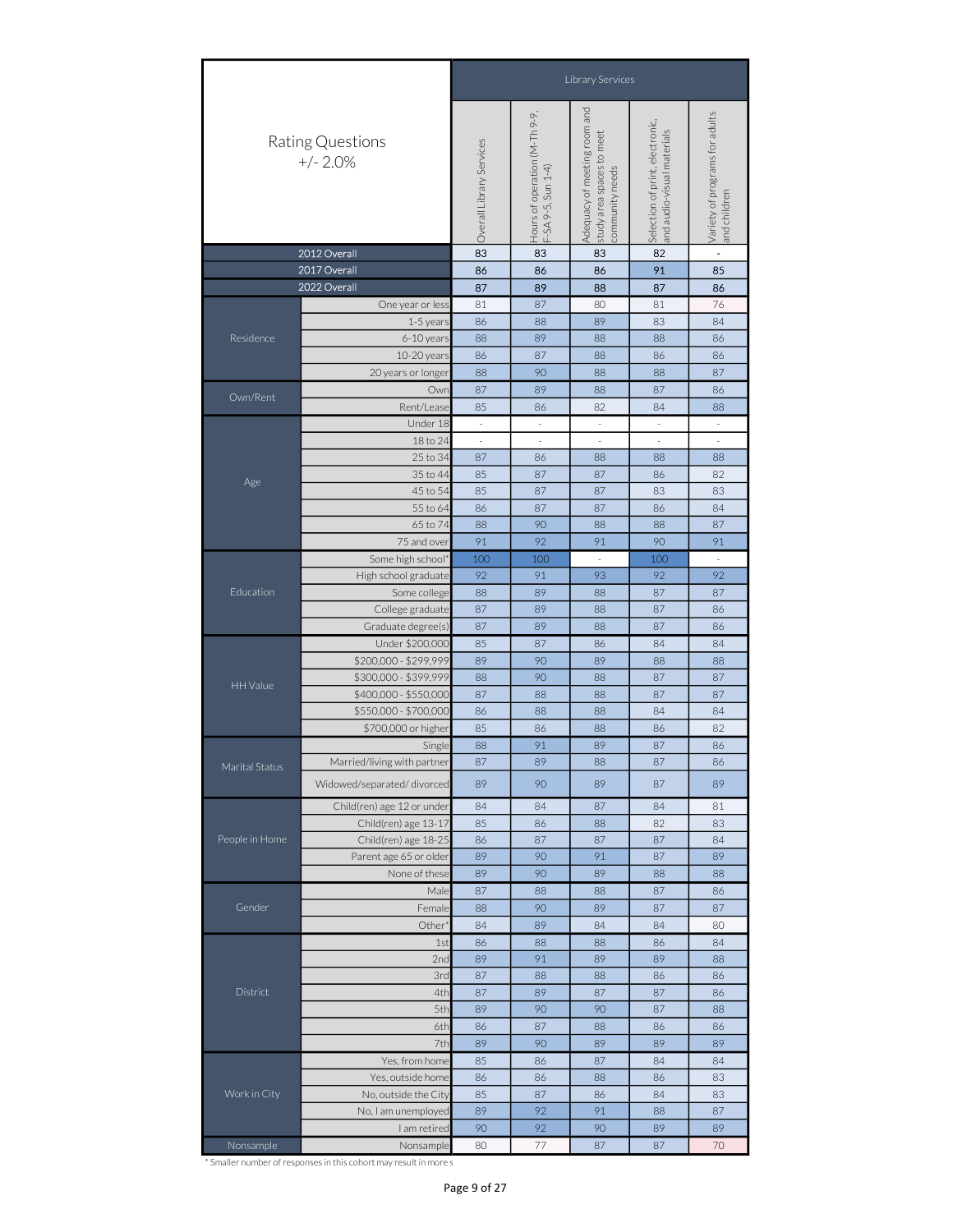|                                                                                                                                                                                                                                                                                                                                                                                                                                                                                                                                                                                                                                                                                                                                                                                                                                                                                                                                                                                                                          | Rating Questions<br>$+/- 2.0%$                                                                                                                      |                                                                                                                                                                                                                                                                                                                                                                                                                                                                                               |                          | Strong and vibrant arts<br>community | Variety of festivals and<br>community events |
|--------------------------------------------------------------------------------------------------------------------------------------------------------------------------------------------------------------------------------------------------------------------------------------------------------------------------------------------------------------------------------------------------------------------------------------------------------------------------------------------------------------------------------------------------------------------------------------------------------------------------------------------------------------------------------------------------------------------------------------------------------------------------------------------------------------------------------------------------------------------------------------------------------------------------------------------------------------------------------------------------------------------------|-----------------------------------------------------------------------------------------------------------------------------------------------------|-----------------------------------------------------------------------------------------------------------------------------------------------------------------------------------------------------------------------------------------------------------------------------------------------------------------------------------------------------------------------------------------------------------------------------------------------------------------------------------------------|--------------------------|--------------------------------------|----------------------------------------------|
|                                                                                                                                                                                                                                                                                                                                                                                                                                                                                                                                                                                                                                                                                                                                                                                                                                                                                                                                                                                                                          | 2012 Overall                                                                                                                                        | 73                                                                                                                                                                                                                                                                                                                                                                                                                                                                                            | 73                       | 73                                   | 73                                           |
|                                                                                                                                                                                                                                                                                                                                                                                                                                                                                                                                                                                                                                                                                                                                                                                                                                                                                                                                                                                                                          | 2017 Overall<br>2022 Overall                                                                                                                        |                                                                                                                                                                                                                                                                                                                                                                                                                                                                                               |                          |                                      |                                              |
|                                                                                                                                                                                                                                                                                                                                                                                                                                                                                                                                                                                                                                                                                                                                                                                                                                                                                                                                                                                                                          |                                                                                                                                                     |                                                                                                                                                                                                                                                                                                                                                                                                                                                                                               |                          |                                      |                                              |
|                                                                                                                                                                                                                                                                                                                                                                                                                                                                                                                                                                                                                                                                                                                                                                                                                                                                                                                                                                                                                          |                                                                                                                                                     |                                                                                                                                                                                                                                                                                                                                                                                                                                                                                               | 69                       | 69                                   | 70                                           |
| Residence                                                                                                                                                                                                                                                                                                                                                                                                                                                                                                                                                                                                                                                                                                                                                                                                                                                                                                                                                                                                                | 6-10 years                                                                                                                                          | 74                                                                                                                                                                                                                                                                                                                                                                                                                                                                                            | 73                       | 76                                   | 74                                           |
|                                                                                                                                                                                                                                                                                                                                                                                                                                                                                                                                                                                                                                                                                                                                                                                                                                                                                                                                                                                                                          | 10-20 years                                                                                                                                         | 73                                                                                                                                                                                                                                                                                                                                                                                                                                                                                            | 72                       | 73                                   | 73                                           |
|                                                                                                                                                                                                                                                                                                                                                                                                                                                                                                                                                                                                                                                                                                                                                                                                                                                                                                                                                                                                                          | 20 years or longer                                                                                                                                  | 77                                                                                                                                                                                                                                                                                                                                                                                                                                                                                            | 78                       | 78                                   | 77                                           |
|                                                                                                                                                                                                                                                                                                                                                                                                                                                                                                                                                                                                                                                                                                                                                                                                                                                                                                                                                                                                                          | Own                                                                                                                                                 | 76                                                                                                                                                                                                                                                                                                                                                                                                                                                                                            | 76                       | 76                                   |                                              |
|                                                                                                                                                                                                                                                                                                                                                                                                                                                                                                                                                                                                                                                                                                                                                                                                                                                                                                                                                                                                                          | Rent/Lease                                                                                                                                          | 83                                                                                                                                                                                                                                                                                                                                                                                                                                                                                            | 79                       | 81                                   | 88                                           |
|                                                                                                                                                                                                                                                                                                                                                                                                                                                                                                                                                                                                                                                                                                                                                                                                                                                                                                                                                                                                                          | Under 18                                                                                                                                            | $\overline{\phantom{a}}$                                                                                                                                                                                                                                                                                                                                                                                                                                                                      | $\overline{\phantom{a}}$ | $\overline{\phantom{a}}$             | $\overline{\phantom{a}}$                     |
|                                                                                                                                                                                                                                                                                                                                                                                                                                                                                                                                                                                                                                                                                                                                                                                                                                                                                                                                                                                                                          |                                                                                                                                                     |                                                                                                                                                                                                                                                                                                                                                                                                                                                                                               |                          | $\overline{\phantom{a}}$             | ä,                                           |
|                                                                                                                                                                                                                                                                                                                                                                                                                                                                                                                                                                                                                                                                                                                                                                                                                                                                                                                                                                                                                          |                                                                                                                                                     |                                                                                                                                                                                                                                                                                                                                                                                                                                                                                               |                          |                                      |                                              |
| Age                                                                                                                                                                                                                                                                                                                                                                                                                                                                                                                                                                                                                                                                                                                                                                                                                                                                                                                                                                                                                      |                                                                                                                                                     |                                                                                                                                                                                                                                                                                                                                                                                                                                                                                               |                          |                                      |                                              |
|                                                                                                                                                                                                                                                                                                                                                                                                                                                                                                                                                                                                                                                                                                                                                                                                                                                                                                                                                                                                                          |                                                                                                                                                     |                                                                                                                                                                                                                                                                                                                                                                                                                                                                                               |                          |                                      |                                              |
| 69<br>70<br>68<br>66<br>One year or less<br>69<br>1-5 years<br>76<br>Own/Rent<br>18 to 24<br>$\overline{\phantom{a}}$<br>$\bar{z}$<br>72<br>25 to 34<br>69<br>70<br>66<br>35 to 44<br>66<br>64<br>68<br>67<br>45 to 54<br>73<br>73<br>73<br>73<br>74<br>74<br>74<br>73<br>55 to 64<br>77<br>77<br>65 to 74<br>78<br>78<br>75 and over<br>84<br>84<br>84<br>84<br>72<br>89<br>56<br>Some high school*<br>High school graduate<br>87<br>88<br>87<br>87<br>Education<br>79<br>79<br>Some college<br>78<br>80<br>77<br>College graduate<br>76<br>76<br>76<br>73<br>73<br>73<br>73<br>Graduate degree(s)<br>Under \$200,000<br>71<br>70<br>73<br>70<br>\$200,000 - \$299,999<br>78<br>79<br>78<br>78<br>\$300,000 - \$399,999<br>77<br>77<br>77<br>77<br>HH Value<br>76<br>76<br>76<br>76<br>\$400,000 - \$550,000<br>\$550,000 - \$700,000<br>74<br>74<br>74<br>73<br>\$700,000 or higher<br>72<br>70<br>73<br>72<br>72<br>73<br>76<br>72<br>Single<br>Married/living with partner<br>74<br>76<br>74<br>75<br>Marital Status |                                                                                                                                                     |                                                                                                                                                                                                                                                                                                                                                                                                                                                                                               |                          |                                      |                                              |
|                                                                                                                                                                                                                                                                                                                                                                                                                                                                                                                                                                                                                                                                                                                                                                                                                                                                                                                                                                                                                          |                                                                                                                                                     | Range of cultural offerings<br>Overall Events<br>76<br>76<br>77<br>76<br>76<br>76<br>79<br>79<br>80<br>69<br>68<br>67<br>74<br>73<br>72<br>74<br>73<br>74<br>81<br>81<br>81<br>78<br>78<br>78<br>76<br>76<br>76<br>77<br>76<br>74<br>76<br>76<br>76<br>75<br>74<br>76<br>76<br>76<br>78<br>74<br>74<br>74<br>76<br>74<br>76<br>77<br>77<br>78<br>75<br>76<br>76<br>76<br>76<br>76<br>70<br>71<br>69<br>71<br>70<br>72<br>73<br>72<br>73<br>76<br>73<br>80<br>80<br>80<br>80<br>73<br>77<br>72 |                          |                                      |                                              |
|                                                                                                                                                                                                                                                                                                                                                                                                                                                                                                                                                                                                                                                                                                                                                                                                                                                                                                                                                                                                                          |                                                                                                                                                     |                                                                                                                                                                                                                                                                                                                                                                                                                                                                                               |                          |                                      |                                              |
|                                                                                                                                                                                                                                                                                                                                                                                                                                                                                                                                                                                                                                                                                                                                                                                                                                                                                                                                                                                                                          |                                                                                                                                                     | Community Events<br>76<br>76<br>79<br>69<br>71<br>73<br>81<br>78<br>76<br>Male<br>76<br>76<br>74<br>1st<br>76<br>2nd<br>3rd<br>73<br>77<br>4th<br>5th<br>77<br>74<br>6th<br>7th<br>76<br>70<br>70<br>73<br>76<br>80<br>$71\,$                                                                                                                                                                                                                                                                 |                          |                                      |                                              |
|                                                                                                                                                                                                                                                                                                                                                                                                                                                                                                                                                                                                                                                                                                                                                                                                                                                                                                                                                                                                                          |                                                                                                                                                     |                                                                                                                                                                                                                                                                                                                                                                                                                                                                                               |                          |                                      |                                              |
|                                                                                                                                                                                                                                                                                                                                                                                                                                                                                                                                                                                                                                                                                                                                                                                                                                                                                                                                                                                                                          | Widowed/separated/divorced<br>Child(ren) age 12 or under<br>Child(ren) age 13-17<br>Child(ren) age 18-25<br>Parent age 65 or older<br>None of these |                                                                                                                                                                                                                                                                                                                                                                                                                                                                                               |                          |                                      |                                              |
|                                                                                                                                                                                                                                                                                                                                                                                                                                                                                                                                                                                                                                                                                                                                                                                                                                                                                                                                                                                                                          |                                                                                                                                                     |                                                                                                                                                                                                                                                                                                                                                                                                                                                                                               |                          |                                      |                                              |
|                                                                                                                                                                                                                                                                                                                                                                                                                                                                                                                                                                                                                                                                                                                                                                                                                                                                                                                                                                                                                          |                                                                                                                                                     |                                                                                                                                                                                                                                                                                                                                                                                                                                                                                               |                          |                                      |                                              |
|                                                                                                                                                                                                                                                                                                                                                                                                                                                                                                                                                                                                                                                                                                                                                                                                                                                                                                                                                                                                                          |                                                                                                                                                     |                                                                                                                                                                                                                                                                                                                                                                                                                                                                                               |                          |                                      |                                              |
|                                                                                                                                                                                                                                                                                                                                                                                                                                                                                                                                                                                                                                                                                                                                                                                                                                                                                                                                                                                                                          |                                                                                                                                                     |                                                                                                                                                                                                                                                                                                                                                                                                                                                                                               |                          |                                      |                                              |
|                                                                                                                                                                                                                                                                                                                                                                                                                                                                                                                                                                                                                                                                                                                                                                                                                                                                                                                                                                                                                          |                                                                                                                                                     |                                                                                                                                                                                                                                                                                                                                                                                                                                                                                               |                          |                                      |                                              |
|                                                                                                                                                                                                                                                                                                                                                                                                                                                                                                                                                                                                                                                                                                                                                                                                                                                                                                                                                                                                                          |                                                                                                                                                     |                                                                                                                                                                                                                                                                                                                                                                                                                                                                                               |                          |                                      |                                              |
|                                                                                                                                                                                                                                                                                                                                                                                                                                                                                                                                                                                                                                                                                                                                                                                                                                                                                                                                                                                                                          |                                                                                                                                                     |                                                                                                                                                                                                                                                                                                                                                                                                                                                                                               |                          |                                      |                                              |
|                                                                                                                                                                                                                                                                                                                                                                                                                                                                                                                                                                                                                                                                                                                                                                                                                                                                                                                                                                                                                          |                                                                                                                                                     |                                                                                                                                                                                                                                                                                                                                                                                                                                                                                               |                          |                                      |                                              |
|                                                                                                                                                                                                                                                                                                                                                                                                                                                                                                                                                                                                                                                                                                                                                                                                                                                                                                                                                                                                                          |                                                                                                                                                     | Female                                                                                                                                                                                                                                                                                                                                                                                                                                                                                        |                          |                                      |                                              |
|                                                                                                                                                                                                                                                                                                                                                                                                                                                                                                                                                                                                                                                                                                                                                                                                                                                                                                                                                                                                                          |                                                                                                                                                     |                                                                                                                                                                                                                                                                                                                                                                                                                                                                                               |                          |                                      |                                              |
|                                                                                                                                                                                                                                                                                                                                                                                                                                                                                                                                                                                                                                                                                                                                                                                                                                                                                                                                                                                                                          |                                                                                                                                                     | Other <sup>®</sup>                                                                                                                                                                                                                                                                                                                                                                                                                                                                            |                          |                                      |                                              |
|                                                                                                                                                                                                                                                                                                                                                                                                                                                                                                                                                                                                                                                                                                                                                                                                                                                                                                                                                                                                                          |                                                                                                                                                     |                                                                                                                                                                                                                                                                                                                                                                                                                                                                                               |                          |                                      |                                              |
| People in Home                                                                                                                                                                                                                                                                                                                                                                                                                                                                                                                                                                                                                                                                                                                                                                                                                                                                                                                                                                                                           |                                                                                                                                                     |                                                                                                                                                                                                                                                                                                                                                                                                                                                                                               |                          |                                      |                                              |
|                                                                                                                                                                                                                                                                                                                                                                                                                                                                                                                                                                                                                                                                                                                                                                                                                                                                                                                                                                                                                          |                                                                                                                                                     |                                                                                                                                                                                                                                                                                                                                                                                                                                                                                               |                          |                                      |                                              |
|                                                                                                                                                                                                                                                                                                                                                                                                                                                                                                                                                                                                                                                                                                                                                                                                                                                                                                                                                                                                                          |                                                                                                                                                     |                                                                                                                                                                                                                                                                                                                                                                                                                                                                                               |                          |                                      |                                              |
| Gender                                                                                                                                                                                                                                                                                                                                                                                                                                                                                                                                                                                                                                                                                                                                                                                                                                                                                                                                                                                                                   |                                                                                                                                                     |                                                                                                                                                                                                                                                                                                                                                                                                                                                                                               |                          |                                      |                                              |
|                                                                                                                                                                                                                                                                                                                                                                                                                                                                                                                                                                                                                                                                                                                                                                                                                                                                                                                                                                                                                          |                                                                                                                                                     |                                                                                                                                                                                                                                                                                                                                                                                                                                                                                               |                          |                                      |                                              |
|                                                                                                                                                                                                                                                                                                                                                                                                                                                                                                                                                                                                                                                                                                                                                                                                                                                                                                                                                                                                                          |                                                                                                                                                     |                                                                                                                                                                                                                                                                                                                                                                                                                                                                                               |                          |                                      |                                              |
|                                                                                                                                                                                                                                                                                                                                                                                                                                                                                                                                                                                                                                                                                                                                                                                                                                                                                                                                                                                                                          |                                                                                                                                                     |                                                                                                                                                                                                                                                                                                                                                                                                                                                                                               |                          |                                      |                                              |
|                                                                                                                                                                                                                                                                                                                                                                                                                                                                                                                                                                                                                                                                                                                                                                                                                                                                                                                                                                                                                          |                                                                                                                                                     |                                                                                                                                                                                                                                                                                                                                                                                                                                                                                               |                          |                                      |                                              |
| District                                                                                                                                                                                                                                                                                                                                                                                                                                                                                                                                                                                                                                                                                                                                                                                                                                                                                                                                                                                                                 |                                                                                                                                                     |                                                                                                                                                                                                                                                                                                                                                                                                                                                                                               |                          |                                      |                                              |
|                                                                                                                                                                                                                                                                                                                                                                                                                                                                                                                                                                                                                                                                                                                                                                                                                                                                                                                                                                                                                          |                                                                                                                                                     |                                                                                                                                                                                                                                                                                                                                                                                                                                                                                               |                          |                                      |                                              |
|                                                                                                                                                                                                                                                                                                                                                                                                                                                                                                                                                                                                                                                                                                                                                                                                                                                                                                                                                                                                                          |                                                                                                                                                     |                                                                                                                                                                                                                                                                                                                                                                                                                                                                                               |                          |                                      |                                              |
|                                                                                                                                                                                                                                                                                                                                                                                                                                                                                                                                                                                                                                                                                                                                                                                                                                                                                                                                                                                                                          |                                                                                                                                                     |                                                                                                                                                                                                                                                                                                                                                                                                                                                                                               |                          |                                      |                                              |
|                                                                                                                                                                                                                                                                                                                                                                                                                                                                                                                                                                                                                                                                                                                                                                                                                                                                                                                                                                                                                          | Yes, from home                                                                                                                                      |                                                                                                                                                                                                                                                                                                                                                                                                                                                                                               |                          |                                      |                                              |
|                                                                                                                                                                                                                                                                                                                                                                                                                                                                                                                                                                                                                                                                                                                                                                                                                                                                                                                                                                                                                          | Yes, outside home                                                                                                                                   |                                                                                                                                                                                                                                                                                                                                                                                                                                                                                               |                          |                                      |                                              |
| Work in City                                                                                                                                                                                                                                                                                                                                                                                                                                                                                                                                                                                                                                                                                                                                                                                                                                                                                                                                                                                                             | No, outside the City                                                                                                                                |                                                                                                                                                                                                                                                                                                                                                                                                                                                                                               |                          |                                      |                                              |
|                                                                                                                                                                                                                                                                                                                                                                                                                                                                                                                                                                                                                                                                                                                                                                                                                                                                                                                                                                                                                          | No, I am unemployed                                                                                                                                 |                                                                                                                                                                                                                                                                                                                                                                                                                                                                                               |                          |                                      |                                              |
| Nonsample                                                                                                                                                                                                                                                                                                                                                                                                                                                                                                                                                                                                                                                                                                                                                                                                                                                                                                                                                                                                                | I am retired<br>Nonsample                                                                                                                           |                                                                                                                                                                                                                                                                                                                                                                                                                                                                                               |                          |                                      |                                              |
|                                                                                                                                                                                                                                                                                                                                                                                                                                                                                                                                                                                                                                                                                                                                                                                                                                                                                                                                                                                                                          |                                                                                                                                                     |                                                                                                                                                                                                                                                                                                                                                                                                                                                                                               |                          |                                      |                                              |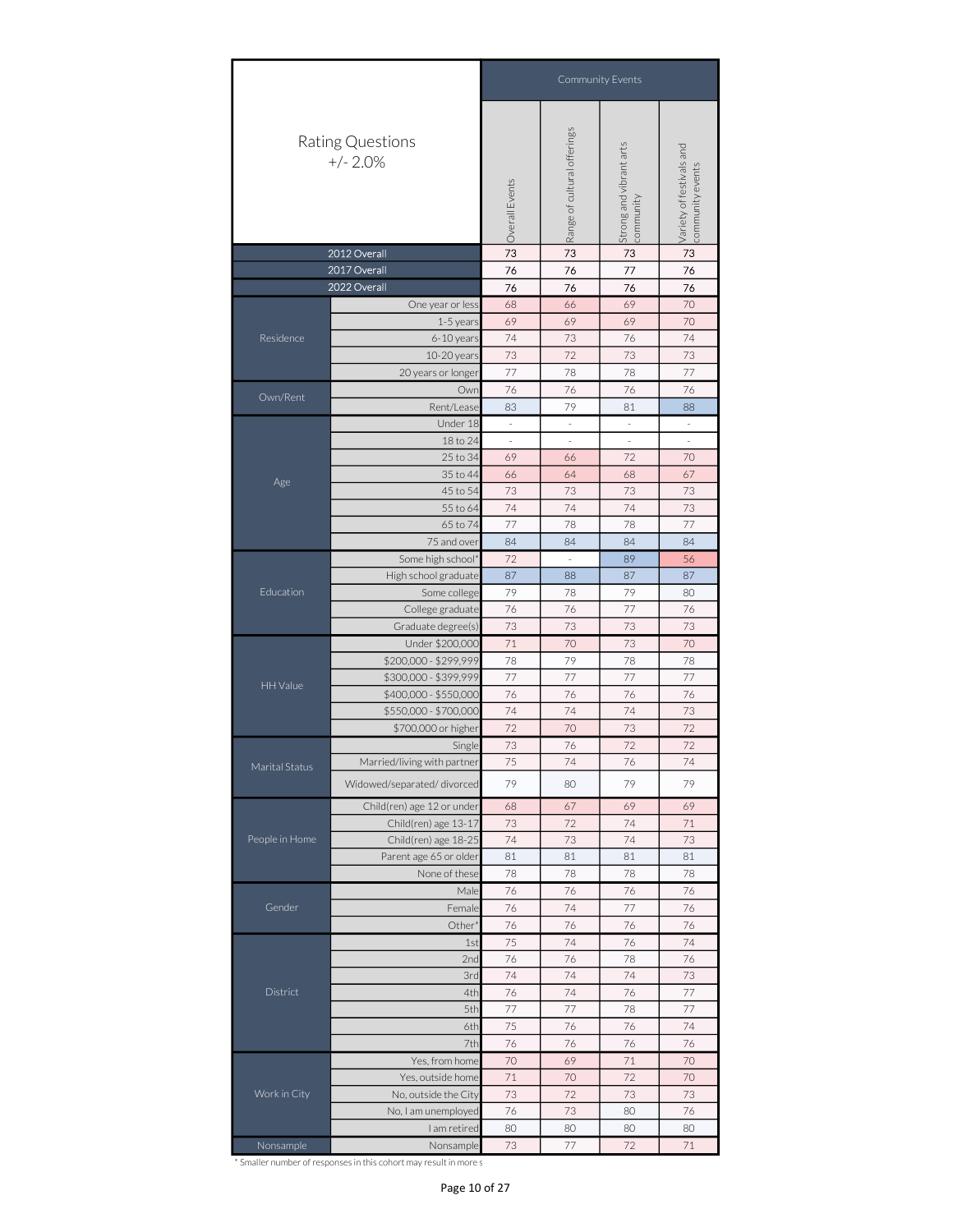|                |                                | Overall<br>Comparison with Ideal<br>Meeting Expectations<br>Overall ACSI<br>Satisfaction<br>71<br>76<br>68<br>72<br>77<br>68<br>73<br>79<br>70<br>79<br>74<br>72<br>73<br>79<br>70<br>1-5 years<br>71<br>6-10 years<br>78<br>68<br>72<br>10-20 years<br>78<br>68<br>79<br>74<br>70<br>73<br>79<br>70<br>Own<br>Rent/Lease<br>80<br>82<br>80<br>Under 18<br>$\overline{\phantom{a}}$<br>$\overline{\phantom{a}}$<br>$\overline{\phantom{a}}$<br>$\overline{\phantom{a}}$<br>18 to 24<br>$\overline{\phantom{a}}$<br>$\overline{\phantom{a}}$<br>×,<br>71<br>77<br>25 to 34<br>68<br>35 to 44<br>70<br>76<br>67<br>45 to 54<br>72<br>78<br>68<br>55 to 64<br>70<br>77<br>67<br>74<br>71<br>65 to 74<br>80<br>77<br>75 and over<br>80<br>86<br>85<br>83<br>89<br>76<br>71<br>80<br>74<br>Some college<br>78<br>70<br>73<br>79<br>70<br>73<br>70<br>80<br>71<br>76<br>68<br>74<br>69<br>80<br>73<br>79<br>69<br>74<br>80<br>71<br>73<br>79<br>70<br>74<br>80<br>71<br>72<br>71<br>76<br>69<br>Single<br>73<br>79<br>70<br>73<br>78<br>69<br>72<br>$7\,1$<br>77<br>68<br>71<br>77<br>67<br>70<br>74<br>67<br>76<br>80<br>74<br>74<br>71<br>None of these<br>80<br>73<br>79<br>69<br>Male<br>74<br>80<br>71<br>Female<br>71<br>Other <sup>*</sup><br>60<br>50<br>74<br>81<br>71<br>1st<br>73<br>79<br>2nd<br>68<br>72<br>78<br>3rd<br>69<br>4th<br>74<br>80<br>70<br>75<br>5th<br>72<br>80<br>73<br>78<br>70<br>6th<br>73<br>79<br>69<br>7th<br>71<br>78<br>68<br>71<br>77<br>68<br>$71\,$<br>77<br>67<br>73<br>79<br>68 |    |    |    |
|----------------|--------------------------------|--------------------------------------------------------------------------------------------------------------------------------------------------------------------------------------------------------------------------------------------------------------------------------------------------------------------------------------------------------------------------------------------------------------------------------------------------------------------------------------------------------------------------------------------------------------------------------------------------------------------------------------------------------------------------------------------------------------------------------------------------------------------------------------------------------------------------------------------------------------------------------------------------------------------------------------------------------------------------------------------------------------------------------------------------------------------------------------------------------------------------------------------------------------------------------------------------------------------------------------------------------------------------------------------------------------------------------------------------------------------------------------------------------------------------------------------------------------------------------------------------------------------|----|----|----|
|                | Rating Questions<br>$+/- 2.0%$ |                                                                                                                                                                                                                                                                                                                                                                                                                                                                                                                                                                                                                                                                                                                                                                                                                                                                                                                                                                                                                                                                                                                                                                                                                                                                                                                                                                                                                                                                                                                    |    |    |    |
|                | 2012 Overall                   |                                                                                                                                                                                                                                                                                                                                                                                                                                                                                                                                                                                                                                                                                                                                                                                                                                                                                                                                                                                                                                                                                                                                                                                                                                                                                                                                                                                                                                                                                                                    |    |    | 69 |
|                | 2017 Overall                   |                                                                                                                                                                                                                                                                                                                                                                                                                                                                                                                                                                                                                                                                                                                                                                                                                                                                                                                                                                                                                                                                                                                                                                                                                                                                                                                                                                                                                                                                                                                    |    |    | 70 |
|                | 2022 Overall                   |                                                                                                                                                                                                                                                                                                                                                                                                                                                                                                                                                                                                                                                                                                                                                                                                                                                                                                                                                                                                                                                                                                                                                                                                                                                                                                                                                                                                                                                                                                                    |    |    | 71 |
|                | One year or less               |                                                                                                                                                                                                                                                                                                                                                                                                                                                                                                                                                                                                                                                                                                                                                                                                                                                                                                                                                                                                                                                                                                                                                                                                                                                                                                                                                                                                                                                                                                                    |    |    | 71 |
|                |                                |                                                                                                                                                                                                                                                                                                                                                                                                                                                                                                                                                                                                                                                                                                                                                                                                                                                                                                                                                                                                                                                                                                                                                                                                                                                                                                                                                                                                                                                                                                                    |    |    | 70 |
| Residence      |                                |                                                                                                                                                                                                                                                                                                                                                                                                                                                                                                                                                                                                                                                                                                                                                                                                                                                                                                                                                                                                                                                                                                                                                                                                                                                                                                                                                                                                                                                                                                                    |    |    | 69 |
|                |                                |                                                                                                                                                                                                                                                                                                                                                                                                                                                                                                                                                                                                                                                                                                                                                                                                                                                                                                                                                                                                                                                                                                                                                                                                                                                                                                                                                                                                                                                                                                                    |    |    | 70 |
|                | 20 years or longer             |                                                                                                                                                                                                                                                                                                                                                                                                                                                                                                                                                                                                                                                                                                                                                                                                                                                                                                                                                                                                                                                                                                                                                                                                                                                                                                                                                                                                                                                                                                                    |    |    | 72 |
| Own/Rent       |                                |                                                                                                                                                                                                                                                                                                                                                                                                                                                                                                                                                                                                                                                                                                                                                                                                                                                                                                                                                                                                                                                                                                                                                                                                                                                                                                                                                                                                                                                                                                                    |    |    | 71 |
|                |                                |                                                                                                                                                                                                                                                                                                                                                                                                                                                                                                                                                                                                                                                                                                                                                                                                                                                                                                                                                                                                                                                                                                                                                                                                                                                                                                                                                                                                                                                                                                                    |    |    | 79 |
|                |                                |                                                                                                                                                                                                                                                                                                                                                                                                                                                                                                                                                                                                                                                                                                                                                                                                                                                                                                                                                                                                                                                                                                                                                                                                                                                                                                                                                                                                                                                                                                                    |    |    |    |
|                |                                |                                                                                                                                                                                                                                                                                                                                                                                                                                                                                                                                                                                                                                                                                                                                                                                                                                                                                                                                                                                                                                                                                                                                                                                                                                                                                                                                                                                                                                                                                                                    |    |    |    |
| Age            |                                |                                                                                                                                                                                                                                                                                                                                                                                                                                                                                                                                                                                                                                                                                                                                                                                                                                                                                                                                                                                                                                                                                                                                                                                                                                                                                                                                                                                                                                                                                                                    |    |    | 69 |
|                |                                |                                                                                                                                                                                                                                                                                                                                                                                                                                                                                                                                                                                                                                                                                                                                                                                                                                                                                                                                                                                                                                                                                                                                                                                                                                                                                                                                                                                                                                                                                                                    |    |    | 67 |
|                |                                |                                                                                                                                                                                                                                                                                                                                                                                                                                                                                                                                                                                                                                                                                                                                                                                                                                                                                                                                                                                                                                                                                                                                                                                                                                                                                                                                                                                                                                                                                                                    |    |    | 70 |
|                |                                |                                                                                                                                                                                                                                                                                                                                                                                                                                                                                                                                                                                                                                                                                                                                                                                                                                                                                                                                                                                                                                                                                                                                                                                                                                                                                                                                                                                                                                                                                                                    |    |    | 68 |
|                |                                |                                                                                                                                                                                                                                                                                                                                                                                                                                                                                                                                                                                                                                                                                                                                                                                                                                                                                                                                                                                                                                                                                                                                                                                                                                                                                                                                                                                                                                                                                                                    |    |    | 72 |
|                |                                |                                                                                                                                                                                                                                                                                                                                                                                                                                                                                                                                                                                                                                                                                                                                                                                                                                                                                                                                                                                                                                                                                                                                                                                                                                                                                                                                                                                                                                                                                                                    |    |    | 79 |
|                | Some high school*              |                                                                                                                                                                                                                                                                                                                                                                                                                                                                                                                                                                                                                                                                                                                                                                                                                                                                                                                                                                                                                                                                                                                                                                                                                                                                                                                                                                                                                                                                                                                    |    |    | 83 |
| Education      | High school graduate           |                                                                                                                                                                                                                                                                                                                                                                                                                                                                                                                                                                                                                                                                                                                                                                                                                                                                                                                                                                                                                                                                                                                                                                                                                                                                                                                                                                                                                                                                                                                    |    |    | 77 |
|                |                                |                                                                                                                                                                                                                                                                                                                                                                                                                                                                                                                                                                                                                                                                                                                                                                                                                                                                                                                                                                                                                                                                                                                                                                                                                                                                                                                                                                                                                                                                                                                    |    |    | 73 |
|                | College graduate               |                                                                                                                                                                                                                                                                                                                                                                                                                                                                                                                                                                                                                                                                                                                                                                                                                                                                                                                                                                                                                                                                                                                                                                                                                                                                                                                                                                                                                                                                                                                    |    |    | 71 |
|                |                                |                                                                                                                                                                                                                                                                                                                                                                                                                                                                                                                                                                                                                                                                                                                                                                                                                                                                                                                                                                                                                                                                                                                                                                                                                                                                                                                                                                                                                                                                                                                    |    |    | 70 |
|                |                                |                                                                                                                                                                                                                                                                                                                                                                                                                                                                                                                                                                                                                                                                                                                                                                                                                                                                                                                                                                                                                                                                                                                                                                                                                                                                                                                                                                                                                                                                                                                    |    |    | 69 |
|                | \$200,000 - \$299,999          |                                                                                                                                                                                                                                                                                                                                                                                                                                                                                                                                                                                                                                                                                                                                                                                                                                                                                                                                                                                                                                                                                                                                                                                                                                                                                                                                                                                                                                                                                                                    |    |    | 72 |
|                |                                |                                                                                                                                                                                                                                                                                                                                                                                                                                                                                                                                                                                                                                                                                                                                                                                                                                                                                                                                                                                                                                                                                                                                                                                                                                                                                                                                                                                                                                                                                                                    |    |    | 71 |
| HH Value       |                                |                                                                                                                                                                                                                                                                                                                                                                                                                                                                                                                                                                                                                                                                                                                                                                                                                                                                                                                                                                                                                                                                                                                                                                                                                                                                                                                                                                                                                                                                                                                    |    |    | 72 |
|                |                                |                                                                                                                                                                                                                                                                                                                                                                                                                                                                                                                                                                                                                                                                                                                                                                                                                                                                                                                                                                                                                                                                                                                                                                                                                                                                                                                                                                                                                                                                                                                    |    |    | 70 |
|                |                                |                                                                                                                                                                                                                                                                                                                                                                                                                                                                                                                                                                                                                                                                                                                                                                                                                                                                                                                                                                                                                                                                                                                                                                                                                                                                                                                                                                                                                                                                                                                    |    |    | 72 |
|                |                                |                                                                                                                                                                                                                                                                                                                                                                                                                                                                                                                                                                                                                                                                                                                                                                                                                                                                                                                                                                                                                                                                                                                                                                                                                                                                                                                                                                                                                                                                                                                    |    |    |    |
|                |                                |                                                                                                                                                                                                                                                                                                                                                                                                                                                                                                                                                                                                                                                                                                                                                                                                                                                                                                                                                                                                                                                                                                                                                                                                                                                                                                                                                                                                                                                                                                                    |    |    | 71 |
| Marital Status |                                | Graduate degree(s)<br>Under \$200,000<br>\$300,000 - \$399,999<br>\$400,000 - \$550,000<br>\$550,000 - \$700,000<br>\$700,000 or higher<br>Married/living with partner<br>Widowed/separated/divorced                                                                                                                                                                                                                                                                                                                                                                                                                                                                                                                                                                                                                                                                                                                                                                                                                                                                                                                                                                                                                                                                                                                                                                                                                                                                                                               |    |    |    |
|                |                                |                                                                                                                                                                                                                                                                                                                                                                                                                                                                                                                                                                                                                                                                                                                                                                                                                                                                                                                                                                                                                                                                                                                                                                                                                                                                                                                                                                                                                                                                                                                    |    |    |    |
|                | Child(ren) age 12 or under     |                                                                                                                                                                                                                                                                                                                                                                                                                                                                                                                                                                                                                                                                                                                                                                                                                                                                                                                                                                                                                                                                                                                                                                                                                                                                                                                                                                                                                                                                                                                    |    |    | 68 |
|                | Child(ren) age 13-17           |                                                                                                                                                                                                                                                                                                                                                                                                                                                                                                                                                                                                                                                                                                                                                                                                                                                                                                                                                                                                                                                                                                                                                                                                                                                                                                                                                                                                                                                                                                                    |    |    | 69 |
| People in Home | Child(ren) age 18-25           |                                                                                                                                                                                                                                                                                                                                                                                                                                                                                                                                                                                                                                                                                                                                                                                                                                                                                                                                                                                                                                                                                                                                                                                                                                                                                                                                                                                                                                                                                                                    |    |    | 68 |
|                | Parent age 65 or older         |                                                                                                                                                                                                                                                                                                                                                                                                                                                                                                                                                                                                                                                                                                                                                                                                                                                                                                                                                                                                                                                                                                                                                                                                                                                                                                                                                                                                                                                                                                                    |    |    | 74 |
|                |                                |                                                                                                                                                                                                                                                                                                                                                                                                                                                                                                                                                                                                                                                                                                                                                                                                                                                                                                                                                                                                                                                                                                                                                                                                                                                                                                                                                                                                                                                                                                                    |    |    | 72 |
|                |                                |                                                                                                                                                                                                                                                                                                                                                                                                                                                                                                                                                                                                                                                                                                                                                                                                                                                                                                                                                                                                                                                                                                                                                                                                                                                                                                                                                                                                                                                                                                                    |    |    | 71 |
| Gender         |                                |                                                                                                                                                                                                                                                                                                                                                                                                                                                                                                                                                                                                                                                                                                                                                                                                                                                                                                                                                                                                                                                                                                                                                                                                                                                                                                                                                                                                                                                                                                                    |    |    | 71 |
|                |                                |                                                                                                                                                                                                                                                                                                                                                                                                                                                                                                                                                                                                                                                                                                                                                                                                                                                                                                                                                                                                                                                                                                                                                                                                                                                                                                                                                                                                                                                                                                                    |    |    | 59 |
|                |                                |                                                                                                                                                                                                                                                                                                                                                                                                                                                                                                                                                                                                                                                                                                                                                                                                                                                                                                                                                                                                                                                                                                                                                                                                                                                                                                                                                                                                                                                                                                                    |    |    | 71 |
|                |                                |                                                                                                                                                                                                                                                                                                                                                                                                                                                                                                                                                                                                                                                                                                                                                                                                                                                                                                                                                                                                                                                                                                                                                                                                                                                                                                                                                                                                                                                                                                                    |    |    | 71 |
|                |                                |                                                                                                                                                                                                                                                                                                                                                                                                                                                                                                                                                                                                                                                                                                                                                                                                                                                                                                                                                                                                                                                                                                                                                                                                                                                                                                                                                                                                                                                                                                                    |    |    | 70 |
| District       |                                |                                                                                                                                                                                                                                                                                                                                                                                                                                                                                                                                                                                                                                                                                                                                                                                                                                                                                                                                                                                                                                                                                                                                                                                                                                                                                                                                                                                                                                                                                                                    |    |    | 71 |
|                |                                |                                                                                                                                                                                                                                                                                                                                                                                                                                                                                                                                                                                                                                                                                                                                                                                                                                                                                                                                                                                                                                                                                                                                                                                                                                                                                                                                                                                                                                                                                                                    |    |    | 72 |
|                |                                |                                                                                                                                                                                                                                                                                                                                                                                                                                                                                                                                                                                                                                                                                                                                                                                                                                                                                                                                                                                                                                                                                                                                                                                                                                                                                                                                                                                                                                                                                                                    |    |    | 71 |
|                |                                |                                                                                                                                                                                                                                                                                                                                                                                                                                                                                                                                                                                                                                                                                                                                                                                                                                                                                                                                                                                                                                                                                                                                                                                                                                                                                                                                                                                                                                                                                                                    |    |    | 72 |
|                | Yes, from home                 |                                                                                                                                                                                                                                                                                                                                                                                                                                                                                                                                                                                                                                                                                                                                                                                                                                                                                                                                                                                                                                                                                                                                                                                                                                                                                                                                                                                                                                                                                                                    |    |    | 68 |
|                | Yes, outside home              |                                                                                                                                                                                                                                                                                                                                                                                                                                                                                                                                                                                                                                                                                                                                                                                                                                                                                                                                                                                                                                                                                                                                                                                                                                                                                                                                                                                                                                                                                                                    |    |    | 68 |
| Work in City   | No, outside the City           |                                                                                                                                                                                                                                                                                                                                                                                                                                                                                                                                                                                                                                                                                                                                                                                                                                                                                                                                                                                                                                                                                                                                                                                                                                                                                                                                                                                                                                                                                                                    |    |    | 69 |
|                | No, I am unemployed            |                                                                                                                                                                                                                                                                                                                                                                                                                                                                                                                                                                                                                                                                                                                                                                                                                                                                                                                                                                                                                                                                                                                                                                                                                                                                                                                                                                                                                                                                                                                    |    |    | 72 |
|                | I am retired                   | $77 \,$                                                                                                                                                                                                                                                                                                                                                                                                                                                                                                                                                                                                                                                                                                                                                                                                                                                                                                                                                                                                                                                                                                                                                                                                                                                                                                                                                                                                                                                                                                            | 82 | 73 | 74 |
| Nonsample      | Nonsample                      | 66                                                                                                                                                                                                                                                                                                                                                                                                                                                                                                                                                                                                                                                                                                                                                                                                                                                                                                                                                                                                                                                                                                                                                                                                                                                                                                                                                                                                                                                                                                                 | 70 | 61 | 66 |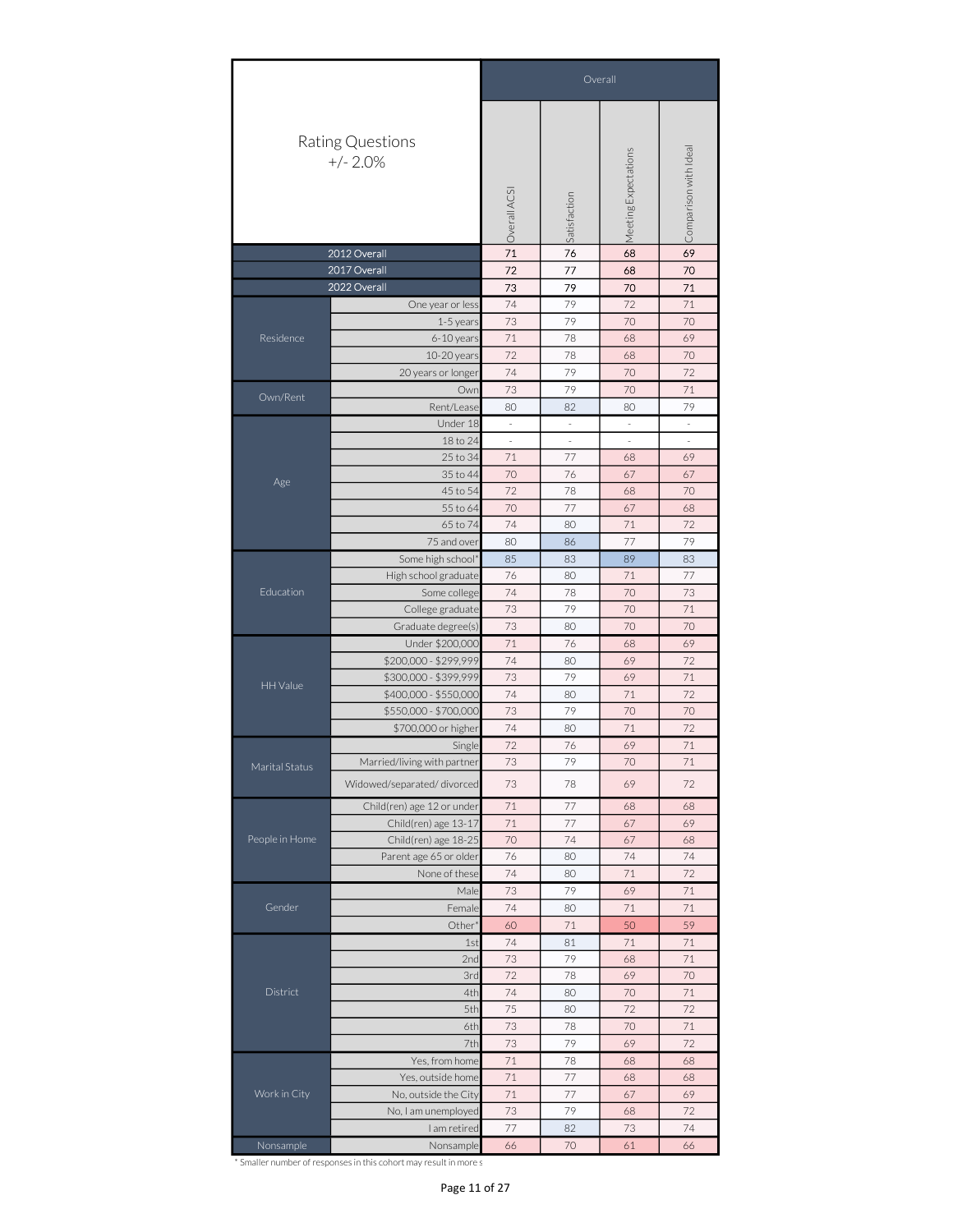|                |                                |                                                                                                                                                                                                                                                                                                                                                                                                                                                                                                                                                                                                                                                                                                                                                                                                                                                                                                                                                                                                                                                                                                                                                                                                                                                                                                                                                                                                                                                                                                                                                                                                                                                                                                                                                                                                                                      |                      |                                 |                              |                               | Community Image<br>everyone<br>and walk |                                                                                                                                                                                                                                                                                                                                                                                                                                                                                                                                                                                                                                                                                                                                                                                                                                                                                                                                                                                                                                                                                                                                                                                                                                                                                                                                                                                |                         |                                  |                                  |                               |                                |
|----------------|--------------------------------|--------------------------------------------------------------------------------------------------------------------------------------------------------------------------------------------------------------------------------------------------------------------------------------------------------------------------------------------------------------------------------------------------------------------------------------------------------------------------------------------------------------------------------------------------------------------------------------------------------------------------------------------------------------------------------------------------------------------------------------------------------------------------------------------------------------------------------------------------------------------------------------------------------------------------------------------------------------------------------------------------------------------------------------------------------------------------------------------------------------------------------------------------------------------------------------------------------------------------------------------------------------------------------------------------------------------------------------------------------------------------------------------------------------------------------------------------------------------------------------------------------------------------------------------------------------------------------------------------------------------------------------------------------------------------------------------------------------------------------------------------------------------------------------------------------------------------------------|----------------------|---------------------------------|------------------------------|-------------------------------|-----------------------------------------|--------------------------------------------------------------------------------------------------------------------------------------------------------------------------------------------------------------------------------------------------------------------------------------------------------------------------------------------------------------------------------------------------------------------------------------------------------------------------------------------------------------------------------------------------------------------------------------------------------------------------------------------------------------------------------------------------------------------------------------------------------------------------------------------------------------------------------------------------------------------------------------------------------------------------------------------------------------------------------------------------------------------------------------------------------------------------------------------------------------------------------------------------------------------------------------------------------------------------------------------------------------------------------------------------------------------------------------------------------------------------------|-------------------------|----------------------------------|----------------------------------|-------------------------------|--------------------------------|
|                | Rating Questions<br>$+/- 2.0%$ | Image                                                                                                                                                                                                                                                                                                                                                                                                                                                                                                                                                                                                                                                                                                                                                                                                                                                                                                                                                                                                                                                                                                                                                                                                                                                                                                                                                                                                                                                                                                                                                                                                                                                                                                                                                                                                                                | A safe place to live | children<br>Enjoyable place for | woung<br>Enjoyable place for | senior<br>Enjoyable place for |                                         | Aesthetically attractive<br>environment                                                                                                                                                                                                                                                                                                                                                                                                                                                                                                                                                                                                                                                                                                                                                                                                                                                                                                                                                                                                                                                                                                                                                                                                                                                                                                                                        | to live<br>Agreat place | A great place to have a business | to bike<br>safe place<br>$\prec$ | A safe place to walk at night | eu.<br>A perfect community for |
|                | 2012 Overall                   | 80                                                                                                                                                                                                                                                                                                                                                                                                                                                                                                                                                                                                                                                                                                                                                                                                                                                                                                                                                                                                                                                                                                                                                                                                                                                                                                                                                                                                                                                                                                                                                                                                                                                                                                                                                                                                                                   | 87                   | 86                              | 76                           | 82                            | 82                                      | 80                                                                                                                                                                                                                                                                                                                                                                                                                                                                                                                                                                                                                                                                                                                                                                                                                                                                                                                                                                                                                                                                                                                                                                                                                                                                                                                                                                             | 83                      | 79                               | 75                               | $72\,$                        | 77                             |
|                | 2017 Overall                   |                                                                                                                                                                                                                                                                                                                                                                                                                                                                                                                                                                                                                                                                                                                                                                                                                                                                                                                                                                                                                                                                                                                                                                                                                                                                                                                                                                                                                                                                                                                                                                                                                                                                                                                                                                                                                                      |                      |                                 |                              |                               |                                         |                                                                                                                                                                                                                                                                                                                                                                                                                                                                                                                                                                                                                                                                                                                                                                                                                                                                                                                                                                                                                                                                                                                                                                                                                                                                                                                                                                                |                         |                                  |                                  | 73                            | 79                             |
|                | 2022 Overall                   |                                                                                                                                                                                                                                                                                                                                                                                                                                                                                                                                                                                                                                                                                                                                                                                                                                                                                                                                                                                                                                                                                                                                                                                                                                                                                                                                                                                                                                                                                                                                                                                                                                                                                                                                                                                                                                      |                      |                                 |                              |                               |                                         |                                                                                                                                                                                                                                                                                                                                                                                                                                                                                                                                                                                                                                                                                                                                                                                                                                                                                                                                                                                                                                                                                                                                                                                                                                                                                                                                                                                |                         |                                  |                                  | 73                            | 79                             |
|                |                                |                                                                                                                                                                                                                                                                                                                                                                                                                                                                                                                                                                                                                                                                                                                                                                                                                                                                                                                                                                                                                                                                                                                                                                                                                                                                                                                                                                                                                                                                                                                                                                                                                                                                                                                                                                                                                                      |                      |                                 |                              |                               |                                         |                                                                                                                                                                                                                                                                                                                                                                                                                                                                                                                                                                                                                                                                                                                                                                                                                                                                                                                                                                                                                                                                                                                                                                                                                                                                                                                                                                                |                         |                                  |                                  |                               | 80                             |
|                |                                |                                                                                                                                                                                                                                                                                                                                                                                                                                                                                                                                                                                                                                                                                                                                                                                                                                                                                                                                                                                                                                                                                                                                                                                                                                                                                                                                                                                                                                                                                                                                                                                                                                                                                                                                                                                                                                      |                      |                                 |                              |                               |                                         |                                                                                                                                                                                                                                                                                                                                                                                                                                                                                                                                                                                                                                                                                                                                                                                                                                                                                                                                                                                                                                                                                                                                                                                                                                                                                                                                                                                |                         |                                  |                                  |                               | 79                             |
| Residence      |                                |                                                                                                                                                                                                                                                                                                                                                                                                                                                                                                                                                                                                                                                                                                                                                                                                                                                                                                                                                                                                                                                                                                                                                                                                                                                                                                                                                                                                                                                                                                                                                                                                                                                                                                                                                                                                                                      |                      |                                 |                              |                               |                                         |                                                                                                                                                                                                                                                                                                                                                                                                                                                                                                                                                                                                                                                                                                                                                                                                                                                                                                                                                                                                                                                                                                                                                                                                                                                                                                                                                                                |                         |                                  |                                  |                               | 77                             |
|                |                                |                                                                                                                                                                                                                                                                                                                                                                                                                                                                                                                                                                                                                                                                                                                                                                                                                                                                                                                                                                                                                                                                                                                                                                                                                                                                                                                                                                                                                                                                                                                                                                                                                                                                                                                                                                                                                                      |                      |                                 |                              |                               |                                         |                                                                                                                                                                                                                                                                                                                                                                                                                                                                                                                                                                                                                                                                                                                                                                                                                                                                                                                                                                                                                                                                                                                                                                                                                                                                                                                                                                                |                         |                                  |                                  |                               | 78                             |
|                |                                |                                                                                                                                                                                                                                                                                                                                                                                                                                                                                                                                                                                                                                                                                                                                                                                                                                                                                                                                                                                                                                                                                                                                                                                                                                                                                                                                                                                                                                                                                                                                                                                                                                                                                                                                                                                                                                      |                      |                                 |                              |                               |                                         |                                                                                                                                                                                                                                                                                                                                                                                                                                                                                                                                                                                                                                                                                                                                                                                                                                                                                                                                                                                                                                                                                                                                                                                                                                                                                                                                                                                |                         |                                  |                                  |                               |                                |
|                |                                |                                                                                                                                                                                                                                                                                                                                                                                                                                                                                                                                                                                                                                                                                                                                                                                                                                                                                                                                                                                                                                                                                                                                                                                                                                                                                                                                                                                                                                                                                                                                                                                                                                                                                                                                                                                                                                      |                      |                                 |                              |                               |                                         |                                                                                                                                                                                                                                                                                                                                                                                                                                                                                                                                                                                                                                                                                                                                                                                                                                                                                                                                                                                                                                                                                                                                                                                                                                                                                                                                                                                |                         |                                  |                                  |                               | 80                             |
| Own/Rent       |                                |                                                                                                                                                                                                                                                                                                                                                                                                                                                                                                                                                                                                                                                                                                                                                                                                                                                                                                                                                                                                                                                                                                                                                                                                                                                                                                                                                                                                                                                                                                                                                                                                                                                                                                                                                                                                                                      |                      |                                 |                              |                               |                                         |                                                                                                                                                                                                                                                                                                                                                                                                                                                                                                                                                                                                                                                                                                                                                                                                                                                                                                                                                                                                                                                                                                                                                                                                                                                                                                                                                                                |                         |                                  |                                  | 73                            | 79                             |
|                |                                |                                                                                                                                                                                                                                                                                                                                                                                                                                                                                                                                                                                                                                                                                                                                                                                                                                                                                                                                                                                                                                                                                                                                                                                                                                                                                                                                                                                                                                                                                                                                                                                                                                                                                                                                                                                                                                      |                      |                                 |                              |                               |                                         |                                                                                                                                                                                                                                                                                                                                                                                                                                                                                                                                                                                                                                                                                                                                                                                                                                                                                                                                                                                                                                                                                                                                                                                                                                                                                                                                                                                |                         |                                  |                                  | 78                            | 82                             |
|                |                                |                                                                                                                                                                                                                                                                                                                                                                                                                                                                                                                                                                                                                                                                                                                                                                                                                                                                                                                                                                                                                                                                                                                                                                                                                                                                                                                                                                                                                                                                                                                                                                                                                                                                                                                                                                                                                                      |                      |                                 |                              |                               |                                         |                                                                                                                                                                                                                                                                                                                                                                                                                                                                                                                                                                                                                                                                                                                                                                                                                                                                                                                                                                                                                                                                                                                                                                                                                                                                                                                                                                                |                         |                                  |                                  |                               | $\sim$                         |
|                |                                |                                                                                                                                                                                                                                                                                                                                                                                                                                                                                                                                                                                                                                                                                                                                                                                                                                                                                                                                                                                                                                                                                                                                                                                                                                                                                                                                                                                                                                                                                                                                                                                                                                                                                                                                                                                                                                      |                      |                                 |                              |                               |                                         |                                                                                                                                                                                                                                                                                                                                                                                                                                                                                                                                                                                                                                                                                                                                                                                                                                                                                                                                                                                                                                                                                                                                                                                                                                                                                                                                                                                |                         |                                  |                                  |                               | $\sim$                         |
|                |                                |                                                                                                                                                                                                                                                                                                                                                                                                                                                                                                                                                                                                                                                                                                                                                                                                                                                                                                                                                                                                                                                                                                                                                                                                                                                                                                                                                                                                                                                                                                                                                                                                                                                                                                                                                                                                                                      |                      |                                 |                              |                               |                                         |                                                                                                                                                                                                                                                                                                                                                                                                                                                                                                                                                                                                                                                                                                                                                                                                                                                                                                                                                                                                                                                                                                                                                                                                                                                                                                                                                                                |                         |                                  |                                  | 68                            | 77                             |
| Age            |                                |                                                                                                                                                                                                                                                                                                                                                                                                                                                                                                                                                                                                                                                                                                                                                                                                                                                                                                                                                                                                                                                                                                                                                                                                                                                                                                                                                                                                                                                                                                                                                                                                                                                                                                                                                                                                                                      |                      |                                 |                              |                               |                                         |                                                                                                                                                                                                                                                                                                                                                                                                                                                                                                                                                                                                                                                                                                                                                                                                                                                                                                                                                                                                                                                                                                                                                                                                                                                                                                                                                                                |                         |                                  |                                  | 71                            | 76                             |
|                |                                |                                                                                                                                                                                                                                                                                                                                                                                                                                                                                                                                                                                                                                                                                                                                                                                                                                                                                                                                                                                                                                                                                                                                                                                                                                                                                                                                                                                                                                                                                                                                                                                                                                                                                                                                                                                                                                      |                      |                                 |                              |                               |                                         |                                                                                                                                                                                                                                                                                                                                                                                                                                                                                                                                                                                                                                                                                                                                                                                                                                                                                                                                                                                                                                                                                                                                                                                                                                                                                                                                                                                |                         |                                  |                                  | 77                            | 78                             |
|                |                                |                                                                                                                                                                                                                                                                                                                                                                                                                                                                                                                                                                                                                                                                                                                                                                                                                                                                                                                                                                                                                                                                                                                                                                                                                                                                                                                                                                                                                                                                                                                                                                                                                                                                                                                                                                                                                                      |                      |                                 |                              |                               |                                         |                                                                                                                                                                                                                                                                                                                                                                                                                                                                                                                                                                                                                                                                                                                                                                                                                                                                                                                                                                                                                                                                                                                                                                                                                                                                                                                                                                                |                         |                                  |                                  |                               | 78                             |
|                |                                |                                                                                                                                                                                                                                                                                                                                                                                                                                                                                                                                                                                                                                                                                                                                                                                                                                                                                                                                                                                                                                                                                                                                                                                                                                                                                                                                                                                                                                                                                                                                                                                                                                                                                                                                                                                                                                      |                      |                                 |                              |                               |                                         |                                                                                                                                                                                                                                                                                                                                                                                                                                                                                                                                                                                                                                                                                                                                                                                                                                                                                                                                                                                                                                                                                                                                                                                                                                                                                                                                                                                |                         |                                  |                                  | 73                            | 80                             |
|                |                                |                                                                                                                                                                                                                                                                                                                                                                                                                                                                                                                                                                                                                                                                                                                                                                                                                                                                                                                                                                                                                                                                                                                                                                                                                                                                                                                                                                                                                                                                                                                                                                                                                                                                                                                                                                                                                                      |                      |                                 |                              |                               |                                         |                                                                                                                                                                                                                                                                                                                                                                                                                                                                                                                                                                                                                                                                                                                                                                                                                                                                                                                                                                                                                                                                                                                                                                                                                                                                                                                                                                                |                         |                                  |                                  | 78                            | 86                             |
|                |                                |                                                                                                                                                                                                                                                                                                                                                                                                                                                                                                                                                                                                                                                                                                                                                                                                                                                                                                                                                                                                                                                                                                                                                                                                                                                                                                                                                                                                                                                                                                                                                                                                                                                                                                                                                                                                                                      |                      |                                 |                              |                               |                                         |                                                                                                                                                                                                                                                                                                                                                                                                                                                                                                                                                                                                                                                                                                                                                                                                                                                                                                                                                                                                                                                                                                                                                                                                                                                                                                                                                                                |                         |                                  |                                  | 72                            | 89                             |
|                |                                |                                                                                                                                                                                                                                                                                                                                                                                                                                                                                                                                                                                                                                                                                                                                                                                                                                                                                                                                                                                                                                                                                                                                                                                                                                                                                                                                                                                                                                                                                                                                                                                                                                                                                                                                                                                                                                      |                      |                                 |                              |                               |                                         |                                                                                                                                                                                                                                                                                                                                                                                                                                                                                                                                                                                                                                                                                                                                                                                                                                                                                                                                                                                                                                                                                                                                                                                                                                                                                                                                                                                |                         |                                  |                                  | 76                            | 88                             |
| Education      | Some college                   |                                                                                                                                                                                                                                                                                                                                                                                                                                                                                                                                                                                                                                                                                                                                                                                                                                                                                                                                                                                                                                                                                                                                                                                                                                                                                                                                                                                                                                                                                                                                                                                                                                                                                                                                                                                                                                      |                      |                                 |                              |                               |                                         |                                                                                                                                                                                                                                                                                                                                                                                                                                                                                                                                                                                                                                                                                                                                                                                                                                                                                                                                                                                                                                                                                                                                                                                                                                                                                                                                                                                |                         |                                  |                                  | 76                            | 83                             |
|                |                                |                                                                                                                                                                                                                                                                                                                                                                                                                                                                                                                                                                                                                                                                                                                                                                                                                                                                                                                                                                                                                                                                                                                                                                                                                                                                                                                                                                                                                                                                                                                                                                                                                                                                                                                                                                                                                                      |                      |                                 |                              |                               |                                         |                                                                                                                                                                                                                                                                                                                                                                                                                                                                                                                                                                                                                                                                                                                                                                                                                                                                                                                                                                                                                                                                                                                                                                                                                                                                                                                                                                                |                         |                                  |                                  | 74                            | 80                             |
|                |                                |                                                                                                                                                                                                                                                                                                                                                                                                                                                                                                                                                                                                                                                                                                                                                                                                                                                                                                                                                                                                                                                                                                                                                                                                                                                                                                                                                                                                                                                                                                                                                                                                                                                                                                                                                                                                                                      |                      |                                 |                              |                               |                                         |                                                                                                                                                                                                                                                                                                                                                                                                                                                                                                                                                                                                                                                                                                                                                                                                                                                                                                                                                                                                                                                                                                                                                                                                                                                                                                                                                                                |                         |                                  |                                  | 72                            | 78                             |
|                |                                |                                                                                                                                                                                                                                                                                                                                                                                                                                                                                                                                                                                                                                                                                                                                                                                                                                                                                                                                                                                                                                                                                                                                                                                                                                                                                                                                                                                                                                                                                                                                                                                                                                                                                                                                                                                                                                      |                      |                                 |                              |                               |                                         |                                                                                                                                                                                                                                                                                                                                                                                                                                                                                                                                                                                                                                                                                                                                                                                                                                                                                                                                                                                                                                                                                                                                                                                                                                                                                                                                                                                |                         |                                  |                                  | 68                            | 77                             |
|                |                                |                                                                                                                                                                                                                                                                                                                                                                                                                                                                                                                                                                                                                                                                                                                                                                                                                                                                                                                                                                                                                                                                                                                                                                                                                                                                                                                                                                                                                                                                                                                                                                                                                                                                                                                                                                                                                                      |                      |                                 |                              |                               |                                         |                                                                                                                                                                                                                                                                                                                                                                                                                                                                                                                                                                                                                                                                                                                                                                                                                                                                                                                                                                                                                                                                                                                                                                                                                                                                                                                                                                                |                         |                                  |                                  | 76                            | 80                             |
| HH Value       |                                |                                                                                                                                                                                                                                                                                                                                                                                                                                                                                                                                                                                                                                                                                                                                                                                                                                                                                                                                                                                                                                                                                                                                                                                                                                                                                                                                                                                                                                                                                                                                                                                                                                                                                                                                                                                                                                      |                      |                                 |                              |                               |                                         | 81                                                                                                                                                                                                                                                                                                                                                                                                                                                                                                                                                                                                                                                                                                                                                                                                                                                                                                                                                                                                                                                                                                                                                                                                                                                                                                                                                                             |                         |                                  |                                  | 73                            | 80                             |
|                | \$400,000 - \$550,000          | 82                                                                                                                                                                                                                                                                                                                                                                                                                                                                                                                                                                                                                                                                                                                                                                                                                                                                                                                                                                                                                                                                                                                                                                                                                                                                                                                                                                                                                                                                                                                                                                                                                                                                                                                                                                                                                                   | 87                   | 88                              |                              | 84                            | 83                                      | 81                                                                                                                                                                                                                                                                                                                                                                                                                                                                                                                                                                                                                                                                                                                                                                                                                                                                                                                                                                                                                                                                                                                                                                                                                                                                                                                                                                             | 86                      | 82                               | 77                               | 74                            | 80                             |
|                | \$550,000 - \$700,000          | 81                                                                                                                                                                                                                                                                                                                                                                                                                                                                                                                                                                                                                                                                                                                                                                                                                                                                                                                                                                                                                                                                                                                                                                                                                                                                                                                                                                                                                                                                                                                                                                                                                                                                                                                                                                                                                                   | 88                   | 87                              | 77                           | 84                            | 83                                      | 76<br>82<br>85<br>82<br>86<br>82<br>77<br>81<br>79<br>87<br>87<br>74<br>68<br>70<br>80<br>84<br>82<br>71<br>73<br>79<br>84<br>80<br>73<br>74<br>73<br>80<br>84<br>82<br>79<br>74<br>82<br>86<br>82<br>81<br>86<br>82<br>77<br>97<br>87<br>82<br>86<br>$\sim$<br>$\sim$<br>$\sim$<br>$\sim$<br>$\overline{\phantom{a}}$<br>$\sim$<br>$\sim$<br>$\sim$<br>$\sim$<br>82<br>72<br>78<br>83<br>77<br>82<br>67<br>80<br>79<br>84<br>82<br>74<br>72<br>79<br>83<br>80<br>76<br>82<br>87<br>83<br>79<br>91<br>88<br>88<br>86<br>89<br>94<br>89<br>$\sim$<br>89<br>87<br>91<br>87<br>88<br>83<br>80<br>83<br>82<br>78<br>81<br>86<br>73<br>80<br>84<br>81<br>83<br>73<br>81<br>81<br>87<br>83<br>82<br>78<br>78<br>86<br>82<br>81<br>86<br>83<br>74<br>72<br>79<br>83<br>86<br>79<br>80<br>83<br>81<br>81<br>86<br>82<br>76<br>87<br>84<br>82<br>81<br>77<br>83<br>80<br>69<br>71<br>83<br>72<br>78<br>81<br>79<br>83<br>76<br>81<br>84<br>87<br>84<br>81<br>79<br>82<br>87<br>83<br>81<br>87<br>82<br>77<br>83<br>81<br>84<br>76<br>72<br>70<br>56<br>68<br>61<br>82<br>86<br>84<br>76<br>81<br>86<br>80<br>77<br>77<br>84<br>82<br>81<br>74<br>80<br>86<br>81<br>81<br>87<br>82<br>76<br>82<br>80<br>84<br>78<br>84<br>83<br>86<br>78<br>78<br>81<br>72<br>84<br>72<br>78<br>83<br>81<br>83<br>79<br>81<br>74<br>84<br>71<br>80<br>84<br>84<br>88<br>84<br>81<br>76<br>79<br>76<br>78 | 72                      | 79                               |                                  |                               |                                |
|                | \$700,000 or higher            | 81                                                                                                                                                                                                                                                                                                                                                                                                                                                                                                                                                                                                                                                                                                                                                                                                                                                                                                                                                                                                                                                                                                                                                                                                                                                                                                                                                                                                                                                                                                                                                                                                                                                                                                                                                                                                                                   | 89                   | 89                              | 74                           | 84                            | 84                                      |                                                                                                                                                                                                                                                                                                                                                                                                                                                                                                                                                                                                                                                                                                                                                                                                                                                                                                                                                                                                                                                                                                                                                                                                                                                                                                                                                                                |                         |                                  |                                  | 74                            | 79                             |
|                | Single                         | 80                                                                                                                                                                                                                                                                                                                                                                                                                                                                                                                                                                                                                                                                                                                                                                                                                                                                                                                                                                                                                                                                                                                                                                                                                                                                                                                                                                                                                                                                                                                                                                                                                                                                                                                                                                                                                                   | 86                   | 84                              | 77                           | 81                            | 81                                      |                                                                                                                                                                                                                                                                                                                                                                                                                                                                                                                                                                                                                                                                                                                                                                                                                                                                                                                                                                                                                                                                                                                                                                                                                                                                                                                                                                                |                         |                                  |                                  | 71                            | 78                             |
| Marital Status | Married/living with partner    | 81                                                                                                                                                                                                                                                                                                                                                                                                                                                                                                                                                                                                                                                                                                                                                                                                                                                                                                                                                                                                                                                                                                                                                                                                                                                                                                                                                                                                                                                                                                                                                                                                                                                                                                                                                                                                                                   | 87                   | 87                              | 76                           | 84                            | 83                                      |                                                                                                                                                                                                                                                                                                                                                                                                                                                                                                                                                                                                                                                                                                                                                                                                                                                                                                                                                                                                                                                                                                                                                                                                                                                                                                                                                                                |                         |                                  |                                  | 73                            | 79                             |
|                | Widowed/separated/divorced     | 83                                                                                                                                                                                                                                                                                                                                                                                                                                                                                                                                                                                                                                                                                                                                                                                                                                                                                                                                                                                                                                                                                                                                                                                                                                                                                                                                                                                                                                                                                                                                                                                                                                                                                                                                                                                                                                   | 88                   | 88                              | 79                           | 84                            | 83                                      |                                                                                                                                                                                                                                                                                                                                                                                                                                                                                                                                                                                                                                                                                                                                                                                                                                                                                                                                                                                                                                                                                                                                                                                                                                                                                                                                                                                |                         |                                  |                                  | 72                            | 81                             |
|                |                                |                                                                                                                                                                                                                                                                                                                                                                                                                                                                                                                                                                                                                                                                                                                                                                                                                                                                                                                                                                                                                                                                                                                                                                                                                                                                                                                                                                                                                                                                                                                                                                                                                                                                                                                                                                                                                                      |                      |                                 |                              |                               |                                         |                                                                                                                                                                                                                                                                                                                                                                                                                                                                                                                                                                                                                                                                                                                                                                                                                                                                                                                                                                                                                                                                                                                                                                                                                                                                                                                                                                                |                         |                                  |                                  |                               | 76                             |
|                |                                |                                                                                                                                                                                                                                                                                                                                                                                                                                                                                                                                                                                                                                                                                                                                                                                                                                                                                                                                                                                                                                                                                                                                                                                                                                                                                                                                                                                                                                                                                                                                                                                                                                                                                                                                                                                                                                      |                      |                                 |                              |                               |                                         |                                                                                                                                                                                                                                                                                                                                                                                                                                                                                                                                                                                                                                                                                                                                                                                                                                                                                                                                                                                                                                                                                                                                                                                                                                                                                                                                                                                |                         |                                  |                                  | 74                            | 78                             |
| People in Home |                                |                                                                                                                                                                                                                                                                                                                                                                                                                                                                                                                                                                                                                                                                                                                                                                                                                                                                                                                                                                                                                                                                                                                                                                                                                                                                                                                                                                                                                                                                                                                                                                                                                                                                                                                                                                                                                                      |                      |                                 |                              |                               |                                         |                                                                                                                                                                                                                                                                                                                                                                                                                                                                                                                                                                                                                                                                                                                                                                                                                                                                                                                                                                                                                                                                                                                                                                                                                                                                                                                                                                                |                         |                                  |                                  | 73                            | 76                             |
|                |                                |                                                                                                                                                                                                                                                                                                                                                                                                                                                                                                                                                                                                                                                                                                                                                                                                                                                                                                                                                                                                                                                                                                                                                                                                                                                                                                                                                                                                                                                                                                                                                                                                                                                                                                                                                                                                                                      |                      |                                 |                              |                               |                                         |                                                                                                                                                                                                                                                                                                                                                                                                                                                                                                                                                                                                                                                                                                                                                                                                                                                                                                                                                                                                                                                                                                                                                                                                                                                                                                                                                                                |                         |                                  |                                  | 77                            | 82                             |
|                |                                |                                                                                                                                                                                                                                                                                                                                                                                                                                                                                                                                                                                                                                                                                                                                                                                                                                                                                                                                                                                                                                                                                                                                                                                                                                                                                                                                                                                                                                                                                                                                                                                                                                                                                                                                                                                                                                      |                      |                                 |                              |                               |                                         |                                                                                                                                                                                                                                                                                                                                                                                                                                                                                                                                                                                                                                                                                                                                                                                                                                                                                                                                                                                                                                                                                                                                                                                                                                                                                                                                                                                |                         |                                  |                                  | 73                            | 81                             |
|                |                                |                                                                                                                                                                                                                                                                                                                                                                                                                                                                                                                                                                                                                                                                                                                                                                                                                                                                                                                                                                                                                                                                                                                                                                                                                                                                                                                                                                                                                                                                                                                                                                                                                                                                                                                                                                                                                                      |                      |                                 |                              |                               |                                         |                                                                                                                                                                                                                                                                                                                                                                                                                                                                                                                                                                                                                                                                                                                                                                                                                                                                                                                                                                                                                                                                                                                                                                                                                                                                                                                                                                                |                         |                                  |                                  | 76                            | 80                             |
| Gender         |                                |                                                                                                                                                                                                                                                                                                                                                                                                                                                                                                                                                                                                                                                                                                                                                                                                                                                                                                                                                                                                                                                                                                                                                                                                                                                                                                                                                                                                                                                                                                                                                                                                                                                                                                                                                                                                                                      |                      |                                 |                              |                               |                                         |                                                                                                                                                                                                                                                                                                                                                                                                                                                                                                                                                                                                                                                                                                                                                                                                                                                                                                                                                                                                                                                                                                                                                                                                                                                                                                                                                                                |                         |                                  |                                  | 72                            | 79                             |
|                |                                |                                                                                                                                                                                                                                                                                                                                                                                                                                                                                                                                                                                                                                                                                                                                                                                                                                                                                                                                                                                                                                                                                                                                                                                                                                                                                                                                                                                                                                                                                                                                                                                                                                                                                                                                                                                                                                      |                      |                                 |                              |                               |                                         |                                                                                                                                                                                                                                                                                                                                                                                                                                                                                                                                                                                                                                                                                                                                                                                                                                                                                                                                                                                                                                                                                                                                                                                                                                                                                                                                                                                |                         |                                  |                                  |                               | 77                             |
|                |                                |                                                                                                                                                                                                                                                                                                                                                                                                                                                                                                                                                                                                                                                                                                                                                                                                                                                                                                                                                                                                                                                                                                                                                                                                                                                                                                                                                                                                                                                                                                                                                                                                                                                                                                                                                                                                                                      |                      |                                 |                              |                               |                                         |                                                                                                                                                                                                                                                                                                                                                                                                                                                                                                                                                                                                                                                                                                                                                                                                                                                                                                                                                                                                                                                                                                                                                                                                                                                                                                                                                                                |                         |                                  |                                  | 72                            | 80                             |
|                |                                |                                                                                                                                                                                                                                                                                                                                                                                                                                                                                                                                                                                                                                                                                                                                                                                                                                                                                                                                                                                                                                                                                                                                                                                                                                                                                                                                                                                                                                                                                                                                                                                                                                                                                                                                                                                                                                      |                      |                                 |                              |                               |                                         |                                                                                                                                                                                                                                                                                                                                                                                                                                                                                                                                                                                                                                                                                                                                                                                                                                                                                                                                                                                                                                                                                                                                                                                                                                                                                                                                                                                |                         |                                  |                                  |                               |                                |
|                |                                | Enjoyable place for<br>else<br>Overall<br>citizens<br>adults<br>77<br>81<br>87<br>83<br>85<br>83<br>77<br>81<br>87<br>87<br>83<br>84<br>81<br>88<br>88<br>76<br>87<br>83<br>72<br>80<br>89<br>87<br>86<br>81<br>80<br>87<br>87<br>76<br>86<br>82<br>73<br>81<br>87<br>87<br>84<br>82<br>82<br>87<br>87<br>78<br>84<br>83<br>81<br>87<br>87<br>76<br>84<br>83<br>89<br>91<br>93<br>97<br>94<br>96<br>$\sim$<br>$\sim$<br>$\sim$<br>$\sim$<br>$\sim$<br>$\sim$<br>$\sim$<br>$\sim$<br>÷.<br>$\overline{\phantom{a}}$<br>79<br>88<br>88<br>71<br>86<br>81<br>78<br>87<br>69<br>80<br>84<br>83<br>72<br>81<br>87<br>87<br>84<br>82<br>79<br>72<br>84<br>81<br>81<br>86<br>82<br>87<br>87<br>80<br>84<br>83<br>91<br>91<br>88<br>89<br>89<br>88<br>87<br>89<br>89<br>89<br>83<br>89<br>87<br>89<br>89<br>87<br>89<br>88<br>87<br>83<br>87<br>84<br>88<br>86<br>82<br>87<br>77<br>88<br>84<br>83<br>73<br>80<br>87<br>87<br>83<br>82<br>79<br>83<br>77<br>81<br>84<br>81<br>83<br>88<br>80<br>84<br>88<br>86<br>77<br>82<br>87<br>87<br>86<br>83<br>74<br>83<br>78<br>87<br>84<br>70<br>81<br>80<br>87<br>84<br>86<br>71<br>81<br>79<br>70<br>84<br>86<br>81<br>80<br>79<br>84<br>89<br>89<br>86<br>84<br>79<br>83<br>88<br>88<br>84<br>84<br>82<br>77<br>88<br>87<br>84<br>83<br>81<br>87<br>76<br>84<br>87<br>83<br>79<br>79<br>71<br>78<br>66<br>78<br>82<br>84<br>87<br>78<br>84<br>83<br>81<br>87<br>87<br>77<br>84<br>82<br>87<br>76<br>81<br>86<br>83<br>82<br>81<br>74<br>84<br>89<br>88<br>82<br>82<br>77<br>89<br>88<br>84<br>83<br>81<br>87<br>86<br>76<br>84<br>83<br>89<br>79<br>83<br>88<br>86<br>84<br>80<br>88<br>87<br>73<br>83<br>82<br>79<br>71<br>87<br>87<br>83<br>81<br>80<br>86<br>86<br>71<br>83<br>81<br>72<br>80<br>86<br>88<br>86<br>80<br>89<br>82<br>84<br>88<br>86<br>86<br>78<br>76<br>81<br>67<br>76<br>74 |                      |                                 |                              | 74                            | 79                                      |                                                                                                                                                                                                                                                                                                                                                                                                                                                                                                                                                                                                                                                                                                                                                                                                                                                                                                                                                                                                                                                                                                                                                                                                                                                                                                                                                                                |                         |                                  |                                  |                               |                                |
|                |                                |                                                                                                                                                                                                                                                                                                                                                                                                                                                                                                                                                                                                                                                                                                                                                                                                                                                                                                                                                                                                                                                                                                                                                                                                                                                                                                                                                                                                                                                                                                                                                                                                                                                                                                                                                                                                                                      |                      |                                 |                              |                               |                                         |                                                                                                                                                                                                                                                                                                                                                                                                                                                                                                                                                                                                                                                                                                                                                                                                                                                                                                                                                                                                                                                                                                                                                                                                                                                                                                                                                                                |                         |                                  |                                  | 74                            | 79                             |
| District       |                                |                                                                                                                                                                                                                                                                                                                                                                                                                                                                                                                                                                                                                                                                                                                                                                                                                                                                                                                                                                                                                                                                                                                                                                                                                                                                                                                                                                                                                                                                                                                                                                                                                                                                                                                                                                                                                                      |                      |                                 |                              |                               |                                         |                                                                                                                                                                                                                                                                                                                                                                                                                                                                                                                                                                                                                                                                                                                                                                                                                                                                                                                                                                                                                                                                                                                                                                                                                                                                                                                                                                                |                         |                                  |                                  | 73                            | 80                             |
|                |                                |                                                                                                                                                                                                                                                                                                                                                                                                                                                                                                                                                                                                                                                                                                                                                                                                                                                                                                                                                                                                                                                                                                                                                                                                                                                                                                                                                                                                                                                                                                                                                                                                                                                                                                                                                                                                                                      |                      |                                 |                              |                               |                                         |                                                                                                                                                                                                                                                                                                                                                                                                                                                                                                                                                                                                                                                                                                                                                                                                                                                                                                                                                                                                                                                                                                                                                                                                                                                                                                                                                                                |                         |                                  |                                  | 73                            | 80                             |
|                |                                |                                                                                                                                                                                                                                                                                                                                                                                                                                                                                                                                                                                                                                                                                                                                                                                                                                                                                                                                                                                                                                                                                                                                                                                                                                                                                                                                                                                                                                                                                                                                                                                                                                                                                                                                                                                                                                      |                      |                                 |                              |                               |                                         |                                                                                                                                                                                                                                                                                                                                                                                                                                                                                                                                                                                                                                                                                                                                                                                                                                                                                                                                                                                                                                                                                                                                                                                                                                                                                                                                                                                |                         |                                  |                                  | 76                            | 80                             |
|                |                                |                                                                                                                                                                                                                                                                                                                                                                                                                                                                                                                                                                                                                                                                                                                                                                                                                                                                                                                                                                                                                                                                                                                                                                                                                                                                                                                                                                                                                                                                                                                                                                                                                                                                                                                                                                                                                                      |                      |                                 |                              |                               |                                         |                                                                                                                                                                                                                                                                                                                                                                                                                                                                                                                                                                                                                                                                                                                                                                                                                                                                                                                                                                                                                                                                                                                                                                                                                                                                                                                                                                                |                         |                                  |                                  | 73                            | 80                             |
|                | Yes, from home                 |                                                                                                                                                                                                                                                                                                                                                                                                                                                                                                                                                                                                                                                                                                                                                                                                                                                                                                                                                                                                                                                                                                                                                                                                                                                                                                                                                                                                                                                                                                                                                                                                                                                                                                                                                                                                                                      |                      |                                 |                              |                               |                                         |                                                                                                                                                                                                                                                                                                                                                                                                                                                                                                                                                                                                                                                                                                                                                                                                                                                                                                                                                                                                                                                                                                                                                                                                                                                                                                                                                                                |                         |                                  |                                  | 72                            | 77                             |
|                | Yes, outside home              |                                                                                                                                                                                                                                                                                                                                                                                                                                                                                                                                                                                                                                                                                                                                                                                                                                                                                                                                                                                                                                                                                                                                                                                                                                                                                                                                                                                                                                                                                                                                                                                                                                                                                                                                                                                                                                      |                      |                                 |                              |                               |                                         |                                                                                                                                                                                                                                                                                                                                                                                                                                                                                                                                                                                                                                                                                                                                                                                                                                                                                                                                                                                                                                                                                                                                                                                                                                                                                                                                                                                |                         |                                  |                                  | 72                            | 77                             |
| Work in City   | No, outside the City           |                                                                                                                                                                                                                                                                                                                                                                                                                                                                                                                                                                                                                                                                                                                                                                                                                                                                                                                                                                                                                                                                                                                                                                                                                                                                                                                                                                                                                                                                                                                                                                                                                                                                                                                                                                                                                                      |                      |                                 |                              |                               |                                         |                                                                                                                                                                                                                                                                                                                                                                                                                                                                                                                                                                                                                                                                                                                                                                                                                                                                                                                                                                                                                                                                                                                                                                                                                                                                                                                                                                                |                         |                                  |                                  | 73                            | 78                             |
|                |                                |                                                                                                                                                                                                                                                                                                                                                                                                                                                                                                                                                                                                                                                                                                                                                                                                                                                                                                                                                                                                                                                                                                                                                                                                                                                                                                                                                                                                                                                                                                                                                                                                                                                                                                                                                                                                                                      |                      |                                 |                              |                               |                                         |                                                                                                                                                                                                                                                                                                                                                                                                                                                                                                                                                                                                                                                                                                                                                                                                                                                                                                                                                                                                                                                                                                                                                                                                                                                                                                                                                                                |                         |                                  |                                  | 71                            | 78                             |
|                | I am retired                   | One year or less<br>1-5 years<br>$6-10$ years<br>10-20 years<br>20 years or longer<br>Owr<br>Rent/Lease<br>Under 18<br>18 to 24<br>25 to 34<br>35 to 44<br>45 to 54<br>55 to 64<br>65 to 74<br>75 and over<br>Some high school'<br>High school graduate<br>College graduate<br>Graduate degree(s)<br>Under \$200,000<br>\$200,000 - \$299,999<br>\$300,000 - \$399,999<br>Child(ren) age 12 or under<br>Child(ren) age 13-17<br>Child(ren) age 18-25<br>Parent age 65 or older<br>None of these<br>Male<br>Female<br>Other<br>1st<br>2nc<br>3rc<br>4th<br>5th<br>6th<br>7th<br>No, I am unemployed<br>Nonsample                                                                                                                                                                                                                                                                                                                                                                                                                                                                                                                                                                                                                                                                                                                                                                                                                                                                                                                                                                                                                                                                                                                                                                                                                      |                      |                                 |                              |                               | 74                                      | 82                                                                                                                                                                                                                                                                                                                                                                                                                                                                                                                                                                                                                                                                                                                                                                                                                                                                                                                                                                                                                                                                                                                                                                                                                                                                                                                                                                             |                         |                                  |                                  |                               |                                |
| Nonsample      |                                |                                                                                                                                                                                                                                                                                                                                                                                                                                                                                                                                                                                                                                                                                                                                                                                                                                                                                                                                                                                                                                                                                                                                                                                                                                                                                                                                                                                                                                                                                                                                                                                                                                                                                                                                                                                                                                      |                      |                                 |                              |                               |                                         |                                                                                                                                                                                                                                                                                                                                                                                                                                                                                                                                                                                                                                                                                                                                                                                                                                                                                                                                                                                                                                                                                                                                                                                                                                                                                                                                                                                |                         |                                  |                                  | 78                            | 70                             |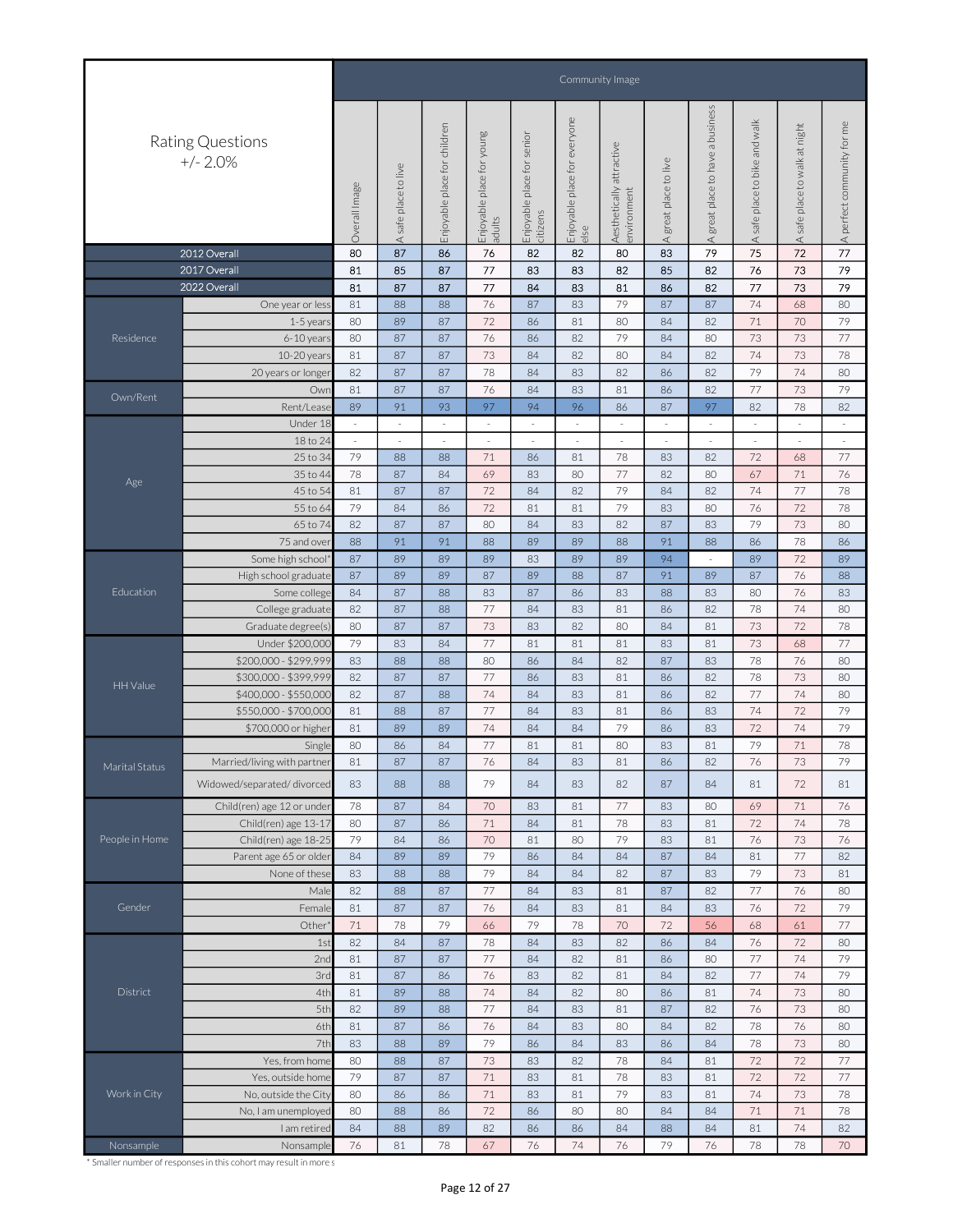| <b>Customer Service</b>                                                                                                                                                                                                                                            |  |
|--------------------------------------------------------------------------------------------------------------------------------------------------------------------------------------------------------------------------------------------------------------------|--|
| The follow-up provided by staff<br>The clarity of the process you<br>The accuracy of the response<br>The speed of the response<br>Overall Customer Service<br>Rating Questions<br>The ease of reaching the<br>$+/- 2.0%$<br>appropriate person<br>needed to follow |  |
| 71<br>2012 Overall<br>74<br>76<br>75<br>75<br>75                                                                                                                                                                                                                   |  |
| 2017 Overall<br>77<br>82<br>78<br>91<br>91<br>73                                                                                                                                                                                                                   |  |
| 2022 Overall<br>79<br>74<br>78<br>79<br>79<br>78                                                                                                                                                                                                                   |  |
| 82<br>80<br>82<br>82<br>83<br>81<br>One year or less                                                                                                                                                                                                               |  |
| 79<br>79<br>79<br>80<br>80<br>81<br>1-5 years                                                                                                                                                                                                                      |  |
| 79<br>79<br>Residence<br>80<br>76<br>6-10 years<br>80<br>80                                                                                                                                                                                                        |  |
| 76<br>77<br>76<br>76<br>72<br>10-20 years<br>78                                                                                                                                                                                                                    |  |
| 77<br>79<br>78<br>79<br>78<br>73<br>20 years or longer                                                                                                                                                                                                             |  |
| 79<br>79<br>79<br>74<br>78<br>78<br>Own<br>Own/Rent                                                                                                                                                                                                                |  |
| 77<br>77<br>Rent/Lease<br>76<br>78<br>78<br>71                                                                                                                                                                                                                     |  |
| Under 18<br>$\overline{\phantom{a}}$<br>$\overline{\phantom{a}}$<br>$\overline{\phantom{a}}$<br>$\overline{\phantom{a}}$<br>$\overline{\phantom{a}}$<br>$\overline{\phantom{a}}$<br>à,<br>÷,<br>÷,<br>÷,                                                           |  |
| 18 to 24<br>79<br>25 to 34<br>82<br>81<br>81<br>81<br>81                                                                                                                                                                                                           |  |
| 77<br>77<br>76<br>78<br>76<br>35 to 44<br>78                                                                                                                                                                                                                       |  |
| Age<br>76<br>79<br>77<br>72<br>45 to 54<br>76<br>78                                                                                                                                                                                                                |  |
| 75<br>76<br>76<br>71<br>55 to 64<br>76<br>76                                                                                                                                                                                                                       |  |
| 65 to 74<br>79<br>80<br>79<br>79<br>76<br>80                                                                                                                                                                                                                       |  |
| 83<br>80<br>75 and over<br>84<br>86<br>86<br>83                                                                                                                                                                                                                    |  |
| 89<br>89<br>89<br>89<br>Some high school*<br>89<br>89                                                                                                                                                                                                              |  |
| 84<br>83<br>84<br>83<br>84<br>80<br>High school graduate                                                                                                                                                                                                           |  |
| Education<br>79<br>79<br>80<br>81<br>80<br>76<br>Some college                                                                                                                                                                                                      |  |
| 79<br>79<br>79<br>College graduate<br>80<br>80<br>76                                                                                                                                                                                                               |  |
| 79<br>78<br>79<br>74<br>78<br>78<br>Graduate degree(s)                                                                                                                                                                                                             |  |
| 72<br>72<br>72<br>Under \$200,000<br>73<br>72<br>68                                                                                                                                                                                                                |  |
| 79<br>79<br>79<br>\$200,000 - \$299,999<br>78<br>78<br>73                                                                                                                                                                                                          |  |
| \$300,000 - \$399,999<br>79<br>79<br>79<br>80<br>80<br>76<br>HH Value                                                                                                                                                                                              |  |
| 77<br>\$400,000 - \$550,000<br>80<br>81<br>81<br>81<br>80                                                                                                                                                                                                          |  |
| \$550,000 - \$700,000<br>78<br>80<br>77<br>79<br>74<br>80                                                                                                                                                                                                          |  |
| 79<br>79<br>77<br>\$700,000 or higher<br>78<br>80<br>78                                                                                                                                                                                                            |  |
| 79<br>76<br>74<br>77<br>78<br>71<br>Single                                                                                                                                                                                                                         |  |
| 78<br>79<br>79<br>79<br>79<br>76<br>Married/living with partner<br>Marital Status                                                                                                                                                                                  |  |
| 79<br>Widowed/separated/divorced<br>79<br>81<br>81<br>80<br>73                                                                                                                                                                                                     |  |
| $77\,$<br>Child(ren) age 12 or under<br>78<br>76<br>78<br>79<br>76                                                                                                                                                                                                 |  |
| 78<br>79<br>78<br>79<br>80<br>77<br>Child(ren) age 13-17                                                                                                                                                                                                           |  |
| 70<br>People in Home<br>Child(ren) age 18-25<br>70<br>70<br>72<br>70<br>66                                                                                                                                                                                         |  |
| Parent age 65 or older<br>80<br>80<br>80<br>80<br>78<br>80                                                                                                                                                                                                         |  |
| 80<br>80<br>80<br>77<br>None of these<br>81<br>81                                                                                                                                                                                                                  |  |
| 77<br>78<br>77<br>78<br>74<br>78<br>Male                                                                                                                                                                                                                           |  |
| 76<br>Gender<br>80<br>81<br>80<br>Female<br>80<br>81                                                                                                                                                                                                               |  |
| 70<br>59<br>Other <sup>*</sup><br>55<br>53<br>47<br>48                                                                                                                                                                                                             |  |
| 77<br>79<br>79<br>79<br>72<br>78<br>1st                                                                                                                                                                                                                            |  |
| 77<br>2nd<br>80<br>80<br>80<br>81<br>80                                                                                                                                                                                                                            |  |
| 78<br>80<br>78<br>79<br>78<br>73<br>3rd                                                                                                                                                                                                                            |  |
| District<br>4th<br>78<br>79<br>79<br>79<br>73<br>78<br>5th<br>80<br>80<br>80<br>80<br>78                                                                                                                                                                           |  |
| 81<br>77<br>79<br>76                                                                                                                                                                                                                                               |  |
| 6th<br>78<br>76<br>78<br>79                                                                                                                                                                                                                                        |  |
| 80<br>80<br>81<br>77<br>7th<br>81                                                                                                                                                                                                                                  |  |
| Yes, from home<br>76<br>78<br>$77\,$<br>78<br>78<br>72<br>75<br>$73\,$<br>76<br>76<br>77<br>74                                                                                                                                                                     |  |
| Yes, outside home<br>Work in City<br>75<br>72<br>No, outside the City<br>76<br>73<br>77<br>77                                                                                                                                                                      |  |
| 82<br>85<br>83<br>86<br>89<br>86<br>No, I am unemployed                                                                                                                                                                                                            |  |
| 82<br>$77 \,$<br>I am retired<br>81<br>82<br>81<br>81                                                                                                                                                                                                              |  |
|                                                                                                                                                                                                                                                                    |  |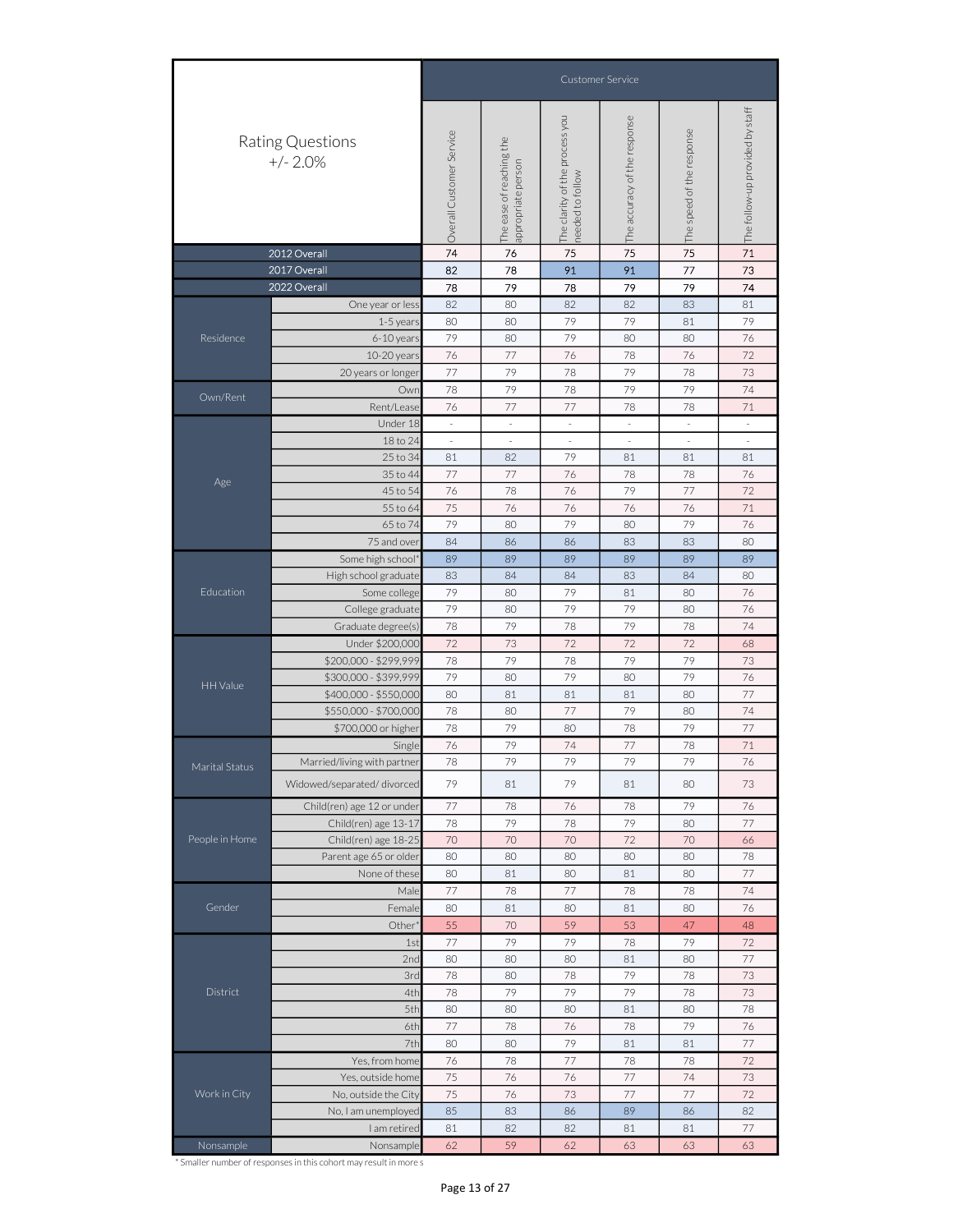|                |                                                                                                                                                                                                                                                                                                                                                                                                                                                                                                                                                                                                                                                                                                                                                                                                                                                                                                                                                                                                                                                                                                                                                                                                                                                                                                                                                                                                                                                                                                                                                                                                                                                                                                                                                                                                                                                                                                                                                                                                                                                                                                                 |                            |                                             | Online Information                       |                                           |                                                                                    |
|----------------|-----------------------------------------------------------------------------------------------------------------------------------------------------------------------------------------------------------------------------------------------------------------------------------------------------------------------------------------------------------------------------------------------------------------------------------------------------------------------------------------------------------------------------------------------------------------------------------------------------------------------------------------------------------------------------------------------------------------------------------------------------------------------------------------------------------------------------------------------------------------------------------------------------------------------------------------------------------------------------------------------------------------------------------------------------------------------------------------------------------------------------------------------------------------------------------------------------------------------------------------------------------------------------------------------------------------------------------------------------------------------------------------------------------------------------------------------------------------------------------------------------------------------------------------------------------------------------------------------------------------------------------------------------------------------------------------------------------------------------------------------------------------------------------------------------------------------------------------------------------------------------------------------------------------------------------------------------------------------------------------------------------------------------------------------------------------------------------------------------------------|----------------------------|---------------------------------------------|------------------------------------------|-------------------------------------------|------------------------------------------------------------------------------------|
|                |                                                                                                                                                                                                                                                                                                                                                                                                                                                                                                                                                                                                                                                                                                                                                                                                                                                                                                                                                                                                                                                                                                                                                                                                                                                                                                                                                                                                                                                                                                                                                                                                                                                                                                                                                                                                                                                                                                                                                                                                                                                                                                                 | Overall Online Information | The timeliness of the online<br>information | The clarity of the online<br>information | The relevance of the<br>nformation to you | Social media information on<br>parks, recreation, library,<br>and/or fire services |
|                |                                                                                                                                                                                                                                                                                                                                                                                                                                                                                                                                                                                                                                                                                                                                                                                                                                                                                                                                                                                                                                                                                                                                                                                                                                                                                                                                                                                                                                                                                                                                                                                                                                                                                                                                                                                                                                                                                                                                                                                                                                                                                                                 |                            |                                             |                                          |                                           | $\blacksquare$                                                                     |
|                |                                                                                                                                                                                                                                                                                                                                                                                                                                                                                                                                                                                                                                                                                                                                                                                                                                                                                                                                                                                                                                                                                                                                                                                                                                                                                                                                                                                                                                                                                                                                                                                                                                                                                                                                                                                                                                                                                                                                                                                                                                                                                                                 |                            |                                             |                                          |                                           |                                                                                    |
|                |                                                                                                                                                                                                                                                                                                                                                                                                                                                                                                                                                                                                                                                                                                                                                                                                                                                                                                                                                                                                                                                                                                                                                                                                                                                                                                                                                                                                                                                                                                                                                                                                                                                                                                                                                                                                                                                                                                                                                                                                                                                                                                                 | 70                         | 71                                          | 71                                       | 70                                        | 67                                                                                 |
|                | 1-5 years                                                                                                                                                                                                                                                                                                                                                                                                                                                                                                                                                                                                                                                                                                                                                                                                                                                                                                                                                                                                                                                                                                                                                                                                                                                                                                                                                                                                                                                                                                                                                                                                                                                                                                                                                                                                                                                                                                                                                                                                                                                                                                       | 78                         | 79                                          | 78                                       | 79                                        | 76                                                                                 |
| Residence      | 6-10 years                                                                                                                                                                                                                                                                                                                                                                                                                                                                                                                                                                                                                                                                                                                                                                                                                                                                                                                                                                                                                                                                                                                                                                                                                                                                                                                                                                                                                                                                                                                                                                                                                                                                                                                                                                                                                                                                                                                                                                                                                                                                                                      | 76                         | 79                                          | 76                                       | 78                                        | 71                                                                                 |
|                | 10-20 years                                                                                                                                                                                                                                                                                                                                                                                                                                                                                                                                                                                                                                                                                                                                                                                                                                                                                                                                                                                                                                                                                                                                                                                                                                                                                                                                                                                                                                                                                                                                                                                                                                                                                                                                                                                                                                                                                                                                                                                                                                                                                                     | 75                         | 76                                          | 74                                       | 76                                        | 74                                                                                 |
|                | 20 years or longer                                                                                                                                                                                                                                                                                                                                                                                                                                                                                                                                                                                                                                                                                                                                                                                                                                                                                                                                                                                                                                                                                                                                                                                                                                                                                                                                                                                                                                                                                                                                                                                                                                                                                                                                                                                                                                                                                                                                                                                                                                                                                              | 78                         | 78                                          | 77                                       | 79                                        | 79                                                                                 |
| Own/Rent       | Own                                                                                                                                                                                                                                                                                                                                                                                                                                                                                                                                                                                                                                                                                                                                                                                                                                                                                                                                                                                                                                                                                                                                                                                                                                                                                                                                                                                                                                                                                                                                                                                                                                                                                                                                                                                                                                                                                                                                                                                                                                                                                                             | 77                         | 78                                          | 76                                       | 78                                        | 76                                                                                 |
|                | Rent/Lease                                                                                                                                                                                                                                                                                                                                                                                                                                                                                                                                                                                                                                                                                                                                                                                                                                                                                                                                                                                                                                                                                                                                                                                                                                                                                                                                                                                                                                                                                                                                                                                                                                                                                                                                                                                                                                                                                                                                                                                                                                                                                                      | 76                         | 74                                          | 74                                       | 83                                        | 72                                                                                 |
|                | Under 18                                                                                                                                                                                                                                                                                                                                                                                                                                                                                                                                                                                                                                                                                                                                                                                                                                                                                                                                                                                                                                                                                                                                                                                                                                                                                                                                                                                                                                                                                                                                                                                                                                                                                                                                                                                                                                                                                                                                                                                                                                                                                                        | $\overline{\phantom{a}}$   | $\overline{\phantom{a}}$                    | $\overline{\phantom{a}}$                 | $\overline{\phantom{a}}$                  | $\overline{\phantom{a}}$                                                           |
|                |                                                                                                                                                                                                                                                                                                                                                                                                                                                                                                                                                                                                                                                                                                                                                                                                                                                                                                                                                                                                                                                                                                                                                                                                                                                                                                                                                                                                                                                                                                                                                                                                                                                                                                                                                                                                                                                                                                                                                                                                                                                                                                                 | $\bar{z}$                  | $\bar{\phantom{a}}$                         | $\bar{z}$                                | $\overline{\phantom{a}}$                  | ÷,                                                                                 |
|                |                                                                                                                                                                                                                                                                                                                                                                                                                                                                                                                                                                                                                                                                                                                                                                                                                                                                                                                                                                                                                                                                                                                                                                                                                                                                                                                                                                                                                                                                                                                                                                                                                                                                                                                                                                                                                                                                                                                                                                                                                                                                                                                 |                            |                                             |                                          |                                           |                                                                                    |
| Age            |                                                                                                                                                                                                                                                                                                                                                                                                                                                                                                                                                                                                                                                                                                                                                                                                                                                                                                                                                                                                                                                                                                                                                                                                                                                                                                                                                                                                                                                                                                                                                                                                                                                                                                                                                                                                                                                                                                                                                                                                                                                                                                                 |                            |                                             |                                          |                                           |                                                                                    |
|                |                                                                                                                                                                                                                                                                                                                                                                                                                                                                                                                                                                                                                                                                                                                                                                                                                                                                                                                                                                                                                                                                                                                                                                                                                                                                                                                                                                                                                                                                                                                                                                                                                                                                                                                                                                                                                                                                                                                                                                                                                                                                                                                 |                            |                                             |                                          |                                           |                                                                                    |
|                |                                                                                                                                                                                                                                                                                                                                                                                                                                                                                                                                                                                                                                                                                                                                                                                                                                                                                                                                                                                                                                                                                                                                                                                                                                                                                                                                                                                                                                                                                                                                                                                                                                                                                                                                                                                                                                                                                                                                                                                                                                                                                                                 |                            |                                             |                                          |                                           |                                                                                    |
|                |                                                                                                                                                                                                                                                                                                                                                                                                                                                                                                                                                                                                                                                                                                                                                                                                                                                                                                                                                                                                                                                                                                                                                                                                                                                                                                                                                                                                                                                                                                                                                                                                                                                                                                                                                                                                                                                                                                                                                                                                                                                                                                                 |                            |                                             |                                          |                                           |                                                                                    |
|                |                                                                                                                                                                                                                                                                                                                                                                                                                                                                                                                                                                                                                                                                                                                                                                                                                                                                                                                                                                                                                                                                                                                                                                                                                                                                                                                                                                                                                                                                                                                                                                                                                                                                                                                                                                                                                                                                                                                                                                                                                                                                                                                 | 93                         |                                             | 89                                       | 89                                        | 100                                                                                |
|                | High school graduate                                                                                                                                                                                                                                                                                                                                                                                                                                                                                                                                                                                                                                                                                                                                                                                                                                                                                                                                                                                                                                                                                                                                                                                                                                                                                                                                                                                                                                                                                                                                                                                                                                                                                                                                                                                                                                                                                                                                                                                                                                                                                            | 83                         | 82                                          | 81                                       | 82                                        | 88                                                                                 |
| Education      | Some college                                                                                                                                                                                                                                                                                                                                                                                                                                                                                                                                                                                                                                                                                                                                                                                                                                                                                                                                                                                                                                                                                                                                                                                                                                                                                                                                                                                                                                                                                                                                                                                                                                                                                                                                                                                                                                                                                                                                                                                                                                                                                                    | 80                         | 80                                          | 78                                       | 79                                        | 84                                                                                 |
|                | <b>Rating Questions</b><br>$+/- 2.0%$<br>2012 Overall<br>75<br>74<br>76<br>75<br>91<br>2017 Overall<br>89<br>88<br>89<br>$\overline{\phantom{a}}$<br>2022 Overall<br>77<br>78<br>77<br>78<br>77<br>One year or less<br>18 to 24<br>77<br>77<br>77<br>25 to 34<br>74<br>67<br>35 to 44<br>74<br>76<br>74<br>76<br>69<br>45 to 54<br>74<br>76<br>74<br>76<br>72<br>76<br>55 to 64<br>76<br>78<br>74<br>78<br>79<br>79<br>65 to 74<br>78<br>77<br>81<br>83<br>75 and over<br>84<br>84<br>84<br>84<br>Some high school*<br>78<br>79<br>78<br>79<br>77<br>College graduate<br>76<br>77<br>76<br>77<br>74<br>Graduate degree(s)<br>73<br>76<br>72<br>73<br>72<br>Under \$200,000<br>79<br>79<br>77<br>\$200,000 - \$299,999<br>80<br>80<br>77<br>\$300,000 - \$399,999<br>78<br>79<br>78<br>78<br>\$400,000 - \$550,000<br>77<br>77<br>76<br>78<br>77<br>79<br>79<br>78<br>78<br>\$550,000 - \$700,000<br>80<br>77<br>78<br>77<br>80<br>74<br>\$700,000 or higher<br>75<br>76<br>74<br>77<br>74<br>Single<br>77<br>78<br>77<br>78<br>76<br>Married/living with partner<br>79<br>79<br>79<br>79<br>Widowed/separated/divorced<br>80<br>Child(ren) age 12 or under<br>74<br>$77\,$<br>74<br>76<br>70<br>73<br>Child(ren) age 13-17<br>75<br>77<br>73<br>76<br>75<br>77<br>74<br>76<br>74<br>Child(ren) age 18-25<br>79<br>77<br>82<br>Parent age 65 or older<br>80<br>76<br>79<br>79<br>79<br>78<br>79<br>None of these<br>78<br>78<br>77<br>78<br>78<br>Male<br>79<br>79<br>78<br>78<br>76<br>Female<br>76<br>74<br>Other*<br>63<br>80<br>86<br>77<br>77<br>79<br>78<br>80<br>1st<br>79<br>79<br>2nd<br>80<br>81<br>81<br>74<br>76<br>77<br>76<br>76<br>3rd<br>4th<br>77<br>78<br>77<br>77<br>76<br>5th<br>79<br>77<br>78<br>78<br>80<br>76<br>76<br>76<br>77<br>77<br>6th<br>79<br>7th<br>79<br>81<br>78<br>77<br>75<br>76<br>73<br>76<br>74<br>Yes, from home<br>77<br>77<br>78<br>78<br>76<br>Yes, outside home<br>74<br>76<br>74<br>71<br>No, outside the City<br>76<br>84<br>81<br>83<br>83<br>No, I am unemployed<br>83<br>80<br>79<br>81<br>I am retired<br>80<br>80<br>62<br>67<br>65<br>66<br>Nonsample<br>66 |                            |                                             |                                          |                                           |                                                                                    |
|                |                                                                                                                                                                                                                                                                                                                                                                                                                                                                                                                                                                                                                                                                                                                                                                                                                                                                                                                                                                                                                                                                                                                                                                                                                                                                                                                                                                                                                                                                                                                                                                                                                                                                                                                                                                                                                                                                                                                                                                                                                                                                                                                 |                            |                                             |                                          |                                           |                                                                                    |
|                |                                                                                                                                                                                                                                                                                                                                                                                                                                                                                                                                                                                                                                                                                                                                                                                                                                                                                                                                                                                                                                                                                                                                                                                                                                                                                                                                                                                                                                                                                                                                                                                                                                                                                                                                                                                                                                                                                                                                                                                                                                                                                                                 |                            |                                             |                                          |                                           |                                                                                    |
|                |                                                                                                                                                                                                                                                                                                                                                                                                                                                                                                                                                                                                                                                                                                                                                                                                                                                                                                                                                                                                                                                                                                                                                                                                                                                                                                                                                                                                                                                                                                                                                                                                                                                                                                                                                                                                                                                                                                                                                                                                                                                                                                                 |                            |                                             |                                          |                                           |                                                                                    |
| HH Value       |                                                                                                                                                                                                                                                                                                                                                                                                                                                                                                                                                                                                                                                                                                                                                                                                                                                                                                                                                                                                                                                                                                                                                                                                                                                                                                                                                                                                                                                                                                                                                                                                                                                                                                                                                                                                                                                                                                                                                                                                                                                                                                                 |                            |                                             |                                          |                                           |                                                                                    |
|                |                                                                                                                                                                                                                                                                                                                                                                                                                                                                                                                                                                                                                                                                                                                                                                                                                                                                                                                                                                                                                                                                                                                                                                                                                                                                                                                                                                                                                                                                                                                                                                                                                                                                                                                                                                                                                                                                                                                                                                                                                                                                                                                 |                            |                                             |                                          |                                           |                                                                                    |
|                |                                                                                                                                                                                                                                                                                                                                                                                                                                                                                                                                                                                                                                                                                                                                                                                                                                                                                                                                                                                                                                                                                                                                                                                                                                                                                                                                                                                                                                                                                                                                                                                                                                                                                                                                                                                                                                                                                                                                                                                                                                                                                                                 |                            |                                             |                                          |                                           |                                                                                    |
|                |                                                                                                                                                                                                                                                                                                                                                                                                                                                                                                                                                                                                                                                                                                                                                                                                                                                                                                                                                                                                                                                                                                                                                                                                                                                                                                                                                                                                                                                                                                                                                                                                                                                                                                                                                                                                                                                                                                                                                                                                                                                                                                                 |                            |                                             |                                          |                                           |                                                                                    |
|                |                                                                                                                                                                                                                                                                                                                                                                                                                                                                                                                                                                                                                                                                                                                                                                                                                                                                                                                                                                                                                                                                                                                                                                                                                                                                                                                                                                                                                                                                                                                                                                                                                                                                                                                                                                                                                                                                                                                                                                                                                                                                                                                 |                            |                                             |                                          |                                           |                                                                                    |
| Marital Status |                                                                                                                                                                                                                                                                                                                                                                                                                                                                                                                                                                                                                                                                                                                                                                                                                                                                                                                                                                                                                                                                                                                                                                                                                                                                                                                                                                                                                                                                                                                                                                                                                                                                                                                                                                                                                                                                                                                                                                                                                                                                                                                 |                            |                                             |                                          |                                           |                                                                                    |
|                |                                                                                                                                                                                                                                                                                                                                                                                                                                                                                                                                                                                                                                                                                                                                                                                                                                                                                                                                                                                                                                                                                                                                                                                                                                                                                                                                                                                                                                                                                                                                                                                                                                                                                                                                                                                                                                                                                                                                                                                                                                                                                                                 |                            |                                             |                                          |                                           |                                                                                    |
|                |                                                                                                                                                                                                                                                                                                                                                                                                                                                                                                                                                                                                                                                                                                                                                                                                                                                                                                                                                                                                                                                                                                                                                                                                                                                                                                                                                                                                                                                                                                                                                                                                                                                                                                                                                                                                                                                                                                                                                                                                                                                                                                                 |                            |                                             |                                          |                                           |                                                                                    |
|                |                                                                                                                                                                                                                                                                                                                                                                                                                                                                                                                                                                                                                                                                                                                                                                                                                                                                                                                                                                                                                                                                                                                                                                                                                                                                                                                                                                                                                                                                                                                                                                                                                                                                                                                                                                                                                                                                                                                                                                                                                                                                                                                 |                            |                                             |                                          |                                           |                                                                                    |
| People in Home |                                                                                                                                                                                                                                                                                                                                                                                                                                                                                                                                                                                                                                                                                                                                                                                                                                                                                                                                                                                                                                                                                                                                                                                                                                                                                                                                                                                                                                                                                                                                                                                                                                                                                                                                                                                                                                                                                                                                                                                                                                                                                                                 |                            |                                             |                                          |                                           |                                                                                    |
|                |                                                                                                                                                                                                                                                                                                                                                                                                                                                                                                                                                                                                                                                                                                                                                                                                                                                                                                                                                                                                                                                                                                                                                                                                                                                                                                                                                                                                                                                                                                                                                                                                                                                                                                                                                                                                                                                                                                                                                                                                                                                                                                                 |                            |                                             |                                          |                                           |                                                                                    |
|                |                                                                                                                                                                                                                                                                                                                                                                                                                                                                                                                                                                                                                                                                                                                                                                                                                                                                                                                                                                                                                                                                                                                                                                                                                                                                                                                                                                                                                                                                                                                                                                                                                                                                                                                                                                                                                                                                                                                                                                                                                                                                                                                 |                            |                                             |                                          |                                           |                                                                                    |
|                |                                                                                                                                                                                                                                                                                                                                                                                                                                                                                                                                                                                                                                                                                                                                                                                                                                                                                                                                                                                                                                                                                                                                                                                                                                                                                                                                                                                                                                                                                                                                                                                                                                                                                                                                                                                                                                                                                                                                                                                                                                                                                                                 |                            |                                             |                                          |                                           |                                                                                    |
| Gender         |                                                                                                                                                                                                                                                                                                                                                                                                                                                                                                                                                                                                                                                                                                                                                                                                                                                                                                                                                                                                                                                                                                                                                                                                                                                                                                                                                                                                                                                                                                                                                                                                                                                                                                                                                                                                                                                                                                                                                                                                                                                                                                                 |                            |                                             |                                          |                                           |                                                                                    |
|                |                                                                                                                                                                                                                                                                                                                                                                                                                                                                                                                                                                                                                                                                                                                                                                                                                                                                                                                                                                                                                                                                                                                                                                                                                                                                                                                                                                                                                                                                                                                                                                                                                                                                                                                                                                                                                                                                                                                                                                                                                                                                                                                 |                            |                                             |                                          |                                           |                                                                                    |
|                |                                                                                                                                                                                                                                                                                                                                                                                                                                                                                                                                                                                                                                                                                                                                                                                                                                                                                                                                                                                                                                                                                                                                                                                                                                                                                                                                                                                                                                                                                                                                                                                                                                                                                                                                                                                                                                                                                                                                                                                                                                                                                                                 |                            |                                             |                                          |                                           |                                                                                    |
|                |                                                                                                                                                                                                                                                                                                                                                                                                                                                                                                                                                                                                                                                                                                                                                                                                                                                                                                                                                                                                                                                                                                                                                                                                                                                                                                                                                                                                                                                                                                                                                                                                                                                                                                                                                                                                                                                                                                                                                                                                                                                                                                                 |                            |                                             |                                          |                                           |                                                                                    |
|                |                                                                                                                                                                                                                                                                                                                                                                                                                                                                                                                                                                                                                                                                                                                                                                                                                                                                                                                                                                                                                                                                                                                                                                                                                                                                                                                                                                                                                                                                                                                                                                                                                                                                                                                                                                                                                                                                                                                                                                                                                                                                                                                 |                            |                                             |                                          |                                           |                                                                                    |
| District       |                                                                                                                                                                                                                                                                                                                                                                                                                                                                                                                                                                                                                                                                                                                                                                                                                                                                                                                                                                                                                                                                                                                                                                                                                                                                                                                                                                                                                                                                                                                                                                                                                                                                                                                                                                                                                                                                                                                                                                                                                                                                                                                 |                            |                                             |                                          |                                           |                                                                                    |
|                |                                                                                                                                                                                                                                                                                                                                                                                                                                                                                                                                                                                                                                                                                                                                                                                                                                                                                                                                                                                                                                                                                                                                                                                                                                                                                                                                                                                                                                                                                                                                                                                                                                                                                                                                                                                                                                                                                                                                                                                                                                                                                                                 |                            |                                             |                                          |                                           |                                                                                    |
|                |                                                                                                                                                                                                                                                                                                                                                                                                                                                                                                                                                                                                                                                                                                                                                                                                                                                                                                                                                                                                                                                                                                                                                                                                                                                                                                                                                                                                                                                                                                                                                                                                                                                                                                                                                                                                                                                                                                                                                                                                                                                                                                                 |                            |                                             |                                          |                                           |                                                                                    |
|                |                                                                                                                                                                                                                                                                                                                                                                                                                                                                                                                                                                                                                                                                                                                                                                                                                                                                                                                                                                                                                                                                                                                                                                                                                                                                                                                                                                                                                                                                                                                                                                                                                                                                                                                                                                                                                                                                                                                                                                                                                                                                                                                 |                            |                                             |                                          |                                           |                                                                                    |
|                |                                                                                                                                                                                                                                                                                                                                                                                                                                                                                                                                                                                                                                                                                                                                                                                                                                                                                                                                                                                                                                                                                                                                                                                                                                                                                                                                                                                                                                                                                                                                                                                                                                                                                                                                                                                                                                                                                                                                                                                                                                                                                                                 |                            |                                             |                                          |                                           |                                                                                    |
|                |                                                                                                                                                                                                                                                                                                                                                                                                                                                                                                                                                                                                                                                                                                                                                                                                                                                                                                                                                                                                                                                                                                                                                                                                                                                                                                                                                                                                                                                                                                                                                                                                                                                                                                                                                                                                                                                                                                                                                                                                                                                                                                                 |                            |                                             |                                          |                                           |                                                                                    |
| Work in City   |                                                                                                                                                                                                                                                                                                                                                                                                                                                                                                                                                                                                                                                                                                                                                                                                                                                                                                                                                                                                                                                                                                                                                                                                                                                                                                                                                                                                                                                                                                                                                                                                                                                                                                                                                                                                                                                                                                                                                                                                                                                                                                                 |                            |                                             |                                          |                                           |                                                                                    |
|                |                                                                                                                                                                                                                                                                                                                                                                                                                                                                                                                                                                                                                                                                                                                                                                                                                                                                                                                                                                                                                                                                                                                                                                                                                                                                                                                                                                                                                                                                                                                                                                                                                                                                                                                                                                                                                                                                                                                                                                                                                                                                                                                 |                            |                                             |                                          |                                           |                                                                                    |
|                |                                                                                                                                                                                                                                                                                                                                                                                                                                                                                                                                                                                                                                                                                                                                                                                                                                                                                                                                                                                                                                                                                                                                                                                                                                                                                                                                                                                                                                                                                                                                                                                                                                                                                                                                                                                                                                                                                                                                                                                                                                                                                                                 |                            |                                             |                                          |                                           |                                                                                    |
| Nonsample      |                                                                                                                                                                                                                                                                                                                                                                                                                                                                                                                                                                                                                                                                                                                                                                                                                                                                                                                                                                                                                                                                                                                                                                                                                                                                                                                                                                                                                                                                                                                                                                                                                                                                                                                                                                                                                                                                                                                                                                                                                                                                                                                 |                            |                                             |                                          |                                           |                                                                                    |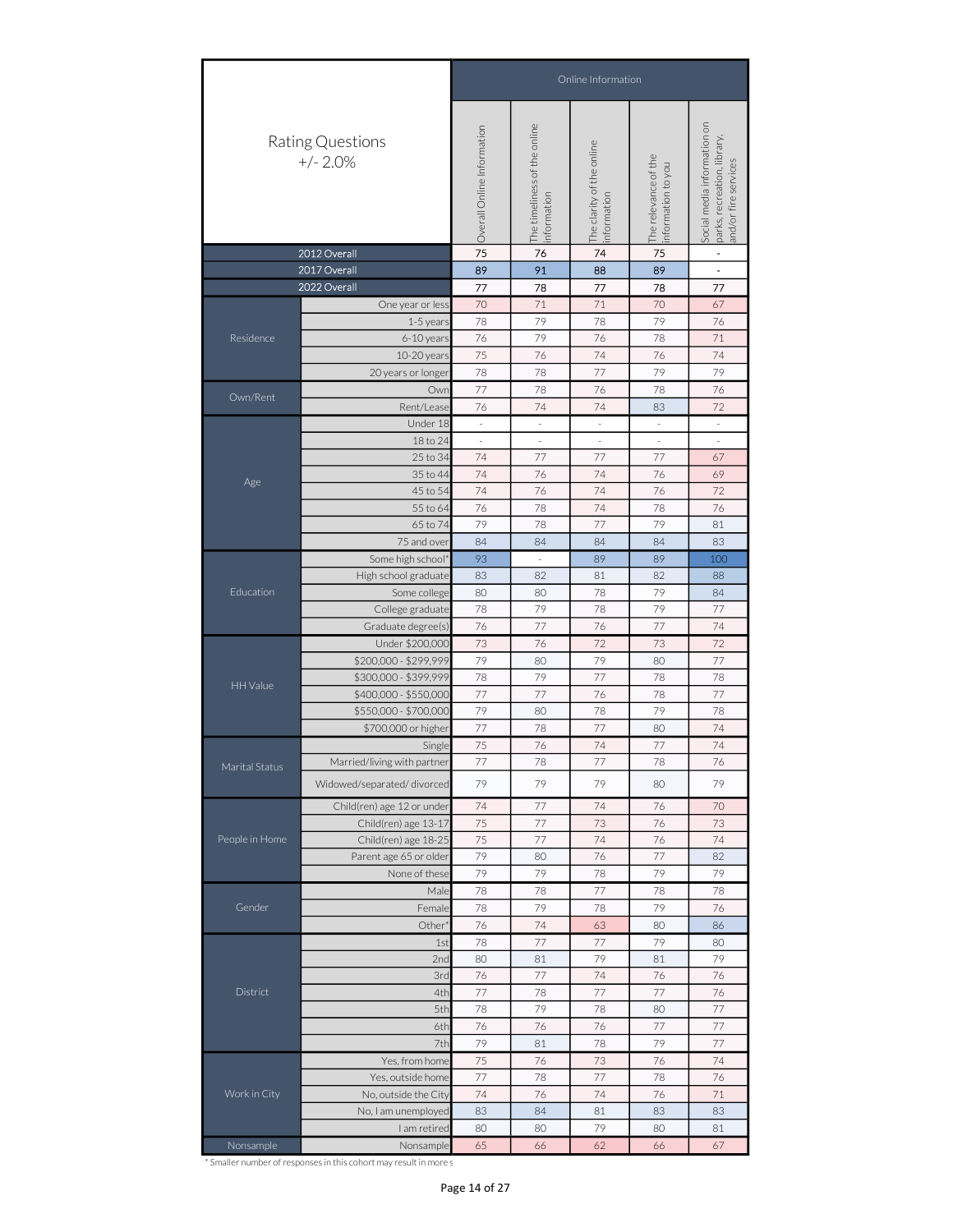|                |                                |                                                        | Overall Priorities                            |                                            |                                                                                 |                                                                             |                                                                                       |                                                         |                                                                                              |                                                                            |                                                             |                                                                  |  |  |
|----------------|--------------------------------|--------------------------------------------------------|-----------------------------------------------|--------------------------------------------|---------------------------------------------------------------------------------|-----------------------------------------------------------------------------|---------------------------------------------------------------------------------------|---------------------------------------------------------|----------------------------------------------------------------------------------------------|----------------------------------------------------------------------------|-------------------------------------------------------------|------------------------------------------------------------------|--|--|
|                | Rating Questions<br>$+/- 2.0%$ | ncrease the range of housing<br>in the City<br>options | Encourage housing options for<br>older adults | 크.<br>improve traffic movement<br>the City | completion<br>of the Greenway Corridor trail<br>accelerated<br>Pursue<br>system | Greenway Corridor trails and<br>City bikeways<br>existing<br>Repair/replace | Support efforts maintaining the<br>quality of the Elmbrook District<br>public schools | Enhance life-long learning<br>opportunities in the City | sufficient to<br>of services<br>Maintain a tax base<br>provide a high level<br>City<br>n the | Encourage redevelopment in<br>commercial areas to increase<br>the tax base | Enhance Brookfield's identity<br>to be unique in the region | Promote energy-efficient<br>building designs and<br>construction |  |  |
|                | 2012 Overall                   | 4.1                                                    | 5.7                                           | 7.3                                        | 6.1                                                                             | $\blacksquare$                                                              | 8.0                                                                                   | 6.5                                                     | 7.6                                                                                          | 7.8                                                                        | 6.4                                                         | $\blacksquare$                                                   |  |  |
|                | 2017 Overall                   | 4.5                                                    | 6.1                                           | 7.5                                        | 6.9                                                                             | $\overline{\phantom{a}}$                                                    | 8.5                                                                                   | 6.7                                                     | 8.0                                                                                          | 7.7                                                                        | 6.4                                                         | 6.7                                                              |  |  |
|                |                                |                                                        |                                               |                                            |                                                                                 |                                                                             |                                                                                       |                                                         |                                                                                              |                                                                            |                                                             |                                                                  |  |  |
|                | 2022 Overall                   | 4.4                                                    | 5.9                                           | 6.4                                        | 6.9                                                                             | 6.8                                                                         | 8.5                                                                                   | 6.5                                                     | 7.9                                                                                          | 7.6                                                                        | 6.7                                                         | 6.8                                                              |  |  |
|                | One year or less               | 4.2                                                    | 5.1                                           | 6.1                                        | 7.1                                                                             | 7.3                                                                         | 8.4                                                                                   | 6.1                                                     | 6.9                                                                                          | 7.6                                                                        | 6.5                                                         | 6.9                                                              |  |  |
|                | 1-5 years                      | 4.2                                                    | 5.0                                           | 5.9                                        | 7.0                                                                             | 6.7                                                                         | 8.4                                                                                   | 5.9                                                     | 7.6                                                                                          | 7.7                                                                        | 6.4                                                         | 6.8                                                              |  |  |
| Residence      | 6-10 years                     | 4.1                                                    | 5.2                                           | 5.9                                        | 7.1                                                                             | 7.1                                                                         | 8.6                                                                                   | 6.3                                                     | 7.8                                                                                          | 7.4                                                                        | 6.5                                                         | 7.0                                                              |  |  |
|                | 10-20 years                    | 4.3                                                    | 5.8                                           | 6.5                                        | 7.0                                                                             | 7.0                                                                         | 8.4                                                                                   | 6.3                                                     | 7.8                                                                                          | 7.5                                                                        | 6.8                                                         | 6.7                                                              |  |  |
|                | 20 years or longer             | 4.5                                                    | 6.4                                           | 6.6                                        | 6.8                                                                             | 6.8                                                                         | 8.5                                                                                   | 6.8                                                     | 8.1                                                                                          | 7.7                                                                        | 6.8                                                         | 6.8                                                              |  |  |
|                | Owr                            | 4.3                                                    | 5.9                                           | 6.4                                        | 6.9                                                                             | 6.8                                                                         | 8.5                                                                                   | 6.5                                                     | 7.9                                                                                          | 7.6                                                                        | 6.6                                                         | 6.8                                                              |  |  |
| Own/Rent       | Rent/Lease                     | 7.3                                                    | 7.3                                           | 7.7                                        | 8.5                                                                             | 8.4                                                                         | 9.1                                                                                   | 8.3                                                     | 8.5                                                                                          | $7.3\,$                                                                    | 8.4                                                         | 7.3                                                              |  |  |
|                | Under 18                       | $\sim$                                                 |                                               | $\sim$                                     |                                                                                 |                                                                             |                                                                                       | $\sim$                                                  |                                                                                              |                                                                            |                                                             | $\sim$                                                           |  |  |
|                |                                |                                                        |                                               |                                            |                                                                                 |                                                                             |                                                                                       |                                                         |                                                                                              |                                                                            |                                                             |                                                                  |  |  |
|                | 18 to 24                       | $\sim$                                                 | $\sim$                                        | $\sim$                                     | $\sim$                                                                          | $\sim$                                                                      |                                                                                       | $\sim$                                                  | $\sim$                                                                                       | $\sim$                                                                     |                                                             | $\sim$                                                           |  |  |
|                | 25 to 34                       | 3.4                                                    | 3.9                                           | 5.7                                        | 7.1                                                                             | 6.6                                                                         | 8.7                                                                                   | 5.5                                                     | 7.0                                                                                          | 7.0                                                                        | 5.4                                                         | 6.6                                                              |  |  |
| Age            | 35 to 44                       | 3.7                                                    | 4.3                                           | 6.0                                        | 7.1                                                                             | 7.1                                                                         | 9.0                                                                                   | 5.8                                                     | 7.5                                                                                          | 7.1                                                                        | 6.3                                                         | 6.4                                                              |  |  |
|                | 45 to 54                       | 3.6                                                    | 5.2                                           | 6.0                                        | 7.1                                                                             | 7.1                                                                         | 8.5                                                                                   | 5.9                                                     | 7.8                                                                                          | 7.7                                                                        | 6.9                                                         | 6.4                                                              |  |  |
|                | 55 to 64                       | 4.2                                                    | 5.9                                           | 6.4                                        | 6.9                                                                             | 6.8                                                                         | 8.0                                                                                   | 6.1                                                     | 7.7                                                                                          | 7.5                                                                        | 6.3                                                         | 6.3                                                              |  |  |
|                | 65 to 74                       | 4.8                                                    | 6.7                                           | 6.8                                        | 6.8                                                                             | 6.7                                                                         | 8.4                                                                                   | 7.0                                                     | 8.2                                                                                          | 7.8                                                                        | 7.0                                                         | 7.2                                                              |  |  |
|                | 75 and over                    | 5.4                                                    | 7.3                                           | 6.7                                        | 6.7                                                                             | 6.8                                                                         | 8.9                                                                                   | 7.8                                                     | 8.4                                                                                          | 8.2                                                                        | 7.6                                                         | 7.7                                                              |  |  |
|                | Some high school'              | 5.5                                                    | 7.5                                           | 8.0                                        | 7.5                                                                             | 7.5                                                                         | 8.0                                                                                   | 5.0                                                     | 8.5                                                                                          | 8.0                                                                        | 9.0                                                         | 9.0                                                              |  |  |
|                | High school graduate           | 4.4                                                    | 6.3                                           | 6.4                                        | 5.8                                                                             | 5.9                                                                         | 8.2                                                                                   | 7.1                                                     | 8.1                                                                                          | 7.1                                                                        | 6.5                                                         | 7.0                                                              |  |  |
| Education      | Some college                   | 4.3                                                    | 6.5                                           | 6.5                                        | 5.9                                                                             | 5.9                                                                         | 8.0                                                                                   | 6.3                                                     | 7.7                                                                                          | 7.6                                                                        | 6.8                                                         | 6.6                                                              |  |  |
|                | College graduate               | 4.3                                                    | 5.9                                           | 6.4                                        | 6.9                                                                             | 6.8                                                                         | 8.6                                                                                   | 6.4                                                     | 7.9                                                                                          | 7.7                                                                        | 6.7                                                         | 6.7                                                              |  |  |
|                | Graduate degree(s)             | 4.5                                                    | 5.7                                           | 6.2                                        | 7.2                                                                             | 7.2                                                                         | 8.7                                                                                   | 6.6                                                     | 8.0                                                                                          | 7.6                                                                        | 6.7                                                         | 7.1                                                              |  |  |
|                | Under \$200,000                | 4.3                                                    | 5.8                                           | 6.6                                        | 7.0                                                                             | 7.0                                                                         | 8.3                                                                                   | 6.2                                                     | 7.8                                                                                          | 7.1                                                                        | 6.5                                                         | 6.7                                                              |  |  |
|                |                                |                                                        |                                               |                                            |                                                                                 |                                                                             |                                                                                       |                                                         |                                                                                              |                                                                            |                                                             |                                                                  |  |  |
|                | \$200,000 - \$299,999          | 4.6                                                    | 6.2                                           | 6.9                                        | 7.0                                                                             | 6.9                                                                         | 8.4                                                                                   | 6.6                                                     | 8.0                                                                                          | 7.7                                                                        | 6.6                                                         | 7.0                                                              |  |  |
| HH Value       | \$300,000 - \$399,999          | 4.4                                                    | 6.2                                           | 6.3                                        | 6.6                                                                             | 6.6                                                                         | 8.2                                                                                   | 6.7                                                     | 7.8                                                                                          | 7.5                                                                        | 6.7                                                         | 6.9                                                              |  |  |
|                | \$400,000 - \$550,000          | 4.4                                                    | 5.9                                           | 6.4                                        | 6.9                                                                             | 6.9                                                                         | 8.7                                                                                   | 6.5                                                     | 8.0                                                                                          | 7.7                                                                        | 6.8                                                         | 7.0                                                              |  |  |
|                | \$550,000 - \$700,000          | 4.4                                                    | 5.7                                           | 6.1                                        | 7.1                                                                             | 7.0                                                                         | 9.0                                                                                   | 6.5                                                     | 8.1                                                                                          | 8.0                                                                        | 7.0                                                         | 7.0                                                              |  |  |
|                | \$700,000 or higher            | 3.5                                                    | 5.3                                           | 6.4                                        | 7.4                                                                             | 7.4                                                                         | 8.7                                                                                   | 5.9                                                     | 7.8                                                                                          | 7.8                                                                        | 7.0                                                         | 6.0                                                              |  |  |
|                | Single                         | 4.9                                                    | 6.7                                           | 6.9                                        | 6.8                                                                             | 6.4                                                                         | 7.8                                                                                   | 6.5                                                     | 7.7                                                                                          | 7.5                                                                        | 6.9                                                         | 7.1                                                              |  |  |
| Marital Status | Married/living with partner    | 4.2                                                    | 5.7                                           | 6.3                                        | 6.9                                                                             | 6.9                                                                         | 8.6                                                                                   | 6.4                                                     | 7.9                                                                                          | 7.7                                                                        | 6.7                                                         | 6.8                                                              |  |  |
|                | Widowed/separated/divorced     | 4.7                                                    | 6.7                                           | 6.6                                        | 6.5                                                                             | 6.4                                                                         | 8.3                                                                                   | 6.9                                                     | 7.8                                                                                          | 7.6                                                                        | 6.9                                                         | 6.9                                                              |  |  |
|                |                                |                                                        |                                               |                                            |                                                                                 |                                                                             |                                                                                       |                                                         |                                                                                              |                                                                            |                                                             |                                                                  |  |  |
|                | Child(ren) age 12 or under     | 3.7                                                    | 4.4                                           | 5.8                                        | 7.0                                                                             | 6.9                                                                         | 9.0                                                                                   | 5.9                                                     | 7.5                                                                                          | 7.3                                                                        | 6.4                                                         | 6.5                                                              |  |  |
|                | Child(ren) age 13-17           | 3.6                                                    | 5.0                                           | 6.1                                        | 7.1                                                                             | 7.1                                                                         | 8.7                                                                                   | 5.9                                                     | 7.6                                                                                          | 7.4                                                                        | 6.6                                                         | 6.2                                                              |  |  |
| People in Home | Child(ren) age 18-25           | 4.4                                                    | 5.6                                           | 6.3                                        | 6.9                                                                             | 6.9                                                                         | 8.3                                                                                   | 6.2                                                     | 7.6                                                                                          | 7.5                                                                        | 6.7                                                         | 6.3                                                              |  |  |
|                | Parent age 65 or older         | 5.0                                                    | 6.7                                           | 7.0                                        | 7.1                                                                             | 7.0                                                                         | 8.2                                                                                   | 7.4                                                     | 8.3                                                                                          | 7.6                                                                        | 7.5                                                         | 7.5                                                              |  |  |
|                | None of these                  | 4.5                                                    | 6.5                                           | 6.6                                        | 6.8                                                                             | 6.8                                                                         | 8.4                                                                                   | 6.7                                                     | 8.1                                                                                          | 7.8                                                                        | 6.9                                                         | 7.0                                                              |  |  |
|                | Male                           | 4.1                                                    | 5.8                                           | 6.5                                        | 6.8                                                                             | 6.7                                                                         | 8.4                                                                                   | 6.2                                                     | 7.9                                                                                          | 7.9                                                                        | 6.8                                                         | 6.6                                                              |  |  |
| Gender         | Female                         | 4.6                                                    | 6.1                                           | 6.3                                        | 7.0                                                                             | 7.0                                                                         | 8.6                                                                                   | 6.8                                                     | 7.9                                                                                          | 7.4                                                                        | 6.7                                                         | 7.1                                                              |  |  |
|                | Other*                         | 3.9                                                    | 5.6                                           | 6.5                                        | 6.0                                                                             | 5.9                                                                         | 6.0                                                                                   | 4.6                                                     | 6.5                                                                                          | 7.7                                                                        | 6.6                                                         | 6.2                                                              |  |  |
|                | 1st                            | 4.2                                                    | 6.1                                           | 6.4                                        | 7.0                                                                             | 6.8                                                                         | 8.2                                                                                   | 6.5                                                     | 7.9                                                                                          | 7.5                                                                        | 6.6                                                         | 7.0                                                              |  |  |
|                | 2nd                            | 4.6                                                    | 6.4                                           | 6.4                                        | 6.7                                                                             | 6.7                                                                         | 8.4                                                                                   | 6.6                                                     | 8.0                                                                                          | 7.5                                                                        | 6.4                                                         | 6.8                                                              |  |  |
|                | 3rd                            | 4.5                                                    | 6.0                                           | 6.5                                        | 7.0                                                                             | 7.0                                                                         | 8.6                                                                                   | 6.7                                                     | 7.8                                                                                          | 7.6                                                                        | 6.6                                                         | 6.7                                                              |  |  |
| District       | 4th                            | 4.2                                                    | 5.7                                           | 6.3                                        | 7.0                                                                             | 6.8                                                                         | 8.8                                                                                   | 6.5                                                     | 8.0                                                                                          | 7.8                                                                        | 7.0                                                         | 6.8                                                              |  |  |
|                |                                |                                                        |                                               |                                            |                                                                                 |                                                                             |                                                                                       |                                                         |                                                                                              |                                                                            |                                                             |                                                                  |  |  |
|                | 5th                            | 4.2                                                    | 5.9                                           | 6.3                                        | 7.1                                                                             | 7.1                                                                         | 8.6                                                                                   | 6.6                                                     | 7.9                                                                                          | 7.6                                                                        | 7.1                                                         | 6.9                                                              |  |  |
|                | 6th                            | 4.3                                                    | 5.9                                           | 6.3                                        | 6.6                                                                             | 6.6                                                                         | 8.4                                                                                   | 6.3                                                     | 8.1                                                                                          | 7.8                                                                        | 6.7                                                         | 6.7                                                              |  |  |
|                | 7th                            | 4.6                                                    | 5.9                                           | 6.7                                        | 6.8                                                                             | 7.0                                                                         | 8.6                                                                                   | 6.5                                                     | 7.9                                                                                          | 7.5                                                                        | 6.5                                                         | 7.0                                                              |  |  |
|                | Yes, from home                 | 4.2                                                    | 5.2                                           | 6.1                                        | 7.1                                                                             | 7.0                                                                         | 8.5                                                                                   | 6.0                                                     | 7.6                                                                                          | 7.6                                                                        | 6.5                                                         | 6.6                                                              |  |  |
|                | Yes, outside home              | 4.1                                                    | 5.1                                           | 6.4                                        | 7.3                                                                             | 7.1                                                                         | 8.4                                                                                   | 6.2                                                     | 7.8                                                                                          | 7.7                                                                        | 6.8                                                         | 6.4                                                              |  |  |
| Work in City   | No, outside the City           | 4.0                                                    | 5.5                                           | 6.3                                        | 6.9                                                                             | 6.8                                                                         | 8.5                                                                                   | 6.0                                                     | 7.6                                                                                          | 7.4                                                                        | 6.3                                                         | 6.4                                                              |  |  |
|                | No, I am unemployed            | 3.7                                                    | 5.1                                           | 5.7                                        | 7.0                                                                             | 6.8                                                                         | 8.3                                                                                   | 5.8                                                     | 8.0                                                                                          | 7.4                                                                        | 6.0                                                         | 6.5                                                              |  |  |
|                | I am retired                   | 4.8                                                    | 6.8                                           | 6.6                                        | 6.7                                                                             | 6.8                                                                         | 8.6                                                                                   | 7.2                                                     | 8.2                                                                                          | 7.9                                                                        | 7.2                                                         | 7.3                                                              |  |  |
| Nonsample      | Nonsample                      | 4.4                                                    | 5.3                                           | 6.7                                        | 5.7                                                                             | 5.0                                                                         | 8.3                                                                                   | 6.4                                                     | 7.7                                                                                          | 7.4                                                                        | 6.8                                                         | 6.0                                                              |  |  |
|                |                                |                                                        |                                               |                                            |                                                                                 |                                                                             |                                                                                       |                                                         |                                                                                              |                                                                            |                                                             |                                                                  |  |  |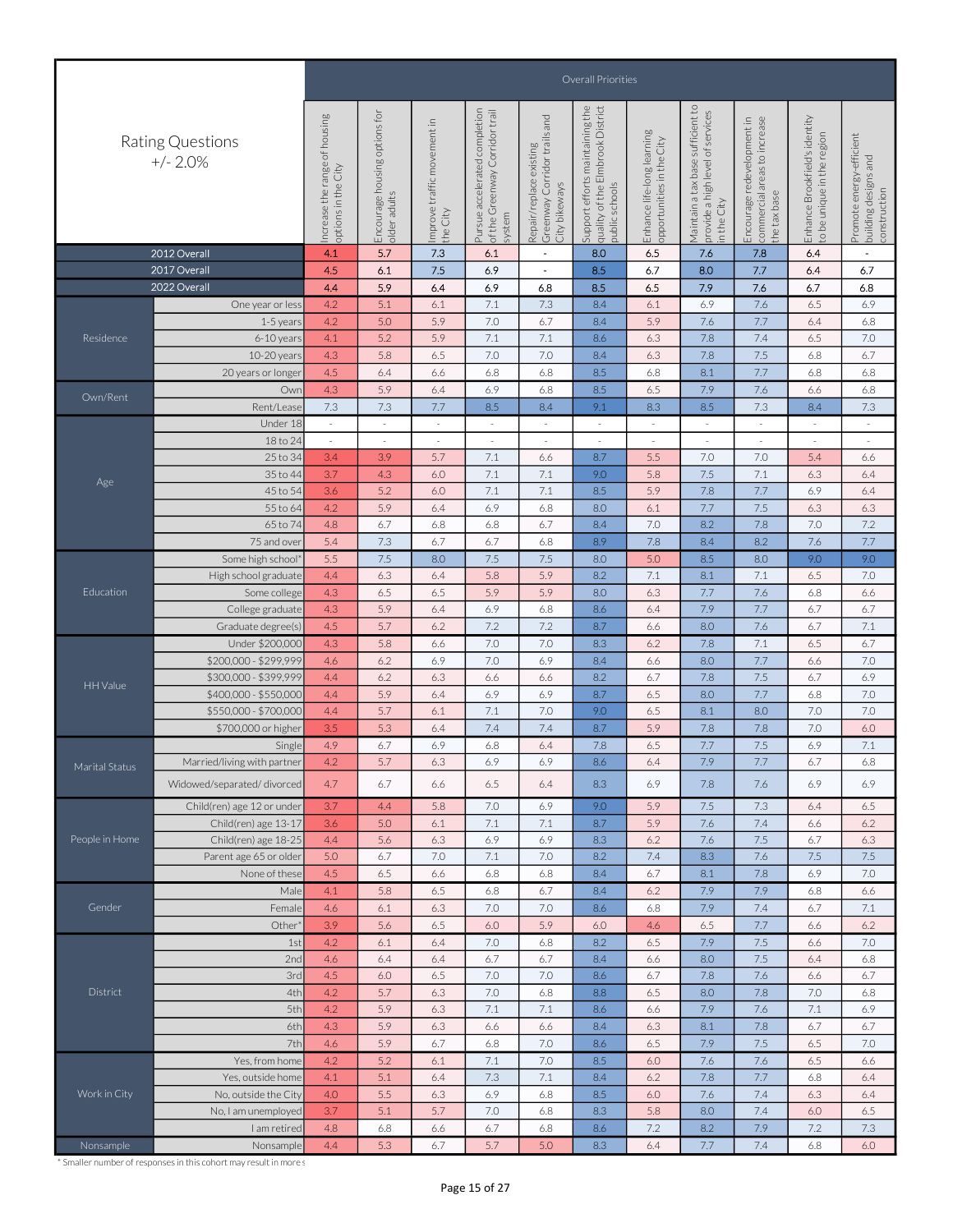|                |                                             |                                                                                                                                                                                                                                                                                                                                                                                                                                                                                                                                                                                                                                                                                                                                                                                                                                                                                                                                                                                                                                                                                                                                                                                                                                                                                                           | Paid property tax        |
|----------------|---------------------------------------------|-----------------------------------------------------------------------------------------------------------------------------------------------------------------------------------------------------------------------------------------------------------------------------------------------------------------------------------------------------------------------------------------------------------------------------------------------------------------------------------------------------------------------------------------------------------------------------------------------------------------------------------------------------------------------------------------------------------------------------------------------------------------------------------------------------------------------------------------------------------------------------------------------------------------------------------------------------------------------------------------------------------------------------------------------------------------------------------------------------------------------------------------------------------------------------------------------------------------------------------------------------------------------------------------------------------|--------------------------|
|                | <b>Distribution Questions</b><br>$+/- 2.0%$ | Yes                                                                                                                                                                                                                                                                                                                                                                                                                                                                                                                                                                                                                                                                                                                                                                                                                                                                                                                                                                                                                                                                                                                                                                                                                                                                                                       | $\stackrel{\circ}{\geq}$ |
|                | 2012 Overall                                | $\overline{a}$                                                                                                                                                                                                                                                                                                                                                                                                                                                                                                                                                                                                                                                                                                                                                                                                                                                                                                                                                                                                                                                                                                                                                                                                                                                                                            | $\overline{\phantom{0}}$ |
|                | 2017 Overall                                |                                                                                                                                                                                                                                                                                                                                                                                                                                                                                                                                                                                                                                                                                                                                                                                                                                                                                                                                                                                                                                                                                                                                                                                                                                                                                                           |                          |
|                | 2022 Overall                                |                                                                                                                                                                                                                                                                                                                                                                                                                                                                                                                                                                                                                                                                                                                                                                                                                                                                                                                                                                                                                                                                                                                                                                                                                                                                                                           |                          |
|                |                                             |                                                                                                                                                                                                                                                                                                                                                                                                                                                                                                                                                                                                                                                                                                                                                                                                                                                                                                                                                                                                                                                                                                                                                                                                                                                                                                           |                          |
|                |                                             |                                                                                                                                                                                                                                                                                                                                                                                                                                                                                                                                                                                                                                                                                                                                                                                                                                                                                                                                                                                                                                                                                                                                                                                                                                                                                                           |                          |
| Residence      | 6-10 years                                  |                                                                                                                                                                                                                                                                                                                                                                                                                                                                                                                                                                                                                                                                                                                                                                                                                                                                                                                                                                                                                                                                                                                                                                                                                                                                                                           |                          |
|                | 10-20 years                                 |                                                                                                                                                                                                                                                                                                                                                                                                                                                                                                                                                                                                                                                                                                                                                                                                                                                                                                                                                                                                                                                                                                                                                                                                                                                                                                           | 0%                       |
|                | 20 years or longer                          |                                                                                                                                                                                                                                                                                                                                                                                                                                                                                                                                                                                                                                                                                                                                                                                                                                                                                                                                                                                                                                                                                                                                                                                                                                                                                                           |                          |
|                | Own                                         |                                                                                                                                                                                                                                                                                                                                                                                                                                                                                                                                                                                                                                                                                                                                                                                                                                                                                                                                                                                                                                                                                                                                                                                                                                                                                                           |                          |
| Own/Rent       | Rent/Lease                                  |                                                                                                                                                                                                                                                                                                                                                                                                                                                                                                                                                                                                                                                                                                                                                                                                                                                                                                                                                                                                                                                                                                                                                                                                                                                                                                           |                          |
|                | Under 18                                    | $\bar{z}$                                                                                                                                                                                                                                                                                                                                                                                                                                                                                                                                                                                                                                                                                                                                                                                                                                                                                                                                                                                                                                                                                                                                                                                                                                                                                                 | $\bar{z}$                |
|                | 18 to 24                                    | $\bar{z}$                                                                                                                                                                                                                                                                                                                                                                                                                                                                                                                                                                                                                                                                                                                                                                                                                                                                                                                                                                                                                                                                                                                                                                                                                                                                                                 |                          |
|                | 25 to 34                                    |                                                                                                                                                                                                                                                                                                                                                                                                                                                                                                                                                                                                                                                                                                                                                                                                                                                                                                                                                                                                                                                                                                                                                                                                                                                                                                           |                          |
|                | 35 to 44                                    |                                                                                                                                                                                                                                                                                                                                                                                                                                                                                                                                                                                                                                                                                                                                                                                                                                                                                                                                                                                                                                                                                                                                                                                                                                                                                                           |                          |
| Age            | 45 to 54                                    |                                                                                                                                                                                                                                                                                                                                                                                                                                                                                                                                                                                                                                                                                                                                                                                                                                                                                                                                                                                                                                                                                                                                                                                                                                                                                                           |                          |
|                |                                             |                                                                                                                                                                                                                                                                                                                                                                                                                                                                                                                                                                                                                                                                                                                                                                                                                                                                                                                                                                                                                                                                                                                                                                                                                                                                                                           |                          |
|                |                                             |                                                                                                                                                                                                                                                                                                                                                                                                                                                                                                                                                                                                                                                                                                                                                                                                                                                                                                                                                                                                                                                                                                                                                                                                                                                                                                           |                          |
|                |                                             |                                                                                                                                                                                                                                                                                                                                                                                                                                                                                                                                                                                                                                                                                                                                                                                                                                                                                                                                                                                                                                                                                                                                                                                                                                                                                                           |                          |
|                |                                             |                                                                                                                                                                                                                                                                                                                                                                                                                                                                                                                                                                                                                                                                                                                                                                                                                                                                                                                                                                                                                                                                                                                                                                                                                                                                                                           |                          |
|                |                                             |                                                                                                                                                                                                                                                                                                                                                                                                                                                                                                                                                                                                                                                                                                                                                                                                                                                                                                                                                                                                                                                                                                                                                                                                                                                                                                           |                          |
| Education      |                                             |                                                                                                                                                                                                                                                                                                                                                                                                                                                                                                                                                                                                                                                                                                                                                                                                                                                                                                                                                                                                                                                                                                                                                                                                                                                                                                           |                          |
|                |                                             |                                                                                                                                                                                                                                                                                                                                                                                                                                                                                                                                                                                                                                                                                                                                                                                                                                                                                                                                                                                                                                                                                                                                                                                                                                                                                                           |                          |
|                |                                             | 95%<br>4%<br>95%<br>1%<br>One year or less<br>82%<br>16%<br>1-5 years<br>95%<br>2%<br>94%<br>$1\%$<br>97%<br>96%<br>$1\%$<br>96%<br>$1\%$<br>33%<br>44%<br>$\sim$<br>95%<br>3%<br>98%<br>$1\%$<br>97%<br>$1\%$<br>55 to 64<br>94%<br>$1\%$<br>65 to 74<br>95%<br>2%<br>75 and over<br>95%<br>2%<br>Some high school*<br>50%<br>$\bar{ }$<br>High school graduate<br>97%<br>Some college<br>94%<br>2%<br>College graduate<br>96%<br>2%<br>Graduate degree(s)<br>95%<br>1%<br>Under \$200,000<br>90%<br>5%<br>\$200,000 - \$299,999<br>98%<br>$\bar{z}$<br>\$300,000 - \$399,999<br>95%<br>2%<br>\$400,000 - \$550,000<br>96%<br>$1\%$<br>\$550,000 - \$700,000<br>95%<br>$1\%$<br>\$700,000 or higher<br>98%<br>$\sim$<br>Single<br>95%<br>$3%$<br>96%<br>1%<br>94%<br>2%<br>97%<br>$1\%$<br>96%<br>2%<br>$2\%$<br>96%<br>93%<br>2%<br>None of these<br>95%<br>1%<br>Male<br>96%<br>2%<br>Female<br>96%<br>$1\%$<br>Other*<br>90%<br>10%<br>1st<br>97%<br>$1\%$<br>2nd<br>95%<br>$1\%$<br>3rd<br>97%<br>$1\%$<br>4th<br>95%<br>2%<br>5th<br>94%<br>2%<br>6th<br>97%<br>$1\%$<br>7th<br>94%<br>$2\%$<br>Yes, from home<br>94%<br>2%<br>Yes, outside home<br>96%<br>$2\%$<br>No, outside the City<br>95%<br>$1\%$<br>No, I am unemployed<br>88%<br>2%<br>I am retired<br>96%<br>1%<br>Nonsample<br>92%<br>8% |                          |
|                |                                             |                                                                                                                                                                                                                                                                                                                                                                                                                                                                                                                                                                                                                                                                                                                                                                                                                                                                                                                                                                                                                                                                                                                                                                                                                                                                                                           |                          |
|                |                                             |                                                                                                                                                                                                                                                                                                                                                                                                                                                                                                                                                                                                                                                                                                                                                                                                                                                                                                                                                                                                                                                                                                                                                                                                                                                                                                           |                          |
|                |                                             |                                                                                                                                                                                                                                                                                                                                                                                                                                                                                                                                                                                                                                                                                                                                                                                                                                                                                                                                                                                                                                                                                                                                                                                                                                                                                                           |                          |
| HH Income      |                                             |                                                                                                                                                                                                                                                                                                                                                                                                                                                                                                                                                                                                                                                                                                                                                                                                                                                                                                                                                                                                                                                                                                                                                                                                                                                                                                           |                          |
|                |                                             |                                                                                                                                                                                                                                                                                                                                                                                                                                                                                                                                                                                                                                                                                                                                                                                                                                                                                                                                                                                                                                                                                                                                                                                                                                                                                                           |                          |
|                |                                             |                                                                                                                                                                                                                                                                                                                                                                                                                                                                                                                                                                                                                                                                                                                                                                                                                                                                                                                                                                                                                                                                                                                                                                                                                                                                                                           |                          |
|                |                                             |                                                                                                                                                                                                                                                                                                                                                                                                                                                                                                                                                                                                                                                                                                                                                                                                                                                                                                                                                                                                                                                                                                                                                                                                                                                                                                           |                          |
|                |                                             |                                                                                                                                                                                                                                                                                                                                                                                                                                                                                                                                                                                                                                                                                                                                                                                                                                                                                                                                                                                                                                                                                                                                                                                                                                                                                                           |                          |
| Marital Status | Married/living with partner                 |                                                                                                                                                                                                                                                                                                                                                                                                                                                                                                                                                                                                                                                                                                                                                                                                                                                                                                                                                                                                                                                                                                                                                                                                                                                                                                           |                          |
|                | Widowed/separated/divorced                  |                                                                                                                                                                                                                                                                                                                                                                                                                                                                                                                                                                                                                                                                                                                                                                                                                                                                                                                                                                                                                                                                                                                                                                                                                                                                                                           |                          |
|                | Child(ren) age 12 or under                  |                                                                                                                                                                                                                                                                                                                                                                                                                                                                                                                                                                                                                                                                                                                                                                                                                                                                                                                                                                                                                                                                                                                                                                                                                                                                                                           |                          |
|                | Child(ren) age 13-17                        |                                                                                                                                                                                                                                                                                                                                                                                                                                                                                                                                                                                                                                                                                                                                                                                                                                                                                                                                                                                                                                                                                                                                                                                                                                                                                                           |                          |
| People in Home | Child(ren) age 18-25                        |                                                                                                                                                                                                                                                                                                                                                                                                                                                                                                                                                                                                                                                                                                                                                                                                                                                                                                                                                                                                                                                                                                                                                                                                                                                                                                           |                          |
|                | Parent age 65 or older                      |                                                                                                                                                                                                                                                                                                                                                                                                                                                                                                                                                                                                                                                                                                                                                                                                                                                                                                                                                                                                                                                                                                                                                                                                                                                                                                           |                          |
|                |                                             |                                                                                                                                                                                                                                                                                                                                                                                                                                                                                                                                                                                                                                                                                                                                                                                                                                                                                                                                                                                                                                                                                                                                                                                                                                                                                                           |                          |
|                |                                             |                                                                                                                                                                                                                                                                                                                                                                                                                                                                                                                                                                                                                                                                                                                                                                                                                                                                                                                                                                                                                                                                                                                                                                                                                                                                                                           |                          |
| Gender         |                                             |                                                                                                                                                                                                                                                                                                                                                                                                                                                                                                                                                                                                                                                                                                                                                                                                                                                                                                                                                                                                                                                                                                                                                                                                                                                                                                           |                          |
|                |                                             |                                                                                                                                                                                                                                                                                                                                                                                                                                                                                                                                                                                                                                                                                                                                                                                                                                                                                                                                                                                                                                                                                                                                                                                                                                                                                                           |                          |
|                |                                             |                                                                                                                                                                                                                                                                                                                                                                                                                                                                                                                                                                                                                                                                                                                                                                                                                                                                                                                                                                                                                                                                                                                                                                                                                                                                                                           |                          |
|                |                                             |                                                                                                                                                                                                                                                                                                                                                                                                                                                                                                                                                                                                                                                                                                                                                                                                                                                                                                                                                                                                                                                                                                                                                                                                                                                                                                           |                          |
|                |                                             |                                                                                                                                                                                                                                                                                                                                                                                                                                                                                                                                                                                                                                                                                                                                                                                                                                                                                                                                                                                                                                                                                                                                                                                                                                                                                                           |                          |
| District       |                                             |                                                                                                                                                                                                                                                                                                                                                                                                                                                                                                                                                                                                                                                                                                                                                                                                                                                                                                                                                                                                                                                                                                                                                                                                                                                                                                           |                          |
|                |                                             |                                                                                                                                                                                                                                                                                                                                                                                                                                                                                                                                                                                                                                                                                                                                                                                                                                                                                                                                                                                                                                                                                                                                                                                                                                                                                                           |                          |
|                |                                             |                                                                                                                                                                                                                                                                                                                                                                                                                                                                                                                                                                                                                                                                                                                                                                                                                                                                                                                                                                                                                                                                                                                                                                                                                                                                                                           |                          |
|                |                                             |                                                                                                                                                                                                                                                                                                                                                                                                                                                                                                                                                                                                                                                                                                                                                                                                                                                                                                                                                                                                                                                                                                                                                                                                                                                                                                           |                          |
|                |                                             |                                                                                                                                                                                                                                                                                                                                                                                                                                                                                                                                                                                                                                                                                                                                                                                                                                                                                                                                                                                                                                                                                                                                                                                                                                                                                                           |                          |
|                |                                             |                                                                                                                                                                                                                                                                                                                                                                                                                                                                                                                                                                                                                                                                                                                                                                                                                                                                                                                                                                                                                                                                                                                                                                                                                                                                                                           |                          |
|                |                                             |                                                                                                                                                                                                                                                                                                                                                                                                                                                                                                                                                                                                                                                                                                                                                                                                                                                                                                                                                                                                                                                                                                                                                                                                                                                                                                           |                          |
| Work in City   |                                             |                                                                                                                                                                                                                                                                                                                                                                                                                                                                                                                                                                                                                                                                                                                                                                                                                                                                                                                                                                                                                                                                                                                                                                                                                                                                                                           |                          |
|                |                                             |                                                                                                                                                                                                                                                                                                                                                                                                                                                                                                                                                                                                                                                                                                                                                                                                                                                                                                                                                                                                                                                                                                                                                                                                                                                                                                           |                          |
|                |                                             |                                                                                                                                                                                                                                                                                                                                                                                                                                                                                                                                                                                                                                                                                                                                                                                                                                                                                                                                                                                                                                                                                                                                                                                                                                                                                                           |                          |
| Nonsample      |                                             |                                                                                                                                                                                                                                                                                                                                                                                                                                                                                                                                                                                                                                                                                                                                                                                                                                                                                                                                                                                                                                                                                                                                                                                                                                                                                                           |                          |

\* Smaller number of responses in this cohort may result in more score variability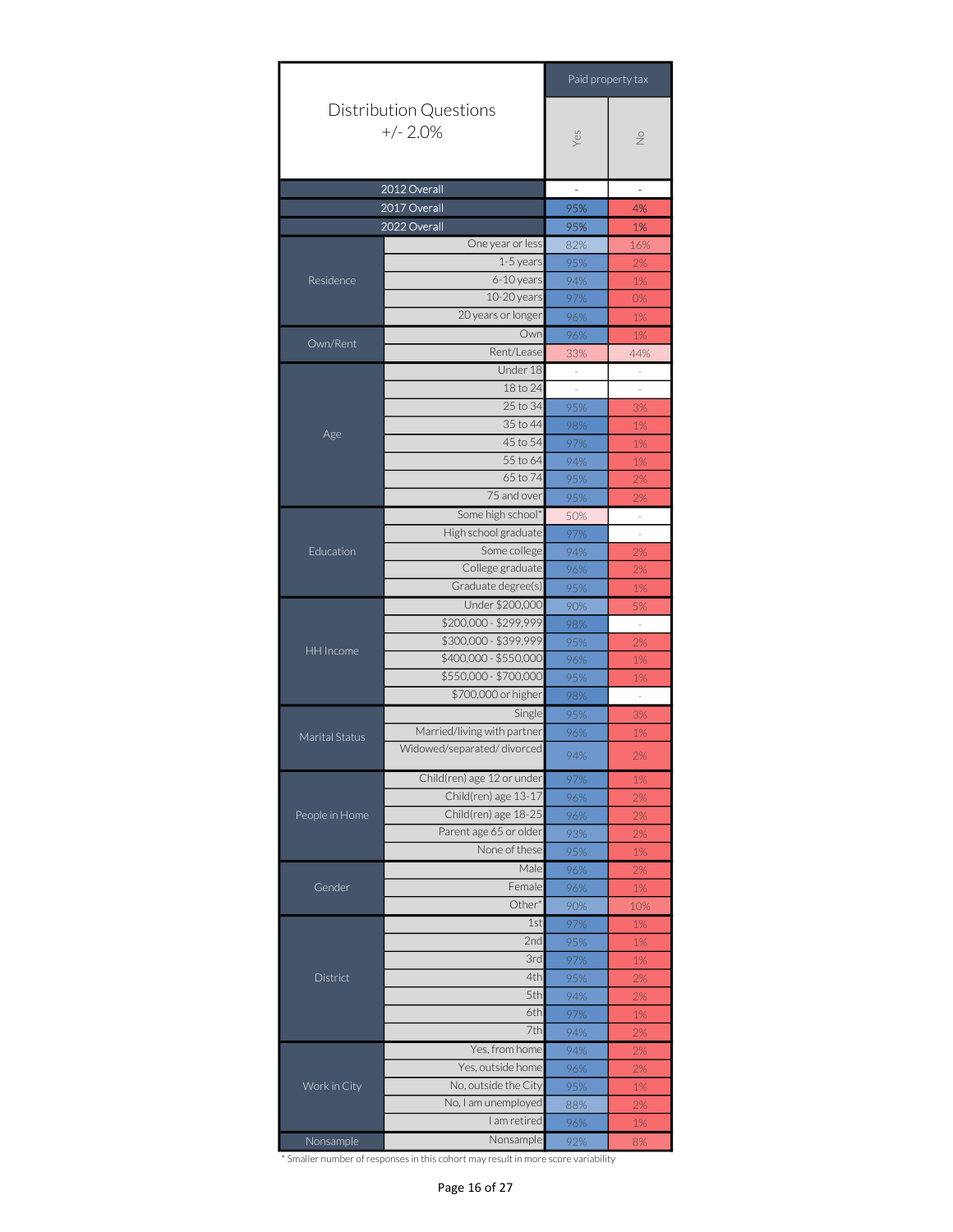|                |                                             |       |                             | Use of Parks             |                              | Use of Recreational Facilities |                             |                          |                              |  |  |
|----------------|---------------------------------------------|-------|-----------------------------|--------------------------|------------------------------|--------------------------------|-----------------------------|--------------------------|------------------------------|--|--|
|                | <b>Distribution Questions</b><br>$+/- 2.0%$ | Never | times a year<br>Less than 6 | 6-12 times a<br>year     | More than 12<br>times a year | Never                          | Less than 6<br>times a year | 6-12 times a<br>year     | More than 12<br>times a year |  |  |
|                | 2012 Overall                                | L,    | $\overline{\phantom{a}}$    | $\overline{\phantom{a}}$ | $\sim$                       | $\overline{\phantom{a}}$       | $\overline{\phantom{a}}$    | $\overline{\phantom{a}}$ | $\sim$                       |  |  |
|                | 2017 Overall                                | 12%   | 40%                         | 22%                      | 26%                          | 46%                            | 40%                         | 8%                       | 5%                           |  |  |
|                | 2022 Overall                                | 9%    | 35%                         | 22%                      | 33%                          | 41%                            | 44%                         | 7%                       | 6%                           |  |  |
|                | One year or less                            | 11%   | 31%                         | 16%                      | 40%                          | 47%                            | 33%                         | $7\%$                    | 11%                          |  |  |
|                | $1-5$ years                                 | 7%    | 26%                         | 22%                      | 44%                          | 41%                            | 36%                         | 12%                      | 11%                          |  |  |
| Residence      | 6-10 years                                  | 4%    | 19%                         | 25%                      | 51%                          | 29%                            | 49%                         | 12%                      | 9%                           |  |  |
|                | 10-20 years                                 | 6%    | 34%                         | 25%                      | 35%                          | 34%                            | 48%                         | 9%                       | 7%                           |  |  |
|                | 20 years or longer                          | 11%   | 41%                         | 21%                      | 27%                          | 46%                            | 44%                         | 5%                       | 4%                           |  |  |
| Own/Rent       | Owr                                         | 8%    | 34%                         | 23%                      | 34%                          | 40%                            | 45%                         | 8%                       | 6%                           |  |  |
|                | Rent/Lease                                  |       | 44%                         | 22%                      | 33%                          | 56%                            | 44%                         |                          | ×,                           |  |  |
|                | Under 18                                    |       | $\sim$                      | $\overline{\phantom{a}}$ | $\sim$                       | $\overline{\phantom{a}}$       | $\bar{z}$                   | $\overline{\phantom{a}}$ | $\overline{\phantom{a}}$     |  |  |
|                | 18 to 24                                    |       |                             |                          |                              |                                |                             |                          | $\overline{\phantom{a}}$     |  |  |
|                | 25 to 34                                    | 8%    | 17%                         | 23%                      | 52%                          | 52%                            | 32%                         | 7%                       | 9%                           |  |  |
| Age            | 35 to 44                                    | 2%    | 13%                         | 23%                      | 61%                          | 22%                            | 43%                         | 20%                      | 15%                          |  |  |
|                | 45 to 54                                    | 2%    | 29%                         | 22%                      | 45%                          | 31%                            | 51%                         | 7%                       | 9%                           |  |  |
|                | 55 to 64                                    | 8%    | 34%                         | 29%                      | 29%                          | 46%                            | 45%                         | 5%                       | 3%                           |  |  |
|                | 65 to 74                                    | 11%   | 43%                         | 20%                      | 26%                          | 47%                            | 45%                         | 4%                       | 3%                           |  |  |
|                | 75 and over                                 | 18%   | 51%                         | 16%                      | 13%                          | 48%                            | 40%                         | 5%                       | 6%                           |  |  |
|                | Some high school*                           |       | 50%                         | ÷.                       | 50%                          | 100%                           |                             | ÷,                       | ×,                           |  |  |
|                | High school graduate                        | 20%   | 38%                         | 19%                      | 22%                          | 51%                            | 34%                         | 8%                       | 5%                           |  |  |
| Education      | Some college                                | 19%   | 44%                         | 18%                      | 19%                          | 53%                            | 39%                         | 4%                       | 4%                           |  |  |
|                | College graduate                            | 7%    | 34%                         | 23%                      | 34%                          | 41%                            | 44%                         | 8%                       | 6%                           |  |  |
|                | Graduate degree(s)                          | 6%    | 33%                         | 22%                      | 39%                          | 36%                            | 47%                         | 8%                       | 8%                           |  |  |
|                | Under \$200,000                             | 9%    | 37%                         | 23%                      | 31%                          | 46%                            | 43%                         | 7%                       | 5%                           |  |  |
|                | \$200,000 - \$299,999                       | 11%   | 39%                         | 23%                      | 27%                          | 47%                            | 39%                         | $7\%$                    | $6\%$                        |  |  |
| HH Income      | \$300,000 - \$399,999                       | 10%   | 39%                         | 20%                      | 30%                          | 42%                            | 44%                         | 7%                       | 6%                           |  |  |
|                | \$400,000 - \$550,000                       | 9%    | 33%                         | 22%                      | 37%                          | 37%                            | 46%                         | 9%                       | 6%                           |  |  |
|                | \$550,000 - \$700,000                       | 8%    | 27%                         | 25%                      | 38%                          | 41%                            | 44%                         | 6%                       | 8%                           |  |  |
|                | \$700,000 or higher                         | 2%    | 34%                         | 24%                      | 39%                          | 39%                            | 47%                         | 6%                       | 7%                           |  |  |
|                | Single                                      | 16%   | 37%                         | 18%                      | 29%                          | 55%                            | 38%                         | 4%                       | 4%                           |  |  |
| Marital Status | Married/living with partner                 | 7%    | 33%                         | 22%                      | 38%                          | 39%                            | 45%                         | 8%                       | 7%                           |  |  |
|                | Widowed/separated/divorced                  | 15%   | 44%                         | 22%                      | 19%                          | 48%                            | 40%                         | $6\%$                    | 5%                           |  |  |
|                | Child(ren) age 12 or under                  | 1%    | 15%                         | 24%                      | 60%                          | 18%                            | 47%                         | 19%                      | 16%                          |  |  |
|                | Child(ren) age 13-17                        | $2\%$ | 19%                         | 22%                      | 56%                          | 20%                            | 58%                         | 10%                      | 11%                          |  |  |
| People in Home | Child(ren) age 18-25                        | 4%    | 35%                         | 30%                      | 30%                          | 31%                            | 56%                         | $8\%$                    | 4%                           |  |  |
|                | Parent age 65 or older                      | 15%   | 44%                         | 21%                      | 20%                          | 43%                            | 43%                         | $7\%$                    | 6%                           |  |  |
|                | None of these                               | 12%   | 42%                         | 21%                      | 25%                          | 50%                            | 41%                         | 4%                       | 4%                           |  |  |
|                | Male                                        | 9%    | 36%                         | 21%                      | 34%                          | 44%                            | 42%                         | 7%                       | 6%                           |  |  |
| Gender         | Female                                      | 8%    | 33%                         | 24%                      | 34%                          | 37%                            | 46%                         | 9%                       | 7%                           |  |  |
|                | Other <sup>*</sup>                          | 20%   | 30%                         |                          | 50%                          | 50%                            | 40%                         | 10%                      | $\sim$                       |  |  |
|                | 1st                                         | 11%   | 36%                         | 20%                      | 32%                          | 44%                            | 41%                         | $8\%$                    | 6%                           |  |  |
|                | 2nd                                         | $8\%$ | 37%                         | 23%                      | 32%                          | 41%                            | 45%                         | 7%                       | $6\%$                        |  |  |
|                | 3rd                                         | 6%    | 36%                         | 24%                      | 34%                          | 41%                            | 44%                         | $7\%$                    | $8\%$                        |  |  |
| District       | 4th                                         | 7%    | 30%                         | 21%                      | 41%                          | 39%                            | 42%                         | 10%                      | $8\%$                        |  |  |
|                | 5th                                         | 8%    | 35%                         | 22%                      | 35%                          | 41%                            | 47%                         | $6\%$                    | 5%                           |  |  |
|                | 6th                                         | 9%    | 40%                         | 24%                      | 26%                          | 42%                            | 46%                         | 9%                       | 3%                           |  |  |
|                | 7th                                         | 13%   | 35%                         | 17%                      | 35%                          | 42%                            | 44%                         | 4%                       | 9%                           |  |  |
|                | Yes, from home                              | 4%    | 31%                         | 20%                      | 45%                          | 36%                            | 45%                         | 11%                      | 8%                           |  |  |
|                | Yes, outside home                           | 2%    | 26%                         | 26%                      | 46%                          | 32%                            | 47%                         | 9%                       | 10%                          |  |  |
| Work in City   | No, outside the City                        | 7%    | 28%                         | 27%                      | 37%                          | 41%                            | 44%                         | $8\%$                    | $7\%$                        |  |  |
|                | No, I am unemployed                         | 4%    | 19%                         | 27%                      | 50%                          | 17%                            | 54%                         | 15%                      | 13%                          |  |  |
|                | I am retired                                | 13%   | 45%                         | 18%                      | 24%                          | 47%                            | 43%                         | 5%                       | 5%                           |  |  |
| Nonsample      | Nonsample                                   | 17%   | 42%                         | 33%                      | 8%                           | 83%                            | 8%                          |                          |                              |  |  |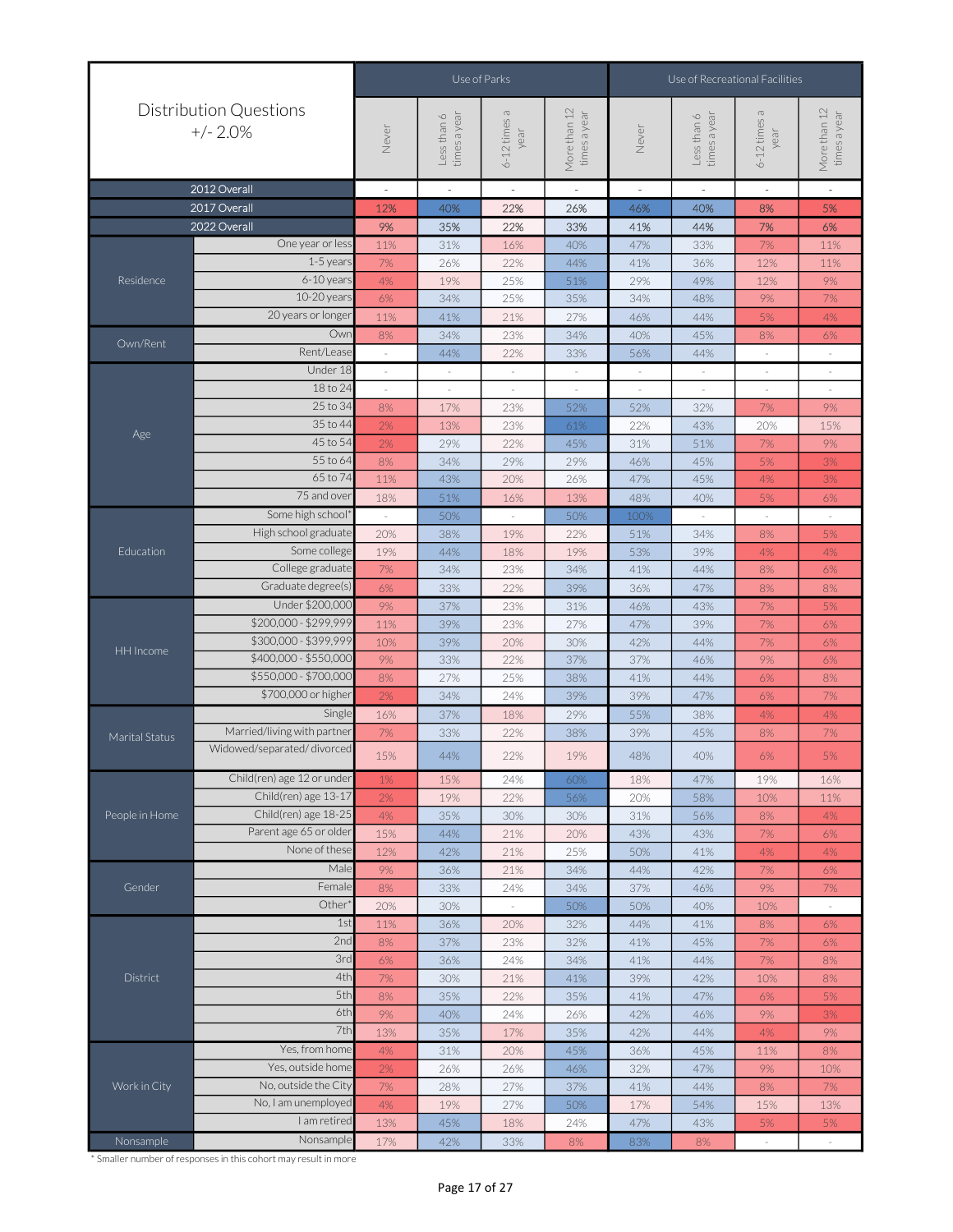|                |                                                                                     | Use of Library<br>More than 12<br>6-12 times a<br>times a year<br>times a year<br>Less than 6<br>Waukesha<br>luse other<br>Never<br>year<br>$\sim$<br>$\overline{\phantom{a}}$<br>$\overline{\phantom{a}}$<br>$\overline{\phantom{a}}$<br>÷,<br>19%<br>31%<br>19%<br>28%<br>19%<br>15%<br>31%<br>26%<br>One year or less<br>44%<br>22%<br>15%<br>13%<br>1-5 years<br>24%<br>23%<br>26%<br>18%<br>$6-10$ years<br>13%<br>29%<br>27%<br>22%<br>10-20 years<br>17%<br>32%<br>16%<br>27%<br>20 years or longer<br>19%<br>32%<br>27%<br>14%<br>Owr<br>19%<br>30%<br>16%<br>27%<br>Rent/Lease<br>22%<br>22%<br>22%<br>11%<br>$\bar{z}$<br>Under 18<br>$\overline{\phantom{a}}$<br>$\overline{\phantom{a}}$<br>$\overline{\phantom{a}}$<br>$\overline{\phantom{a}}$<br>$\overline{\phantom{a}}$<br>18 to 24<br>$\frac{1}{2}$<br>$\frac{1}{2}$<br>$\overline{\phantom{a}}$<br>$\overline{\phantom{a}}$<br>25 to 34<br>37%<br>21%<br>18%<br>13%<br>35 to 44<br>14%<br>22%<br>22%<br>35%<br>45 to 54<br>16%<br>34%<br>18%<br>22%<br>55 to 64<br>22%<br>37%<br>22%<br>13%<br>65 to 74<br>21%<br>31%<br>14%<br>24%<br>75 and over<br>14%<br>15%<br>31%<br>30%<br>Some high school'<br>50%<br>$\overline{a}$<br>50%<br>$\overline{\phantom{a}}$<br>$\omega$<br>23%<br>43%<br>13%<br>11%<br>Some college<br>33%<br>9%<br>36%<br>15%<br>College graduate<br>20%<br>31%<br>17%<br>24%<br>12%<br>27%<br>17%<br>34%<br>Under \$200,000<br>25%<br>33%<br>18%<br>20%<br>22%<br>35%<br>15%<br>20%<br>21%<br>13%<br>30%<br>28%<br>15%<br>29%<br>16%<br>30%<br>18%<br>30%<br>19%<br>25%<br>23%<br>27%<br>17%<br>23%<br>Single<br>23%<br>41%<br>8%<br>21%<br>19%<br>29%<br>28%<br>17%<br>3%<br>22%<br>37%<br>14%<br>17%<br>23%<br>33%<br>13%<br>22%<br>12%<br>29%<br>20%<br>31%<br>17%<br>38%<br>15%<br>21%<br>21%<br>33%<br>20%<br>20%<br>None of these<br>22%<br>31%<br>13%<br>26%<br>Male<br>24%<br>31%<br>15%<br>22%<br>Female<br>14%<br>30%<br>17%<br>31%<br>Other<br>30%<br>20%<br>40%<br>$\overline{\phantom{a}}$<br>÷,<br>1st<br>22%<br>34%<br>13%<br>21%<br>2nd<br>17%<br>37%<br>19%<br>24%<br>3rd<br>18%<br>31%<br>13%<br>30%<br>4th<br>19%<br>26%<br>19%<br>29% |  |  |  |                  |  |  |  |  |
|----------------|-------------------------------------------------------------------------------------|----------------------------------------------------------------------------------------------------------------------------------------------------------------------------------------------------------------------------------------------------------------------------------------------------------------------------------------------------------------------------------------------------------------------------------------------------------------------------------------------------------------------------------------------------------------------------------------------------------------------------------------------------------------------------------------------------------------------------------------------------------------------------------------------------------------------------------------------------------------------------------------------------------------------------------------------------------------------------------------------------------------------------------------------------------------------------------------------------------------------------------------------------------------------------------------------------------------------------------------------------------------------------------------------------------------------------------------------------------------------------------------------------------------------------------------------------------------------------------------------------------------------------------------------------------------------------------------------------------------------------------------------------------------------------------------------------------------------------------------------------------------------------------------------------------------------------------------------------------------------------------------------------------------------------------------------------------------------------------------------------------------------------------------------------------------------------------------------------------------------------------------------------|--|--|--|------------------|--|--|--|--|
|                | <b>Distribution Questions</b><br>$+/- 2.0%$                                         |                                                                                                                                                                                                                                                                                                                                                                                                                                                                                                                                                                                                                                                                                                                                                                                                                                                                                                                                                                                                                                                                                                                                                                                                                                                                                                                                                                                                                                                                                                                                                                                                                                                                                                                                                                                                                                                                                                                                                                                                                                                                                                                                                    |  |  |  | County libraries |  |  |  |  |
|                | 2012 Overall                                                                        |                                                                                                                                                                                                                                                                                                                                                                                                                                                                                                                                                                                                                                                                                                                                                                                                                                                                                                                                                                                                                                                                                                                                                                                                                                                                                                                                                                                                                                                                                                                                                                                                                                                                                                                                                                                                                                                                                                                                                                                                                                                                                                                                                    |  |  |  |                  |  |  |  |  |
|                | 2017 Overall                                                                        |                                                                                                                                                                                                                                                                                                                                                                                                                                                                                                                                                                                                                                                                                                                                                                                                                                                                                                                                                                                                                                                                                                                                                                                                                                                                                                                                                                                                                                                                                                                                                                                                                                                                                                                                                                                                                                                                                                                                                                                                                                                                                                                                                    |  |  |  | 3%               |  |  |  |  |
|                | 2022 Overall                                                                        |                                                                                                                                                                                                                                                                                                                                                                                                                                                                                                                                                                                                                                                                                                                                                                                                                                                                                                                                                                                                                                                                                                                                                                                                                                                                                                                                                                                                                                                                                                                                                                                                                                                                                                                                                                                                                                                                                                                                                                                                                                                                                                                                                    |  |  |  | 3%               |  |  |  |  |
|                |                                                                                     |                                                                                                                                                                                                                                                                                                                                                                                                                                                                                                                                                                                                                                                                                                                                                                                                                                                                                                                                                                                                                                                                                                                                                                                                                                                                                                                                                                                                                                                                                                                                                                                                                                                                                                                                                                                                                                                                                                                                                                                                                                                                                                                                                    |  |  |  | 4%               |  |  |  |  |
|                |                                                                                     |                                                                                                                                                                                                                                                                                                                                                                                                                                                                                                                                                                                                                                                                                                                                                                                                                                                                                                                                                                                                                                                                                                                                                                                                                                                                                                                                                                                                                                                                                                                                                                                                                                                                                                                                                                                                                                                                                                                                                                                                                                                                                                                                                    |  |  |  | $3%$             |  |  |  |  |
| Residence      |                                                                                     |                                                                                                                                                                                                                                                                                                                                                                                                                                                                                                                                                                                                                                                                                                                                                                                                                                                                                                                                                                                                                                                                                                                                                                                                                                                                                                                                                                                                                                                                                                                                                                                                                                                                                                                                                                                                                                                                                                                                                                                                                                                                                                                                                    |  |  |  | 4%               |  |  |  |  |
|                |                                                                                     |                                                                                                                                                                                                                                                                                                                                                                                                                                                                                                                                                                                                                                                                                                                                                                                                                                                                                                                                                                                                                                                                                                                                                                                                                                                                                                                                                                                                                                                                                                                                                                                                                                                                                                                                                                                                                                                                                                                                                                                                                                                                                                                                                    |  |  |  | 4%               |  |  |  |  |
|                |                                                                                     |                                                                                                                                                                                                                                                                                                                                                                                                                                                                                                                                                                                                                                                                                                                                                                                                                                                                                                                                                                                                                                                                                                                                                                                                                                                                                                                                                                                                                                                                                                                                                                                                                                                                                                                                                                                                                                                                                                                                                                                                                                                                                                                                                    |  |  |  | $3%$             |  |  |  |  |
| Own/Rent       |                                                                                     |                                                                                                                                                                                                                                                                                                                                                                                                                                                                                                                                                                                                                                                                                                                                                                                                                                                                                                                                                                                                                                                                                                                                                                                                                                                                                                                                                                                                                                                                                                                                                                                                                                                                                                                                                                                                                                                                                                                                                                                                                                                                                                                                                    |  |  |  | 4%               |  |  |  |  |
|                |                                                                                     |                                                                                                                                                                                                                                                                                                                                                                                                                                                                                                                                                                                                                                                                                                                                                                                                                                                                                                                                                                                                                                                                                                                                                                                                                                                                                                                                                                                                                                                                                                                                                                                                                                                                                                                                                                                                                                                                                                                                                                                                                                                                                                                                                    |  |  |  |                  |  |  |  |  |
|                |                                                                                     |                                                                                                                                                                                                                                                                                                                                                                                                                                                                                                                                                                                                                                                                                                                                                                                                                                                                                                                                                                                                                                                                                                                                                                                                                                                                                                                                                                                                                                                                                                                                                                                                                                                                                                                                                                                                                                                                                                                                                                                                                                                                                                                                                    |  |  |  |                  |  |  |  |  |
|                |                                                                                     |                                                                                                                                                                                                                                                                                                                                                                                                                                                                                                                                                                                                                                                                                                                                                                                                                                                                                                                                                                                                                                                                                                                                                                                                                                                                                                                                                                                                                                                                                                                                                                                                                                                                                                                                                                                                                                                                                                                                                                                                                                                                                                                                                    |  |  |  |                  |  |  |  |  |
|                |                                                                                     |                                                                                                                                                                                                                                                                                                                                                                                                                                                                                                                                                                                                                                                                                                                                                                                                                                                                                                                                                                                                                                                                                                                                                                                                                                                                                                                                                                                                                                                                                                                                                                                                                                                                                                                                                                                                                                                                                                                                                                                                                                                                                                                                                    |  |  |  |                  |  |  |  |  |
| Age            |                                                                                     |                                                                                                                                                                                                                                                                                                                                                                                                                                                                                                                                                                                                                                                                                                                                                                                                                                                                                                                                                                                                                                                                                                                                                                                                                                                                                                                                                                                                                                                                                                                                                                                                                                                                                                                                                                                                                                                                                                                                                                                                                                                                                                                                                    |  |  |  |                  |  |  |  |  |
|                |                                                                                     | 3%<br>7%<br>1%<br>2%<br>3%<br>4%<br>High school graduate<br>6%<br>3%<br>2%<br>Graduate degree(s)<br>4%<br>2%<br>\$200,000 - \$299,999<br>4%<br>\$300,000 - \$399,999<br>4%<br>\$400,000 - \$550,000<br>3%<br>\$550,000 - \$700,000<br>3%<br>\$700,000 or higher<br>3%<br>1%<br>4%<br>6%<br>Child(ren) age 13-17<br>4%<br>Child(ren) age 18-25<br>3%<br>$1\%$<br>3%<br>3%<br>4%<br>6%<br>4%<br>$1\%$<br>4%<br>5th<br>19%<br>12%<br>27%<br>31%<br>2%<br>6th<br>17%<br>34%<br>15%<br>29%<br>2%<br>7th<br>22%<br>26%<br>19%<br>25%<br>6%<br>Yes, from home<br>18%<br>31%<br>21%<br>23%<br>4%<br>Yes, outside home<br>20%<br>35%<br>18%<br>19%<br>2%<br>No, outside the City<br>22%<br>30%<br>15%<br>25%<br>4%<br>No, I am unemployed<br>17%<br>25%<br>17%<br>35%<br>12%<br>I am retired<br>3%<br>18%<br>31%<br>14%<br>30%<br>Nonsample<br>25%<br>17%<br>33%<br>$\bar{\phantom{a}}$<br>$\frac{1}{2}$                                                                                                                                                                                                                                                                                                                                                                                                                                                                                                                                                                                                                                                                                                                                                                                                                                                                                                                                                                                                                                                                                                                                                                                                                                                    |  |  |  |                  |  |  |  |  |
|                |                                                                                     |                                                                                                                                                                                                                                                                                                                                                                                                                                                                                                                                                                                                                                                                                                                                                                                                                                                                                                                                                                                                                                                                                                                                                                                                                                                                                                                                                                                                                                                                                                                                                                                                                                                                                                                                                                                                                                                                                                                                                                                                                                                                                                                                                    |  |  |  |                  |  |  |  |  |
|                |                                                                                     |                                                                                                                                                                                                                                                                                                                                                                                                                                                                                                                                                                                                                                                                                                                                                                                                                                                                                                                                                                                                                                                                                                                                                                                                                                                                                                                                                                                                                                                                                                                                                                                                                                                                                                                                                                                                                                                                                                                                                                                                                                                                                                                                                    |  |  |  |                  |  |  |  |  |
|                |                                                                                     |                                                                                                                                                                                                                                                                                                                                                                                                                                                                                                                                                                                                                                                                                                                                                                                                                                                                                                                                                                                                                                                                                                                                                                                                                                                                                                                                                                                                                                                                                                                                                                                                                                                                                                                                                                                                                                                                                                                                                                                                                                                                                                                                                    |  |  |  |                  |  |  |  |  |
|                |                                                                                     |                                                                                                                                                                                                                                                                                                                                                                                                                                                                                                                                                                                                                                                                                                                                                                                                                                                                                                                                                                                                                                                                                                                                                                                                                                                                                                                                                                                                                                                                                                                                                                                                                                                                                                                                                                                                                                                                                                                                                                                                                                                                                                                                                    |  |  |  |                  |  |  |  |  |
| Education      |                                                                                     |                                                                                                                                                                                                                                                                                                                                                                                                                                                                                                                                                                                                                                                                                                                                                                                                                                                                                                                                                                                                                                                                                                                                                                                                                                                                                                                                                                                                                                                                                                                                                                                                                                                                                                                                                                                                                                                                                                                                                                                                                                                                                                                                                    |  |  |  |                  |  |  |  |  |
|                |                                                                                     |                                                                                                                                                                                                                                                                                                                                                                                                                                                                                                                                                                                                                                                                                                                                                                                                                                                                                                                                                                                                                                                                                                                                                                                                                                                                                                                                                                                                                                                                                                                                                                                                                                                                                                                                                                                                                                                                                                                                                                                                                                                                                                                                                    |  |  |  |                  |  |  |  |  |
|                |                                                                                     |                                                                                                                                                                                                                                                                                                                                                                                                                                                                                                                                                                                                                                                                                                                                                                                                                                                                                                                                                                                                                                                                                                                                                                                                                                                                                                                                                                                                                                                                                                                                                                                                                                                                                                                                                                                                                                                                                                                                                                                                                                                                                                                                                    |  |  |  |                  |  |  |  |  |
|                |                                                                                     |                                                                                                                                                                                                                                                                                                                                                                                                                                                                                                                                                                                                                                                                                                                                                                                                                                                                                                                                                                                                                                                                                                                                                                                                                                                                                                                                                                                                                                                                                                                                                                                                                                                                                                                                                                                                                                                                                                                                                                                                                                                                                                                                                    |  |  |  |                  |  |  |  |  |
|                |                                                                                     |                                                                                                                                                                                                                                                                                                                                                                                                                                                                                                                                                                                                                                                                                                                                                                                                                                                                                                                                                                                                                                                                                                                                                                                                                                                                                                                                                                                                                                                                                                                                                                                                                                                                                                                                                                                                                                                                                                                                                                                                                                                                                                                                                    |  |  |  |                  |  |  |  |  |
| HH Income      |                                                                                     |                                                                                                                                                                                                                                                                                                                                                                                                                                                                                                                                                                                                                                                                                                                                                                                                                                                                                                                                                                                                                                                                                                                                                                                                                                                                                                                                                                                                                                                                                                                                                                                                                                                                                                                                                                                                                                                                                                                                                                                                                                                                                                                                                    |  |  |  |                  |  |  |  |  |
|                |                                                                                     |                                                                                                                                                                                                                                                                                                                                                                                                                                                                                                                                                                                                                                                                                                                                                                                                                                                                                                                                                                                                                                                                                                                                                                                                                                                                                                                                                                                                                                                                                                                                                                                                                                                                                                                                                                                                                                                                                                                                                                                                                                                                                                                                                    |  |  |  |                  |  |  |  |  |
|                |                                                                                     |                                                                                                                                                                                                                                                                                                                                                                                                                                                                                                                                                                                                                                                                                                                                                                                                                                                                                                                                                                                                                                                                                                                                                                                                                                                                                                                                                                                                                                                                                                                                                                                                                                                                                                                                                                                                                                                                                                                                                                                                                                                                                                                                                    |  |  |  |                  |  |  |  |  |
|                |                                                                                     |                                                                                                                                                                                                                                                                                                                                                                                                                                                                                                                                                                                                                                                                                                                                                                                                                                                                                                                                                                                                                                                                                                                                                                                                                                                                                                                                                                                                                                                                                                                                                                                                                                                                                                                                                                                                                                                                                                                                                                                                                                                                                                                                                    |  |  |  |                  |  |  |  |  |
|                |                                                                                     |                                                                                                                                                                                                                                                                                                                                                                                                                                                                                                                                                                                                                                                                                                                                                                                                                                                                                                                                                                                                                                                                                                                                                                                                                                                                                                                                                                                                                                                                                                                                                                                                                                                                                                                                                                                                                                                                                                                                                                                                                                                                                                                                                    |  |  |  |                  |  |  |  |  |
| Marital Status |                                                                                     |                                                                                                                                                                                                                                                                                                                                                                                                                                                                                                                                                                                                                                                                                                                                                                                                                                                                                                                                                                                                                                                                                                                                                                                                                                                                                                                                                                                                                                                                                                                                                                                                                                                                                                                                                                                                                                                                                                                                                                                                                                                                                                                                                    |  |  |  |                  |  |  |  |  |
|                |                                                                                     |                                                                                                                                                                                                                                                                                                                                                                                                                                                                                                                                                                                                                                                                                                                                                                                                                                                                                                                                                                                                                                                                                                                                                                                                                                                                                                                                                                                                                                                                                                                                                                                                                                                                                                                                                                                                                                                                                                                                                                                                                                                                                                                                                    |  |  |  |                  |  |  |  |  |
|                | Child(ren) age 12 or under                                                          |                                                                                                                                                                                                                                                                                                                                                                                                                                                                                                                                                                                                                                                                                                                                                                                                                                                                                                                                                                                                                                                                                                                                                                                                                                                                                                                                                                                                                                                                                                                                                                                                                                                                                                                                                                                                                                                                                                                                                                                                                                                                                                                                                    |  |  |  |                  |  |  |  |  |
|                |                                                                                     |                                                                                                                                                                                                                                                                                                                                                                                                                                                                                                                                                                                                                                                                                                                                                                                                                                                                                                                                                                                                                                                                                                                                                                                                                                                                                                                                                                                                                                                                                                                                                                                                                                                                                                                                                                                                                                                                                                                                                                                                                                                                                                                                                    |  |  |  |                  |  |  |  |  |
| People in Home |                                                                                     |                                                                                                                                                                                                                                                                                                                                                                                                                                                                                                                                                                                                                                                                                                                                                                                                                                                                                                                                                                                                                                                                                                                                                                                                                                                                                                                                                                                                                                                                                                                                                                                                                                                                                                                                                                                                                                                                                                                                                                                                                                                                                                                                                    |  |  |  |                  |  |  |  |  |
|                |                                                                                     |                                                                                                                                                                                                                                                                                                                                                                                                                                                                                                                                                                                                                                                                                                                                                                                                                                                                                                                                                                                                                                                                                                                                                                                                                                                                                                                                                                                                                                                                                                                                                                                                                                                                                                                                                                                                                                                                                                                                                                                                                                                                                                                                                    |  |  |  |                  |  |  |  |  |
|                |                                                                                     |                                                                                                                                                                                                                                                                                                                                                                                                                                                                                                                                                                                                                                                                                                                                                                                                                                                                                                                                                                                                                                                                                                                                                                                                                                                                                                                                                                                                                                                                                                                                                                                                                                                                                                                                                                                                                                                                                                                                                                                                                                                                                                                                                    |  |  |  |                  |  |  |  |  |
|                |                                                                                     |                                                                                                                                                                                                                                                                                                                                                                                                                                                                                                                                                                                                                                                                                                                                                                                                                                                                                                                                                                                                                                                                                                                                                                                                                                                                                                                                                                                                                                                                                                                                                                                                                                                                                                                                                                                                                                                                                                                                                                                                                                                                                                                                                    |  |  |  |                  |  |  |  |  |
| Gender         | Married/living with partner<br>Widowed/separated/divorced<br>Parent age 65 or older |                                                                                                                                                                                                                                                                                                                                                                                                                                                                                                                                                                                                                                                                                                                                                                                                                                                                                                                                                                                                                                                                                                                                                                                                                                                                                                                                                                                                                                                                                                                                                                                                                                                                                                                                                                                                                                                                                                                                                                                                                                                                                                                                                    |  |  |  |                  |  |  |  |  |
|                |                                                                                     |                                                                                                                                                                                                                                                                                                                                                                                                                                                                                                                                                                                                                                                                                                                                                                                                                                                                                                                                                                                                                                                                                                                                                                                                                                                                                                                                                                                                                                                                                                                                                                                                                                                                                                                                                                                                                                                                                                                                                                                                                                                                                                                                                    |  |  |  |                  |  |  |  |  |
|                |                                                                                     |                                                                                                                                                                                                                                                                                                                                                                                                                                                                                                                                                                                                                                                                                                                                                                                                                                                                                                                                                                                                                                                                                                                                                                                                                                                                                                                                                                                                                                                                                                                                                                                                                                                                                                                                                                                                                                                                                                                                                                                                                                                                                                                                                    |  |  |  |                  |  |  |  |  |
|                |                                                                                     |                                                                                                                                                                                                                                                                                                                                                                                                                                                                                                                                                                                                                                                                                                                                                                                                                                                                                                                                                                                                                                                                                                                                                                                                                                                                                                                                                                                                                                                                                                                                                                                                                                                                                                                                                                                                                                                                                                                                                                                                                                                                                                                                                    |  |  |  |                  |  |  |  |  |
| District       |                                                                                     |                                                                                                                                                                                                                                                                                                                                                                                                                                                                                                                                                                                                                                                                                                                                                                                                                                                                                                                                                                                                                                                                                                                                                                                                                                                                                                                                                                                                                                                                                                                                                                                                                                                                                                                                                                                                                                                                                                                                                                                                                                                                                                                                                    |  |  |  |                  |  |  |  |  |
|                |                                                                                     |                                                                                                                                                                                                                                                                                                                                                                                                                                                                                                                                                                                                                                                                                                                                                                                                                                                                                                                                                                                                                                                                                                                                                                                                                                                                                                                                                                                                                                                                                                                                                                                                                                                                                                                                                                                                                                                                                                                                                                                                                                                                                                                                                    |  |  |  |                  |  |  |  |  |
|                |                                                                                     |                                                                                                                                                                                                                                                                                                                                                                                                                                                                                                                                                                                                                                                                                                                                                                                                                                                                                                                                                                                                                                                                                                                                                                                                                                                                                                                                                                                                                                                                                                                                                                                                                                                                                                                                                                                                                                                                                                                                                                                                                                                                                                                                                    |  |  |  |                  |  |  |  |  |
|                |                                                                                     |                                                                                                                                                                                                                                                                                                                                                                                                                                                                                                                                                                                                                                                                                                                                                                                                                                                                                                                                                                                                                                                                                                                                                                                                                                                                                                                                                                                                                                                                                                                                                                                                                                                                                                                                                                                                                                                                                                                                                                                                                                                                                                                                                    |  |  |  |                  |  |  |  |  |
|                |                                                                                     |                                                                                                                                                                                                                                                                                                                                                                                                                                                                                                                                                                                                                                                                                                                                                                                                                                                                                                                                                                                                                                                                                                                                                                                                                                                                                                                                                                                                                                                                                                                                                                                                                                                                                                                                                                                                                                                                                                                                                                                                                                                                                                                                                    |  |  |  |                  |  |  |  |  |
|                |                                                                                     |                                                                                                                                                                                                                                                                                                                                                                                                                                                                                                                                                                                                                                                                                                                                                                                                                                                                                                                                                                                                                                                                                                                                                                                                                                                                                                                                                                                                                                                                                                                                                                                                                                                                                                                                                                                                                                                                                                                                                                                                                                                                                                                                                    |  |  |  |                  |  |  |  |  |
| Work in City   |                                                                                     |                                                                                                                                                                                                                                                                                                                                                                                                                                                                                                                                                                                                                                                                                                                                                                                                                                                                                                                                                                                                                                                                                                                                                                                                                                                                                                                                                                                                                                                                                                                                                                                                                                                                                                                                                                                                                                                                                                                                                                                                                                                                                                                                                    |  |  |  |                  |  |  |  |  |
|                |                                                                                     |                                                                                                                                                                                                                                                                                                                                                                                                                                                                                                                                                                                                                                                                                                                                                                                                                                                                                                                                                                                                                                                                                                                                                                                                                                                                                                                                                                                                                                                                                                                                                                                                                                                                                                                                                                                                                                                                                                                                                                                                                                                                                                                                                    |  |  |  |                  |  |  |  |  |
|                |                                                                                     |                                                                                                                                                                                                                                                                                                                                                                                                                                                                                                                                                                                                                                                                                                                                                                                                                                                                                                                                                                                                                                                                                                                                                                                                                                                                                                                                                                                                                                                                                                                                                                                                                                                                                                                                                                                                                                                                                                                                                                                                                                                                                                                                                    |  |  |  |                  |  |  |  |  |
| Nonsample      |                                                                                     |                                                                                                                                                                                                                                                                                                                                                                                                                                                                                                                                                                                                                                                                                                                                                                                                                                                                                                                                                                                                                                                                                                                                                                                                                                                                                                                                                                                                                                                                                                                                                                                                                                                                                                                                                                                                                                                                                                                                                                                                                                                                                                                                                    |  |  |  |                  |  |  |  |  |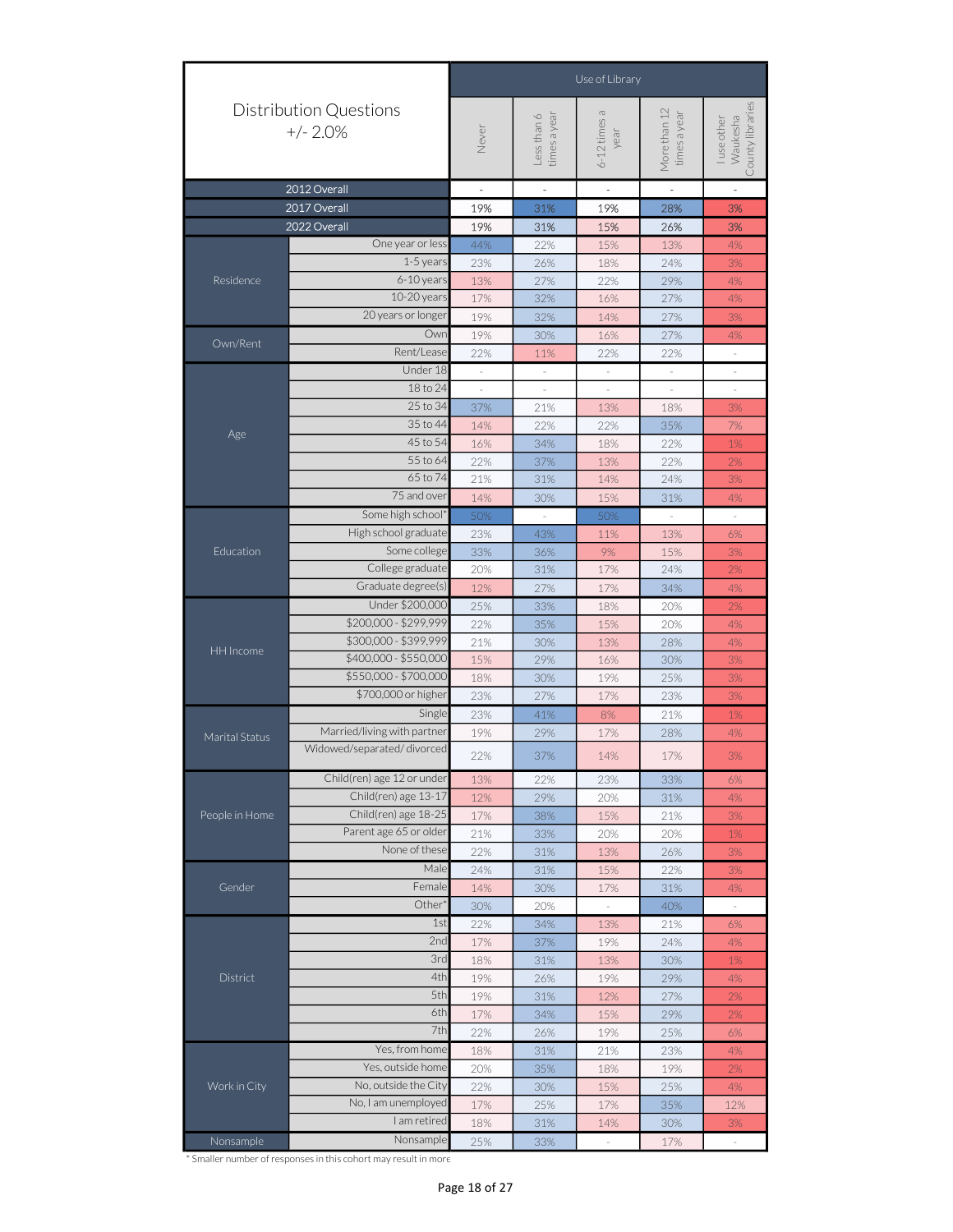|                                                                                                               |                                             |              | The quality of life in your | neighborhood  |               | The quality of life in the City of<br><b>Brookfield</b> |                 |               | The image of the City in the<br>greater metropolitan area |              |                |               |                          |
|---------------------------------------------------------------------------------------------------------------|---------------------------------------------|--------------|-----------------------------|---------------|---------------|---------------------------------------------------------|-----------------|---------------|-----------------------------------------------------------|--------------|----------------|---------------|--------------------------|
|                                                                                                               | <b>Distribution Questions</b><br>$+/- 2.0%$ | Gotten Worse | Stayed the Sam              | Gotten Better | Don't Know    | Gotten Worse                                            | Stayed the Same | Gotten Better | Don't Know                                                | Gotten Worse | Stayed the Sam | Gotten Better | Don't Know               |
|                                                                                                               | 2012 Overall                                | 8%           | 69%                         | 17%           | 5%            | 6%                                                      | 64%             | 22%           | 6%                                                        | 7%           | 58%            | 25%           | 9%                       |
|                                                                                                               | 2017 Overall                                | 9%           | 64%                         | 19%           | 8%            | 7%                                                      | 55%             | 28%           | 8%                                                        | 4%           | 50%            | 32%           | 11%                      |
|                                                                                                               | 2022 Overall                                | 9%           | 64%                         | 20%           | 7%            | 9%                                                      | 59%             | 23%           | 7%                                                        | 8%           | 52%            | 27%           | 12%                      |
|                                                                                                               | One year or less                            |              | 16%                         | 5%            | 76%           | $\sim$                                                  | 20%             | 7%            | 71%                                                       | 4%           | 20%            | 9%            | 64%                      |
|                                                                                                               | $1-5$ year:                                 | 1%           | 49%                         | 15%           | 34%           | 5%                                                      | 47%             | 18%           | 29%                                                       | 5%           | 45%            | 21%           | 28%                      |
|                                                                                                               | 6-10 years                                  | 9%           | 61%                         | 28%           | 0%            | 10%                                                     | 58%             | 29%           | 2%                                                        | 10%          | 56%            | 23%           | 8%                       |
|                                                                                                               | 10-20 year<br>20 years or longe             | 10%          | 66%                         | 24%           | 0%            | 11%                                                     | 57%             | 28%           | 2%                                                        | 7%           | 51%            | 31%           | 10%                      |
|                                                                                                               | Ow                                          | 10%          | 70%                         | 18%           | 0%            | 10%                                                     | 65%             | 22%           | 1%                                                        | 8%           | 54%            | 28%           | 7%                       |
| Own/Rent                                                                                                      | Rent/Lease                                  | 9%           | 63%<br>56%                  | 19%<br>33%    | 8%            | 9%                                                      | 59%<br>44%      | 22%<br>22%    | 8%<br>22%                                                 | 8%           | 53%<br>33%     | 26%<br>33%    | 12%<br>22%               |
|                                                                                                               | Under 18                                    |              |                             |               | 11%<br>$\sim$ | $\sim$<br>$\sim$                                        | $\sim$          | $\sim$        |                                                           |              | $\sim$         | $\sim$        | $\sim$                   |
|                                                                                                               | 18 to 24                                    |              |                             |               |               |                                                         |                 |               |                                                           |              |                |               | $\overline{\phantom{a}}$ |
|                                                                                                               | 25 to 34                                    | 5%           | 44%                         | 13%           | 39%           | 8%                                                      | 43%             | 14%           | 36%                                                       | 8%           | 38%            | 17%           | 37%                      |
|                                                                                                               | 35 to 44                                    | 6%           | 53%                         | 23%           | 17%           | 9%                                                      | 51%             | 22%           | 17%                                                       | 10%          | 50%            | 19%           | 19%                      |
| Age                                                                                                           | 45 to 54                                    | 10%          | 63%                         | 22%           | 4%            | 12%                                                     | 53%             | 31%           | 3%                                                        | 10%          | 49%            | 30%           | 9%                       |
|                                                                                                               | 55 to 64                                    | 12%          | 68%                         | 16%           | 3%            | 14%                                                     | 63%             | 18%           | 4%                                                        | 10%          | 59%            | 20%           | 9%                       |
| Residence<br>Education<br>HH Income<br>Marital Status<br>People in Home<br>Gender<br>District<br>Work in City | 65 to 7                                     | 10%          | 66%                         | 20%           | 3%            | 8%                                                      | 61%             | 24%           | 4%                                                        | 7%           | 53%            | 29%           | 9%                       |
|                                                                                                               | 75 and ove                                  | 3%           | 72%                         | 23%           | 2%            | 2%                                                      | 68%             | 24%           | 4%                                                        | 3%           | 48%            | 36%           | 9%                       |
|                                                                                                               | Some high school                            |              | 1009                        |               |               | $\sim$                                                  | 1009            |               |                                                           |              | 1009           |               | $\sim$                   |
|                                                                                                               | High school graduate                        | 6%           | 73%                         | 18%           | $\sim$        | 5%                                                      | 68%             | 22%           |                                                           | 1%           | 58%            | 30%           | $6\%$                    |
|                                                                                                               | Some college                                | 8%           | 70%                         | 19%           | 3%            | 8%                                                      | 67%             | 20%           | 4%                                                        | 6%           | 53%            | 33%           | 7%                       |
|                                                                                                               | College graduate                            | 7%           | 66%                         | 18%           | 8%            | 9%                                                      | 59%             | 24%           | 7%                                                        | 8%           | 53%            | 26%           | 11%                      |
|                                                                                                               | Graduate degree(s)                          | 10%          | 59%                         | 23%           | 8%            | 9%                                                      | 57%             | 24%           | 8%                                                        | 8%           | 50%            | 26%           | 14%                      |
|                                                                                                               | Under \$200,000                             | 13%          | 61%                         | 22%           | 4%            | 13%                                                     | 60%             | 21%           | 4%                                                        | 8%           | 57%            | 25%           | 10%                      |
|                                                                                                               | \$200,000 - \$299,999                       | 9%           | 65%                         | 19%           | 6%            | 6%                                                      | 62%             | 24%           | 7%                                                        | 7%           | 53%            | 25%           | 13%                      |
|                                                                                                               | \$300,000 - \$399,999                       | 8%           | 68%                         | 18%           | 5%            | 9%                                                      | 62%             | 22%           | 5%                                                        | 8%           | 53%            | 24%           | 12%                      |
|                                                                                                               | \$400,000 - \$550,000                       | 8%           | 63%                         | 21%           | 8%            | 9%                                                      | 57%             | 24%           | 9%                                                        | 8%           | 51%            | 29%           | 12%                      |
|                                                                                                               | \$550,000 - \$700,00                        | 7%           | 63%                         | 22%           | 8%            | 9%                                                      | 58%             | 25%           | 7%                                                        | 6%           | 51%            | 31%           | 10%                      |
|                                                                                                               | \$700,000 or higher                         | 8%           | 59%                         | 23%           | 8%            | 10%                                                     | 54%             | 25%           | 8%                                                        | 6%           | 50%            | 28%           | 14%                      |
|                                                                                                               | Single                                      | 13%          | 66%                         | 16%           | 4%            | 17%                                                     | 57%             | 19%           | 7%                                                        | 7%           | 55%            | 25%           | 13%                      |
|                                                                                                               | Married/living with partner                 | 8%           | 65%                         | 19%           | 7%            | 9%                                                      | 60%             | 23%           | 7%                                                        | 8%           | 53%            | 25%           | 12%                      |
|                                                                                                               | Widowed/separated/divorced                  | 7%           | 69%                         | 19%           | 5%            | 8%                                                      | 64%             | 22%           | 5%                                                        | 8%           | 48%            | 32%           | 9%                       |
|                                                                                                               | Child(ren) age 12 or under                  | 8%           | 53%                         | 23%           | 16%           | 9%                                                      | 50%             | 24%           | 15%                                                       | 10%          | 51%            | 21%           | 17%                      |
|                                                                                                               | Child(ren) age 13-17                        | 11%          | 61%                         | 23%           | 5%            | 13%                                                     | 49%             | 31%           | 7%                                                        | 10%          | 49%            | 31%           | 9%                       |
|                                                                                                               | Child(ren) age 18-2                         | 9%           | 70%                         | 17%           | 3%            | 11%                                                     | 60%             | 24%           | 3%                                                        | 12%          | 51%            | 27%           | 7%                       |
|                                                                                                               | Parent age 65 or older                      | 11%          | 56%                         | 31%           | 2%            | 7%                                                      | 51%             | 33%           | 5%                                                        | 6%           | 51%            | 37%           | 4%                       |
|                                                                                                               | None of these                               | 9%           | 68%                         | 19%           | 4%            | 9%                                                      | 63%             | 22%           | 5%                                                        | 7%           | 53%            | 27%           | 11%                      |
|                                                                                                               | Male                                        | 7%           | 65%                         | 20%           | 7%            | 9%                                                      | 61%             | 23%           | 7%                                                        | 7%           | 53%            | 28%           | 11%                      |
|                                                                                                               | Female                                      | 10%          | 63%                         | 20%           | 7%            | 9%                                                      | 58%             | 24%           | 8%                                                        | 8%           | 52%            | 27%           | 12%                      |
|                                                                                                               | Other                                       | 30%          | 50%                         | 10%           | 10%           | 20%                                                     | 60%             | 10%           | 10%                                                       | 40%          | 30%            | 20%           | 10%                      |
|                                                                                                               | 1st                                         | 11%          | 61%                         | 18%           | 10%           | 9%                                                      | 59%             | 22%           | 8%                                                        | 5%           | 57%            | 25%           | 13%                      |
|                                                                                                               | 2nd                                         | 10%          | 64%                         | 18%           | 8%            | 8%                                                      | 54%             | 28%           | 7%                                                        | 10%          | 49%            | 28%           | 12%                      |
|                                                                                                               | 3rd                                         | 10%          | 66%                         | 18%           | 6%            | 9%                                                      | 61%             | 22%           | 8%                                                        | 6%           | 57%            | 23%           | 14%                      |
|                                                                                                               | 4th                                         | 7%           | 64%                         | 25%           | 4%            | 9%                                                      | 61%             | 25%           | 4%                                                        | 9%           | 53%            | 29%           | 8%                       |
|                                                                                                               | 5th                                         | 7%           | 64%                         | 24%           | 5%            | 10%                                                     | 58%             | 26%           | 5%                                                        | 9%           | 48%            | 31%           | 10%                      |
|                                                                                                               | 6th<br>7th                                  | 9%           | 67%                         | 17%           | 6%            | 10%                                                     | 62%             | 19%           | 7%                                                        | 8%           | 53%            | 27%           | 10%                      |
|                                                                                                               |                                             | 6%           | 65%                         | 19%           | 9%            | 9%                                                      | 59%             | 22%           | 9%                                                        | 8%           | 50%            | 24%           | 15%                      |
|                                                                                                               | Yes, from home<br>Yes, outside home         | 9%           | 59%                         | 20%           | 11%           | 9%                                                      | 54%             | 26%           | 10%                                                       | 10%          | 47%            | 25%           | 17%                      |
|                                                                                                               | No, outside the City                        | 8%           | 61%                         | 23%           | 8%            | 13%                                                     | 52%             | 27%           | 8%                                                        | 11%          | 54%            | 25%           | 9%                       |
|                                                                                                               | No, I am unemployed                         | 10%          | 62%                         | 18%           | 10%           | 11%                                                     | 58%             | 20%           | 10%                                                       | 9%           | 54%            | 22%           | 14%                      |
|                                                                                                               | I am retired                                | 12%<br>7%    | 62%                         | 19%<br>21%    | 8%            | 17%                                                     | 54%             | 21%<br>23%    | 6%                                                        | 12%          | 54%            | 25%           | 8%                       |
|                                                                                                               | Nonsample                                   |              | 69%                         |               | 3%            | 7%                                                      | 65%             |               | 4%                                                        | 5%           | 52%            | 31%           | 10%                      |
| Nonsample                                                                                                     |                                             | 17%          | 42%                         | 42%           | $\sim$        | 17%                                                     | 33%             | 50%           |                                                           | 8%           | 50%            | 42%           | $\sim$                   |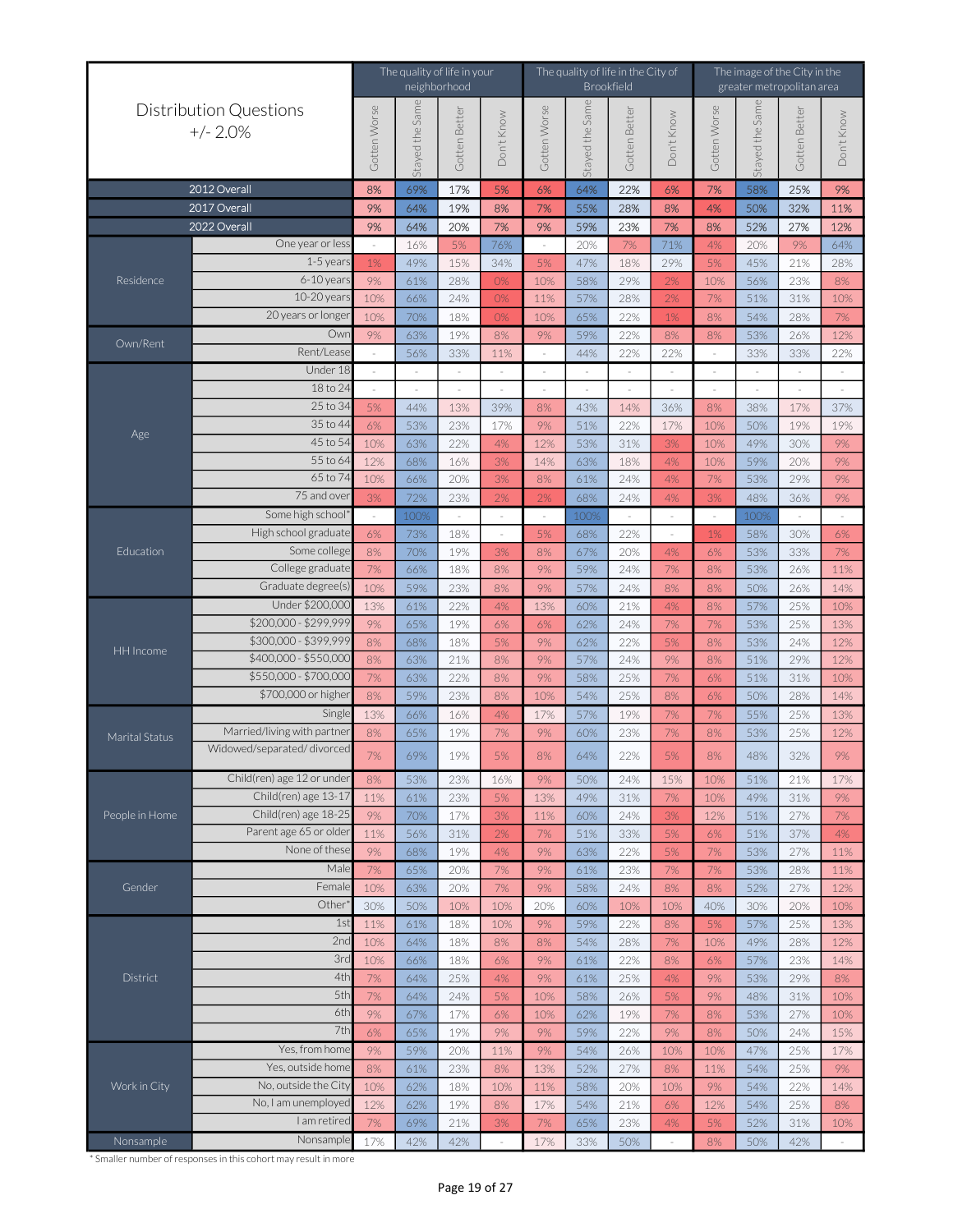|                |                                             | Fire and medical emergency services<br>Reduce Service<br>Privatize the<br>Service/<br>Raise Taxes<br>Service with<br>Impose User<br>Community<br>Outsource<br>Combine<br>Another<br>Levels<br>Fees<br>5%<br>33%<br>29%<br>33%<br>7%<br>3%<br>44%<br>22%<br>35%<br>7%<br>3%<br>48%<br>17%<br>26%<br>5%<br>2%<br>53%<br>13%<br>2%<br>16%<br>45%<br>5%<br>17%<br>30%<br>5%<br>52%<br>20%<br>$7%$<br>4%<br>25%<br>51%<br>28%<br>5%<br>3%<br>14%<br>3%<br>47%<br>18%<br>25%<br>6%<br>49%<br>25%<br>17%<br>6%<br>3%<br>44%<br>11%<br>$\overline{\phantom{a}}$<br>$\bar{\phantom{a}}$<br>$\equiv$<br>$\overline{\phantom{a}}$<br>$\overline{\phantom{a}}$<br>$\overline{\phantom{a}}$<br>$\overline{\phantom{a}}$<br>$\overline{\phantom{a}}$<br>$\overline{\phantom{a}}$<br>$\overline{\phantom{a}}$<br>$\overline{\phantom{a}}$<br>$\overline{\phantom{a}}$<br>$\overline{\phantom{a}}$<br>6%<br>48%<br>17%<br>5%<br>18%<br>53%<br>4%<br>17%<br>26%<br>5%<br>52%<br>15%<br>3%<br>27%<br>7%<br>3%<br>45%<br>21%<br>29%<br>6%<br>52%<br>16%<br>23%<br>$3%$<br>5%<br>1%<br>40%<br>18%<br>26%<br>4%<br>50%<br>50%<br>1%<br>48%<br>19%<br>19%<br>$4\%$<br>42%<br>21%<br>22%<br>8%<br>3%<br>49%<br>15%<br>26%<br>6%<br>3%<br>19%<br>5%<br>51%<br>28%<br>23%<br>25%<br>3%<br>35%<br>11%<br>49%<br>28%<br>2%<br>18%<br>4%<br>3%<br>51%<br>15%<br>24%<br>5%<br>3%<br>49%<br>5%<br>18%<br>26%<br>3%<br>48%<br>27%<br>18%<br>4%<br>5%<br>48%<br>22%<br>28%<br>6%<br>52%<br>17%<br>23%<br>9%<br>2%<br>5%<br>3%<br>50%<br>17%<br>26%<br>39%<br>2%<br>16%<br>28%<br>5%<br>54%<br>26%<br>5%<br>4%<br>16%<br>2%<br>50%<br>16%<br>30%<br>9%<br>4%<br>42%<br>17%<br>28%<br>7%<br>$6\%$<br>42%<br>20%<br>7%<br>26%<br>$2\%$<br>49%<br>18%<br>5%<br>24%<br>4%<br>5%<br>50%<br>20%<br>26%<br>2%<br>47%<br>15%<br>26%<br>6%<br>$\bar{z}$<br>30%<br>30%<br>40%<br>10%<br>1st<br>50%<br>3%<br>17%<br>29%<br>5%<br>2nd<br>59%<br>3%<br>25%<br>5%<br>16%<br>3rd<br>50%<br>19%<br>22%<br>2%<br>6%<br>4th<br>5%<br>20%<br>27%<br>48%<br>6%<br>5th<br>$3\%$<br>3%<br>48%<br>17%<br>27%<br>6th<br>4%<br>43%<br>29%<br>15%<br>6%<br>7th<br>3%<br>53%<br>19%<br>27%<br>7%<br>51%<br>29%<br>2%<br>16%<br>8%<br>7%<br>29%<br>44%<br>21%<br>8%<br>49%<br>4%<br>17%<br>25%<br>5%<br>$6\%$<br>63%<br>13%<br>15%<br>$6\%$<br>2%<br>48%<br>18%<br>24%<br>4% |  |  |  |  |
|----------------|---------------------------------------------|-----------------------------------------------------------------------------------------------------------------------------------------------------------------------------------------------------------------------------------------------------------------------------------------------------------------------------------------------------------------------------------------------------------------------------------------------------------------------------------------------------------------------------------------------------------------------------------------------------------------------------------------------------------------------------------------------------------------------------------------------------------------------------------------------------------------------------------------------------------------------------------------------------------------------------------------------------------------------------------------------------------------------------------------------------------------------------------------------------------------------------------------------------------------------------------------------------------------------------------------------------------------------------------------------------------------------------------------------------------------------------------------------------------------------------------------------------------------------------------------------------------------------------------------------------------------------------------------------------------------------------------------------------------------------------------------------------------------------------------------------------------------------------------------------------------------------------------------------------------------------------------------------------------------------------------------------------------------------------------------------------------------------------------------------------------------------------------------------------------------------------------------------------------------------------------------------------------------------------------------------------------------------------------------------------------------|--|--|--|--|
|                | <b>Distribution Questions</b><br>$+/- 2.0%$ |                                                                                                                                                                                                                                                                                                                                                                                                                                                                                                                                                                                                                                                                                                                                                                                                                                                                                                                                                                                                                                                                                                                                                                                                                                                                                                                                                                                                                                                                                                                                                                                                                                                                                                                                                                                                                                                                                                                                                                                                                                                                                                                                                                                                                                                                                                                 |  |  |  |  |
|                | 2012 Overall                                |                                                                                                                                                                                                                                                                                                                                                                                                                                                                                                                                                                                                                                                                                                                                                                                                                                                                                                                                                                                                                                                                                                                                                                                                                                                                                                                                                                                                                                                                                                                                                                                                                                                                                                                                                                                                                                                                                                                                                                                                                                                                                                                                                                                                                                                                                                                 |  |  |  |  |
|                | 2017 Overall                                |                                                                                                                                                                                                                                                                                                                                                                                                                                                                                                                                                                                                                                                                                                                                                                                                                                                                                                                                                                                                                                                                                                                                                                                                                                                                                                                                                                                                                                                                                                                                                                                                                                                                                                                                                                                                                                                                                                                                                                                                                                                                                                                                                                                                                                                                                                                 |  |  |  |  |
|                | 2022 Overall                                |                                                                                                                                                                                                                                                                                                                                                                                                                                                                                                                                                                                                                                                                                                                                                                                                                                                                                                                                                                                                                                                                                                                                                                                                                                                                                                                                                                                                                                                                                                                                                                                                                                                                                                                                                                                                                                                                                                                                                                                                                                                                                                                                                                                                                                                                                                                 |  |  |  |  |
|                | One year or less                            |                                                                                                                                                                                                                                                                                                                                                                                                                                                                                                                                                                                                                                                                                                                                                                                                                                                                                                                                                                                                                                                                                                                                                                                                                                                                                                                                                                                                                                                                                                                                                                                                                                                                                                                                                                                                                                                                                                                                                                                                                                                                                                                                                                                                                                                                                                                 |  |  |  |  |
|                | 1-5 years                                   |                                                                                                                                                                                                                                                                                                                                                                                                                                                                                                                                                                                                                                                                                                                                                                                                                                                                                                                                                                                                                                                                                                                                                                                                                                                                                                                                                                                                                                                                                                                                                                                                                                                                                                                                                                                                                                                                                                                                                                                                                                                                                                                                                                                                                                                                                                                 |  |  |  |  |
| Residence      | 6-10 years                                  |                                                                                                                                                                                                                                                                                                                                                                                                                                                                                                                                                                                                                                                                                                                                                                                                                                                                                                                                                                                                                                                                                                                                                                                                                                                                                                                                                                                                                                                                                                                                                                                                                                                                                                                                                                                                                                                                                                                                                                                                                                                                                                                                                                                                                                                                                                                 |  |  |  |  |
|                | 10-20 years                                 | 20 years or longer<br>Own<br>Rent/Lease<br>Under 18<br>18 to 24<br>25 to 34<br>35 to 44<br>45 to 54<br>55 to 64<br>65 to 74<br>75 and over<br>Some high school*<br>Some college<br>College graduate<br>Under \$200,000<br>Single<br>None of these<br>Male<br>Female<br>Other <sup>*</sup><br>Yes, from home<br>Yes, outside home<br>I am retired<br>Nonsample<br>50%<br>$8\%$<br>33%<br>$8\%$                                                                                                                                                                                                                                                                                                                                                                                                                                                                                                                                                                                                                                                                                                                                                                                                                                                                                                                                                                                                                                                                                                                                                                                                                                                                                                                                                                                                                                                                                                                                                                                                                                                                                                                                                                                                                                                                                                                   |  |  |  |  |
|                |                                             |                                                                                                                                                                                                                                                                                                                                                                                                                                                                                                                                                                                                                                                                                                                                                                                                                                                                                                                                                                                                                                                                                                                                                                                                                                                                                                                                                                                                                                                                                                                                                                                                                                                                                                                                                                                                                                                                                                                                                                                                                                                                                                                                                                                                                                                                                                                 |  |  |  |  |
| Own/Rent       |                                             |                                                                                                                                                                                                                                                                                                                                                                                                                                                                                                                                                                                                                                                                                                                                                                                                                                                                                                                                                                                                                                                                                                                                                                                                                                                                                                                                                                                                                                                                                                                                                                                                                                                                                                                                                                                                                                                                                                                                                                                                                                                                                                                                                                                                                                                                                                                 |  |  |  |  |
|                |                                             |                                                                                                                                                                                                                                                                                                                                                                                                                                                                                                                                                                                                                                                                                                                                                                                                                                                                                                                                                                                                                                                                                                                                                                                                                                                                                                                                                                                                                                                                                                                                                                                                                                                                                                                                                                                                                                                                                                                                                                                                                                                                                                                                                                                                                                                                                                                 |  |  |  |  |
|                |                                             |                                                                                                                                                                                                                                                                                                                                                                                                                                                                                                                                                                                                                                                                                                                                                                                                                                                                                                                                                                                                                                                                                                                                                                                                                                                                                                                                                                                                                                                                                                                                                                                                                                                                                                                                                                                                                                                                                                                                                                                                                                                                                                                                                                                                                                                                                                                 |  |  |  |  |
|                |                                             |                                                                                                                                                                                                                                                                                                                                                                                                                                                                                                                                                                                                                                                                                                                                                                                                                                                                                                                                                                                                                                                                                                                                                                                                                                                                                                                                                                                                                                                                                                                                                                                                                                                                                                                                                                                                                                                                                                                                                                                                                                                                                                                                                                                                                                                                                                                 |  |  |  |  |
|                |                                             |                                                                                                                                                                                                                                                                                                                                                                                                                                                                                                                                                                                                                                                                                                                                                                                                                                                                                                                                                                                                                                                                                                                                                                                                                                                                                                                                                                                                                                                                                                                                                                                                                                                                                                                                                                                                                                                                                                                                                                                                                                                                                                                                                                                                                                                                                                                 |  |  |  |  |
| Age            |                                             |                                                                                                                                                                                                                                                                                                                                                                                                                                                                                                                                                                                                                                                                                                                                                                                                                                                                                                                                                                                                                                                                                                                                                                                                                                                                                                                                                                                                                                                                                                                                                                                                                                                                                                                                                                                                                                                                                                                                                                                                                                                                                                                                                                                                                                                                                                                 |  |  |  |  |
|                |                                             |                                                                                                                                                                                                                                                                                                                                                                                                                                                                                                                                                                                                                                                                                                                                                                                                                                                                                                                                                                                                                                                                                                                                                                                                                                                                                                                                                                                                                                                                                                                                                                                                                                                                                                                                                                                                                                                                                                                                                                                                                                                                                                                                                                                                                                                                                                                 |  |  |  |  |
|                |                                             |                                                                                                                                                                                                                                                                                                                                                                                                                                                                                                                                                                                                                                                                                                                                                                                                                                                                                                                                                                                                                                                                                                                                                                                                                                                                                                                                                                                                                                                                                                                                                                                                                                                                                                                                                                                                                                                                                                                                                                                                                                                                                                                                                                                                                                                                                                                 |  |  |  |  |
|                |                                             |                                                                                                                                                                                                                                                                                                                                                                                                                                                                                                                                                                                                                                                                                                                                                                                                                                                                                                                                                                                                                                                                                                                                                                                                                                                                                                                                                                                                                                                                                                                                                                                                                                                                                                                                                                                                                                                                                                                                                                                                                                                                                                                                                                                                                                                                                                                 |  |  |  |  |
|                |                                             |                                                                                                                                                                                                                                                                                                                                                                                                                                                                                                                                                                                                                                                                                                                                                                                                                                                                                                                                                                                                                                                                                                                                                                                                                                                                                                                                                                                                                                                                                                                                                                                                                                                                                                                                                                                                                                                                                                                                                                                                                                                                                                                                                                                                                                                                                                                 |  |  |  |  |
|                |                                             |                                                                                                                                                                                                                                                                                                                                                                                                                                                                                                                                                                                                                                                                                                                                                                                                                                                                                                                                                                                                                                                                                                                                                                                                                                                                                                                                                                                                                                                                                                                                                                                                                                                                                                                                                                                                                                                                                                                                                                                                                                                                                                                                                                                                                                                                                                                 |  |  |  |  |
|                |                                             |                                                                                                                                                                                                                                                                                                                                                                                                                                                                                                                                                                                                                                                                                                                                                                                                                                                                                                                                                                                                                                                                                                                                                                                                                                                                                                                                                                                                                                                                                                                                                                                                                                                                                                                                                                                                                                                                                                                                                                                                                                                                                                                                                                                                                                                                                                                 |  |  |  |  |
| Education      |                                             |                                                                                                                                                                                                                                                                                                                                                                                                                                                                                                                                                                                                                                                                                                                                                                                                                                                                                                                                                                                                                                                                                                                                                                                                                                                                                                                                                                                                                                                                                                                                                                                                                                                                                                                                                                                                                                                                                                                                                                                                                                                                                                                                                                                                                                                                                                                 |  |  |  |  |
|                |                                             |                                                                                                                                                                                                                                                                                                                                                                                                                                                                                                                                                                                                                                                                                                                                                                                                                                                                                                                                                                                                                                                                                                                                                                                                                                                                                                                                                                                                                                                                                                                                                                                                                                                                                                                                                                                                                                                                                                                                                                                                                                                                                                                                                                                                                                                                                                                 |  |  |  |  |
|                |                                             |                                                                                                                                                                                                                                                                                                                                                                                                                                                                                                                                                                                                                                                                                                                                                                                                                                                                                                                                                                                                                                                                                                                                                                                                                                                                                                                                                                                                                                                                                                                                                                                                                                                                                                                                                                                                                                                                                                                                                                                                                                                                                                                                                                                                                                                                                                                 |  |  |  |  |
|                |                                             |                                                                                                                                                                                                                                                                                                                                                                                                                                                                                                                                                                                                                                                                                                                                                                                                                                                                                                                                                                                                                                                                                                                                                                                                                                                                                                                                                                                                                                                                                                                                                                                                                                                                                                                                                                                                                                                                                                                                                                                                                                                                                                                                                                                                                                                                                                                 |  |  |  |  |
|                |                                             | High school graduate<br>Graduate degree(s)<br>\$200,000 - \$299,999<br>\$300,000 - \$399,999<br>\$400,000 - \$550,000<br>\$550,000 - \$700,000<br>\$700,000 or higher<br>Child(ren) age 13-17<br>Child(ren) age 18-25<br>Parent age 65 or older<br>No, outside the City<br>No, I am unemployed                                                                                                                                                                                                                                                                                                                                                                                                                                                                                                                                                                                                                                                                                                                                                                                                                                                                                                                                                                                                                                                                                                                                                                                                                                                                                                                                                                                                                                                                                                                                                                                                                                                                                                                                                                                                                                                                                                                                                                                                                  |  |  |  |  |
| HH Income      |                                             |                                                                                                                                                                                                                                                                                                                                                                                                                                                                                                                                                                                                                                                                                                                                                                                                                                                                                                                                                                                                                                                                                                                                                                                                                                                                                                                                                                                                                                                                                                                                                                                                                                                                                                                                                                                                                                                                                                                                                                                                                                                                                                                                                                                                                                                                                                                 |  |  |  |  |
|                |                                             |                                                                                                                                                                                                                                                                                                                                                                                                                                                                                                                                                                                                                                                                                                                                                                                                                                                                                                                                                                                                                                                                                                                                                                                                                                                                                                                                                                                                                                                                                                                                                                                                                                                                                                                                                                                                                                                                                                                                                                                                                                                                                                                                                                                                                                                                                                                 |  |  |  |  |
|                |                                             |                                                                                                                                                                                                                                                                                                                                                                                                                                                                                                                                                                                                                                                                                                                                                                                                                                                                                                                                                                                                                                                                                                                                                                                                                                                                                                                                                                                                                                                                                                                                                                                                                                                                                                                                                                                                                                                                                                                                                                                                                                                                                                                                                                                                                                                                                                                 |  |  |  |  |
|                |                                             |                                                                                                                                                                                                                                                                                                                                                                                                                                                                                                                                                                                                                                                                                                                                                                                                                                                                                                                                                                                                                                                                                                                                                                                                                                                                                                                                                                                                                                                                                                                                                                                                                                                                                                                                                                                                                                                                                                                                                                                                                                                                                                                                                                                                                                                                                                                 |  |  |  |  |
|                |                                             |                                                                                                                                                                                                                                                                                                                                                                                                                                                                                                                                                                                                                                                                                                                                                                                                                                                                                                                                                                                                                                                                                                                                                                                                                                                                                                                                                                                                                                                                                                                                                                                                                                                                                                                                                                                                                                                                                                                                                                                                                                                                                                                                                                                                                                                                                                                 |  |  |  |  |
| Marital Status | Widowed/separated/divorced                  |                                                                                                                                                                                                                                                                                                                                                                                                                                                                                                                                                                                                                                                                                                                                                                                                                                                                                                                                                                                                                                                                                                                                                                                                                                                                                                                                                                                                                                                                                                                                                                                                                                                                                                                                                                                                                                                                                                                                                                                                                                                                                                                                                                                                                                                                                                                 |  |  |  |  |
|                |                                             |                                                                                                                                                                                                                                                                                                                                                                                                                                                                                                                                                                                                                                                                                                                                                                                                                                                                                                                                                                                                                                                                                                                                                                                                                                                                                                                                                                                                                                                                                                                                                                                                                                                                                                                                                                                                                                                                                                                                                                                                                                                                                                                                                                                                                                                                                                                 |  |  |  |  |
|                |                                             |                                                                                                                                                                                                                                                                                                                                                                                                                                                                                                                                                                                                                                                                                                                                                                                                                                                                                                                                                                                                                                                                                                                                                                                                                                                                                                                                                                                                                                                                                                                                                                                                                                                                                                                                                                                                                                                                                                                                                                                                                                                                                                                                                                                                                                                                                                                 |  |  |  |  |
| People in Home |                                             |                                                                                                                                                                                                                                                                                                                                                                                                                                                                                                                                                                                                                                                                                                                                                                                                                                                                                                                                                                                                                                                                                                                                                                                                                                                                                                                                                                                                                                                                                                                                                                                                                                                                                                                                                                                                                                                                                                                                                                                                                                                                                                                                                                                                                                                                                                                 |  |  |  |  |
|                |                                             |                                                                                                                                                                                                                                                                                                                                                                                                                                                                                                                                                                                                                                                                                                                                                                                                                                                                                                                                                                                                                                                                                                                                                                                                                                                                                                                                                                                                                                                                                                                                                                                                                                                                                                                                                                                                                                                                                                                                                                                                                                                                                                                                                                                                                                                                                                                 |  |  |  |  |
|                |                                             |                                                                                                                                                                                                                                                                                                                                                                                                                                                                                                                                                                                                                                                                                                                                                                                                                                                                                                                                                                                                                                                                                                                                                                                                                                                                                                                                                                                                                                                                                                                                                                                                                                                                                                                                                                                                                                                                                                                                                                                                                                                                                                                                                                                                                                                                                                                 |  |  |  |  |
|                |                                             |                                                                                                                                                                                                                                                                                                                                                                                                                                                                                                                                                                                                                                                                                                                                                                                                                                                                                                                                                                                                                                                                                                                                                                                                                                                                                                                                                                                                                                                                                                                                                                                                                                                                                                                                                                                                                                                                                                                                                                                                                                                                                                                                                                                                                                                                                                                 |  |  |  |  |
| Gender         |                                             |                                                                                                                                                                                                                                                                                                                                                                                                                                                                                                                                                                                                                                                                                                                                                                                                                                                                                                                                                                                                                                                                                                                                                                                                                                                                                                                                                                                                                                                                                                                                                                                                                                                                                                                                                                                                                                                                                                                                                                                                                                                                                                                                                                                                                                                                                                                 |  |  |  |  |
|                |                                             |                                                                                                                                                                                                                                                                                                                                                                                                                                                                                                                                                                                                                                                                                                                                                                                                                                                                                                                                                                                                                                                                                                                                                                                                                                                                                                                                                                                                                                                                                                                                                                                                                                                                                                                                                                                                                                                                                                                                                                                                                                                                                                                                                                                                                                                                                                                 |  |  |  |  |
|                |                                             |                                                                                                                                                                                                                                                                                                                                                                                                                                                                                                                                                                                                                                                                                                                                                                                                                                                                                                                                                                                                                                                                                                                                                                                                                                                                                                                                                                                                                                                                                                                                                                                                                                                                                                                                                                                                                                                                                                                                                                                                                                                                                                                                                                                                                                                                                                                 |  |  |  |  |
|                |                                             |                                                                                                                                                                                                                                                                                                                                                                                                                                                                                                                                                                                                                                                                                                                                                                                                                                                                                                                                                                                                                                                                                                                                                                                                                                                                                                                                                                                                                                                                                                                                                                                                                                                                                                                                                                                                                                                                                                                                                                                                                                                                                                                                                                                                                                                                                                                 |  |  |  |  |
|                |                                             |                                                                                                                                                                                                                                                                                                                                                                                                                                                                                                                                                                                                                                                                                                                                                                                                                                                                                                                                                                                                                                                                                                                                                                                                                                                                                                                                                                                                                                                                                                                                                                                                                                                                                                                                                                                                                                                                                                                                                                                                                                                                                                                                                                                                                                                                                                                 |  |  |  |  |
| District       |                                             |                                                                                                                                                                                                                                                                                                                                                                                                                                                                                                                                                                                                                                                                                                                                                                                                                                                                                                                                                                                                                                                                                                                                                                                                                                                                                                                                                                                                                                                                                                                                                                                                                                                                                                                                                                                                                                                                                                                                                                                                                                                                                                                                                                                                                                                                                                                 |  |  |  |  |
|                |                                             | Married/living with partner<br>Child(ren) age 12 or under                                                                                                                                                                                                                                                                                                                                                                                                                                                                                                                                                                                                                                                                                                                                                                                                                                                                                                                                                                                                                                                                                                                                                                                                                                                                                                                                                                                                                                                                                                                                                                                                                                                                                                                                                                                                                                                                                                                                                                                                                                                                                                                                                                                                                                                       |  |  |  |  |
|                |                                             |                                                                                                                                                                                                                                                                                                                                                                                                                                                                                                                                                                                                                                                                                                                                                                                                                                                                                                                                                                                                                                                                                                                                                                                                                                                                                                                                                                                                                                                                                                                                                                                                                                                                                                                                                                                                                                                                                                                                                                                                                                                                                                                                                                                                                                                                                                                 |  |  |  |  |
|                |                                             |                                                                                                                                                                                                                                                                                                                                                                                                                                                                                                                                                                                                                                                                                                                                                                                                                                                                                                                                                                                                                                                                                                                                                                                                                                                                                                                                                                                                                                                                                                                                                                                                                                                                                                                                                                                                                                                                                                                                                                                                                                                                                                                                                                                                                                                                                                                 |  |  |  |  |
|                |                                             |                                                                                                                                                                                                                                                                                                                                                                                                                                                                                                                                                                                                                                                                                                                                                                                                                                                                                                                                                                                                                                                                                                                                                                                                                                                                                                                                                                                                                                                                                                                                                                                                                                                                                                                                                                                                                                                                                                                                                                                                                                                                                                                                                                                                                                                                                                                 |  |  |  |  |
|                |                                             |                                                                                                                                                                                                                                                                                                                                                                                                                                                                                                                                                                                                                                                                                                                                                                                                                                                                                                                                                                                                                                                                                                                                                                                                                                                                                                                                                                                                                                                                                                                                                                                                                                                                                                                                                                                                                                                                                                                                                                                                                                                                                                                                                                                                                                                                                                                 |  |  |  |  |
| Work in City   |                                             |                                                                                                                                                                                                                                                                                                                                                                                                                                                                                                                                                                                                                                                                                                                                                                                                                                                                                                                                                                                                                                                                                                                                                                                                                                                                                                                                                                                                                                                                                                                                                                                                                                                                                                                                                                                                                                                                                                                                                                                                                                                                                                                                                                                                                                                                                                                 |  |  |  |  |
|                |                                             |                                                                                                                                                                                                                                                                                                                                                                                                                                                                                                                                                                                                                                                                                                                                                                                                                                                                                                                                                                                                                                                                                                                                                                                                                                                                                                                                                                                                                                                                                                                                                                                                                                                                                                                                                                                                                                                                                                                                                                                                                                                                                                                                                                                                                                                                                                                 |  |  |  |  |
|                |                                             |                                                                                                                                                                                                                                                                                                                                                                                                                                                                                                                                                                                                                                                                                                                                                                                                                                                                                                                                                                                                                                                                                                                                                                                                                                                                                                                                                                                                                                                                                                                                                                                                                                                                                                                                                                                                                                                                                                                                                                                                                                                                                                                                                                                                                                                                                                                 |  |  |  |  |
| Nonsample      |                                             |                                                                                                                                                                                                                                                                                                                                                                                                                                                                                                                                                                                                                                                                                                                                                                                                                                                                                                                                                                                                                                                                                                                                                                                                                                                                                                                                                                                                                                                                                                                                                                                                                                                                                                                                                                                                                                                                                                                                                                                                                                                                                                                                                                                                                                                                                                                 |  |  |  |  |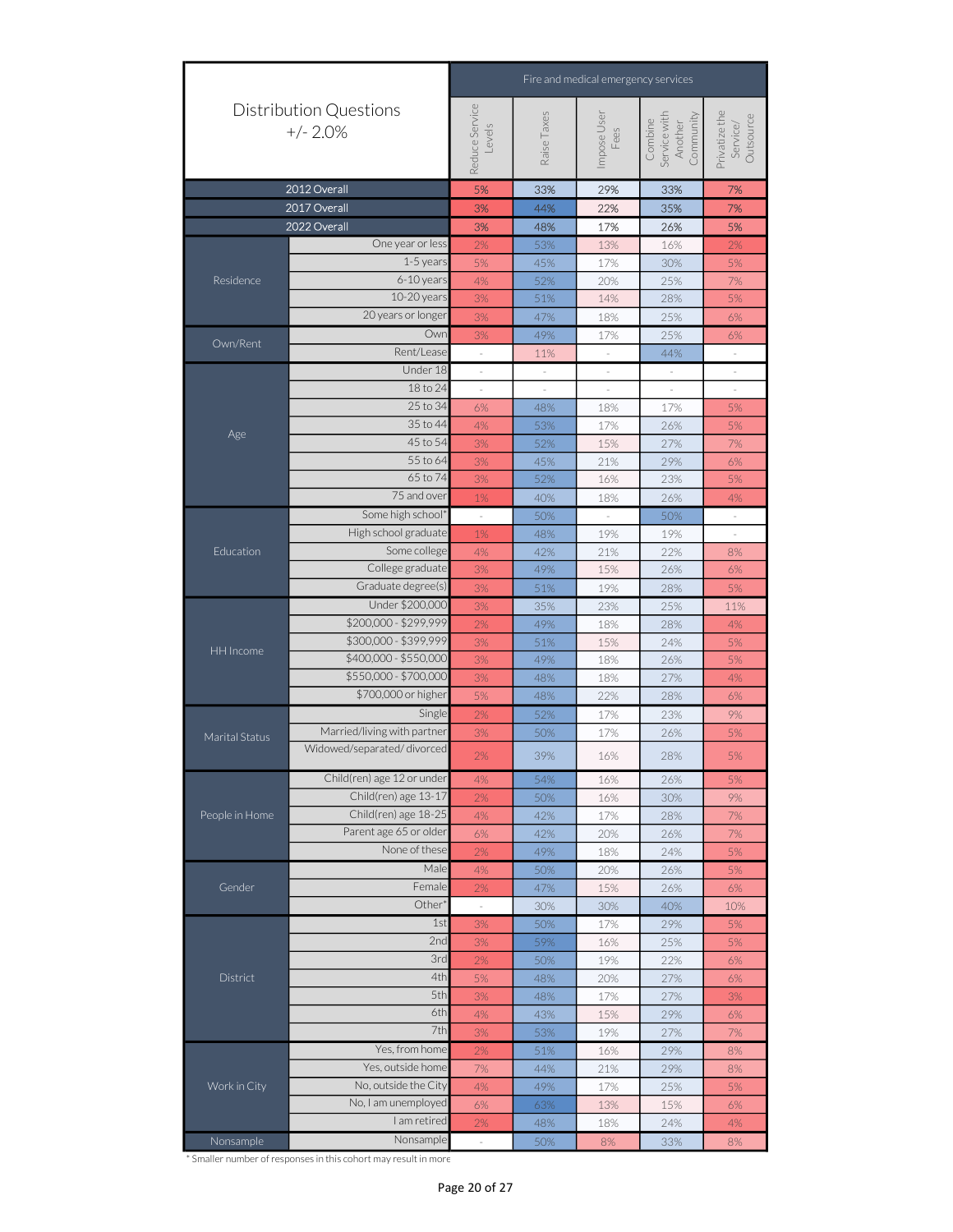|                |                                                |                          |             | Garbage/recycling collection |                                                 | Parks maintenance                      |                          |             |                     |                                                 |                                        |
|----------------|------------------------------------------------|--------------------------|-------------|------------------------------|-------------------------------------------------|----------------------------------------|--------------------------|-------------|---------------------|-------------------------------------------------|----------------------------------------|
|                | <b>Distribution Questions</b><br>$+/- 2.0%$    | Reduce Service<br>Levels | Raise Taxes | Impose User<br>Fees          | Combine<br>Service with<br>Community<br>Another | Privatize the<br>Outsource<br>Service/ | Reduce Service<br>Levels | Raise Taxes | Impose User<br>Fees | Service with<br>Community<br>Combine<br>Another | Privatize the<br>Outsource<br>Service/ |
|                | 2012 Overall                                   | 10%                      | 12%         | 30%                          | 24%                                             | 28%                                    | 21%                      | 17%         | 32%                 | 11%                                             | 19%                                    |
|                | 2017 Overall                                   | 7%                       | 20%         | 24%                          | 27%                                             | 28%                                    | 16%                      | 27%         | 27%                 | 15%                                             | 17%                                    |
|                | 2022 Overall                                   | 8%                       | 20%         | 21%                          | 22%                                             | 27%                                    | 11%                      | 29%         | 26%                 | 14%                                             | 15%                                    |
|                | One year or less                               | 7%                       | 16%         | 22%                          | 27%                                             | 27%                                    | 11%                      | 25%         | 20%                 | 16%                                             | 18%                                    |
|                | 1-5 years                                      | 14%                      | 17%         | 19%                          | 24%                                             | 33%                                    | 13%                      | 33%         | 21%                 | 21%                                             | 14%                                    |
| Residence      | $6-10$ years                                   | 10%                      | 26%         | 21%                          | 26%                                             | 31%                                    | 11%                      | 40%         | 22%                 | 13%                                             | 18%                                    |
|                | 10-20 years                                    | 7%                       | 22%         | 17%                          | 20%                                             | 26%                                    | 9%                       | 30%         | 25%                 | 13%                                             | 17%                                    |
|                | 20 years or longer                             | 7%                       | 20%         | 22%                          | 21%                                             | 25%                                    | 12%                      | 26%         | 28%                 | 12%                                             | 14%                                    |
| Own/Rent       | Owr                                            | 9%                       | 21%         | 20%                          | 21%                                             | 28%                                    | 11%                      | 31%         | 25%                 | 13%                                             | 15%                                    |
|                | Rent/Lease                                     | $\sim$                   | $\sim$      | 11%                          | 11%                                             | 33%                                    | $\sim$                   |             | 11%                 | 22%                                             | 22%                                    |
|                | Under 18                                       |                          |             |                              | $\sim$                                          | $\overline{\phantom{a}}$               | $\overline{\phantom{a}}$ |             |                     |                                                 |                                        |
|                | 18 to 24                                       | $\sim$                   | $\bar{ }$   | $\sim$                       | $\sim$                                          | $\sim$                                 | $\sim$                   |             | $\equiv$            | $\overline{\phantom{a}}$                        | $\sim$                                 |
|                | 25 to 34                                       | 13%                      | 17%         | 15%                          | 29%                                             | 34%                                    | 11%                      | 39%         | 15%                 | 15%                                             | 16%                                    |
| Age            | 35 to 44                                       | 14%                      | 24%         | 17%                          | 28%                                             | 30%                                    | 10%                      | 45%         | 17%                 | 18%                                             | 17%                                    |
|                | 45 to 54                                       | 8%                       | 18%         | 21%                          | 26%                                             | 33%                                    | 12%                      | 28%         | 27%                 | 18%                                             | 20%                                    |
|                | 55 to 64                                       | 10%                      | 19%         | 22%                          | 21%                                             | 27%                                    | 12%                      | 27%         | 30%                 | 13%                                             | 14%                                    |
|                | 65 to 74                                       | 6%                       | 23%         | 21%                          | 19%                                             | 24%                                    | 11%                      | 28%         | 26%                 | 13%                                             | 14%                                    |
|                | 75 and over                                    | 5%                       | 18%         | 24%                          | 16%                                             | 22%                                    | 11%                      | 21%         | 29%                 | 9%                                              | 11%                                    |
|                | Some high school*                              |                          |             | 50%                          |                                                 | 50%                                    |                          |             | 50%                 |                                                 | 50%                                    |
|                | High school graduate                           | 4%                       | 20%         | 19%                          | 18%                                             | 20%                                    | 11%                      | 19%         | 29%                 | 10%                                             | 8%                                     |
| Education      | Some college                                   | 5%                       | 20%         | 17%                          | 14%                                             | 34%                                    | 11%                      | 16%         | 35%                 | $9%$                                            | 18%                                    |
|                | College graduate                               | 9%                       | 20%         | 20%                          | 22%                                             | 27%                                    | 11%                      | 30%         | 24%                 | 14%                                             | 16%                                    |
|                | Graduate degree(s)                             | 9%                       | 21%         | 24%                          | 25%                                             | 26%                                    | 11%                      | 35%         | 25%                 | 15%                                             | 14%                                    |
|                | Under \$200,000                                | 9%                       | 13%         | 17%                          | 18%                                             | 34%                                    | 14%                      | 22%         | 20%                 | 14%                                             | 20%                                    |
|                | \$200,000 - \$299,999<br>\$300,000 - \$399,999 | 11%                      | 19%         | 20%                          | 24%                                             | 26%                                    | 13%                      | 27%         | 24%                 | 15%                                             | 13%                                    |
| HH Income      | \$400,000 - \$550,000                          | 8%                       | 21%         | 20%                          | 22%                                             | 24%                                    | 12%                      | 27%         | 27%                 | 13%                                             | 13%                                    |
|                | \$550,000 - \$700,000                          | 9%                       | 20%         | 24%                          | 21%                                             | 29%                                    | 11%                      | 34%         | 25%                 | 14%                                             | 16%                                    |
|                | \$700,000 or higher                            | 7%                       | 22%         | 23%                          | 20%                                             | 27%                                    | 9%                       | 33%         | 27%                 | 13%                                             | 14%                                    |
|                | Single                                         | 8%                       | 23%<br>27%  | 23%                          | 21%                                             | 32%                                    | 8%                       | 30%         | 30%                 | 14%                                             | 17%                                    |
|                | Married/living with partner                    | 7%<br>9%                 | 21%         | 18%<br>22%                   | 25%<br>22%                                      | 27%<br>27%                             | 10%<br>11%               | 28%<br>32%  | 24%<br>26%          | 17%<br>13%                                      | 15%<br>16%                             |
| Marital Status | Widowed/separated/divorced                     | 5%                       | 14%         | 18%                          | 19%                                             | 28%                                    | 13%                      | 16%         | 28%                 | 15%                                             | 11%                                    |
|                | Child(ren) age 12 or under                     | 13%                      | 21%         | 18%                          | 27%                                             | 32%                                    | 10%                      | 41%         | 18%                 | 16%                                             | 19%                                    |
|                | Child(ren) age 13-17                           | 9%                       | 17%         | 20%                          | 27%                                             | 35%                                    | 10%                      | 29%         | 25%                 | 18%                                             | 19%                                    |
| People in Home | Child(ren) age 18-25                           | 6%                       | 18%         | 21%                          | 24%                                             | 30%                                    | 11%                      | 27%         | 25%                 | 17%                                             | 19%                                    |
|                | Parent age 65 or older                         | 10%                      | 15%         | 17%                          | 25%                                             | 28%                                    | 17%                      | 20%         | 27%                 | 20%                                             | 17%                                    |
|                | None of these                                  | 7%                       | 21%         | 23%                          | 18%                                             | 24%                                    | 11%                      | 26%         | 28%                 | 12%                                             | 13%                                    |
|                | Male                                           | 10%                      | 23%         | 22%                          | 20%                                             | 29%                                    | 14%                      | 30%         | 28%                 | 11%                                             | 15%                                    |
| Gender         | Female                                         | 8%                       | 17%         | 19%                          | 23%                                             | 25%                                    | 9%                       | 27%         | 24%                 | 17%                                             | 14%                                    |
|                | Other                                          | 20%                      | 10%         | 30%                          | 10%                                             | 30%                                    | 10%                      | 30%         | 40%                 | 30%                                             | 20%                                    |
|                | 1st                                            | 8%                       | 19%         | 20%                          | 26%                                             | 28%                                    | 12%                      | 31%         | 28%                 | 15%                                             | 17%                                    |
|                | 2nd                                            | 8%                       | 22%         | 24%                          | 20%                                             | 30%                                    | 12%                      | 28%         | 31%                 | 15%                                             | 13%                                    |
|                | 3rd                                            | 7%                       | 18%         | 23%                          | 20%                                             | 31%                                    | 10%                      | 33%         | 25%                 | 11%                                             | 14%                                    |
| District       | 4th                                            | 9%                       | 20%         | 21%                          | 23%                                             | 28%                                    | $9\%$                    | 30%         | 31%                 | 13%                                             | 19%                                    |
|                | 5th                                            | 7%                       | 22%         | 22%                          | 20%                                             | 26%                                    | $7\%$                    | 30%         | 31%                 | 13%                                             | 13%                                    |
|                | 6th                                            | 9%                       | 23%         | 20%                          | 20%                                             | 26%                                    | 16%                      | 26%         | 22%                 | 15%                                             | 12%                                    |
|                | 7th                                            | 10%                      | 23%         | 23%                          | 25%                                             | 25%                                    | 15%                      | 30%         | 22%                 | 16%                                             | 17%                                    |
|                | Yes, from home                                 | 10%                      | 20%         | 19%                          | 29%                                             | 30%                                    | 11%                      | 32%         | 26%                 | 16%                                             | 19%                                    |
|                | Yes, outside home                              | 14%                      | 15%         | 22%                          | 30%                                             | 29%                                    | 14%                      | 33%         | 20%                 | 18%                                             | 14%                                    |
| Work in City   | No, outside the City                           | 9%                       | 20%         | 20%                          | 24%                                             | 30%                                    | 12%                      | 33%         | 25%                 | 15%                                             | 16%                                    |
|                | No, I am unemployed                            | 10%                      | 17%         | 27%                          | 13%                                             | 44%                                    | 4%                       | 37%         | 23%                 | 25%                                             | 17%                                    |
|                | I am retired                                   | 6%                       | 22%         | 23%                          | 16%                                             | 22%                                    | 11%                      | 26%         | 28%                 | 10%                                             | 13%                                    |
| Nonsample      | Nonsample                                      |                          | 17%         |                              | 8%                                              | 67%                                    | 17%                      |             | 25%                 | 17%                                             | 25%                                    |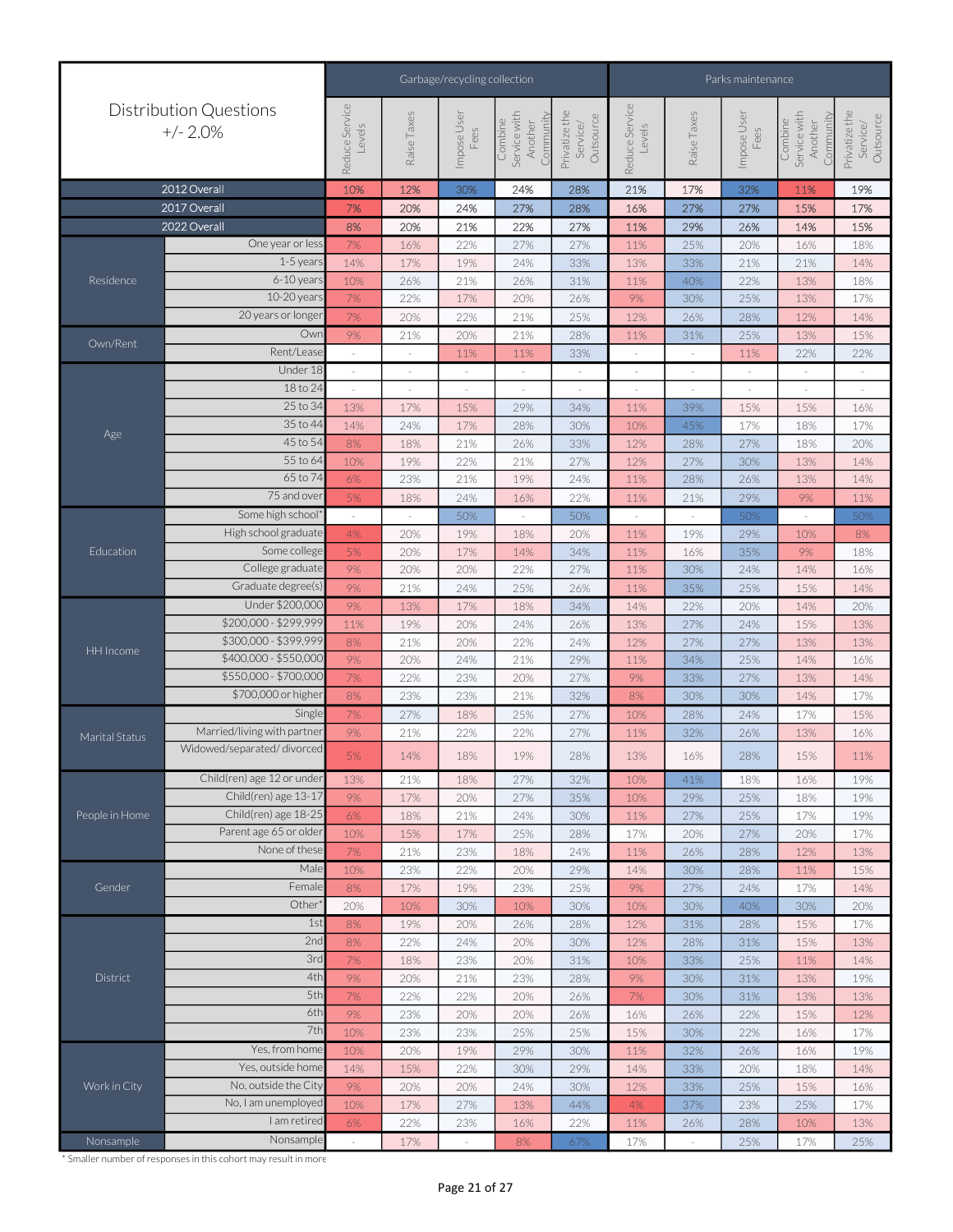|                |                                             |                          |             | Recreation services |                                                 | Building inspection                    |                          |             |                          |                                                 |                                        |
|----------------|---------------------------------------------|--------------------------|-------------|---------------------|-------------------------------------------------|----------------------------------------|--------------------------|-------------|--------------------------|-------------------------------------------------|----------------------------------------|
|                | <b>Distribution Questions</b><br>$+/- 2.0%$ | Reduce Service<br>Levels | Raise Taxes | Impose User<br>Fees | Combine<br>Service with<br>Community<br>Another | Privatize the<br>Outsource<br>Service/ | Reduce Service<br>Levels | Raise Taxes | Impose User<br>Fees      | Service with<br>Community<br>Combine<br>Another | Privatize the<br>Outsource<br>Service/ |
|                | 2012 Overall                                | 27%                      | 6%          | 48%                 | 12%                                             | 10%                                    | 22%                      | 5%          | 38%                      | 20%                                             | 20%                                    |
|                | 2017 Overall                                | 23%                      | 11%         | 46%                 | 15%                                             | 9%                                     | 18%                      | 8%          | 38%                      | 22%                                             | 21%                                    |
|                | 2022 Overall                                | 17%                      | 12%         | 45%                 | 14%                                             | 8%                                     | 15%                      | 9%          | 38%                      | 18%                                             | 18%                                    |
|                | One year or less                            | 13%                      | 22%         | 36%                 | 11%                                             | $9%$                                   | 9%                       | 13%         | 36%                      | 15%                                             | 15%                                    |
|                | 1-5 years                                   | 14%                      | 15%         | 42%                 | 22%                                             | 8%                                     | 15%                      | 7%          | 37%                      | 21%                                             | 22%                                    |
| Residence      | $6-10$ years                                | 19%                      | 16%         | 48%                 | 13%                                             | 10%                                    | 17%                      | 9%          | 41%                      | 19%                                             | 21%                                    |
|                | 10-20 years                                 | 16%                      | 12%         | 44%                 | 15%                                             | 12%                                    | 14%                      | 8%          | 40%                      | 19%                                             | 17%                                    |
|                | 20 years or longer                          | 18%                      | 10%         | 46%                 | 12%                                             | 7%                                     | 14%                      | 10%         | 37%                      | 16%                                             | 17%                                    |
|                | Owr                                         | 17%                      | 12%         | 45%                 | 14%                                             | 9%                                     | 15%                      | 9%          | 38%                      | 17%                                             | 18%                                    |
| Own/Rent       | Rent/Lease                                  | 11%                      | $\sim$      | 33%                 | 11%                                             | $\sim$                                 | $\sim$                   | $\sim$      | 33%                      | 33%                                             | $\sim$                                 |
|                | Under 18                                    |                          |             | $\sim$              | $\overline{\phantom{a}}$                        | $\overline{\phantom{a}}$               |                          |             | $\overline{\phantom{a}}$ |                                                 |                                        |
|                | 18 to 24                                    |                          |             |                     | $\sim$                                          | $\sim$                                 | ×                        | $\sim$      |                          | ×                                               |                                        |
|                | 25 to 34                                    | 13%                      | 21%         | 38%                 | 18%                                             | $9\%$                                  | 24%                      | 8%          | 32%                      | 16%                                             | 25%                                    |
| Age            | 35 to 44                                    | 17%                      | 20%         | 41%                 | 19%                                             | 10%                                    | 18%                      | 10%         | 40%                      | 17%                                             | 22%                                    |
|                | 45 to 54                                    | 16%                      | 10%         | 48%                 | 18%                                             | 12%                                    | 18%                      | 4%          | 38%                      | 21%                                             | 24%                                    |
|                | 55 to 64                                    | 20%                      | 8%          | 50%                 | 12%                                             | 10%                                    | 15%                      | 8%          | 39%                      | 22%                                             | 18%                                    |
|                | 65 to 74                                    | 19%                      | 12%         | 44%                 | 12%                                             | 6%                                     | 12%                      | 12%         | 40%                      | 15%                                             | 14%                                    |
|                | $\overline{75}$ and over                    | 13%                      | 10%         | 44%                 | 10%                                             | 7%                                     | 11%                      | 9%          | 34%                      | 15%                                             | 13%                                    |
|                | Some high school                            |                          | $\sim$      | 50%                 | 50%                                             | $\sim$                                 | 50%                      | ×.          | 50%                      |                                                 |                                        |
|                | High school graduate                        | 18%                      | 6%          | 43%                 | 10%                                             | 4%                                     | 14%                      | 8%          | 29%                      | 22%                                             | 9%                                     |
| Education      | Some college                                | 15%                      | 5%          | 48%                 | 10%                                             | 12%                                    | 10%                      | 8%          | 31%                      | 18%                                             | 23%                                    |
|                | College graduate                            | 17%                      | 13%         | 44%                 | 14%                                             | 8%                                     | 15%                      | 8%          | 38%                      | 17%                                             | 19%                                    |
|                | Graduate degree(s)                          | 18%                      | 14%         | 47%                 | 16%                                             | 8%                                     | 15%                      | 11%         | 44%                      | 18%                                             | 15%                                    |
|                | Under \$200,000                             | 19%                      | 6%          | 37%                 | 19%                                             | 11%                                    | 13%                      | 8%          | 30%                      | 16%                                             | 26%                                    |
|                | \$200,000 - \$299,999                       | 18%                      | 13%         | 40%                 | 13%                                             | 9%                                     | 18%                      | 9%          | 35%                      | 19%                                             | 16%                                    |
| HH Income      | \$300,000 - \$399,999                       | 18%                      | 11%         | 44%                 | 14%                                             | 8%                                     | 14%                      | 9%          | 36%                      | 18%                                             | 18%                                    |
|                | \$400,000 - \$550,000                       | 18%                      | 14%         | 46%                 | 13%                                             | $9%$                                   | 14%                      | 11%         | 41%                      | 16%                                             | 18%                                    |
|                | \$550,000 - \$700,000                       | 16%                      | 15%         | 47%                 | 13%                                             | 6%                                     | 12%                      | 8%          | 43%                      | 16%                                             | 16%                                    |
|                | \$700,000 or higher                         | 16%                      | 10%         | 58%                 | 15%                                             | 8%                                     | 17%                      | 7%          | 45%                      | 21%                                             | 18%                                    |
|                | Single                                      | 14%                      | 13%         | 43%                 | 17%                                             | 12%                                    | 20%                      | 19%         | 28%                      | 16%                                             | 19%                                    |
| Marital Status | Married/living with partner                 | 18%                      | 13%         | 46%                 | 13%                                             | 9%                                     | 14%                      | 9%          | 41%                      | 17%                                             | 18%                                    |
|                | Widowed/separated/divorced                  | 16%                      | 5%          | 46%                 | 14%                                             | 6%                                     | 12%                      | 6%          | 32%                      | 22%                                             | 16%                                    |
|                | Child(ren) age 12 or under                  | 16%                      | 18%         | 41%                 | 18%                                             | 12%                                    | 19%                      | 9%          | 38%                      | 20%                                             | 22%                                    |
|                | Child(ren) age 13-17                        | 17%                      | 11%         | 49%                 | 17%                                             | 11%                                    | 15%                      | 4%          | 42%                      | 22%                                             | 22%                                    |
| People in Home | Child(ren) age 18-25                        | 15%                      | 10%         | 46%                 | 15%                                             | 11%                                    | 14%                      | 4%          | 36%                      | 21%                                             | 24%                                    |
|                | Parent age 65 or older                      | 15%                      | 12%         | 46%                 | 14%                                             | 12%                                    | 17%                      | 9%          | 35%                      | 19%                                             | 19%                                    |
|                | None of these                               | 18%                      | 10%         | 46%                 | 12%                                             | 7%                                     | 13%                      | 10%         | 39%                      | 16%                                             | 16%                                    |
|                | Male                                        | 21%                      | 13%         | 46%                 | 11%                                             | 10%                                    | 18%                      | 11%         | 41%                      | 15%                                             | 18%                                    |
| Gender         | Female                                      | 14%                      | 11%         | 43%                 | 19%                                             | 8%                                     | 10%                      | 8%          | 36%                      | 21%                                             | 18%                                    |
|                | Other                                       | 10%                      | 20%         | 50%                 | 20%                                             | 10%                                    | 10%                      | $\sim$      | 20%                      | 30%                                             | 40%                                    |
|                | 1st                                         | 19%                      | 13%         | 45%                 | 12%                                             | 9%                                     | 14%                      | 8%          | 42%                      | 16%                                             | 20%                                    |
|                | 2nc                                         | 18%                      | 12%         | 51%                 | 12%                                             | 7%                                     | 9%                       | 12%         | 41%                      | 18%                                             | 23%                                    |
|                | 3rc                                         | 14%                      | 11%         | 47%                 | 14%                                             | 9%                                     | 15%                      | 9%          | 41%                      | 16%                                             | 15%                                    |
| District       | 4th<br>5th                                  | 18%                      | 11%         | 49%                 | 13%                                             | 11%                                    | 15%                      | $8\%$       | 42%                      | 19%                                             | 23%                                    |
|                | 6th                                         | 12%                      | 11%         | 51%                 | 14%                                             | 6%                                     | 13%                      | 10%         | 38%                      | 16%                                             | 16%                                    |
|                | 7th                                         | 20%                      | 11%         | 42%                 | 15%                                             | $9%$                                   | 16%                      | $7%$        | 39%                      | 21%                                             | 16%                                    |
|                |                                             | 25%                      | 14%         | 38%                 | 18%                                             | 8%                                     | 19%                      | 14%         | 36%                      | 20%                                             | 14%                                    |
|                | Yes, from home                              | 15%                      | 11%         | 48%                 | 17%                                             | 12%                                    | 16%                      | 7%          | 39%                      | 21%                                             | 23%                                    |
|                | Yes, outside home                           | 22%                      | 17%         | 36%                 | 17%                                             | 9%                                     | 24%                      | 7%          | 34%                      | 13%                                             | 24%                                    |
| Work in City   | No, outside the City<br>No, I am unemployed | 18%                      | 11%         | 46%                 | 15%                                             | 11%                                    | 17%                      | 8%          | 41%                      | 19%                                             | 20%                                    |
|                | I am retired                                | 8%                       | 17%         | 58%                 | 29%                                             | 10%                                    | $8\%$                    | 13%         | 37%                      | 33%                                             | 23%                                    |
|                | Nonsample                                   | 17%                      | 11%         | 45%                 | 11%                                             | 6%                                     | 11%                      | 11%         | 38%                      | 16%                                             | 13%                                    |
| Nonsample      |                                             | 17%                      |             | 33%                 | 33%                                             | 25%                                    | 25%                      |             | 17%                      | 25%                                             | 25%                                    |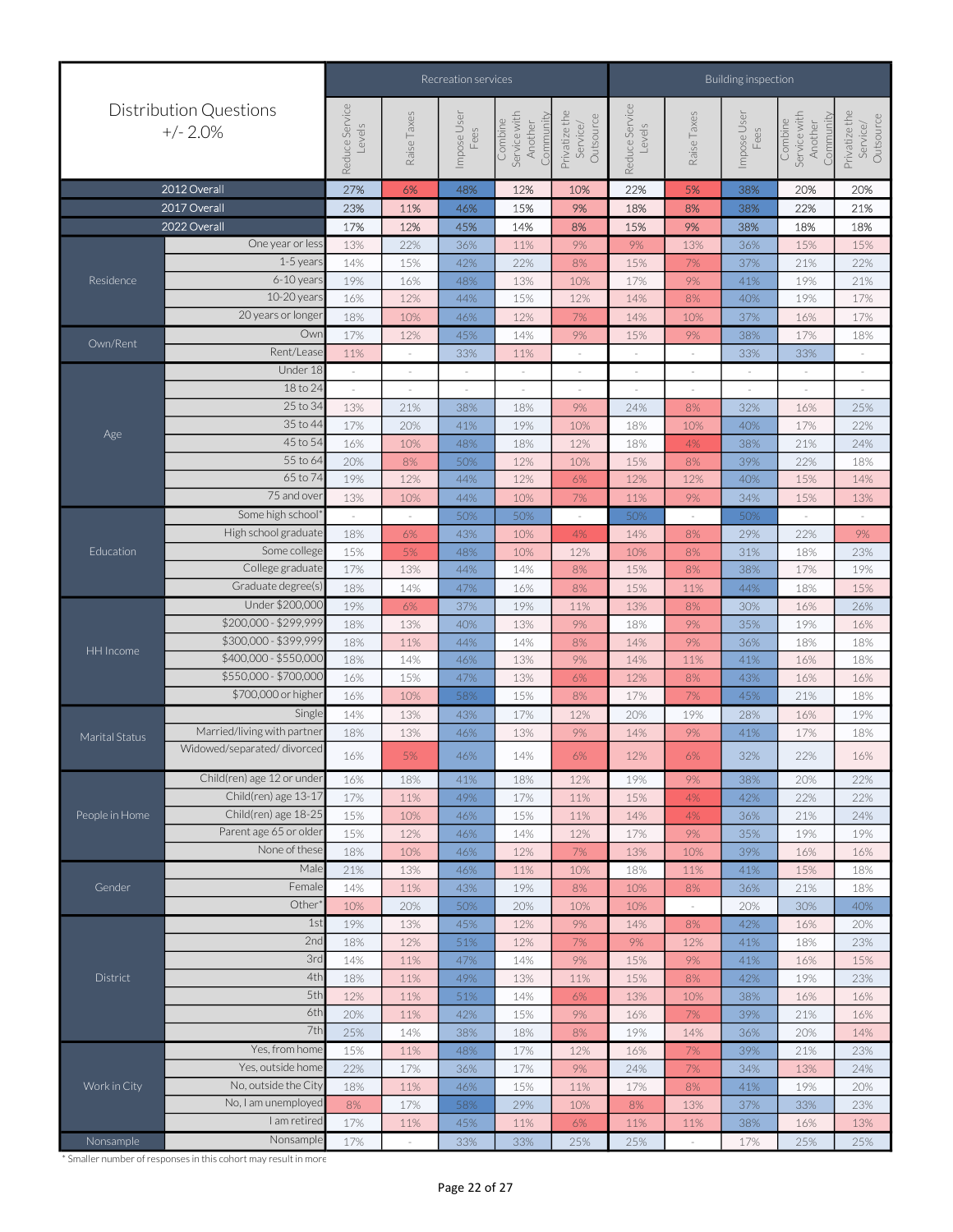|                |                                              |                          |             | Police services     |                                                 | Street construction and maintenance    |                          |             |                     |                                                 |                                        |
|----------------|----------------------------------------------|--------------------------|-------------|---------------------|-------------------------------------------------|----------------------------------------|--------------------------|-------------|---------------------|-------------------------------------------------|----------------------------------------|
|                | <b>Distribution Questions</b><br>$+/- 2.0\%$ | Reduce Service<br>Levels | Raise Taxes | Impose User<br>Fees | Combine<br>Service with<br>Community<br>Another | Privatize the<br>Outsource<br>Service/ | Reduce Service<br>Levels | Raise Taxes | Impose User<br>Fees | Service with<br>Community<br>Combine<br>Another | Privatize the<br>Outsource<br>Service/ |
|                | 2012 Overall                                 | 8%                       | 48%         | 14%                 | 27%                                             | 5%                                     | 11%                      | 37%         | 9%                  | 19%                                             | 26%                                    |
|                | 2017 Overall                                 | 4%                       | 58%         | 9%                  | 28%                                             | 3%                                     | 7%                       | 49%         | 6%                  | 19%                                             | 22%                                    |
|                | 2022 Overall                                 | 5%                       | 60%         | 6%                  | 19%                                             | 4%                                     | 6%                       | 49%         | 6%                  | 17%                                             | 18%                                    |
|                | One year or less                             | 5%                       | 60%         | 5%                  | 13%                                             | 2%                                     | 9%                       | 45%         | 5%                  | 18%                                             | 13%                                    |
|                | $1-5$ year                                   | 10%                      | 51%         | 7%                  | 24%                                             | 5%                                     | 9%                       | 50%         | 9%                  | 18%                                             | 17%                                    |
| Residence      | $6-10$ years                                 | 6%                       | 61%         | 9%                  | 22%                                             | 5%                                     | 7%                       | 52%         | 8%                  | 19%                                             | 23%                                    |
|                | 10-20 years                                  | 6%                       | 58%         | 7%                  | 21%                                             | 3%                                     | 4%                       | 48%         | 7%                  | 16%                                             | 20%                                    |
|                | 20 years or longer                           | 3%                       | 63%         | 6%                  | 17%                                             | $3%$                                   | 6%                       | 49%         | 4%                  | 17%                                             | 17%                                    |
|                | Owr                                          | 5%                       | 61%         | 6%                  | 18%                                             | 3%                                     | 6%                       | 50%         | 6%                  | 16%                                             | 18%                                    |
| Own/Rent       | Rent/Lease                                   |                          | 33%         |                     | 22%                                             | $\sim$                                 |                          | 44%         | $\sim$              | 11%                                             | 11%                                    |
|                | Under 18                                     |                          | $\sim$      |                     | $\sim$                                          | $\sim$                                 | $\sim$                   | ×.          | $\sim$              | $\sim$                                          | $\sim$                                 |
|                | 18 to 24                                     |                          |             |                     | $\sim$                                          | $\sim$                                 | $\overline{\phantom{a}}$ |             | $\sim$              | $\sim$                                          |                                        |
|                | 25 to 34                                     | 16%                      | 49%         | 3%                  | 17%                                             | 3%                                     | 6%                       | 51%         | 7%                  | 17%                                             | 29%                                    |
|                | 35 to 44                                     | 10%                      | 55%         | $7%$                | 23%                                             | 4%                                     | 8%                       | 51%         | 6%                  | 22%                                             | 21%                                    |
| Age            | 45 to 54                                     | 5%                       | 61%         | 10%                 | 21%                                             | 4%                                     | 6%                       | 47%         | 9%                  | 18%                                             | 21%                                    |
|                | 55 to 64                                     | 4%                       | 62%         | 6%                  | 23%                                             | $3%$                                   | 8%                       | 48%         | 5%                  | 18%                                             | 20%                                    |
|                | 65 to 74                                     | 3%                       | 65%         | 5%                  | 15%                                             | 3%                                     | 4%                       | 53%         | 6%                  | 16%                                             | 16%                                    |
|                | 75 and over                                  | 2%                       | 57%         | 6%                  | 16%                                             | 3%                                     | 5%                       | 47%         | 4%                  | 13%                                             | 13%                                    |
|                | Some high school*                            | $\bar{z}$                | 50%         | $\sim$              | 50%                                             | $\sim$                                 | $\sim$                   | 50%         | $\sim$              | 50%                                             |                                        |
|                | High school graduate                         | 1%                       | 58%         | 8%                  | 11%                                             | 1%                                     | 3%                       | 47%         | 6%                  | 11%                                             | 11%                                    |
| Education      | Some college                                 | 4%                       | 60%         | 8%                  | 15%                                             | 4%                                     | 4%                       | 41%         | 4%                  | 18%                                             | 23%                                    |
|                | College graduate                             | 6%                       | 59%         | 5%                  | 20%                                             | 3%                                     | 5%                       | 49%         | 5%                  | 17%                                             | 19%                                    |
|                | Graduate degree(s)                           | 4%                       | 63%         | 7%                  | 20%                                             | $3%$                                   | 8%                       | 54%         | 6%                  | 16%                                             | 17%                                    |
|                | Under \$200,000                              | 4%                       | 49%         | $7\%$               | 22%                                             | $6\%$                                  | 4%                       | 41%         | 6%                  | 17%                                             | 25%                                    |
|                | \$200,000 - \$299,999                        | 5%                       | 61%         | 8%                  | 19%                                             | $1\%$                                  | 6%                       | 48%         | 5%                  | 17%                                             | 18%                                    |
|                | \$300,000 - \$399,999                        | 4%                       | 63%         | $7%$                | 17%                                             | 4%                                     | 5%                       | 52%         | 4%                  | 15%                                             | 16%                                    |
| HH Income      | \$400,000 - \$550,000                        | 6%                       | 60%         | 5%                  | 21%                                             | 3%                                     | 8%                       | 51%         | $7\%$               | 19%                                             | 17%                                    |
|                | \$550,000 - \$700,000                        | 4%                       | 63%         | 8%                  | 20%                                             | 3%                                     | 6%                       | 49%         | 5%                  | 17%                                             | 21%                                    |
|                | \$700,000 or higher                          | 4%                       | 61%         | 6%                  | 21%                                             | 3%                                     | 5%                       | 53%         | 8%                  | 17%                                             | 17%                                    |
|                | Single                                       | 7%                       | 66%         | 4%                  | 16%                                             | 5%                                     | 4%                       | 59%         | 4%                  | 14%                                             | 19%                                    |
| Marital Status | Married/living with partner                  | 5%                       | 62%         | 6%                  | 19%                                             | 3%                                     | 6%                       | 51%         | 6%                  | 16%                                             | 19%                                    |
|                | Widowed/separated/divorced                   | 3%                       | 54%         | $7%$                | 17%                                             | $4\%$                                  | 4%                       | 44%         | 4%                  | 21%                                             | 12%                                    |
|                | Child(ren) age 12 or under                   | 10%                      | 56%         | 8%                  | 23%                                             | 4%                                     | 8%                       | 50%         | 7%                  | 21%                                             | 23%                                    |
|                | Child(ren) age 13-17                         | 7%                       | 57%         | 11%                 | 22%                                             | 3%                                     | $6\%$                    | 45%         | 9%                  | 25%                                             | 25%                                    |
| People in Home | Child(ren) age 18-25                         | 6%                       | 53%         | 7%                  | 22%                                             | 4%                                     | 6%                       | 45%         | 8%                  | 17%                                             | 20%                                    |
|                | Parent age 65 or older                       | 4%                       | 59%         | 11%                 | 20%                                             | 2%                                     | 9%                       | 42%         | 4%                  | 22%                                             | 19%                                    |
|                | None of these                                | 3%                       | 63%         | 6%                  | 17%                                             | 3%                                     | 5%                       | 51%         | 5%                  | 15%                                             | 16%                                    |
|                | Male                                         | 6%                       | 63%         | 7%                  | 19%                                             | 3%                                     | 6%                       | 54%         | 7%                  | 14%                                             | 19%                                    |
| Gender         | Female                                       | 3%                       | 58%         | 6%                  | 19%                                             | 4%                                     | 6%                       | 44%         | 3%                  | 20%                                             | 17%                                    |
|                | Other                                        | $\sim$                   | 50%         | 10%                 | 30%                                             | 10%                                    | $\sim$                   | 40%         | 10%                 | 30%                                             | 20%                                    |
|                | 1st                                          | 3%                       | 62%         | 6%                  | 20%                                             | 3%                                     | 6%                       | 50%         | 7%                  | 17%                                             | 19%                                    |
|                | 2nc                                          | 5%                       | 61%         | 11%                 | 19%                                             | 3%                                     | 4%                       | 53%         | 6%                  | 16%                                             | 23%                                    |
|                | 3rc                                          | 6%                       | 63%         | 7%                  | 16%                                             | 3%                                     | 5%                       | 53%         | 4%                  | 14%                                             | 16%                                    |
| District       | 4th                                          | 6%                       | 58%         | 8%                  | 20%                                             | 5%                                     | $6\%$                    | 49%         | 8%                  | 20%                                             | 20%                                    |
|                | 5th                                          | 4%                       | 63%         | 5%                  | 19%                                             | $2\%$                                  | $6\%$                    | 45%         | 5%                  | 16%                                             | 17%                                    |
|                | 6th                                          | 6%                       | 58%         | 5%                  | 23%                                             | 4%                                     | 7%                       | 50%         | 7%                  | 16%                                             | 16%                                    |
|                | 7th                                          | 5%                       | 64%         | 5%                  | 20%                                             | 5%                                     | 5%                       | 55%         | 4%                  | 19%                                             | 19%                                    |
|                | Yes, from home                               | 10%                      | 56%         | 7%                  | 25%                                             | 4%                                     | 8%                       | 49%         | 7%                  | 21%                                             | 19%                                    |
|                | Yes, outside home                            | 6%                       | 58%         | 9%                  | 23%                                             | 5%                                     | $9%$                     | 41%         | 9%                  | 23%                                             | 23%                                    |
| Work in City   | No, outside the City                         | 6%                       | 58%         | 8%                  | 21%                                             | 4%                                     | $7\%$                    | 51%         | 6%                  | 17%                                             | 21%                                    |
|                | No, I am unemployed                          | 4%                       | 73%         | 6%                  | 13%                                             | 6%                                     | 10%                      | 56%         | 4%                  | 17%                                             | 27%                                    |
|                | I am retired                                 | 2%                       | 64%         | 5%                  | 15%                                             | 2%                                     | 4%                       | 51%         | 5%                  | 14%                                             | 14%                                    |
| Nonsample      | Nonsample                                    |                          | 50%         | 8%                  | 25%                                             | 17%                                    | 8%                       | 25%         |                     | 33%                                             | 33%                                    |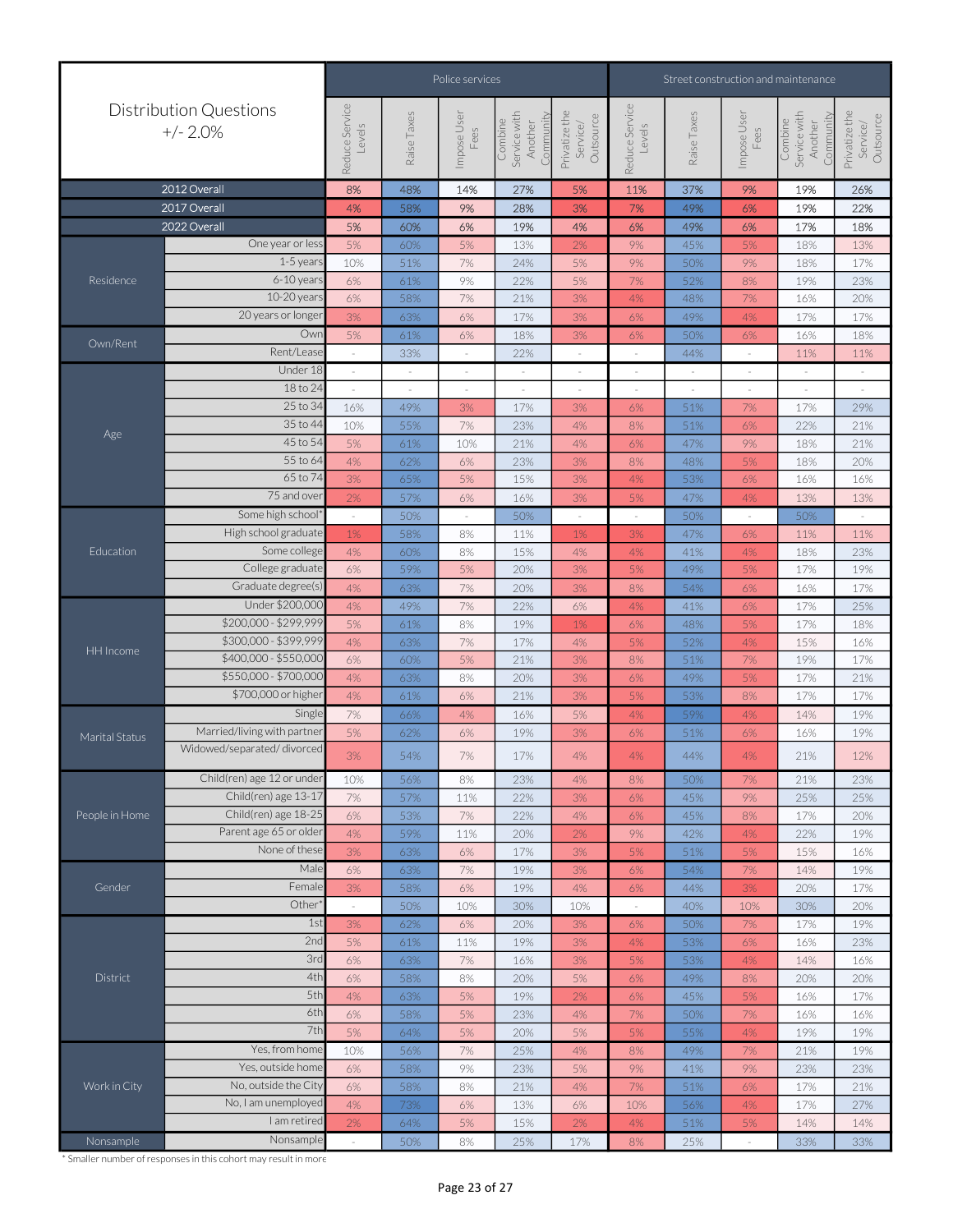|                |                                             |                          |                          |                     | Storm water drainage/flood control              | Snow plowing and salting               |                          |             |                          |                                                 |                                        |
|----------------|---------------------------------------------|--------------------------|--------------------------|---------------------|-------------------------------------------------|----------------------------------------|--------------------------|-------------|--------------------------|-------------------------------------------------|----------------------------------------|
|                | <b>Distribution Questions</b><br>$+/- 2.0%$ | Reduce Service<br>Levels | Raise Taxes              | Impose User<br>Fees | Combine<br>Service with<br>Community<br>Another | Privatize the<br>Outsource<br>Service/ | Reduce Service<br>Levels | Raise Taxes | Impose User<br>Fees      | Service with<br>Community<br>Combine<br>Another | Privatize the<br>Outsource<br>Service/ |
|                | 2012 Overall                                | 11%                      | 30%                      | 14%                 | 23%                                             | 20%                                    | 14%                      | 33%         | 8%                       | 25%                                             | 27%                                    |
|                | 2017 Overall                                | 10%                      | 40%                      | 10%                 | 25%                                             | 17%                                    | 9%                       | 41%         | 4%                       | 27%                                             | 26%                                    |
|                | 2022 Overall                                | 8%                       | 41%                      | 8%                  | 22%                                             | 15%                                    | 9%                       | 41%         | 4%                       | 24%                                             | 22%                                    |
|                | One year or less                            | 11%                      | 40%                      | 7%                  | 22%                                             | $7\%$                                  | 5%                       | 27%         | 7%                       | 18%                                             | 33%                                    |
|                | 1-5 years                                   | 12%                      | 41%                      | 7%                  | 24%                                             | 15%                                    | 10%                      | 36%         | 7%                       | 30%                                             | 25%                                    |
| Residence      | 6-10 years                                  | 7%                       | 44%                      | 9%                  | 30%                                             | 18%                                    | 8%                       | 44%         | 4%                       | 28%                                             | 32%                                    |
|                | 10-20 years                                 | 9%                       | 40%                      | 9%                  | 24%                                             | 15%                                    | 9%                       | 42%         | 3%                       | 25%                                             | 22%                                    |
|                | 20 years or longer                          | 7%                       | 41%                      | 8%                  | 20%                                             | 15%                                    | 9%                       | 42%         | 3%                       | 22%                                             | 18%                                    |
|                | Owr                                         | 8%                       | 41%                      | 9%                  | 22%                                             | 15%                                    | 9%                       | 41%         | 4%                       | 24%                                             | 22%                                    |
| Own/Rent       | Rent/Lease                                  | $\sim$                   | 11%                      | $\sim$              | 44%                                             | $\sim$                                 | 11%                      | 22%         | $\sim$                   | 11%                                             | 11%                                    |
|                | Under 18                                    |                          | $\overline{\phantom{a}}$ |                     |                                                 | $\overline{\phantom{a}}$               | $\overline{\phantom{a}}$ |             |                          |                                                 |                                        |
|                | 18 to 24                                    |                          |                          |                     |                                                 | $\overline{\phantom{a}}$               |                          |             | $\overline{\phantom{a}}$ |                                                 |                                        |
|                | 25 to 34                                    | 13%                      | 34%                      | 10%                 | 23%                                             | 22%                                    | 10%                      | 36%         | 7%                       | 25%                                             | 25%                                    |
|                | 35 to 44                                    | 10%                      | 43%                      | 7%                  | 30%                                             | 16%                                    | 10%                      | 43%         | 5%                       | 31%                                             | 28%                                    |
| Age            | 45 to 54                                    | 13%                      | 39%                      | 10%                 | 24%                                             | 17%                                    | 12%                      | 30%         | 5%                       | 27%                                             | 32%                                    |
|                | 55 to 64                                    | 8%                       | 38%                      | 10%                 | 22%                                             | 18%                                    | 10%                      | 41%         | 3%                       | 26%                                             | 23%                                    |
|                | 65 to 74                                    | 6%                       | 46%                      | 7%                  | 19%                                             | 12%                                    | 8%                       | 46%         | 3%                       | 21%                                             | 16%                                    |
|                | 75 and over                                 | 4%                       | 38%                      | 8%                  | 18%                                             | 11%                                    | 6%                       | 43%         | 4%                       | 17%                                             | 14%                                    |
|                | Some high school*                           | $\overline{\phantom{a}}$ | 50%                      | $\sim$              | $\sim$                                          | 50%                                    | $\sim$                   | 50%         | $\sim$                   | 50%                                             |                                        |
|                | High school graduate                        | 4%                       | 34%                      | 9%                  | 16%                                             | 13%                                    | 4%                       | 43%         | 6%                       | 18%                                             | 13%                                    |
| Education      | Some college                                | 5%                       | 31%                      | 8%                  | 22%                                             | 19%                                    | 5%                       | 40%         | 2%                       | 21%                                             | 19%                                    |
|                | College graduate                            | 9%                       | 38%                      | 7%                  | 24%                                             | 16%                                    | 9%                       | 39%         | 4%                       | 26%                                             | 23%                                    |
|                | Graduate degree(s)                          | 7%                       | 49%                      | 10%                 | 22%                                             | 13%                                    | 9%                       | 46%         | 4%                       | 24%                                             | 22%                                    |
|                | Under \$200,000                             | 11%                      | 25%                      | 10%                 | 22%                                             | 17%                                    | 9%                       | 28%         | 1%                       | 23%                                             | 31%                                    |
|                | \$200,000 - \$299,999                       | 7%                       | 39%                      | 7%                  | 25%                                             | 15%                                    | 11%                      | 42%         | 3%                       | 27%                                             | 16%                                    |
|                | \$300,000 - \$399,999                       | 8%                       | 44%                      | 6%                  | 21%                                             | 15%                                    | 7%                       | 45%         | $3%$                     | 22%                                             | 20%                                    |
| HH Income      | \$400,000 - \$550,000                       | 9%                       | 42%                      | 10%                 | 22%                                             | 14%                                    | 12%                      | 41%         | 5%                       | 24%                                             | 21%                                    |
|                | \$550,000 - \$700,000                       | 6%                       | 41%                      | 11%                 | 20%                                             | 16%                                    | 6%                       | 44%         | 5%                       | 22%                                             | 23%                                    |
|                | \$700,000 or higher                         | 9%                       | 47%                      | 10%                 | 26%                                             | 13%                                    | 8%                       | 41%         | 6%                       | 25%                                             | 30%                                    |
|                | Single                                      | 8%                       | 43%                      | 5%                  | 26%                                             | 13%                                    | 12%                      | 45%         | 2%                       | 25%                                             | 24%                                    |
| Marital Status | Married/living with partner                 | 8%                       | 43%                      | 9%                  | 21%                                             | 16%                                    | 10%                      | 42%         | 4%                       | 24%                                             | 22%                                    |
|                | Widowed/separated/divorced                  | 6%                       | 32%                      | 8%                  | 25%                                             | 11%                                    | 3%                       | 38%         | 4%                       | 22%                                             | 19%                                    |
|                | Child(ren) age 12 or under                  | 11%                      | 41%                      | 8%                  | 29%                                             | 17%                                    | 10%                      | 38%         | 5%                       | 30%                                             | 28%                                    |
|                | Child(ren) age 13-17                        | 8%                       | 37%                      | 13%                 | 30%                                             | 18%                                    | 10%                      | 32%         | 6%                       | 33%                                             | 28%                                    |
| People in Home | Child(ren) age 18-25                        | 6%                       | 38%                      | 9%                  | 23%                                             | 19%                                    | 7%                       | 35%         | 3%                       | 28%                                             | 26%                                    |
|                | Parent age 65 or older                      | 10%                      | 36%                      | 6%                  | 26%                                             | 17%                                    | 14%                      | 37%         | 4%                       | 27%                                             | 19%                                    |
|                | None of these                               | 7%                       | 42%                      | 8%                  | 19%                                             | 13%                                    | 8%                       | 44%         | 4%                       | 21%                                             | 19%                                    |
|                | Male                                        | 10%                      | 45%                      | 10%                 | 18%                                             | 15%                                    | 10%                      | 45%         | 5%                       | 21%                                             | 21%                                    |
| Gender         | Female                                      | 5%                       | 37%                      | 7%                  | 27%                                             | 16%                                    | $7\%$                    | 37%         | $3%$                     | 27%                                             | 23%                                    |
|                | Other                                       | 10%                      | 30%                      | 10%                 | 30%                                             | 20%                                    | 20%                      | 20%         | $\sim$                   | 20%                                             | 40%                                    |
|                | 1st                                         | 6%                       | 43%                      | 9%                  | 25%                                             | 17%                                    | 9%                       | 47%         | 4%                       | 24%                                             | 17%                                    |
|                | 2nd                                         | 8%                       | 43%                      | 9%                  | 22%                                             | 17%                                    | 10%                      | 40%         | 3%                       | 26%                                             | 28%                                    |
|                | 3rd                                         | 10%                      | 41%                      | 6%                  | 22%                                             | 12%                                    | 10%                      | 39%         | 4%                       | 21%                                             | 20%                                    |
| District       | 4th                                         | 6%                       | 43%                      | $8\%$               | 24%                                             | 19%                                    | $7\%$                    | 43%         | 4%                       | 23%                                             | 25%                                    |
|                | 5th                                         | 7%                       | 40%                      | 9%                  | 21%                                             | 13%                                    | $9\%$                    | 44%         | 4%                       | 24%                                             | 17%                                    |
|                | 6th                                         | 9%                       | 40%                      | 10%                 | 23%                                             | 11%                                    | 11%                      | 36%         | 4%                       | 27%                                             | 24%                                    |
|                | 7th                                         | 9%                       | 44%                      | 7%                  | 22%                                             | 19%                                    | 9%                       | 47%         | 3%                       | 25%                                             | 26%                                    |
|                | Yes, from home                              | 9%                       | 42%                      | 9%                  | 28%                                             | 16%                                    | 9%                       | 39%         | 4%                       | 29%                                             | 28%                                    |
|                | Yes, outside home                           | 15%                      | 36%                      | 10%                 | 25%                                             | 18%                                    | 15%                      | 31%         | 7%                       | 31%                                             | 30%                                    |
| Work in City   | No, outside the City                        | 9%                       | 39%                      | 8%                  | 24%                                             | 17%                                    | 9%                       | 41%         | 3%                       | 26%                                             | 26%                                    |
|                | No, I am unemployed                         | 6%                       | 50%                      | 8%                  | 23%                                             | 27%                                    | 10%                      | 38%         | 8%                       | 31%                                             | 37%                                    |
|                | I am retired                                | 5%                       | 43%                      | 8%                  | 19%                                             | 11%                                    | 8%                       | 46%         | 4%                       | 19%                                             | 14%                                    |
| Nonsample      | Nonsample                                   | 8%                       | 33%                      |                     | 17%                                             | 33%                                    | ×                        | 17%         | ×.                       | 25%                                             | 58%                                    |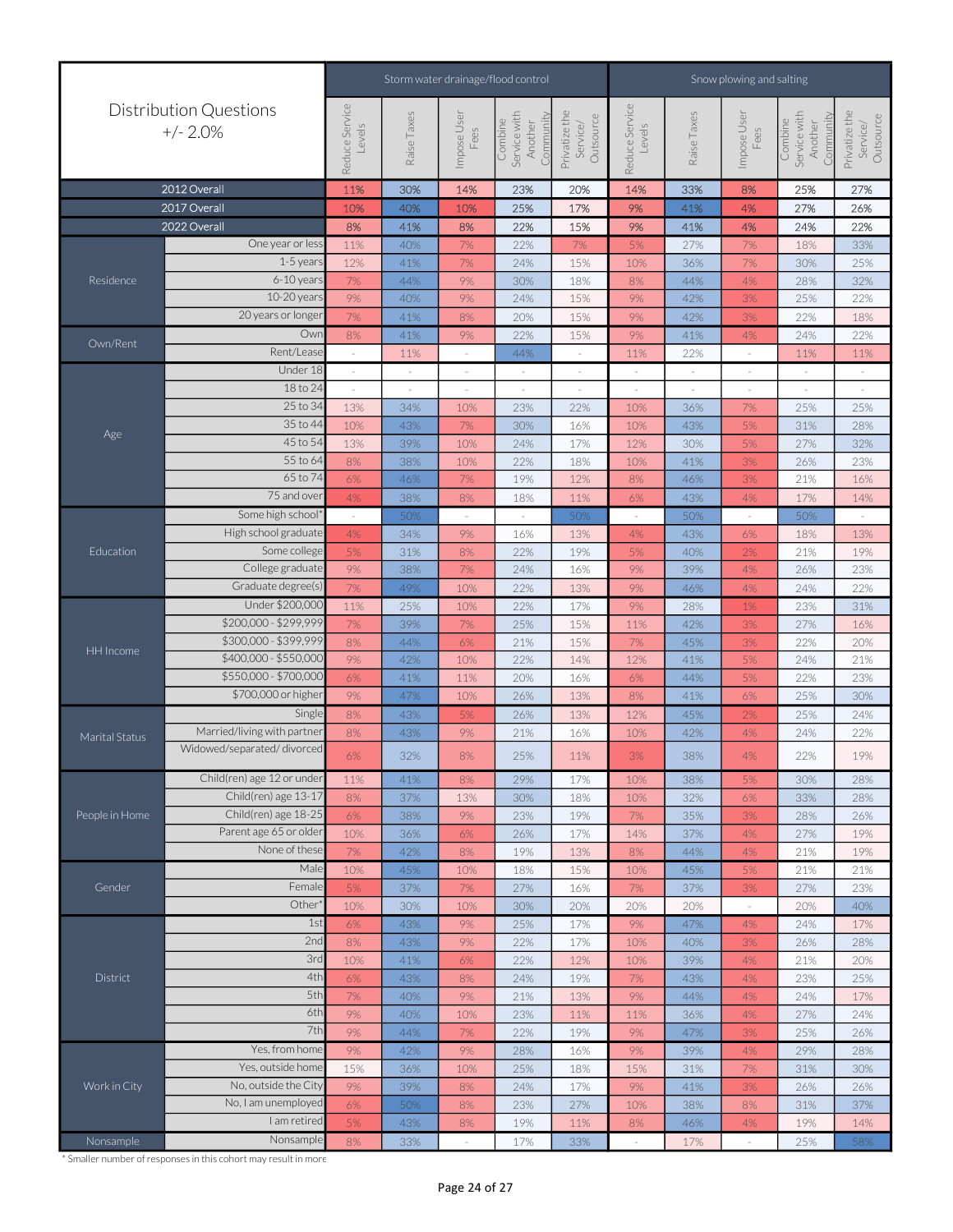|                  |                                             |                          |             | Mosquito abatement services |                                                 |                                        | Recycling center drop off of yard waste |             |                                                                                                                                                                                                                                                                                                                                       |                                                                                                                                                                                                                                                                                                                                                                                                                                                                                                                                                                                                                                                                                   |                                        |
|------------------|---------------------------------------------|--------------------------|-------------|-----------------------------|-------------------------------------------------|----------------------------------------|-----------------------------------------|-------------|---------------------------------------------------------------------------------------------------------------------------------------------------------------------------------------------------------------------------------------------------------------------------------------------------------------------------------------|-----------------------------------------------------------------------------------------------------------------------------------------------------------------------------------------------------------------------------------------------------------------------------------------------------------------------------------------------------------------------------------------------------------------------------------------------------------------------------------------------------------------------------------------------------------------------------------------------------------------------------------------------------------------------------------|----------------------------------------|
|                  | <b>Distribution Questions</b><br>$+/- 2.0%$ | Reduce Service<br>Levels | Raise Taxes | Impose User<br>Fees         | Combine<br>Service with<br>Community<br>Another | Privatize the<br>Outsource<br>Service/ | Reduce Service<br>Levels                | Raise Taxes | Impose User<br>Fees                                                                                                                                                                                                                                                                                                                   | Service with<br>Combine<br>Another                                                                                                                                                                                                                                                                                                                                                                                                                                                                                                                                                                                                                                                | Privatize the<br>Outsource<br>Service/ |
|                  | 2012 Overall                                | 29%                      | 18%         | 9%                          | 22%                                             | 27%                                    | 25%                                     | 14%         | 29%                                                                                                                                                                                                                                                                                                                                   | 23%                                                                                                                                                                                                                                                                                                                                                                                                                                                                                                                                                                                                                                                                               | 16%                                    |
|                  | 2017 Overall                                | 27%                      | 22%         | 9%                          | 24%                                             | 27%                                    | 20%                                     | 17%         | 29%                                                                                                                                                                                                                                                                                                                                   | 26%                                                                                                                                                                                                                                                                                                                                                                                                                                                                                                                                                                                                                                                                               | 15%                                    |
|                  | 2022 Overall                                | 27%                      | 17%         | 9%                          | 22%                                             | 26%                                    | 14%                                     | 23%         | 31%                                                                                                                                                                                                                                                                                                                                   | 19%                                                                                                                                                                                                                                                                                                                                                                                                                                                                                                                                                                                                                                                                               | 12%                                    |
|                  | One year or less                            | 29%                      | 7%          | 7%                          | 20%                                             | 29%                                    | 4%                                      | 18%         | 40%                                                                                                                                                                                                                                                                                                                                   | 22%                                                                                                                                                                                                                                                                                                                                                                                                                                                                                                                                                                                                                                                                               | 13%                                    |
|                  | $1-5$ year:                                 | 26%                      | 17%         | 12%                         | 24%                                             | 31%                                    | 15%                                     | 21%         | 37%<br>33%<br>30%<br>30%<br>32%<br>22%<br>39%<br>29%<br>35%<br>35%<br>28%<br>31%<br>50%<br>27%<br>27%<br>32%<br>33%<br>26%<br>34%<br>31%<br>32%<br>35%<br>34%<br>33%<br>33%<br>29%<br>30%<br>32%<br>32%<br>21%<br>33%<br>33%<br>30%<br>30%<br>35%<br>35%<br>34%<br>31%<br>31%<br>30%<br>35%<br>33%<br>38%<br>33%<br>31%<br>30%<br>25% | 22%                                                                                                                                                                                                                                                                                                                                                                                                                                                                                                                                                                                                                                                                               | 15%                                    |
| Residence        | 6-10 years                                  | 29%                      | 20%         | 11%                         | 21%                                             | 34%                                    | 16%                                     | 26%         |                                                                                                                                                                                                                                                                                                                                       | Community<br>19%<br>14%<br>23%<br>11%<br>18%<br>11%<br>19%<br>12%<br>11%<br>$\sim$<br>23%<br>14%<br>25%<br>14%<br>21%<br>15%<br>21%<br>12%<br>16%<br>11%<br>16%<br>10%<br>50%<br>$\sim$<br>15%<br>5%<br>15%<br>15%<br>19%<br>11%<br>22%<br>13%<br>21%<br>17%<br>21%<br>9%<br>17%<br>10%<br>21%<br>14%<br>18%<br>12%<br>20%<br>13%<br>18%<br>14%<br>19%<br>12%<br>18%<br>10%<br>26%<br>15%<br>21%<br>17%<br>23%<br>16%<br>19%<br>19%<br>17%<br>10%<br>17%<br>13%<br>22%<br>11%<br>10%<br>40%<br>20%<br>10%<br>17%<br>12%<br>19%<br>12%<br>21%<br>12%<br>17%<br>12%<br>20%<br>10%<br>23%<br>18%<br>28%<br>16%<br>23%<br>13%<br>19%<br>12%<br>17%<br>13%<br>16%<br>10%<br>33%<br>17% |                                        |
|                  | 10-20 year:                                 | 29%                      | 19%         | $8\%$                       | 21%                                             | 27%                                    | 13%                                     | 22%         |                                                                                                                                                                                                                                                                                                                                       |                                                                                                                                                                                                                                                                                                                                                                                                                                                                                                                                                                                                                                                                                   |                                        |
|                  | 20 years or longer                          | 27%                      | 17%         | $8\%$                       | 22%                                             | 24%                                    | 14%                                     | 24%         |                                                                                                                                                                                                                                                                                                                                       |                                                                                                                                                                                                                                                                                                                                                                                                                                                                                                                                                                                                                                                                                   |                                        |
|                  | Owr                                         | 27%                      | 17%         | $9\%$                       | 22%                                             | 27%                                    | 13%                                     | 24%         |                                                                                                                                                                                                                                                                                                                                       |                                                                                                                                                                                                                                                                                                                                                                                                                                                                                                                                                                                                                                                                                   |                                        |
| Own/Rent         | Rent/Lease                                  | 11%                      |             |                             | 11%                                             | 33%                                    | 11%                                     | 11%         |                                                                                                                                                                                                                                                                                                                                       |                                                                                                                                                                                                                                                                                                                                                                                                                                                                                                                                                                                                                                                                                   |                                        |
|                  | Under 18                                    |                          |             |                             |                                                 |                                        |                                         |             |                                                                                                                                                                                                                                                                                                                                       |                                                                                                                                                                                                                                                                                                                                                                                                                                                                                                                                                                                                                                                                                   |                                        |
|                  | 18 to 24                                    | ×,                       |             |                             | $\sim$                                          | $\sim$                                 |                                         | $\sim$      |                                                                                                                                                                                                                                                                                                                                       |                                                                                                                                                                                                                                                                                                                                                                                                                                                                                                                                                                                                                                                                                   |                                        |
|                  | 25 to 34                                    | 28%                      | 11%         | 18%                         | 23%                                             | 31%                                    | 10%                                     | 22%         |                                                                                                                                                                                                                                                                                                                                       |                                                                                                                                                                                                                                                                                                                                                                                                                                                                                                                                                                                                                                                                                   |                                        |
|                  | 35 to 44                                    | 31%                      | 22%         | 10%                         | 24%                                             | 29%                                    | 17%                                     | 28%         |                                                                                                                                                                                                                                                                                                                                       |                                                                                                                                                                                                                                                                                                                                                                                                                                                                                                                                                                                                                                                                                   |                                        |
| Age              | 45 to 54                                    | 30%                      | 14%         | 10%                         | 24%                                             | 35%                                    | 16%                                     | 17%         |                                                                                                                                                                                                                                                                                                                                       |                                                                                                                                                                                                                                                                                                                                                                                                                                                                                                                                                                                                                                                                                   |                                        |
|                  | 55 to 64                                    | 33%                      | 18%         | 7%                          | 22%                                             | 26%                                    | 16%                                     | 22%         |                                                                                                                                                                                                                                                                                                                                       |                                                                                                                                                                                                                                                                                                                                                                                                                                                                                                                                                                                                                                                                                   |                                        |
|                  | 65 to 74                                    | 22%                      | 18%         | 8%                          | 24%                                             | 24%                                    | 12%                                     | 26%         |                                                                                                                                                                                                                                                                                                                                       |                                                                                                                                                                                                                                                                                                                                                                                                                                                                                                                                                                                                                                                                                   |                                        |
|                  | 75 and ove                                  | 23%                      | 16%         | 8%                          | 17%                                             | 20%                                    | 10%                                     | 22%         |                                                                                                                                                                                                                                                                                                                                       |                                                                                                                                                                                                                                                                                                                                                                                                                                                                                                                                                                                                                                                                                   |                                        |
|                  | Some high school                            | $\sim$                   | $\sim$      | $\sim$                      | 50%                                             | 50%                                    | $\sim$                                  |             |                                                                                                                                                                                                                                                                                                                                       |                                                                                                                                                                                                                                                                                                                                                                                                                                                                                                                                                                                                                                                                                   |                                        |
|                  | High school graduate                        | 23%                      | 16%         | 14%                         | 15%                                             | 15%                                    | 9%                                      | 32%         |                                                                                                                                                                                                                                                                                                                                       |                                                                                                                                                                                                                                                                                                                                                                                                                                                                                                                                                                                                                                                                                   |                                        |
| Education        | Some college                                | 27%                      | 13%         | 7%                          | 16%                                             | 30%                                    | 15%                                     | 21%         |                                                                                                                                                                                                                                                                                                                                       |                                                                                                                                                                                                                                                                                                                                                                                                                                                                                                                                                                                                                                                                                   |                                        |
|                  | College graduate                            | 28%                      | 17%         | $7\%$                       | 23%                                             | 26%                                    | 14%                                     | 24%         |                                                                                                                                                                                                                                                                                                                                       |                                                                                                                                                                                                                                                                                                                                                                                                                                                                                                                                                                                                                                                                                   |                                        |
|                  | Graduate degree(s)                          | 27%                      | 19%         |                             | 24%                                             |                                        | 14%                                     | 24%         |                                                                                                                                                                                                                                                                                                                                       |                                                                                                                                                                                                                                                                                                                                                                                                                                                                                                                                                                                                                                                                                   |                                        |
|                  | Under \$200,000                             |                          |             | 11%                         |                                                 | 28%                                    |                                         |             |                                                                                                                                                                                                                                                                                                                                       |                                                                                                                                                                                                                                                                                                                                                                                                                                                                                                                                                                                                                                                                                   |                                        |
|                  | \$200,000 - \$299,999                       | 26%                      | 9%          | $7\%$                       | 22%                                             | 34%                                    | 14%                                     | 17%         |                                                                                                                                                                                                                                                                                                                                       |                                                                                                                                                                                                                                                                                                                                                                                                                                                                                                                                                                                                                                                                                   |                                        |
|                  | \$300,000 - \$399,999                       | 33%                      | 14%         | 8%                          | 23%                                             | 22%                                    | 15%                                     | 23%         |                                                                                                                                                                                                                                                                                                                                       |                                                                                                                                                                                                                                                                                                                                                                                                                                                                                                                                                                                                                                                                                   |                                        |
| <b>HH</b> Income | \$400,000 - \$550,000                       | 26%                      | 16%         | 9%                          | 21%                                             | 25%                                    | 12%                                     | 25%         |                                                                                                                                                                                                                                                                                                                                       |                                                                                                                                                                                                                                                                                                                                                                                                                                                                                                                                                                                                                                                                                   |                                        |
|                  | \$550,000 - \$700,000                       | 29%                      | 19%         | 9%                          | 23%                                             | 28%                                    | 15%                                     | 26%         |                                                                                                                                                                                                                                                                                                                                       |                                                                                                                                                                                                                                                                                                                                                                                                                                                                                                                                                                                                                                                                                   |                                        |
|                  | \$700,000 or higher                         | 23%                      | 22%         | 9%                          | 24%                                             | 27%                                    | 13%                                     | 24%         |                                                                                                                                                                                                                                                                                                                                       |                                                                                                                                                                                                                                                                                                                                                                                                                                                                                                                                                                                                                                                                                   |                                        |
|                  |                                             | 30%                      | 23%         | 8%                          | 19%                                             | 25%                                    | 17%                                     | 19%         |                                                                                                                                                                                                                                                                                                                                       |                                                                                                                                                                                                                                                                                                                                                                                                                                                                                                                                                                                                                                                                                   |                                        |
|                  | Single                                      | 25%                      | 18%         | 13%                         | 21%                                             | 23%                                    | 9%                                      | 30%         |                                                                                                                                                                                                                                                                                                                                       |                                                                                                                                                                                                                                                                                                                                                                                                                                                                                                                                                                                                                                                                                   |                                        |
| Marital Status   | Married/living with partner                 | 29%                      | 18%         | 8%                          | 22%                                             | 28%                                    | 15%                                     | 24%         |                                                                                                                                                                                                                                                                                                                                       |                                                                                                                                                                                                                                                                                                                                                                                                                                                                                                                                                                                                                                                                                   |                                        |
|                  | Widowed/separated/divorced                  | 23%                      | 13%         | 10%                         | 23%                                             | 20%                                    | 10%                                     | 17%         |                                                                                                                                                                                                                                                                                                                                       |                                                                                                                                                                                                                                                                                                                                                                                                                                                                                                                                                                                                                                                                                   |                                        |
|                  | Child(ren) age 12 or under                  | 29%                      | 20%         | 11%                         | 25%                                             | 33%                                    | 17%                                     | 23%         |                                                                                                                                                                                                                                                                                                                                       |                                                                                                                                                                                                                                                                                                                                                                                                                                                                                                                                                                                                                                                                                   |                                        |
|                  | Child(ren) age 13-17                        | 27%                      | 14%         | 9%                          | 27%                                             | 33%                                    | 17%                                     | 17%         |                                                                                                                                                                                                                                                                                                                                       |                                                                                                                                                                                                                                                                                                                                                                                                                                                                                                                                                                                                                                                                                   |                                        |
| People in Home   | Child(ren) age 18-25                        | 28%                      | 16%         | $7\%$                       | 27%                                             | 29%                                    | 13%                                     | 17%         |                                                                                                                                                                                                                                                                                                                                       |                                                                                                                                                                                                                                                                                                                                                                                                                                                                                                                                                                                                                                                                                   |                                        |
|                  | Parent age 65 or older                      | 28%                      | 12%         | 4%                          | 27%                                             | 28%                                    | 15%                                     | 23%         |                                                                                                                                                                                                                                                                                                                                       |                                                                                                                                                                                                                                                                                                                                                                                                                                                                                                                                                                                                                                                                                   |                                        |
|                  | None of these                               | 27%                      | 18%         | 9%                          | 20%                                             | 23%                                    | 14%                                     | 24%         |                                                                                                                                                                                                                                                                                                                                       |                                                                                                                                                                                                                                                                                                                                                                                                                                                                                                                                                                                                                                                                                   |                                        |
|                  | Male                                        | 32%                      | 20%         | 10%                         | 19%                                             | 26%                                    | 15%                                     | 26%         |                                                                                                                                                                                                                                                                                                                                       |                                                                                                                                                                                                                                                                                                                                                                                                                                                                                                                                                                                                                                                                                   |                                        |
| Gender           | Female                                      | 22%                      | 14%         | 7%                          | 25%                                             | 27%                                    | 12%                                     | 20%         |                                                                                                                                                                                                                                                                                                                                       |                                                                                                                                                                                                                                                                                                                                                                                                                                                                                                                                                                                                                                                                                   |                                        |
|                  | Other                                       | 30%                      | 10%         | $\sim$                      | 20%                                             | 40%                                    | 10%                                     | 20%         |                                                                                                                                                                                                                                                                                                                                       |                                                                                                                                                                                                                                                                                                                                                                                                                                                                                                                                                                                                                                                                                   |                                        |
|                  | 1st                                         | 31%                      | 15%         | 13%                         | 25%                                             | 27%                                    | 12%                                     | 24%         |                                                                                                                                                                                                                                                                                                                                       |                                                                                                                                                                                                                                                                                                                                                                                                                                                                                                                                                                                                                                                                                   |                                        |
|                  | 2nc                                         | 33%                      | 15%         | $6\%$                       | 23%                                             | 30%                                    | 18%                                     | 20%         |                                                                                                                                                                                                                                                                                                                                       |                                                                                                                                                                                                                                                                                                                                                                                                                                                                                                                                                                                                                                                                                   |                                        |
|                  | 3rc                                         | 30%                      | 17%         | $9\%$                       | 25%                                             | 21%                                    | 12%                                     | 23%         |                                                                                                                                                                                                                                                                                                                                       |                                                                                                                                                                                                                                                                                                                                                                                                                                                                                                                                                                                                                                                                                   |                                        |
| District         | 4th                                         | 22%                      | 21%         | 9%                          | 23%                                             | 31%                                    | 16%                                     | 26%         |                                                                                                                                                                                                                                                                                                                                       |                                                                                                                                                                                                                                                                                                                                                                                                                                                                                                                                                                                                                                                                                   |                                        |
|                  | 5th                                         | 25%                      | 18%         | 9%                          | 21%                                             | 24%                                    | 17%                                     | 25%         |                                                                                                                                                                                                                                                                                                                                       |                                                                                                                                                                                                                                                                                                                                                                                                                                                                                                                                                                                                                                                                                   |                                        |
|                  | 6th                                         | 30%                      | 15%         | 7%                          | 20%                                             | 27%                                    | 16%                                     | 20%         |                                                                                                                                                                                                                                                                                                                                       |                                                                                                                                                                                                                                                                                                                                                                                                                                                                                                                                                                                                                                                                                   |                                        |
|                  | 7th                                         | 29%                      | 17%         | 9%                          | 23%                                             | 30%                                    | 11%                                     | 24%         |                                                                                                                                                                                                                                                                                                                                       |                                                                                                                                                                                                                                                                                                                                                                                                                                                                                                                                                                                                                                                                                   |                                        |
|                  | Yes, from home                              | 30%                      | 16%         | 8%                          | 27%                                             | 33%                                    | 16%                                     | 20%         |                                                                                                                                                                                                                                                                                                                                       |                                                                                                                                                                                                                                                                                                                                                                                                                                                                                                                                                                                                                                                                                   |                                        |
|                  | Yes, outside home                           | 29%                      | 17%         | $9\%$                       | 30%                                             | 33%                                    | 14%                                     | 20%         |                                                                                                                                                                                                                                                                                                                                       |                                                                                                                                                                                                                                                                                                                                                                                                                                                                                                                                                                                                                                                                                   |                                        |
| Work in City     | No, outside the City                        | 29%                      | 18%         | 11%                         | 21%                                             | 29%                                    | 17%                                     | 23%         |                                                                                                                                                                                                                                                                                                                                       |                                                                                                                                                                                                                                                                                                                                                                                                                                                                                                                                                                                                                                                                                   |                                        |
|                  | No, I am unemployed                         | 33%                      | 19%         | $6\%$                       | 21%                                             | 37%                                    | 12%                                     | 29%         |                                                                                                                                                                                                                                                                                                                                       |                                                                                                                                                                                                                                                                                                                                                                                                                                                                                                                                                                                                                                                                                   |                                        |
|                  | I am retired                                | 25%                      | 18%         | 8%                          | 20%                                             | 21%                                    | 11%                                     | 25%         |                                                                                                                                                                                                                                                                                                                                       |                                                                                                                                                                                                                                                                                                                                                                                                                                                                                                                                                                                                                                                                                   |                                        |
|                  | Nonsample                                   | 17%                      | 17%         |                             |                                                 |                                        |                                         |             |                                                                                                                                                                                                                                                                                                                                       |                                                                                                                                                                                                                                                                                                                                                                                                                                                                                                                                                                                                                                                                                   |                                        |
| Nonsample        |                                             |                          |             |                             | 25%                                             | 50%                                    | 8%                                      | 17%         |                                                                                                                                                                                                                                                                                                                                       |                                                                                                                                                                                                                                                                                                                                                                                                                                                                                                                                                                                                                                                                                   |                                        |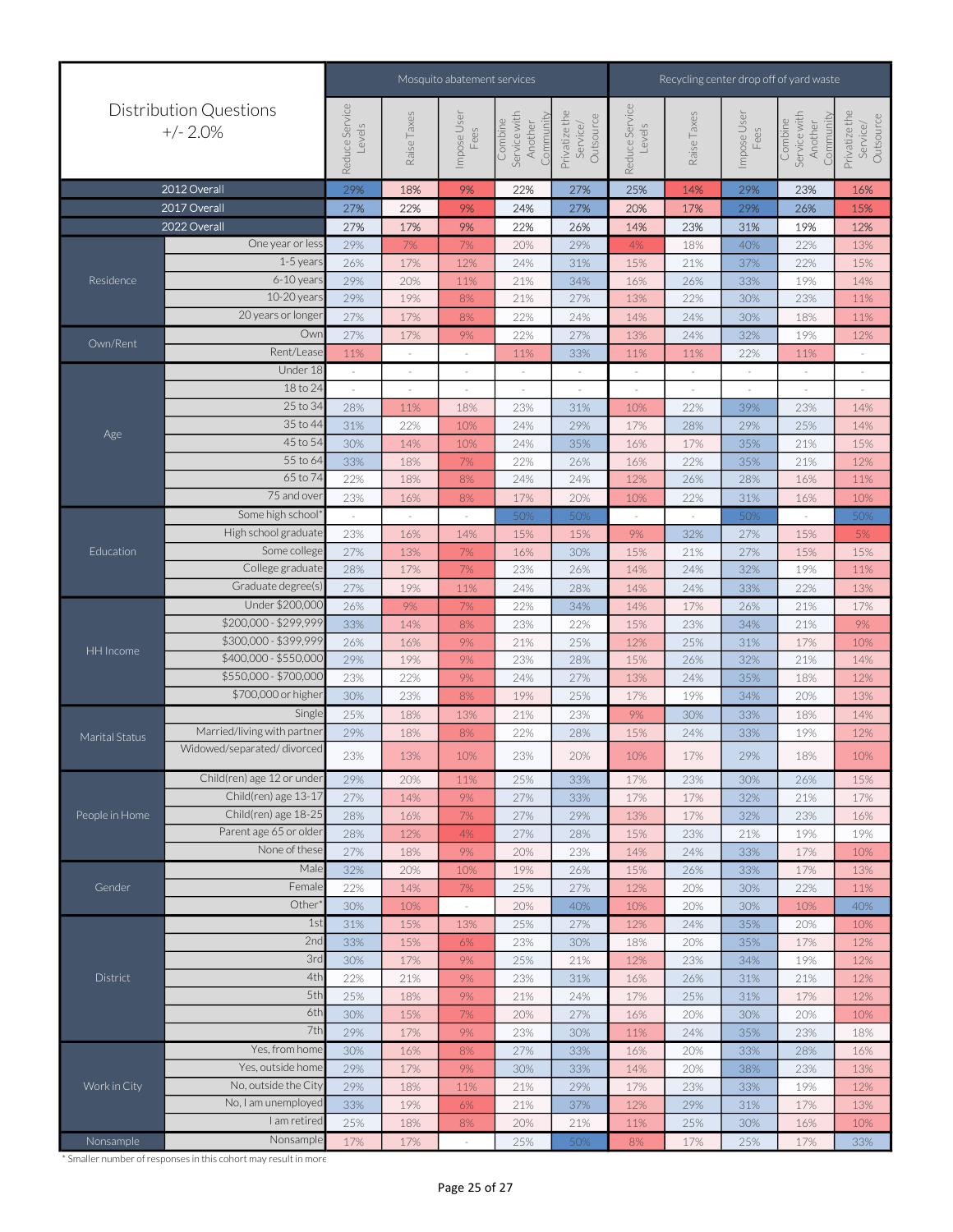|                | Library services                            |                          |                          |                          |                                                 |                                        |  |
|----------------|---------------------------------------------|--------------------------|--------------------------|--------------------------|-------------------------------------------------|----------------------------------------|--|
|                | <b>Distribution Questions</b><br>$+/- 2.0%$ | Reduce Service<br>Levels | Raise Taxes              | Impose User<br>Fees      | Service with<br>Community<br>Combine<br>Another | Privatize the<br>Outsource<br>Service/ |  |
|                | 2012 Overall                                | 26%                      | 20%                      | 33%                      | 20%                                             | 7%                                     |  |
|                | 2017 Overall                                | 24%                      | 26%                      | 26%                      | 24%                                             | 7%                                     |  |
|                | 2022 Overall                                | 22%                      | 28%                      | 24%                      | 19%                                             | 6%                                     |  |
|                | One year or less                            | 16%                      | 29%                      | 29%                      | 20%                                             | 2%                                     |  |
| Residence      | 1-5 years                                   | 23%                      | 29%                      | 22%                      | 23%                                             | 8%                                     |  |
|                | 6-10 years                                  | 24%                      | 31%                      | 22%                      | 21%                                             | $9\%$                                  |  |
|                | 10-20 years                                 | 22%                      | 28%                      | 24%                      | 20%                                             | 6%                                     |  |
|                | 20 years or longer                          | 22%                      | 28%                      | 24%                      | 18%                                             | 5%                                     |  |
|                | Owr                                         | 22%                      | 29%                      | 24%                      | 18%                                             | 6%                                     |  |
| Own/Rent       | Rent/Lease                                  | 22%                      | 11%                      | 11%                      | 22%                                             | $\equiv$                               |  |
|                | Under 18                                    | $\overline{\phantom{a}}$ | $\sim$                   | $\overline{\phantom{a}}$ | $\overline{\phantom{a}}$                        | $\equiv$                               |  |
|                | 18 to 24                                    | $\overline{\phantom{a}}$ | $\overline{\phantom{a}}$ | $\overline{\phantom{a}}$ | $\overline{\phantom{a}}$                        | $\overline{\phantom{a}}$               |  |
|                | 25 to 34                                    | 29%                      | 25%                      | 24%                      | 18%                                             | 9%                                     |  |
| Age            | 35 to 44                                    | 23%                      | 38%                      | 22%                      | 22%                                             | $6\%$                                  |  |
|                | 45 to 54                                    | 28%                      | 22%                      | 27%                      | 21%                                             | $8\%$                                  |  |
|                | 55 to 64                                    | 26%                      | 22%                      | 28%                      | 19%                                             | 6%                                     |  |
|                | 65 to 74                                    | 20%                      | 30%                      | 22%                      | 17%                                             | 5%                                     |  |
|                | 75 and over                                 | 13%                      | 30%                      | 21%                      | 19%                                             | 5%                                     |  |
|                | Some high school'                           |                          |                          | 100%                     |                                                 |                                        |  |
|                | High school graduate                        | 14%                      | 20%                      | 30%                      | 11%                                             | 4%                                     |  |
| Education      | Some college                                | 27%                      | 15%                      | 30%                      | 14%                                             | 7%                                     |  |
|                | College graduate                            | 23%                      | 27%                      | 24%                      | 20%                                             | $6\%$                                  |  |
|                | Graduate degree(s)                          | 19%                      | 37%                      | 21%                      | 21%                                             | 6%                                     |  |
|                | Under \$200,000                             | 32%                      | 21%                      | 15%                      | 13%                                             | 9%                                     |  |
|                | \$200,000 - \$299,999                       | 20%                      | 29%                      | 27%                      | 18%                                             | 5%                                     |  |
|                | \$300,000 - \$399,999                       | 21%                      | 29%                      | 24%                      | 19%                                             | $6\%$                                  |  |
| HH Income      | \$400,000 - \$550,000                       | 23%                      | 30%                      | 23%                      | 20%                                             | $6\%$                                  |  |
|                | \$550,000 - \$700,000                       | 22%                      | 30%                      | 20%                      | 20%                                             | 5%                                     |  |
|                | \$700,000 or higher                         | 23%                      | 25%                      | 33%                      | 18%                                             | $6\%$                                  |  |
|                | Single                                      | 26%                      | 27%                      | 27%                      | 13%                                             | 6%                                     |  |
| Marital Status | Married/living with partner                 | 22%                      | 29%                      | 24%                      | 19%                                             | 6%                                     |  |
|                | Widowed/separated/divorced                  | 18%                      | 23%                      | 21%                      | 20%                                             | 6%                                     |  |
|                | Child(ren) age 12 or under                  | 23%                      | 36%                      | 20%                      | 22%                                             | 7%                                     |  |
|                | Child(ren) age 13-17                        | 26%                      | 27%                      | 22%                      | 26%                                             | 9%                                     |  |
| People in Home | Child(ren) age 18-25                        | 22%                      | 19%                      | 30%                      | 21%                                             | 8%                                     |  |
|                | Parent age 65 or older                      | 26%                      | 26%                      | 20%                      | 21%                                             | 5%                                     |  |
|                | None of these                               | 21%                      | 28%                      | 24%                      | 18%                                             | 5%                                     |  |
|                | Male                                        | 26%                      | 29%                      | 26%                      | 16%                                             | 7%                                     |  |
| Gender         | Female                                      | 18%                      | 28%                      | 20%                      | 23%                                             | 5%                                     |  |
|                | Other <sup>®</sup>                          | 20%                      | 30%                      | 20%                      | 10%                                             | 20%                                    |  |
|                | 1st                                         | 24%                      | 32%                      | 22%                      | 24%                                             | 5%                                     |  |
|                | 2nd                                         | 22%                      | 35%                      | 24%                      | 14%                                             | $8\%$                                  |  |
|                | 3rd                                         | 20%                      | 29%                      | 23%                      | 19%                                             | 6%                                     |  |
| District       | 4th                                         | 26%                      | 25%                      | 27%                      | 19%                                             | 5%                                     |  |
|                | 5th                                         | 23%                      | 23%                      | 26%                      | 20%                                             | 4%                                     |  |
|                | 6th                                         | 26%                      | 28%                      | 24%                      | 16%                                             | 6%                                     |  |
|                | 7th                                         | 18%                      | 31%                      | 25%                      | 23%                                             | 9%                                     |  |
|                | Yes, from home                              | 24%                      | 30%                      | 24%                      | 24%                                             | 7%                                     |  |
|                | Yes, outside home                           | 30%                      | 23%                      | 27%                      | 17%                                             | 9%                                     |  |
| Work in City   | No, outside the City                        | 24%                      | 26%                      | 26%                      | 19%                                             | 7%                                     |  |
|                | No, I am unemployed                         | 25%                      | 35%                      | 27%                      | 21%                                             | 10%                                    |  |
|                | I am retired                                | 18%                      | 31%                      | 21%                      | 18%                                             | $4\%$                                  |  |
|                | Nonsample                                   |                          |                          |                          |                                                 |                                        |  |
| Nonsample      |                                             | 17%                      | 17%                      | 25%                      | 8%                                              | 25%                                    |  |